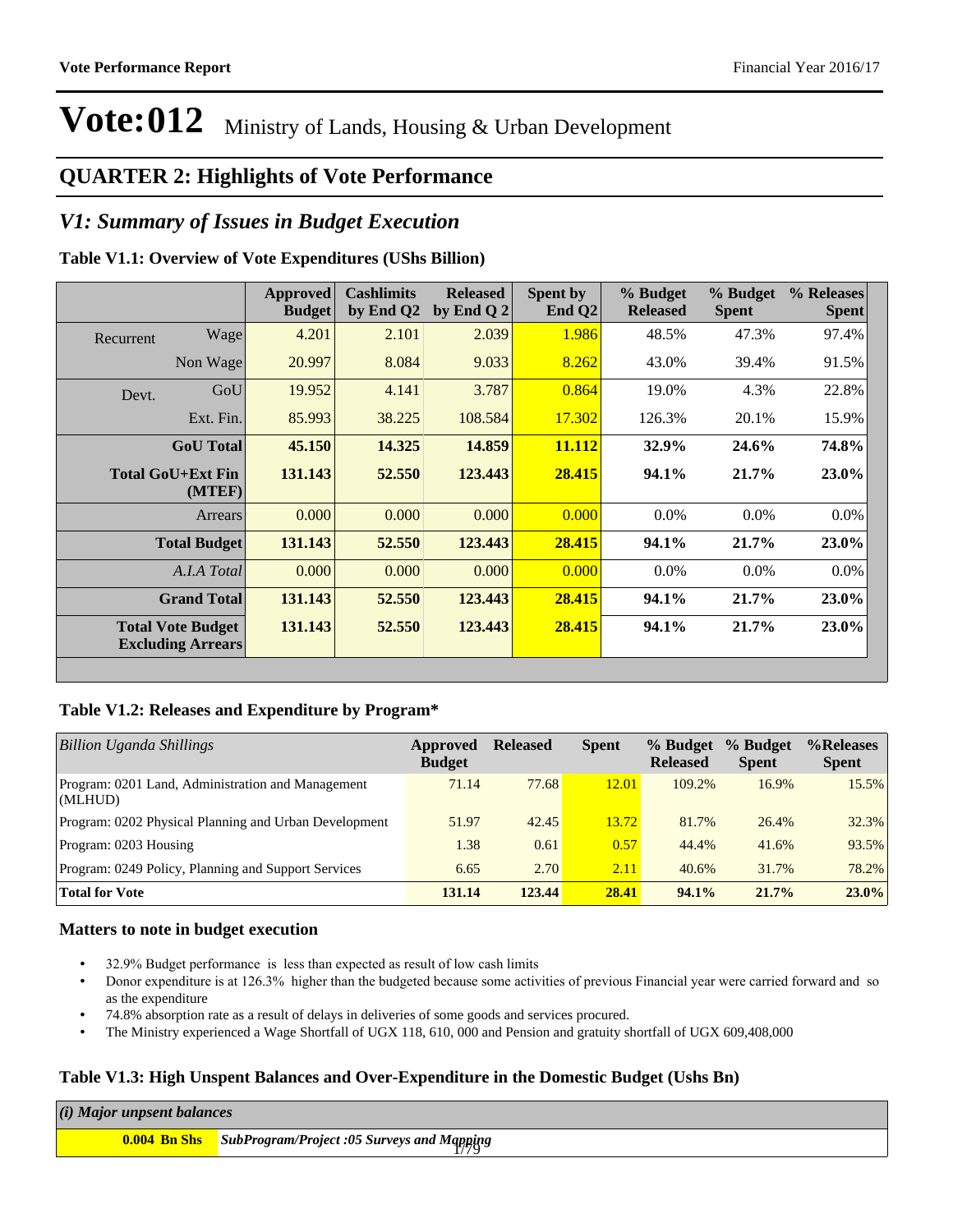|              |                     | Reason: The Unspent balances will be reconciled with the balances in the subsequent quarters                       |
|--------------|---------------------|--------------------------------------------------------------------------------------------------------------------|
|              |                     |                                                                                                                    |
| Items        |                     |                                                                                                                    |
|              | 2,319,368 UShs      | Item: 221017 Subscriptions                                                                                         |
|              |                     | Reason: Reconciled with Q3 releases and spent                                                                      |
|              | 1,160,000 UShs      | Item: 221011 Printing, Stationery, Photocopying and Binding                                                        |
|              |                     | Reason: Reconciled with Q3 releases and spent                                                                      |
|              | 675,000 UShs        | Item: 221008 Computer supplies and Information Technology (IT)                                                     |
|              |                     | Reason: Still undergoing the procurement process                                                                   |
|              | <b>0.000 Bn Shs</b> | SubProgram/Project :06 Land Registration                                                                           |
|              |                     | Reason: The Unspent balances was reconciled with Q3 releases/expenditure                                           |
| Items        |                     |                                                                                                                    |
|              |                     |                                                                                                                    |
|              | 110,630 UShs        | Item: 228002 Maintenance - Vehicles                                                                                |
|              |                     | Reason: The Unspent balances was reconciled with Q3 releases/expenditure                                           |
|              | 11,517 UShs         | Item: 221008 Computer supplies and Information Technology (IT)                                                     |
|              |                     | Reason: The Unspent balances was reconciled with Q3 releases/expenditure                                           |
|              | 422 UShs            | Item: 211103 Allowances                                                                                            |
|              |                     | Reason: The Unspent balances was reconciled with Q3 releases/expenditure                                           |
|              | 1 UShs              | Item: 221011 Printing, Stationery, Photocopying and Binding                                                        |
|              |                     | Reason: The Unspent balances was reconciled with Q3 releases/expenditure                                           |
|              | <b>0.109 Bn Shs</b> | SubProgram/Project :07 Land Sector Reform Coordination Unit                                                        |
|              |                     | Reason: Social Security Contributions got remitted after the close of Quarter 2 FY 2016/2017                       |
| Items        |                     |                                                                                                                    |
|              | 26,872,300 UShs     | Item: 228002 Maintenance - Vehicles                                                                                |
|              |                     | Reason: Reconciled with Q3 releases                                                                                |
|              | 21,411,149 UShs     |                                                                                                                    |
|              |                     | Item: 221011 Printing, Stationery, Photocopying and Binding                                                        |
|              |                     | Reason: Payment pending delivery of procured items                                                                 |
|              | 18,250,000 UShs     | Item: 223005 Electricity                                                                                           |
|              |                     | Reason: Spent after the close of the Quarter                                                                       |
|              | 14,429,425 UShs     | Item: 212101 Social Security Contributions                                                                         |
|              |                     | Reason: Social Security Contributions got remitted after the close of Quarter 2 FY 2016/2017                       |
|              | 10,787,580 UShs     | Item: 228001 Maintenance - Civil                                                                                   |
|              |                     | Reason: Spent after the close of the Quarter                                                                       |
|              | <b>0.664 Bn Shs</b> | SubProgram/Project :1289 Competitiveness and Enterprise Development Project [CEDP]                                 |
|              | Reason:             |                                                                                                                    |
| <i>Items</i> |                     |                                                                                                                    |
|              | 663,738,901 UShs    | Item: 225002 Consultancy Services- Long-term                                                                       |
|              | Reason:             |                                                                                                                    |
|              | <b>0.021 Bn Shs</b> | SubProgram/Project :12 Land use Regulation and Compliance                                                          |
|              |                     | Reason: Most of these unspent balances arose from consultancies whose payments whose payments are to be made in Q3 |
|              |                     | 2/79                                                                                                               |
| <i>Items</i> |                     |                                                                                                                    |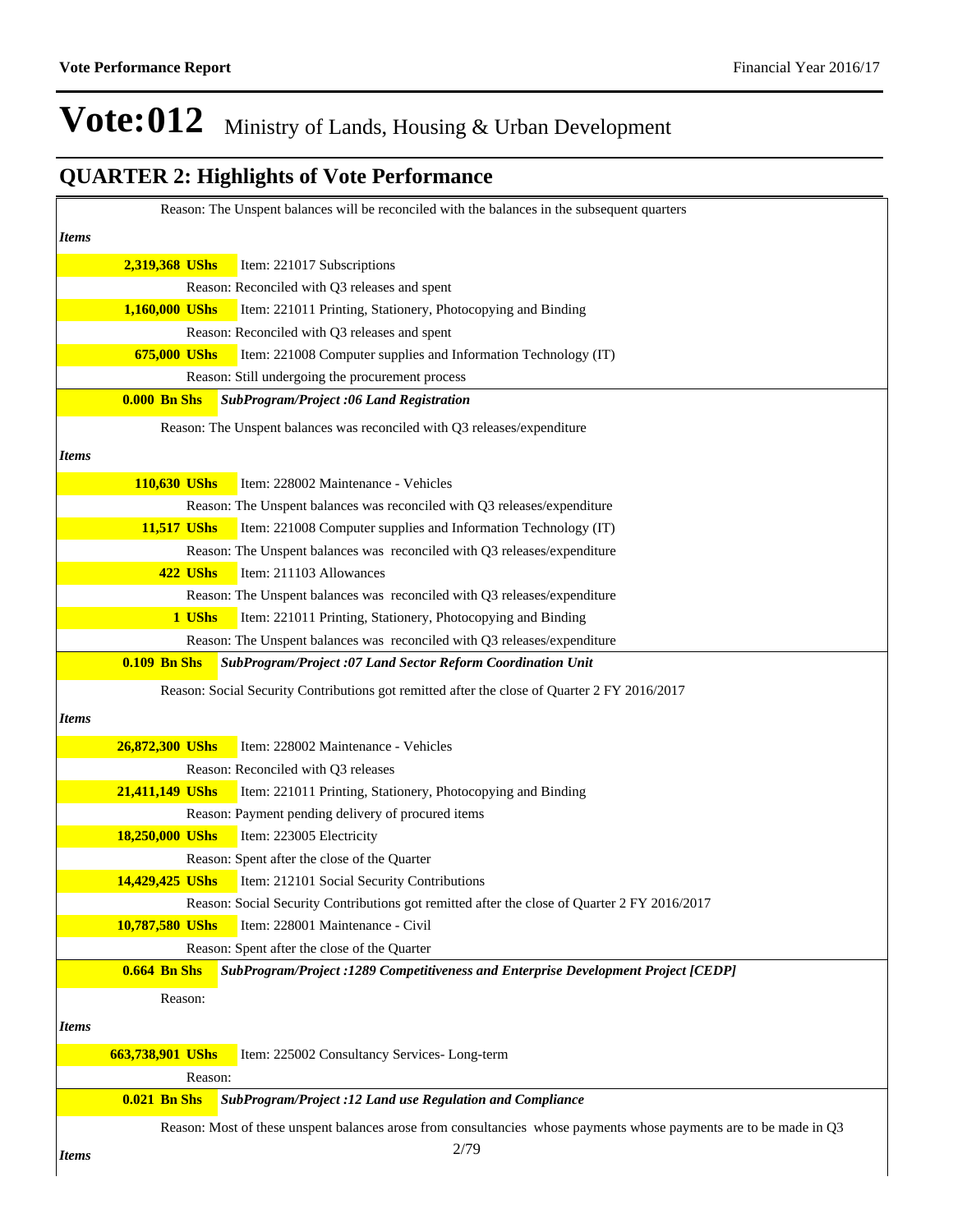|              | 17,110,000 UShs     | Item: 225001 Consultancy Services- Short term                                                              |
|--------------|---------------------|------------------------------------------------------------------------------------------------------------|
|              |                     | Reason: Ongoing consultancies                                                                              |
|              | 3,499,895 UShs      | Item: 221011 Printing, Stationery, Photocopying and Binding                                                |
|              |                     | Reason: Payment pending delivery of the procured items                                                     |
|              | 36,000 UShs         | Item: 221003 Staff Training                                                                                |
|              |                     | Reason: Reconciled with Q3 releases                                                                        |
|              | <b>0.139 Bn Shs</b> | SubProgram/Project :13 Physical Planning                                                                   |
|              |                     | Reason: On-going consultancies whose payments have not yet been made.                                      |
| <i>Items</i> |                     |                                                                                                            |
|              |                     |                                                                                                            |
|              | 136,000,525 UShs    | Item: 225001 Consultancy Services- Short term                                                              |
|              |                     | Reason: On-going consultancies whose payments have not yet been made.                                      |
|              | 5,986,570 UShs      | Item: 221011 Printing, Stationery, Photocopying and Binding                                                |
|              |                     | Reason: Payment pending delivery of procured items                                                         |
|              | 384,000 UShs        | Item: 222002 Postage and Courier                                                                           |
|              |                     | Reason: Reconciled with Q3 releases                                                                        |
|              | 90,000 UShs         | Item: 221001 Advertising and Public Relations                                                              |
|              |                     | Reason: Reconciled with Q3 releases                                                                        |
|              | 3,000 UShs          | Item: 227001 Travel inland                                                                                 |
|              |                     | Reason: Reconciled with Q3 releases                                                                        |
|              | <b>0.023 Bn Shs</b> | <b>SubProgram/Project :14 Urban Development</b>                                                            |
|              |                     | Reason: The Unspent balances will be reconciled in the subsequent quarters                                 |
| <i>Items</i> |                     |                                                                                                            |
|              | 15,524,390 UShs     | Item: 225001 Consultancy Services- Short term                                                              |
|              |                     | Reason: On-going consultancies whose payments have not yet been made.                                      |
|              | 3,000,000 UShs      | Item: 221001 Advertising and Public Relations                                                              |
|              |                     | Reason: Reconciled with Q3 releases                                                                        |
|              | 3,000,000 UShs      | Item: 227004 Fuel, Lubricants and Oils                                                                     |
|              |                     | Reason: Reconciled with Q3 releases                                                                        |
|              | 1,525,150 UShs      | Item: 228002 Maintenance - Vehicles                                                                        |
|              |                     | Reason: Reconciled with Q3 releases                                                                        |
|              | <b>12,000 UShs</b>  | Item: 221012 Small Office Equipment                                                                        |
|              |                     | Reason: Reconciled with Q3 releases                                                                        |
|              | <b>0.353 Bn Shs</b> | SubProgram/Project :1244 Support to National Physical Devt Planning                                        |
|              |                     | Reason: The Sistuational Analysis Report yet to be presented by the consultant by the close of the Quarter |
| <i>Items</i> |                     |                                                                                                            |
|              |                     |                                                                                                            |
|              | 335,461,739 UShs    | Item: 225002 Consultancy Services- Long-term                                                               |
|              | Reason:             |                                                                                                            |
|              | 25,000,000 UShs     | Item: 227001 Travel inland                                                                                 |
|              | Reason:             |                                                                                                            |
|              | 10,710,000 UShs     | Item: 221002 Workshops and Seminars<br>3/79                                                                |
|              | Reason:             |                                                                                                            |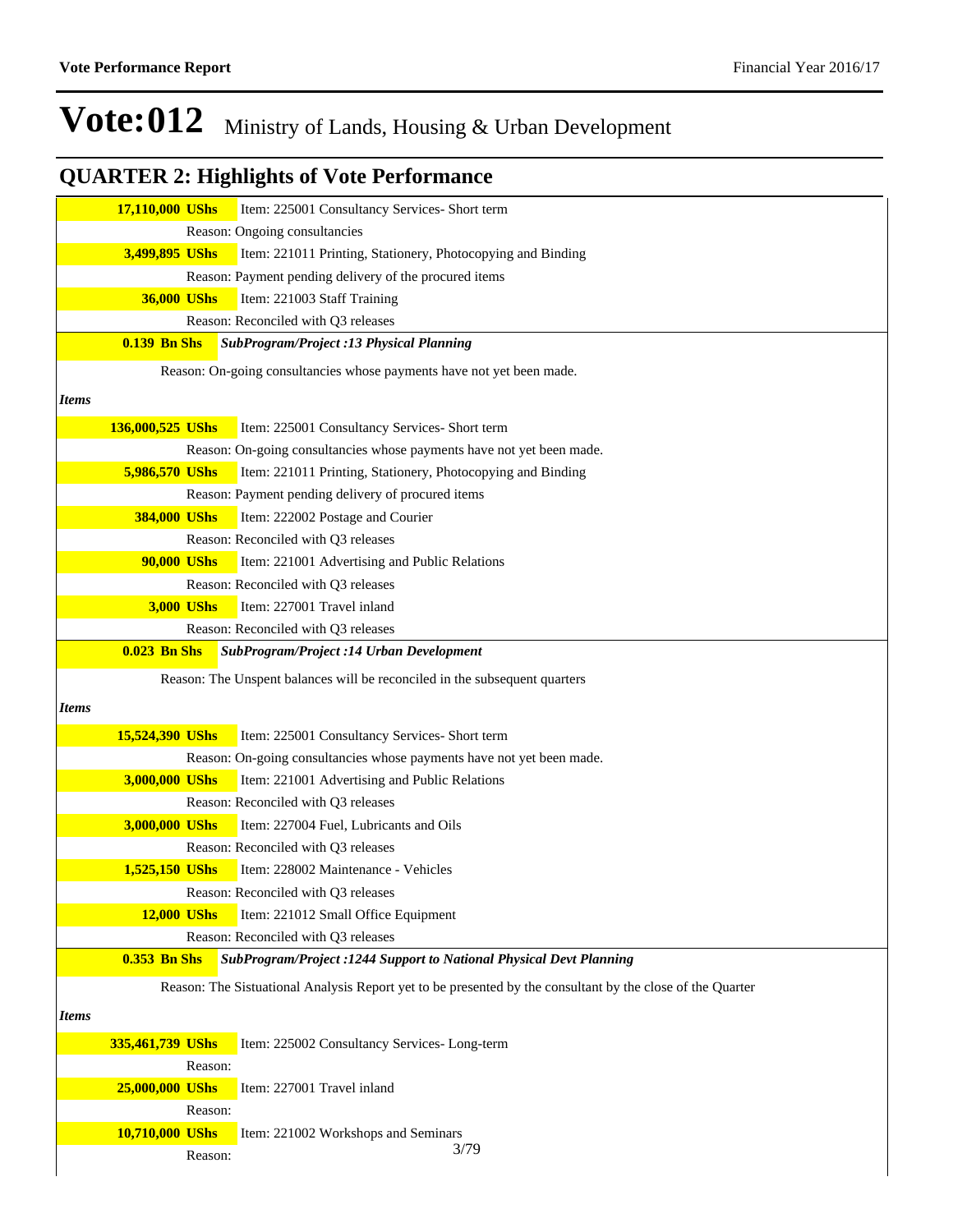|                      | 10,000,000 UShs               | Item: 227004 Fuel, Lubricants and Oils                                                                               |
|----------------------|-------------------------------|----------------------------------------------------------------------------------------------------------------------|
|                      |                               | Reason: The Sistuational Analysis Report yet to be presented by the consultant by the close of the Quarter           |
|                      | 1,811,500 UShs                | Item: 221011 Printing, Stationery, Photocopying and Binding                                                          |
|                      |                               | Reason: To be reconciled with Q3 releases                                                                            |
|                      | <b>1.763 Bn Shs</b>           | SubProgram/Project: 1255 Uganda Support to Municipal Development Project (USMID)                                     |
|                      | Reason:                       |                                                                                                                      |
| <b>Items</b>         |                               |                                                                                                                      |
|                      |                               |                                                                                                                      |
|                      | 1,763,347,625 UShs<br>Reason: | Item: 281503 Engineering and Design Studies & Plans for capital works                                                |
| Programs, Projects   |                               |                                                                                                                      |
|                      |                               |                                                                                                                      |
| Program 0203 Housing |                               |                                                                                                                      |
|                      | <b>0.023 Bn Shs</b>           | SubProgram/Project :09 Housing Development and Estates Management                                                    |
|                      |                               | Reason: This was reconciled with balances in the subsequent quarters                                                 |
| <i>Items</i>         |                               |                                                                                                                      |
|                      | 10,350,000 UShs               | Item: 221008 Computer supplies and Information Technology (IT)                                                       |
|                      |                               | Reason: Payment pending delivery of the procured items                                                               |
|                      | 5,952,500 UShs                | Item: 221002 Workshops and Seminars                                                                                  |
|                      |                               | Reason: This was reconciled with balances in the subsequent quarters                                                 |
|                      | 4,370,700 UShs                | Item: 221003 Staff Training                                                                                          |
|                      |                               | Reason: This was reconciled with balances in the subsequent quarters                                                 |
|                      | 1,612,600 UShs                | Item: 228002 Maintenance - Vehicles                                                                                  |
|                      |                               | Reason: This was reconciled with balances in the subsequent quarters                                                 |
|                      | 441,440 UShs                  | Item: 221011 Printing, Stationery, Photocopying and Binding                                                          |
|                      |                               | Reason: This was reconciled with balances in the subsequent quarters                                                 |
|                      | <b>0.008 Bn Shs</b>           | <b>SubProgram/Project :10 Human Settlements</b>                                                                      |
|                      |                               | Reason: This was reconciled with balances in the subsequent quarters                                                 |
| <i>Items</i>         |                               |                                                                                                                      |
|                      | 4,425,000 UShs                |                                                                                                                      |
|                      |                               | Item: 221008 Computer supplies and Information Technology (IT)<br>Reason: Payment pending delivery of procured items |
|                      | 1,950,000 UShs                | Item: 221011 Printing, Stationery, Photocopying and Binding                                                          |
|                      |                               | Reason: Payment pending delivery of procured items                                                                   |
|                      | 1,500,000 UShs                | Item: 221001 Advertising and Public Relations                                                                        |
|                      |                               | Reason: This was reconciled with balances in the subsequent quarters                                                 |
|                      | 481,920 UShs                  | Item: 211103 Allowances                                                                                              |
|                      |                               | Reason: This was reconciled with balances in the subsequent quarters                                                 |
|                      | 700 UShs                      | Item: 221002 Workshops and Seminars                                                                                  |
|                      |                               | Reason: This was reconciled with balances in the subsequent quarters                                                 |
|                      | <b>0.000 Bn Shs</b>           | SubProgram/Project :15 Office of the Director, Housing                                                               |
|                      |                               | Reason: Reconciled with Q3 releases                                                                                  |
|                      |                               | 4/70                                                                                                                 |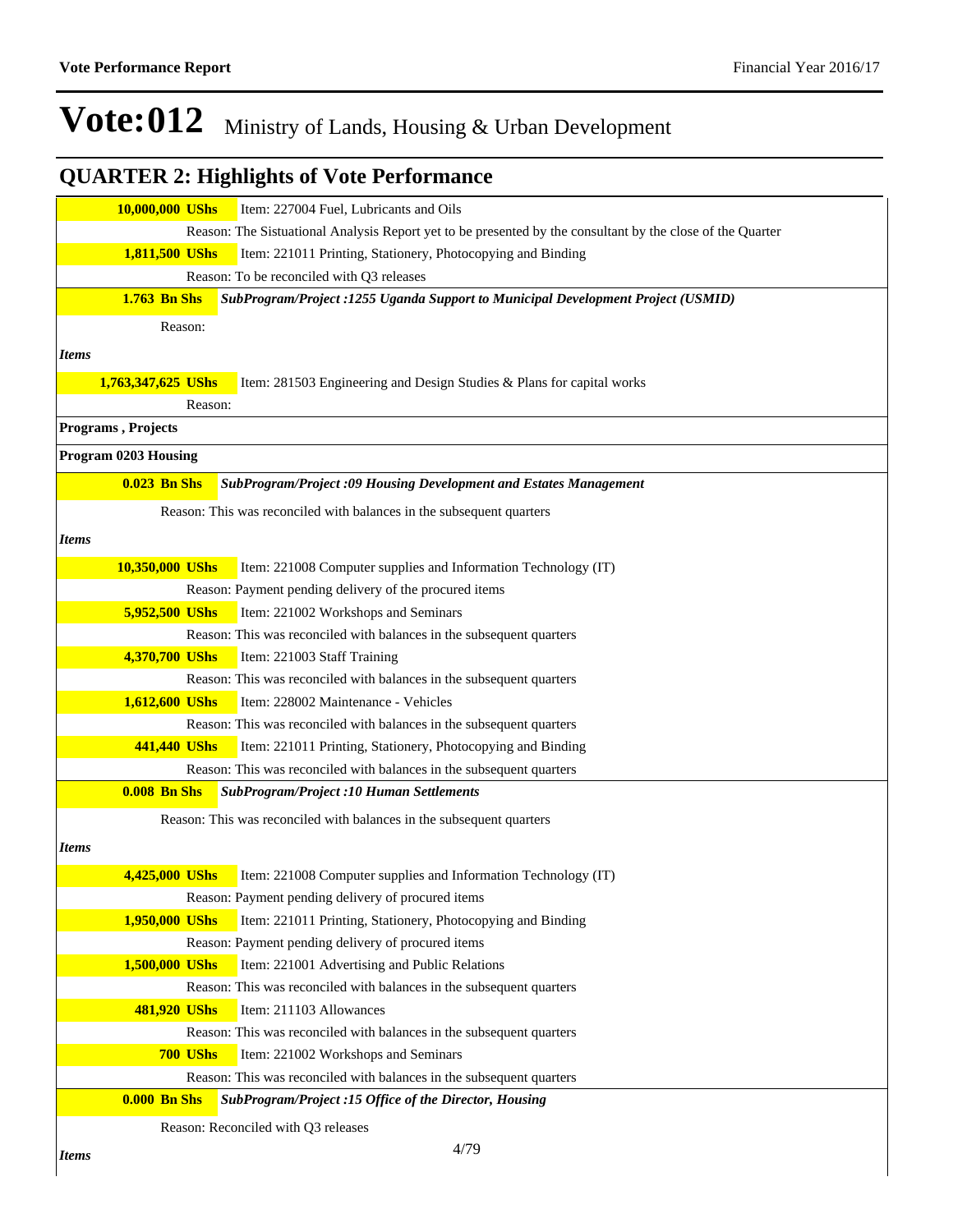| 47,387 UShs         | Item: 221009 Welfare and Entertainment                                             |
|---------------------|------------------------------------------------------------------------------------|
|                     | Reason: Reconciled with Q3 releases                                                |
| 37,600 UShs         | Item: 221011 Printing, Stationery, Photocopying and Binding                        |
|                     | Reason: Reconciled with Q3 releases                                                |
| 19 UShs             | Item: 211103 Allowances                                                            |
|                     | Reason: Reconciled with Q3 releases                                                |
| Programs, Projects  |                                                                                    |
|                     | Program 0249 Policy, Planning and Support Services                                 |
| $0.427$ Bn Shs      | SubProgram/Project :01 Finance and administration                                  |
|                     | Reason: Delays in Verification of Pensioners affected timely Payment to Pensioners |
| Items               |                                                                                    |
| 422,446,569 UShs    | Item: 212102 Pension for General Civil Service                                     |
| Reason:             |                                                                                    |
| 4,358,702 UShs      | Item: 221008 Computer supplies and Information Technology (IT)                     |
|                     | Reason: Payment pending delivery of procured items                                 |
| 51,000 UShs         | Item: 221007 Books, Periodicals & Newspapers                                       |
|                     | Reason: Reconciled with Q3 releases                                                |
| 21,832 UShs         | Item: 228002 Maintenance - Vehicles                                                |
|                     | Reason: Reconciled with Q3 releases                                                |
| 3,860 UShs          | Item: 213001 Medical expenses (To employees)                                       |
|                     | Reason: Reconciled with Q3 releases                                                |
| <b>0.016 Bn Shs</b> | SubProgram/Project :02 Planning and Quality Assurance                              |
|                     | Reason: The Unspent balances were reconciled with Q3 releases                      |
| Items               |                                                                                    |
| 10,146,000 UShs     | Item: 221011 Printing, Stationery, Photocopying and Binding                        |
|                     | Reason: Payment pending delivery of the procured items                             |
| 2,520,000 UShs      | Item: 221003 Staff Training                                                        |
|                     | Reason: Reconciled with Q3 releases                                                |
| 2,498,650 UShs      | Item: 228002 Maintenance - Vehicles                                                |
|                     | Reason: Reconciled with Q3 releases                                                |
| 1,080,000 UShs      | Item: 221008 Computer supplies and Information Technology (IT)                     |
|                     | Reason: Reconciled with Q3 releases                                                |
| 77 UShs             | Item: 211103 Allowances                                                            |
|                     | Reason: Reconciled with Q3 releases                                                |
| <b>0.000 Bn Shs</b> | SubProgram/Project : 16 Internal Audit                                             |
|                     | Reason: Reconciled with Q3 releases                                                |
| <b>Items</b>        |                                                                                    |
| 491,969 UShs        | Item: 221017 Subscriptions                                                         |
|                     | Reason: Reconciled with Q3 releases                                                |
| <b>0.142 Bn Shs</b> | SubProgram/Project :1331 Support to MLHJD                                          |
|                     |                                                                                    |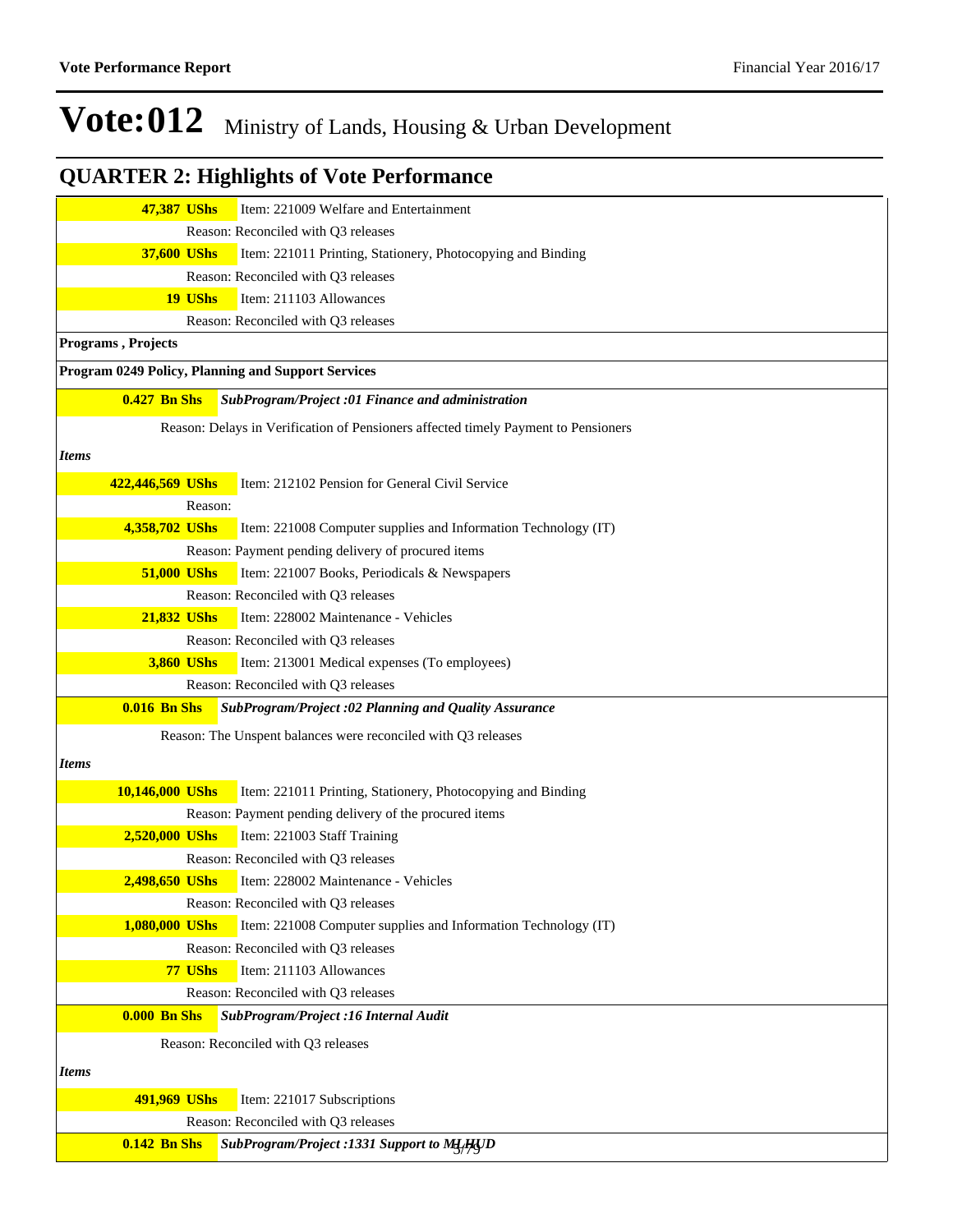### **QUARTER 2: Highlights of Vote Performance**

Reason: Expenditure awaiting delivery of procured supplies

#### *Items*

**142,408,378 UShs** Item: 312202 Machinery and Equipment

Reason: Expenditure awaiting delivery of procured supplies

*(ii) Expenditures in excess of the original approved budget*

### *V2: Performance Highlights*

#### **Table V2.1: Key Vote Output Indicators and Expenditures\***

| Vote, Vote Function<br>Key Output                                                                                                      | <b>Approved Budget and</b><br><b>Planned outputs</b>                                                                                                                                                                                                   |      | <b>Cumulative Expenditure</b><br>and Performance                                                                                                                                                                                                 | <b>Status and Reasons for</b><br>any Variation from Plans                 |       |
|----------------------------------------------------------------------------------------------------------------------------------------|--------------------------------------------------------------------------------------------------------------------------------------------------------------------------------------------------------------------------------------------------------|------|--------------------------------------------------------------------------------------------------------------------------------------------------------------------------------------------------------------------------------------------------|---------------------------------------------------------------------------|-------|
| Programme: 0201 Land, Administration and Management (MLHUD)                                                                            |                                                                                                                                                                                                                                                        |      |                                                                                                                                                                                                                                                  |                                                                           |       |
| Output: 020101 Land Policy, Plans, Strategies and Reports                                                                              |                                                                                                                                                                                                                                                        |      |                                                                                                                                                                                                                                                  |                                                                           |       |
| Description of Performance:                                                                                                            | to 20 Districts:<br>Principles of Real estates Agency<br>Bill, Survey and Mapping Bill,<br><b>Registration of Titles</b><br>(Amendment) Bill, Surveyors<br>Registration (Amendment) Bill,<br>and Land and Infrastructure<br>Information Bill, Land Acq |      | National Land Policy disseminated National Land Policy disseminated Hit the target<br>to Lamwo, Amuru, Nwoya, Oyam,<br>Kasese, Soroti, Napak, Mukono, Hoi<br>ma and Moroto<br>Consultations on the Principles of<br>the 5 land related laws done |                                                                           |       |
| Performance Indicators:                                                                                                                |                                                                                                                                                                                                                                                        |      |                                                                                                                                                                                                                                                  |                                                                           |       |
| Number of districts where the 20<br>National Land policy and<br>implementation guidelines are<br>disseminated                          |                                                                                                                                                                                                                                                        |      | 10                                                                                                                                                                                                                                               |                                                                           |       |
| Status of the five land related laws, Principles of the 5 land related<br>regulations and guidelines handled laws submitted to cabinet |                                                                                                                                                                                                                                                        |      | Draft Principles discussed with the<br>stakeholders                                                                                                                                                                                              |                                                                           |       |
| Output Cost: UShs Bn:                                                                                                                  |                                                                                                                                                                                                                                                        |      | 2.465 UShs Bn:                                                                                                                                                                                                                                   | 1.149 % Budget Spent:                                                     | 46.6% |
| <b>Output: 020102 Land Registration</b>                                                                                                |                                                                                                                                                                                                                                                        |      |                                                                                                                                                                                                                                                  |                                                                           |       |
| Description of Performance:                                                                                                            | -30,000 certificates of titles<br>processed;                                                                                                                                                                                                           |      | 31,683 certificates of title<br>processed:                                                                                                                                                                                                       | Mass sensitization on awareness of<br>land rights increased the number of |       |
|                                                                                                                                        | -100,000 land conveyances<br>handled;                                                                                                                                                                                                                  |      | 28,595 land registration<br>transactions completed                                                                                                                                                                                               | land transactions<br>Dis centralization of land tilting to<br><b>MZOs</b> |       |
|                                                                                                                                        |                                                                                                                                                                                                                                                        |      | 14,107 files committed across the<br>6 MZOs and MLHUD/HQ.                                                                                                                                                                                        |                                                                           |       |
|                                                                                                                                        |                                                                                                                                                                                                                                                        |      | 296 court cases facilitated                                                                                                                                                                                                                      |                                                                           |       |
| Performance Indicators:                                                                                                                |                                                                                                                                                                                                                                                        |      |                                                                                                                                                                                                                                                  |                                                                           |       |
| Number of titles issued 30000                                                                                                          |                                                                                                                                                                                                                                                        |      | 31683                                                                                                                                                                                                                                            |                                                                           |       |
| Number of land conveyances 100000<br>handled                                                                                           |                                                                                                                                                                                                                                                        |      | 54595                                                                                                                                                                                                                                            |                                                                           |       |
| Output Cost: UShs Bn:                                                                                                                  |                                                                                                                                                                                                                                                        | 6/79 | 0.346 UShs Bn:                                                                                                                                                                                                                                   | 0.163 % Budget Spent:                                                     | 47.1% |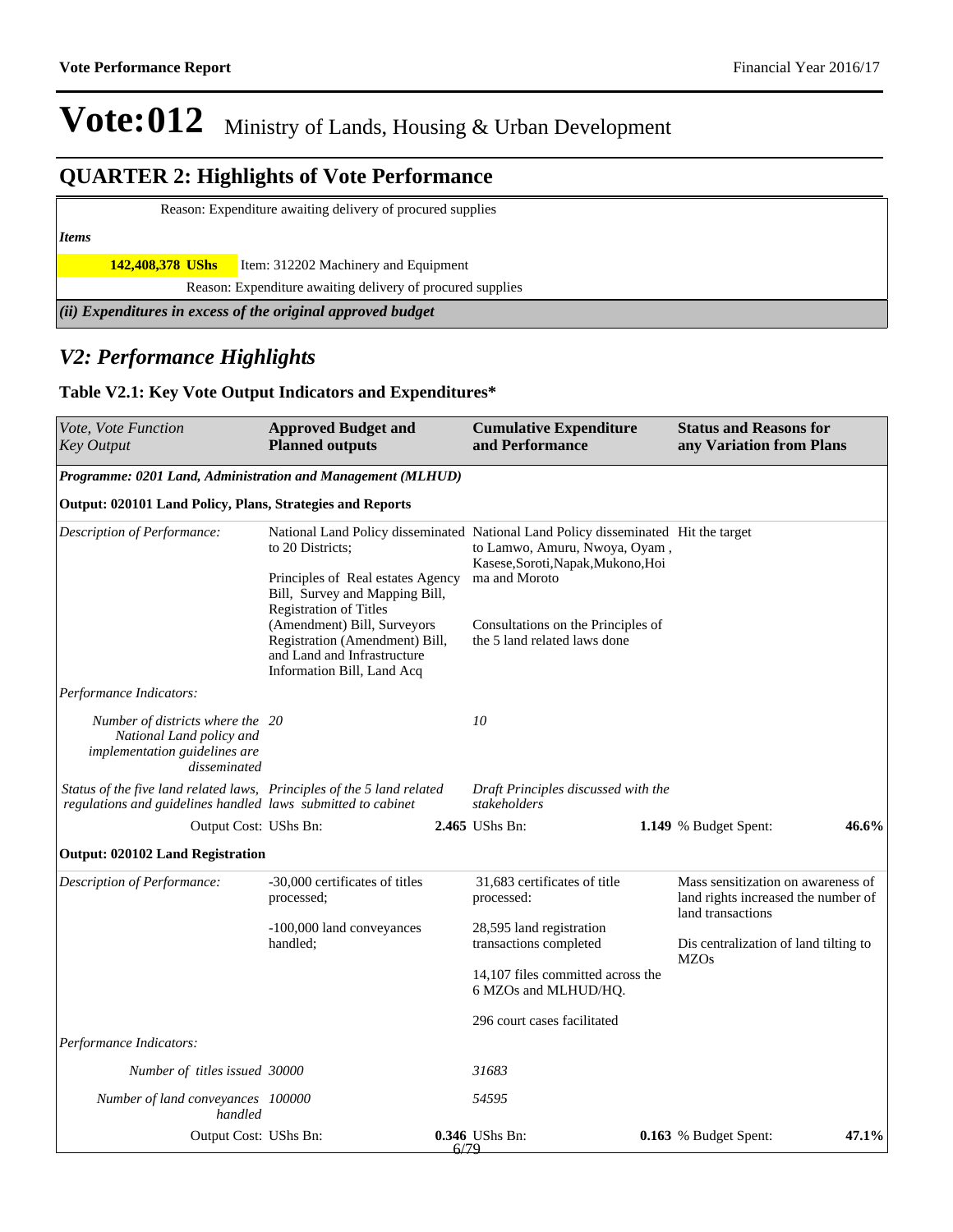| Vote, Vote Function<br><b>Key Output</b>                        | <b>Approved Budget and</b><br><b>Planned outputs</b>                        |  | <b>Cumulative Expenditure</b><br>and Performance                                                                                               | <b>Status and Reasons for</b><br>any Variation from Plans                                                                 |         |  |
|-----------------------------------------------------------------|-----------------------------------------------------------------------------|--|------------------------------------------------------------------------------------------------------------------------------------------------|---------------------------------------------------------------------------------------------------------------------------|---------|--|
| <b>Output: 020104 Surveys and Mapping</b>                       |                                                                             |  |                                                                                                                                                |                                                                                                                           |         |  |
| Description of Performance:                                     | -30,000 deed plans approved;<br>-20 Geodetic Control points<br>established; |  | 5070 deed plans approved<br>10 Geodetic Control Points<br>established in Logir sub-county,<br>Arua district                                    | The target was premised on<br>Systematic demarcation which is<br>expected to be carried out in the<br>subsequent Quarters |         |  |
|                                                                 | -50km of international Boarder<br>surveyed                                  |  | 36 topographic maps updated in 4<br>districts of Lwengo, Masaka,<br>Kayunga and Masaka                                                         |                                                                                                                           |         |  |
|                                                                 |                                                                             |  | 10Km of UG/DRC, 14 Km of<br>UG/RW old boundary established,<br>surveyed and boundary pillars<br>established                                    |                                                                                                                           |         |  |
|                                                                 |                                                                             |  | 7 districts of Wakiso, Mukono,<br>Jinja, Mbarara, Sheema, Masaka<br>and Bushenyi supervised                                                    |                                                                                                                           |         |  |
|                                                                 |                                                                             |  | 8 staff trained in surveying<br>techniques                                                                                                     |                                                                                                                           |         |  |
| Performance Indicators:                                         |                                                                             |  |                                                                                                                                                |                                                                                                                           |         |  |
| Number of deed plans approved 30000                             |                                                                             |  | 5070                                                                                                                                           |                                                                                                                           |         |  |
| Number of geodetic control points 20<br>established             |                                                                             |  | 10                                                                                                                                             |                                                                                                                           |         |  |
| Number of kilometers of 50<br>international boarder surveyed    |                                                                             |  | 24                                                                                                                                             |                                                                                                                           |         |  |
| Output Cost: UShs Bn:                                           |                                                                             |  | 0.922 UShs Bn:                                                                                                                                 | 0.403 % Budget Spent:                                                                                                     | 43.7%   |  |
| <b>Output: 020106 Land Information Management</b>               |                                                                             |  |                                                                                                                                                |                                                                                                                           |         |  |
| Description of Performance:                                     | - 13 Ministerial Zonal offices<br>equipped and operationalised;             |  | Electrical works rectified for Lira<br>MZO; cable networking rectified<br>for server rooms of Lira MZO and<br>National Land Information Centre | The additional MZOs will be<br>operational after completion of<br>retooling and recruitment of staff                      |         |  |
|                                                                 |                                                                             |  | LIS maintained                                                                                                                                 |                                                                                                                           |         |  |
|                                                                 |                                                                             |  | Construction works for Lira and<br>Kabarole MZOs supervised and 9<br>operational sites monitored and<br>supported                              |                                                                                                                           |         |  |
|                                                                 |                                                                             |  | ICT equipment for Lira MZO<br>installed and MZO ready to be<br>launched                                                                        |                                                                                                                           |         |  |
| Performance Indicators:                                         |                                                                             |  |                                                                                                                                                |                                                                                                                           |         |  |
| Number of ministry zonal offices 13<br>equipped and operational |                                                                             |  | 06                                                                                                                                             |                                                                                                                           |         |  |
| Output Cost: UShs Bn:                                           |                                                                             |  | 67.030 UShs Bn:                                                                                                                                | 4.388 % Budget Spent:                                                                                                     | 6.5%    |  |
| <b>Program Cost:</b>                                            | UShs Bn:                                                                    |  | 71.14079/Shs Bn:                                                                                                                               | 6.103 % Budget Spent:                                                                                                     | $8.6\%$ |  |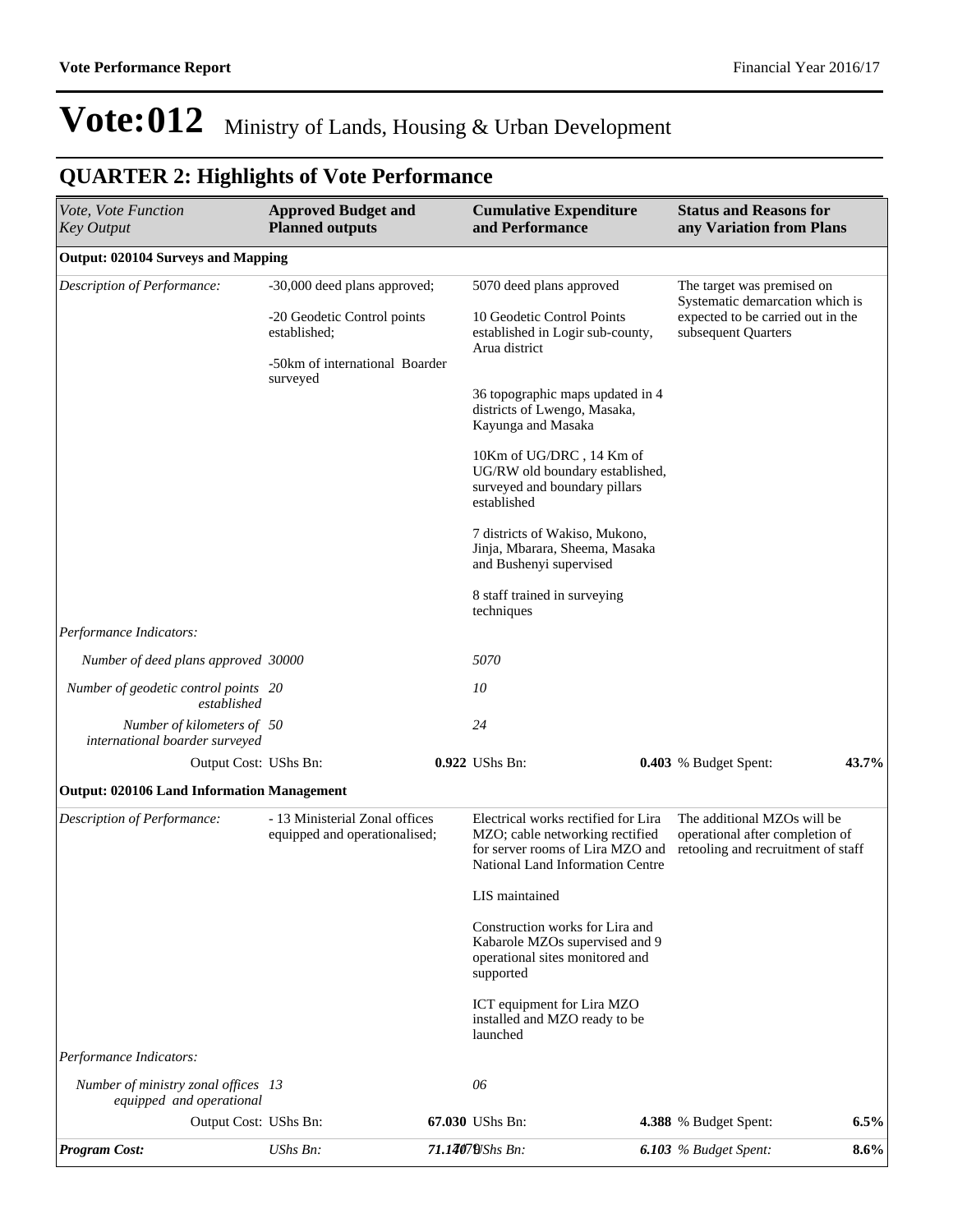| Vote, Vote Function<br><b>Key Output</b>                                                                           | <b>Approved Budget and</b><br><b>Planned outputs</b>                                                                                                                                                                                                                  |      | <b>Cumulative Expenditure</b><br>and Performance                                                                                                                                                                                                                                                                              | <b>Status and Reasons for</b><br>any Variation from Plans |       |
|--------------------------------------------------------------------------------------------------------------------|-----------------------------------------------------------------------------------------------------------------------------------------------------------------------------------------------------------------------------------------------------------------------|------|-------------------------------------------------------------------------------------------------------------------------------------------------------------------------------------------------------------------------------------------------------------------------------------------------------------------------------|-----------------------------------------------------------|-------|
| Programme: 0202 Physical Planning and Urban Development                                                            |                                                                                                                                                                                                                                                                       |      |                                                                                                                                                                                                                                                                                                                               |                                                           |       |
| Output: 020201 Physical Planning Policies, Strategies, Guidelines and Standards                                    |                                                                                                                                                                                                                                                                       |      |                                                                                                                                                                                                                                                                                                                               |                                                           |       |
| Description of Performance:                                                                                        | National physical Development<br>plan developed;                                                                                                                                                                                                                      |      | Situitional analysis report for the<br>Development of the Regional Plan<br>for Northern Uganda prepared and<br>approved                                                                                                                                                                                                       | On target                                                 |       |
| Performance Indicators:                                                                                            |                                                                                                                                                                                                                                                                       |      |                                                                                                                                                                                                                                                                                                                               |                                                           |       |
| Status of development of the Draft National Physical<br>National physical Development Development plan of Northern | Plan region produced                                                                                                                                                                                                                                                  |      | <b>Situational Analysis Report</b><br>produced and approved                                                                                                                                                                                                                                                                   |                                                           |       |
| Output Cost: UShs Bn:                                                                                              |                                                                                                                                                                                                                                                                       |      | 0.899 UShs Bn:                                                                                                                                                                                                                                                                                                                | 0.259 % Budget Spent:                                     | 28.8% |
| <b>Output: 020202 Field Inspection</b>                                                                             |                                                                                                                                                                                                                                                                       |      |                                                                                                                                                                                                                                                                                                                               |                                                           |       |
| Description of Performance:                                                                                        | 34 urban councils/Districs<br>inspected for compliance                                                                                                                                                                                                                |      | 21 Urban Councils of Luwero,<br>Luuka, Buyende, Semuto,<br>NAkaseke, Mbarara, Rubirizi,<br>Serere, Patongo, Rwashamire,<br>Agago, 1. Inspection visits to<br>Masaka, Koboko, Kaberamaido,<br>Tororo, Luwero, Nakaseke, Nebbi,<br>Lwengo, Rakai, Sembabule<br>inspected for compliance to<br><b>Physical Development Plans</b> | On target                                                 |       |
| Performance Indicators:                                                                                            |                                                                                                                                                                                                                                                                       |      |                                                                                                                                                                                                                                                                                                                               |                                                           |       |
| Number of Districts/Urban 34<br>councils inspected for compliance<br>to physical development plans                 |                                                                                                                                                                                                                                                                       |      | 21                                                                                                                                                                                                                                                                                                                            |                                                           |       |
| Output Cost: UShs Bn:                                                                                              |                                                                                                                                                                                                                                                                       |      | 0.894 UShs Bn:                                                                                                                                                                                                                                                                                                                | 0.194 % Budget Spent:                                     | 21.7% |
| Output: 020203 Devt of Physical Devt Plans                                                                         |                                                                                                                                                                                                                                                                       |      |                                                                                                                                                                                                                                                                                                                               |                                                           |       |
| Description of Performance:                                                                                        |                                                                                                                                                                                                                                                                       |      | Draft PDPs for Wanseko, Biiso<br>and Kigorobya in Western Uganda<br>finalized and under display                                                                                                                                                                                                                               | On target                                                 |       |
| Performance Indicators:                                                                                            |                                                                                                                                                                                                                                                                       |      |                                                                                                                                                                                                                                                                                                                               |                                                           |       |
| Output Cost: UShs Bn:                                                                                              |                                                                                                                                                                                                                                                                       |      | <b>7.386</b> UShs Bn:                                                                                                                                                                                                                                                                                                         | 1.217 % Budget Spent:                                     | 16.5% |
| <b>Output: 020205 Support Supervision and Capacity Building</b>                                                    |                                                                                                                                                                                                                                                                       |      |                                                                                                                                                                                                                                                                                                                               |                                                           |       |
| Description of Performance:                                                                                        | 30 ministry staff trained in<br>Urban/Physical Planning,<br>Financial<br>Management, Procurement, Accoun<br>tability and related fields.<br>28 Urban and Local Physical<br>Planning Committees trained in the<br>Districts of Masindi, Kiryadongo,<br>Bulisa, Kyenjoj |      | 16 Physical Planning Committees<br>trained                                                                                                                                                                                                                                                                                    | On target                                                 |       |
| Performance Indicators:                                                                                            |                                                                                                                                                                                                                                                                       |      |                                                                                                                                                                                                                                                                                                                               |                                                           |       |
|                                                                                                                    |                                                                                                                                                                                                                                                                       | 8/79 |                                                                                                                                                                                                                                                                                                                               |                                                           |       |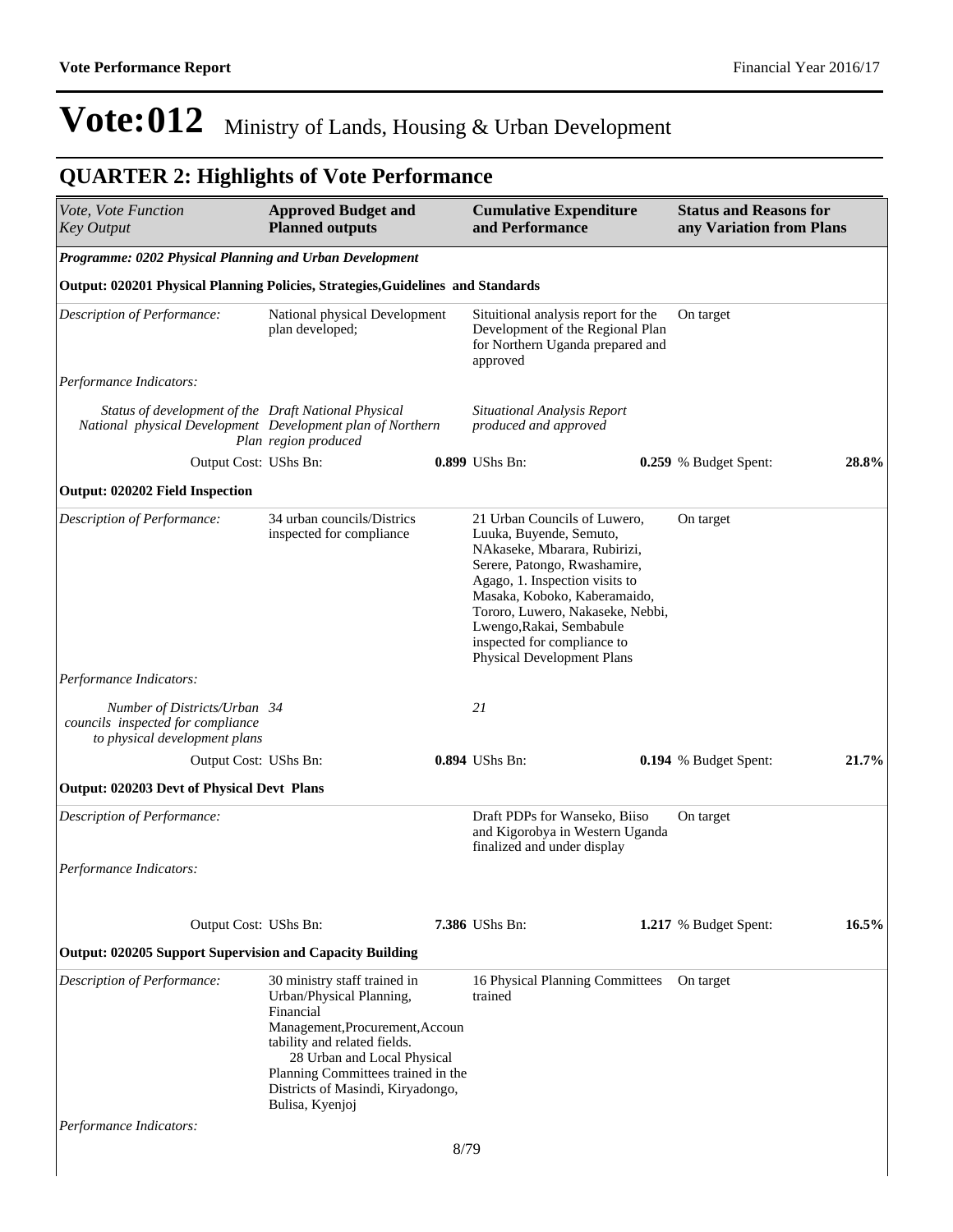*Status of the development of the 5. Submission of final draft policy National Urban Solid waste paper / cabinet memorandum*

| Description of Performance:                                               | -NHP disseminated to 15 districts<br>Housing fund bill prinbiples<br>developed and submitted to cabinet, Bushenyi, Mbarara, Hoima, Gulu,<br>for consideration | NHP disseminated in the 16<br>districts of Fort portal, Kabale,<br>Rukungiri, Kasese<br>Arua, Lira, Moroto, Soroti, Mbale,<br>Tororo, Jinja and Entebbbe       | Cluster methodology of<br>dissemination was adopted to<br>increase coverage |       |
|---------------------------------------------------------------------------|---------------------------------------------------------------------------------------------------------------------------------------------------------------|----------------------------------------------------------------------------------------------------------------------------------------------------------------|-----------------------------------------------------------------------------|-------|
| Performance Indicators:                                                   |                                                                                                                                                               |                                                                                                                                                                |                                                                             |       |
| Number of Districts where National 15<br>Housing policy is disseminated   |                                                                                                                                                               | 16                                                                                                                                                             |                                                                             |       |
| Output Cost: UShs Bn:                                                     |                                                                                                                                                               | 0.391 UShs Bn:                                                                                                                                                 | 0.171 % Budget Spent:                                                       | 43.8% |
| <b>Output: 020302 Technical Support and Administrative Services</b>       |                                                                                                                                                               |                                                                                                                                                                |                                                                             |       |
| Description of Performance:                                               |                                                                                                                                                               | Prototype plans disserminated in<br>the 10 districts of Masindi,<br>Kamwenge, Kyegegwa, Sironko,<br>Bulambuli, Hoima, Kabale,<br>Kasese, Fort portal and mbale |                                                                             |       |
| Performance Indicators:                                                   |                                                                                                                                                               |                                                                                                                                                                |                                                                             |       |
|                                                                           |                                                                                                                                                               |                                                                                                                                                                |                                                                             |       |
| Output Cost: UShs Bn:                                                     |                                                                                                                                                               | $0.450$ UShs Bn:                                                                                                                                               | <b>0.138</b> % Budget Spent:                                                | 30.7% |
| <b>Output: 020304 Estates Management Policy, Strategies &amp; Reports</b> |                                                                                                                                                               |                                                                                                                                                                |                                                                             |       |

*Performance Indicators:*

*Programme: 0203 Housing*

*Number of Districts where National Urban Policy is disseminated*

*Management policy.*

*Number of Physical Planning committees trained on the functions and operations of the Physical* 

*Planning Act, 2010.*

*Status of implementation of USMID 30 staff trained,Assorted (Training,Retooling,Disbursment,M Equipments procured, projects* 

*Description of Performance:* National Urban Policy

## **Vote:012** Ministry of Lands, Housing & Urban Development

*28 16*

disserminated to 20 districts National Urban Solid Waste Management Policy finalized and

*20 0*

Submitted to Cabinet

*4*

approval

*Policy* 

*Program Cost: UShs Bn: 51.971 UShs Bn: 2.146 % Budget Spent:* **4.1%**

Output Cost: UShs Bn: **11.446** UShs Bn: **0.341** % Budget Spent: **3.0%**

Urban Policy awaiting Cabinet

*Emerging issues arising from consultations incorporated into the* 

Output Cost: UShs Bn: **0.315** UShs Bn: **0.136** % Budget Spent: **43.1%**

### **QUARTER 2: Highlights of Vote Performance**

*unicipal Projects) completion rate,Funds disbursement*

**Output: 020206 Urban Dev't Policies, Strategies ,Guidelines and Standards**

**Output: 020304 Estates Management Policy, Strategies & Reports**

Urban Policy awaiting Cabinet

approval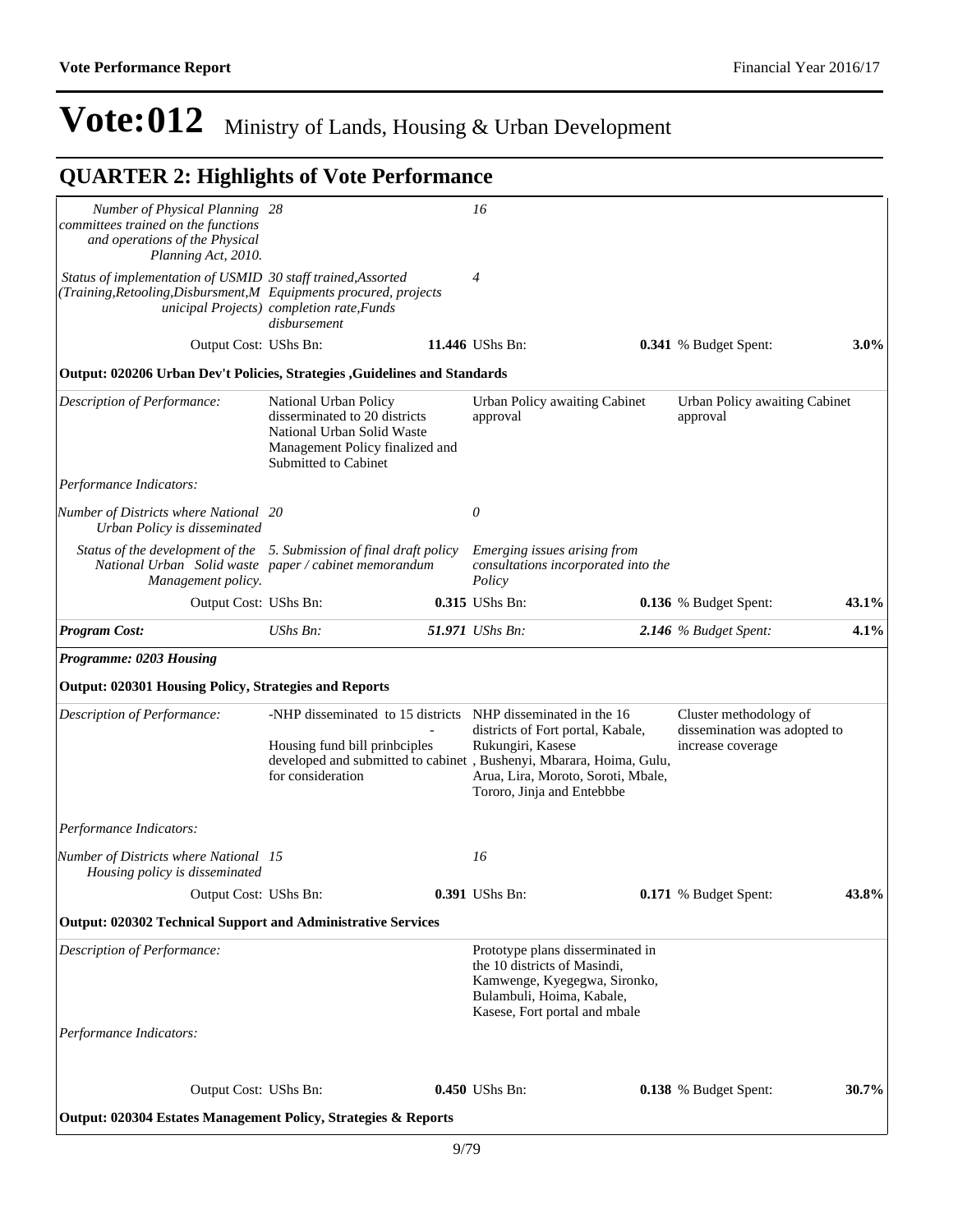### **QUARTER 2: Highlights of Vote Performance**

| Vote, Vote Function<br><b>Key Output</b>                          | <b>Approved Budget and</b><br><b>Planned outputs</b> | <b>Cumulative Expenditure</b><br>and Performance                                                       | <b>Status and Reasons for</b><br>any Variation from Plans |
|-------------------------------------------------------------------|------------------------------------------------------|--------------------------------------------------------------------------------------------------------|-----------------------------------------------------------|
| Description of Performance:                                       | Prototype Plans disserminated to<br>15 districts     | Prototype Plans disseminated in<br>the Districts of Masindi.<br>Kamwenge, Sironko, Bulambuli,<br>Hoima |                                                           |
| Performance Indicators:                                           |                                                      |                                                                                                        |                                                           |
| Number of districts where proto-15<br>type plans are disseminated |                                                      | 10                                                                                                     |                                                           |
| Output Cost: UShs Bn:                                             |                                                      | 0.400 UShs Bn:                                                                                         | 48.0%<br><b>0.192</b> % Budget Spent:                     |
| <b>Program Cost:</b>                                              | $UShs Bn$ :                                          | 1.381 UShs $B_n$ :                                                                                     | 36.3%<br>$0.502$ % Budget Spent:                          |
| <b>Total Cost for Vote:</b>                                       | $UShs Bn$ :                                          | 131.143 UShs Bn:                                                                                       | $6.7\%$<br><b>8.751</b> % Budget Spent:                   |

#### **Performance highlights for the Quarter**

- Disseminated National Land policy to 10 Districts, which enhances awareness of land rights to mitigate conflicts and increase land use for productive purposes.
- Continued Land registration through conveyancing and title issuance in order to improve security of land tenure and increase land usage for productivity.
- Survey of international border to improve peace, security and harmonious living of border communities
- Maintenance of the 6 ministry zonal offices to offer and bring land/ministry related services to the people and minimize cost of securing their lands
- Development of National development plan through a consultative process is ongoing to improve planned development
- Over 16 physical planning committees have been trained as part of physical planning awareness in order improve and preserve land uses and guide development at local and lower government
- Development of urban policy to guide the urban development in the country
- National housing policy disseminated to 16 Districts, the Implementation of the National Housing policy shall guide housing development and investments in the country

### *V3: Details of Releases and Expenditure*

#### **Table V3.1: GoU Releases and Expenditure by Output\***

| <b>Billion Uganda Shillings</b>                                   | Approved<br><b>Budget</b> | <b>Released</b> | <b>Spent</b> | $%$ GoU<br><b>Budget</b><br><b>Released</b> | $%$ GoU<br><b>Budget</b><br><b>Spent</b> | $%$ GoU<br><b>Releases</b><br><b>Spent</b> |
|-------------------------------------------------------------------|---------------------------|-----------------|--------------|---------------------------------------------|------------------------------------------|--------------------------------------------|
| Program 0201 Land, Administration and Management<br>(MLHUD)       | 17.72                     | 7.10            | 6.28         | 40.1%                                       | 35.5%                                    | 88.5%                                      |
| <b>Class: Outputs Provided</b>                                    | 17.72                     | 7.10            | 6.28         | 40.1%                                       | 35.5%                                    | 88.5%                                      |
| 020101 Land Policy, Plans, Strategies and Reports                 | 2.46                      | 1.19            | 1.15         | 48.3%                                       | 46.6%                                    | 96.6%                                      |
| 020102 Land Registration                                          | 0.35                      | 0.16            | 0.16         | 47.2%                                       | 47.1%                                    | 99.9%                                      |
| 020103 Inspection and Valuation of Land and Property              | 0.02                      | 0.01            | 0.01         | 46.0%                                       | 46.0%                                    | 100.0%                                     |
| 020104 Surveys and Mapping                                        | 0.92                      | 0.42            | 0.40         | 45.5%                                       | 43.7%                                    | 96.0%                                      |
| 020105 Capacity Building in Land Administration and<br>Management | 0.35                      | 0.17            | 0.17         | 47.5%                                       | 47.5%                                    | 100.0%                                     |
| 020106 Land Information Management                                | 13.61                     | 5.15            | 4.39         | 37.8%                                       | 32.2%                                    | 85.2%                                      |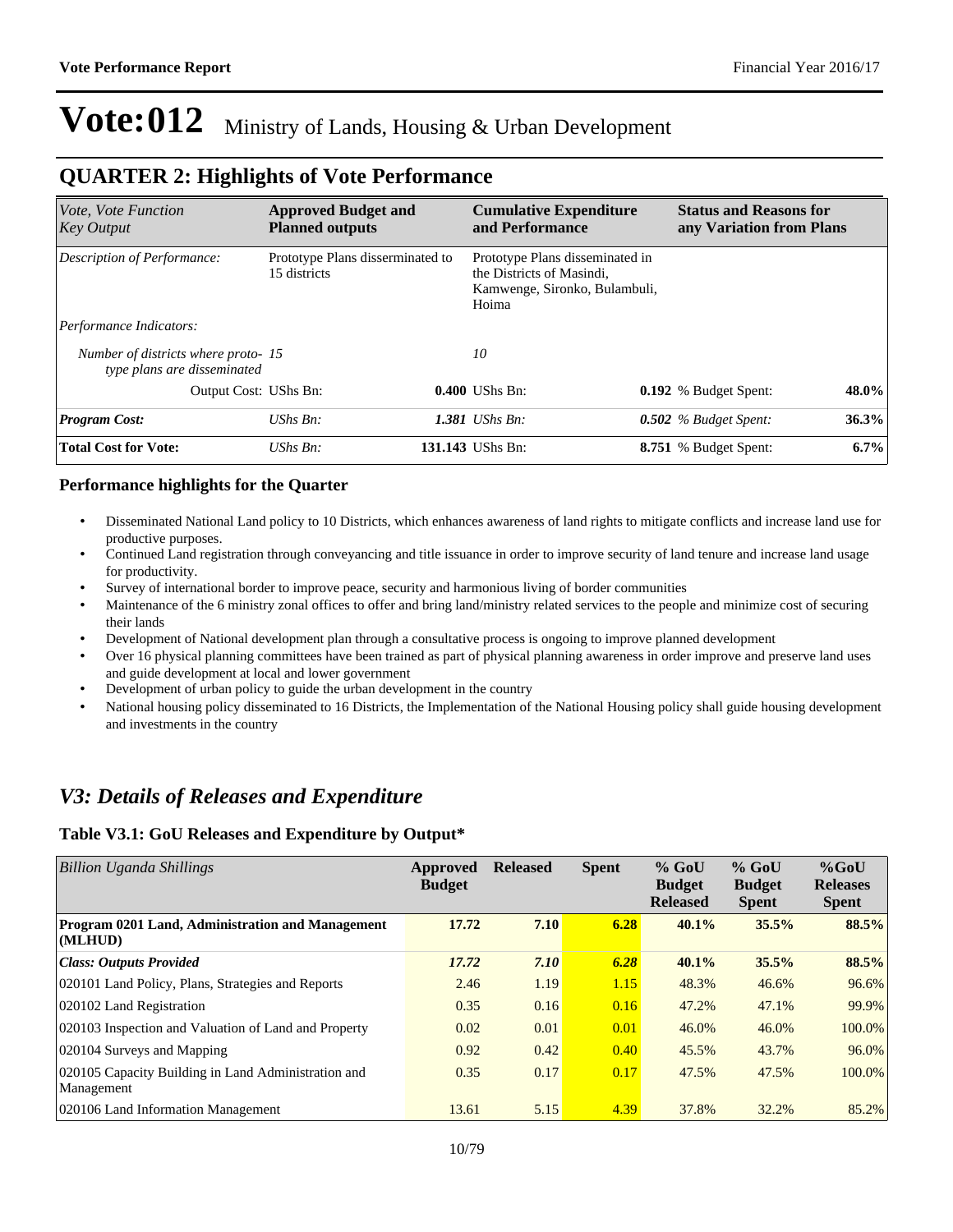## **QUARTER 2: Highlights of Vote Performance**

| <b>Billion Uganda Shillings</b>                                              | Approved<br><b>Budget</b> | <b>Released</b> | <b>Spent</b> | $%$ GoU<br><b>Budget</b><br><b>Released</b> | % GoU<br><b>Budget</b><br><b>Spent</b> | $%$ GoU<br><b>Releases</b><br><b>Spent</b> |
|------------------------------------------------------------------------------|---------------------------|-----------------|--------------|---------------------------------------------|----------------------------------------|--------------------------------------------|
| Program 0202 Physical Planning and Urban<br><b>Development</b>               | 19.40                     | 4.45            | 2.15         | 22.9%                                       | 11.1%                                  | 48.3%                                      |
| <b>Class: Outputs Provided</b>                                               | 7.75                      | 4.45            | 2.15         | 57.4%                                       | 27.7%                                  | 48.3%                                      |
| 020201 Physical Planning Policies, Strategies, Guidelines<br>and Standards   | 0.70                      | 0.26            | 0.26         | 37.3%                                       | 36.9%                                  | 98.9%                                      |
| 020202 Field Inspection                                                      | 0.49                      | 0.21            | 0.19         | 43.5%                                       | 39.4%                                  | 90.6%                                      |
| 020203 Devt of Physical Devt Plans                                           | 5.62                      | 1.71            | 1.22         | 30.4%                                       | 21.6%                                  | 71.1%                                      |
| 020205 Support Supervision and Capacity Building                             | 0.62                      | 0.34            | 0.34         | 55.5%                                       | 55.4%                                  | 99.8%                                      |
| 020206 Urban Dev't Policies, Strategies , Guidelines and<br><b>Standards</b> | 0.32                      | 1.92            | 0.14         | 608.2%                                      | 43.1%                                  | 7.1%                                       |
| <b>Class: Capital Purchases</b>                                              | 11.65                     | 0.00            | 0.00         | $0.0\%$                                     | $0.0\%$                                | $0.0\%$                                    |
| 020273 Roads, Streets and Highways                                           | 1.00                      | 0.00            | 0.00         | 0.0%                                        | 0.0%                                   | $0.0\%$                                    |
| 020279 Acquisition of Other Capital Assets                                   | 10.65                     | 0.00            | 0.00         | 0.0%                                        | 0.0%                                   | $0.0\%$                                    |
| Program 0203 Housing                                                         | 1.38                      | 0.61            | 0.57         | 44.4%                                       | 41.6%                                  | 93.5%                                      |
| <b>Class: Outputs Provided</b>                                               | 1.38                      | 0.61            | 0.57         | 44.4%                                       | 41.6%                                  | 93.5%                                      |
| 020301 Housing Policy, Strategies and Reports                                | 0.39                      | 0.19            | 0.17         | 47.6%                                       | 43.8%                                  | 92.1%                                      |
| 020302 Technical Support and Administrative Services                         | 0.45                      | 0.16            | 0.14         | 34.9%                                       | 30.7%                                  | 88.1%                                      |
| 020303 Capacity Building                                                     | 0.14                      | 0.07            | 0.07         | 52.9%                                       | 51.5%                                  | 97.4%                                      |
| 020304 Estates Management Policy, Strategies & Reports                       | 0.40                      | 0.20            | 0.19         | 49.1%                                       | 48.0%                                  | 97.8%                                      |
| Program 0249 Policy, Planning and Support Services                           | 6.65                      | 2.70            | 2.11         | 40.6%                                       | 31.7%                                  | 78.2%                                      |
| <b>Class: Outputs Provided</b>                                               | 5.80                      | 2.46            | 2.01         | 42.3%                                       | 34.6%                                  | 81.8%                                      |
| 024901 Policy, consultation, planning and monitoring<br>services             | 1.58                      | 0.74            | 0.72         | 47.0%                                       | 45.6%                                  | 97.1%                                      |
| 024902 Ministry Support Services (Finance and<br>Administration)             | 3.18                      | 1.17            | 0.75         | 36.9%                                       | 23.6%                                  | 64.0%                                      |
| 024903 Ministerial and Top Management Services                               | 0.63                      | 0.32            | 0.32         | 50.7%                                       | 50.7%                                  | 100.0%                                     |
| 024904 Information Management                                                | 0.10                      | 0.05            | 0.05         | 56.9%                                       | 56.6%                                  | 99.4%                                      |
| 024905 Procurement and Disposal Services                                     | 0.08                      | 0.05            | 0.04         | 55.6%                                       | 54.5%                                  | 98.0%                                      |
| 024906 Accounts and internal Audit Services                                  | 0.24                      | 0.12            | 0.12         | 51.9%                                       | 51.6%                                  | 99.4%                                      |
| <b>Class: Capital Purchases</b>                                              | 0.85                      | 0.24            | 0.10         | 28.6%                                       | 11.8%                                  | 41.2%                                      |
| 024976 Purchase of Office and ICT Equipment, including<br>Software           | 0.85                      | 0.24            | 0.10         | 28.6%                                       | 11.8%                                  | 41.2%                                      |
| <b>Total for Vote</b>                                                        | 45.15                     | 14.86           | 11.11        | 32.9%                                       | 24.6%                                  | 74.8%                                      |

#### **Table V3.2: 2016/17 GoU Expenditure by Item**

| <b>Billion Uganda Shillings</b>                           | Approved<br><b>Budget</b> | <b>Released</b> | <b>Spent</b> | $%$ GoU<br><b>Budget</b><br><b>Released</b> | $%$ GoU<br><b>Budget</b><br><b>Spent</b> | $%$ GoU<br><b>Releases</b><br><b>Spent</b> |
|-----------------------------------------------------------|---------------------------|-----------------|--------------|---------------------------------------------|------------------------------------------|--------------------------------------------|
| Class: Outputs Provided                                   | 32.65                     | 14.62           | <i>11.01</i> | 44.8%                                       | 33.7%                                    | 75.3%                                      |
| 211101 General Staff Salaries                             | 3.62                      | 1.77            | 1.73         | 48.8%                                       | 47.8%                                    | 98.0%                                      |
| 211102 Contract Staff Salaries (Incl. Casuals, Temporary) | 0.58                      | 0.27            | 0.25         | 46.9%                                       | 43.8%                                    | 93.4%                                      |
| $ 211103$ Allowances                                      | 0.96                      | 0.44            | 0.44         | 45.4%                                       | 45.3%                                    | 99.8%                                      |
| 212101 Social Security Contributions                      | 10,00                     | 0.03            | 0.01         | 46.1%                                       | 21.1%                                    | 45.7%                                      |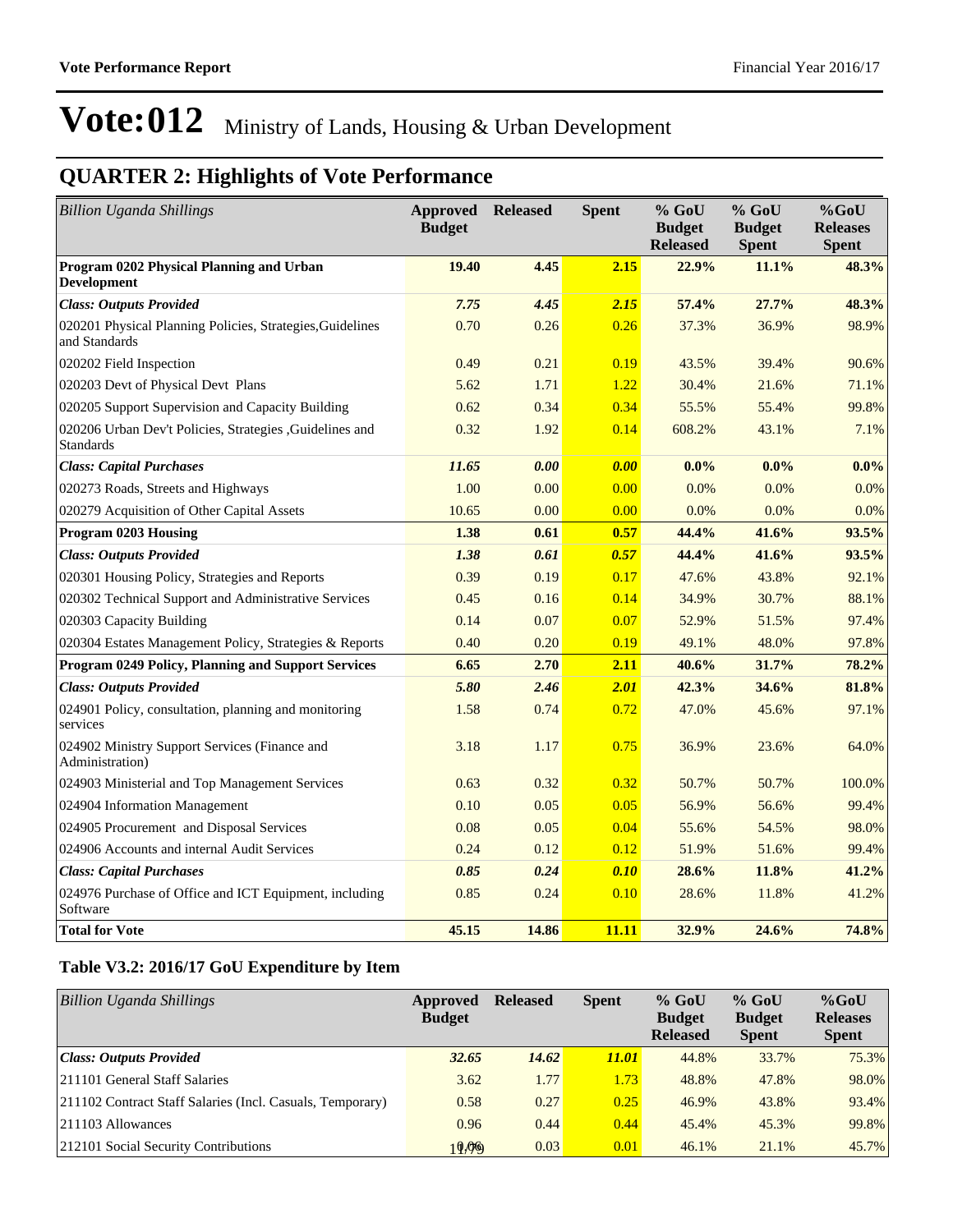## **QUARTER 2: Highlights of Vote Performance**

| 212102 Pension for General Civil Service                           | 2.27  | 0.71  | 0.29         | 31.4% | 12.8% | 40.6%  |
|--------------------------------------------------------------------|-------|-------|--------------|-------|-------|--------|
| 213001 Medical expenses (To employees)                             | 0.01  | 0.00  | 0.00         | 28.6% | 28.6% | 99.8%  |
| 213002 Incapacity, death benefits and funeral expenses             | 0.08  | 0.02  | 0.02         | 19.8% | 19.8% | 100.0% |
| 213004 Gratuity Expenses                                           | 0.23  | 0.14  | 0.14         | 60.0% | 60.0% | 100.0% |
| 221001 Advertising and Public Relations                            | 0.13  | 0.07  | 0.07         | 57.2% | 53.5% | 93.6%  |
| 221002 Workshops and Seminars                                      | 2.13  | 0.96  | 0.94         | 45.2% | 44.1% | 97.6%  |
| 221003 Staff Training                                              | 0.36  | 0.16  | 0.15         | 45.2% | 43.2% | 95.7%  |
| 221005 Hire of Venue (chairs, projector, etc)                      | 0.03  | 0.01  | 0.01         | 46.0% | 46.0% | 100.0% |
| 221007 Books, Periodicals & Newspapers                             | 0.07  | 0.03  | 0.03         | 50.1% | 50.0% | 99.8%  |
| 221008 Computer supplies and Information Technology (IT)           | 0.17  | 0.10  | 0.08         | 60.4% | 47.9% | 79.4%  |
| 221009 Welfare and Entertainment                                   | 0.36  | 0.18  | 0.17         | 49.1% | 48.5% | 98.9%  |
| 221011 Printing, Stationery, Photocopying and Binding              | 2.96  | 1.36  | 1.31         | 45.8% | 44.2% | 96.6%  |
| 221012 Small Office Equipment                                      | 0.03  | 0.02  | 0.02         | 57.8% | 57.1% | 98.8%  |
| 221016 IFMS Recurrent costs                                        | 0.05  | 0.03  | 0.03         | 60.0% | 60.0% | 100.0% |
| 221017 Subscriptions                                               | 0.36  | 0.15  | 0.14         | 40.5% | 39.7% | 98.1%  |
| 221020 IPPS Recurrent Costs                                        | 0.02  | 0.01  | 0.01         | 46.0% | 46.0% | 100.0% |
| 222001 Telecommunications                                          | 0.37  | 0.18  | 0.17         | 47.8% | 47.5% | 99.4%  |
| 222002 Postage and Courier                                         | 0.02  | 0.01  | 0.01         | 39.9% | 37.7% | 94.4%  |
| 222003 Information and communications technology (ICT)             | 0.68  | 0.25  | 0.25         | 36.7% | 36.7% | 100.0% |
| 223001 Property Expenses                                           | 0.53  | 0.26  | 0.25         | 48.7% | 47.9% | 98.3%  |
| 223004 Guard and Security services                                 | 0.44  | 0.22  | 0.22         | 49.2% | 49.0% | 99.6%  |
| 223005 Electricity                                                 | 0.45  | 0.20  | 0.18         | 45.2% | 41.1% | 91.0%  |
| 223006 Water                                                       | 0.25  | 0.11  | 0.11         | 44.0% | 42.4% | 96.6%  |
| 225001 Consultancy Services- Short term                            | 4.83  | 0.82  | 0.65         | 17.0% | 13.5% | 79.4%  |
| 225002 Consultancy Services-Long-term                              | 4.22  | 1.38  | 0.38         | 32.7% | 9.0%  | 27.6%  |
| 227001 Travel inland                                               | 2.02  | 1.03  | 1.00         | 50.8% | 49.5% | 97.6%  |
| 227002 Travel abroad                                               | 0.39  | 0.21  | 0.22         | 52.4% | 56.2% | 107.3% |
| 227004 Fuel, Lubricants and Oils                                   | 1.78  | 0.90  | 0.89         | 50.5% | 50.0% | 98.9%  |
| 228001 Maintenance - Civil                                         | 0.71  | 0.16  | 0.15         | 22.1% | 20.6% | 93.1%  |
| 228002 Maintenance - Vehicles                                      | 0.61  | 0.27  | 0.25         | 43.8% | 40.9% | 93.4%  |
| 228003 Maintenance – Machinery, Equipment & Furniture              | 0.65  | 0.32  | 0.32         | 48.8% | 48.8% | 100.0% |
| 282102 Fines and Penalties/ Court wards                            | 0.24  | 0.11  | 0.11         | 46.0% | 46.0% | 100.0% |
| <b>Class: Capital Purchases</b>                                    | 12.50 | 0.24  | 0.10         | 1.9%  | 0.8%  | 41.2%  |
| 281503 Engineering and Design Studies & Plans for capital<br>works | 10.65 | 0.00  | 0.00         | 0.0%  | 0.0%  | 0.0%   |
| 312103 Roads and Bridges.                                          | 1.00  | 0.00  | 0.00         | 0.0%  | 0.0%  | 0.0%   |
| 312202 Machinery and Equipment                                     | 0.85  | 0.24  | 0.10         | 28.6% | 11.8% | 41.2%  |
| <b>Total for Vote</b>                                              | 45.15 | 14.86 | <b>11.11</b> | 32.9% | 24.6% | 74.8%  |

#### **Table V3.3: GoU Releases and Expenditure by Project and Programme\***

| <b>Billion Uganda Shillings</b><br><b>Released</b><br><b>Spent</b><br>Approved<br><b>Budget</b> | $%$ GoU<br><b>Budget</b><br><b>Released</b> | $%$ GoU<br><b>Budget</b><br><b>Spent</b> | $%$ GoU<br><b>Releases</b><br><b>Spent</b> |
|-------------------------------------------------------------------------------------------------|---------------------------------------------|------------------------------------------|--------------------------------------------|
|-------------------------------------------------------------------------------------------------|---------------------------------------------|------------------------------------------|--------------------------------------------|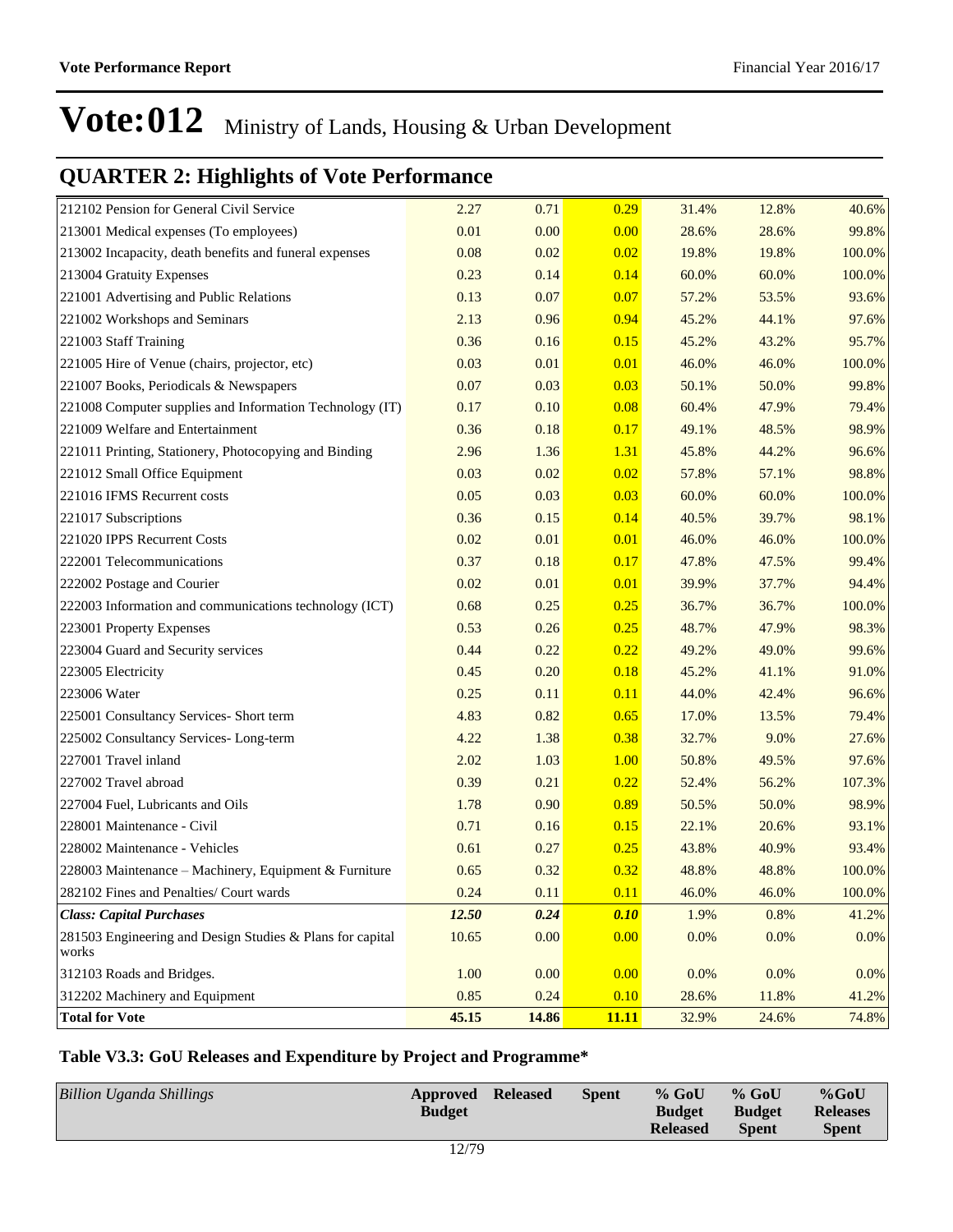### **QUARTER 2: Highlights of Vote Performance**

| Program 0201 Land, Administration and Management<br>(MLHUD)       | 17.72 | 7.10  | 6.28        | 40.1% | 35.5% | 88.5%  |
|-------------------------------------------------------------------|-------|-------|-------------|-------|-------|--------|
| <b>Recurrent SubProgrammes</b>                                    |       |       |             |       |       |        |
| 03 Office of Director Land Management                             | 0.05  | 0.02  | 0.01        | 35.6% | 22.9% | 64.4%  |
| 04 Land Administration                                            | 0.48  | 0.21  | 0.20        | 44.4% | 41.1% | 92.6%  |
| 05 Surveys and Mapping                                            | 0.92  | 0.42  | 0.40        | 45.5% | 43.7% | 96.0%  |
| 06 Land Registration                                              | 0.35  | 0.16  | 0.16        | 47.2% | 47.1% | 99.9%  |
| 07 Land Sector Reform Coordination Unit                           | 11.73 | 5.31  | 5.20        | 45.3% | 44.3% | 97.9%  |
| <b>Development Projects</b>                                       |       |       |             |       |       |        |
| 1289 Competitiveness and Enterprise Development Project<br>[CEDP] | 4.18  | 0.97  | 0.31        | 23.3% | 7.4%  | 31.8%  |
| Program 0202 Physical Planning and Urban<br><b>Development</b>    | 19.40 | 4.45  | 2.15        | 22.9% | 11.1% | 48.3%  |
| <b>Recurrent SubProgrammes</b>                                    |       |       |             |       |       |        |
| 11 Office of Director Physical Planning & Urban Devt              | 0.05  | 0.02  | 0.02        | 45.3% | 45.2% | 99.9%  |
| 12 Land use Regulation and Compliance                             | 1.13  | 0.50  | 0.48        | 44.4% | 42.4% | 95.6%  |
| 13 Physical Planning                                              | 2.55  | 1.02  | 0.89        | 40.2% | 34.7% | 86.4%  |
| 14 Urban Development                                              | 0.74  | 0.32  | 0.30        | 43.9% | 40.8% | 92.9%  |
| <b>Development Projects</b>                                       |       |       |             |       |       |        |
| 1244 Support to National Physical Devt Planning                   | 3.26  | 0.81  | 0.45        | 24.7% | 13.9% | 56.2%  |
| 1255 Uganda Support to Municipal Development Project<br>(USMID)   | 10.65 | 1.76  | 0.00        | 16.6% | 0.0%  | 0.0%   |
| 1309 Municipal Development Strategy                               | 0.01  | 0.00  | 0.00        | 33.7% | 33.7% | 100.0% |
| 1310 Albertine Region Sustainable Development Project             | 1.00  | 0.00  | 0.00        | 0.0%  | 0.0%  | 0.0%   |
| <b>Program 0203 Housing</b>                                       | 1.38  | 0.61  | 0.57        | 44.4% | 41.6% | 93.5%  |
| <b>Recurrent SubProgrammes</b>                                    |       |       |             |       |       |        |
| 09 Housing Development and Estates Management                     | 0.73  | 0.32  | 0.30        | 44.1% | 40.9% | 92.8%  |
| 10 Human Settlements                                              | 0.60  | 0.27  | 0.26        | 45.1% | 43.6% | 96.6%  |
| 15 Office of the Director, Housing                                | 0.05  | 0.02  | 0.01        | 41.6% | 26.6% | 63.9%  |
| Program 0249 Policy, Planning and Support Services                | 6.65  | 2.70  | <u>2.11</u> | 40.6% | 31.7% | 78.2%  |
| <b>Recurrent SubProgrammes</b>                                    |       |       |             |       |       |        |
| 01 Finance and administration                                     | 4.70  | 1.96  | 1.53        | 41.7% | 32.6% | 78.1%  |
| 02 Planning and Quality Assurance                                 | 1.01  | 0.45  | 0.43        | 44.7% | 43.0% | 96.3%  |
| 16 Internal Audit                                                 | 0.09  | 0.04  | 0.04        | 46.4% | 45.9% | 98.9%  |
| <b>Development Projects</b>                                       |       |       |             |       |       |        |
| 1331 Support to MLHUD                                             | 0.85  | 0.24  | 0.10        | 28.6% | 11.8% | 41.2%  |
| <b>Total for Vote</b>                                             | 45.15 | 14.86 | 11.11       | 32.9% | 24.6% | 74.8%  |

#### **Table V3.4: External Financing Releases and Expenditure by Sub Programme**

| <b>Billion Uganda Shillings</b>                                         | Approved<br><b>Budget</b> | <b>Released</b> | <b>Spent</b> | <b>Released</b> | % Budget % Budget<br><b>Spent</b> | %Releases<br><b>Spent</b> |
|-------------------------------------------------------------------------|---------------------------|-----------------|--------------|-----------------|-----------------------------------|---------------------------|
| <b>Program: 0201 Land, Administration and Management</b><br>$ $ (MLHUD) | 53.42                     | 70.58           | 5.73         | $132.1\%$       | $10.7\%$                          | $8.1\%$                   |
| Development Projects.                                                   | 13/79                     |                 |              |                 |                                   |                           |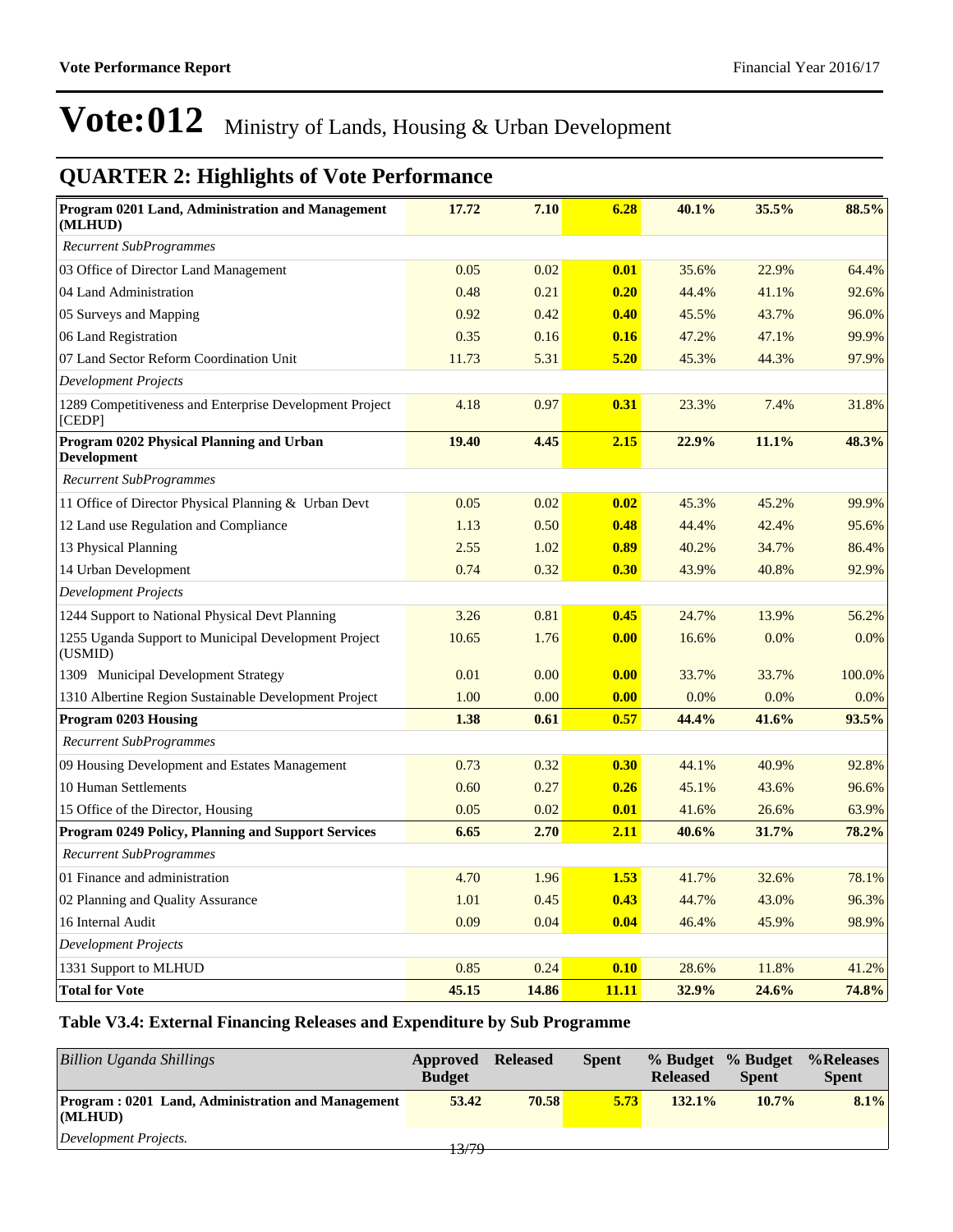| 1289 Competitiveness and Enterprise Development Project<br>[CEDP] | 53.42 | 70.58  | 5.73  | 132.1% | 10.7% | 8.1%  |
|-------------------------------------------------------------------|-------|--------|-------|--------|-------|-------|
| Program: 0202 Physical Planning and Urban<br>Development          | 32.57 | 38.00  | 11.58 | 116.7% | 35.5% | 30.5% |
| Development Projects.                                             |       |        |       |        |       |       |
| 1255 Uganda Support to Municipal Development Project<br>(USMID)   | 14.15 | 27.63  | 7.42  | 195.3% | 52.5% | 26.9% |
| 1310 Albertine Region Sustainable Development Project             | 18.42 | 10.37  | 4.15  | 56.3%  | 22.5% | 40.0% |
| <b>Grand Total:</b>                                               | 85.99 | 108.58 | 17.30 | 126.3% | 20.1% | 15.9% |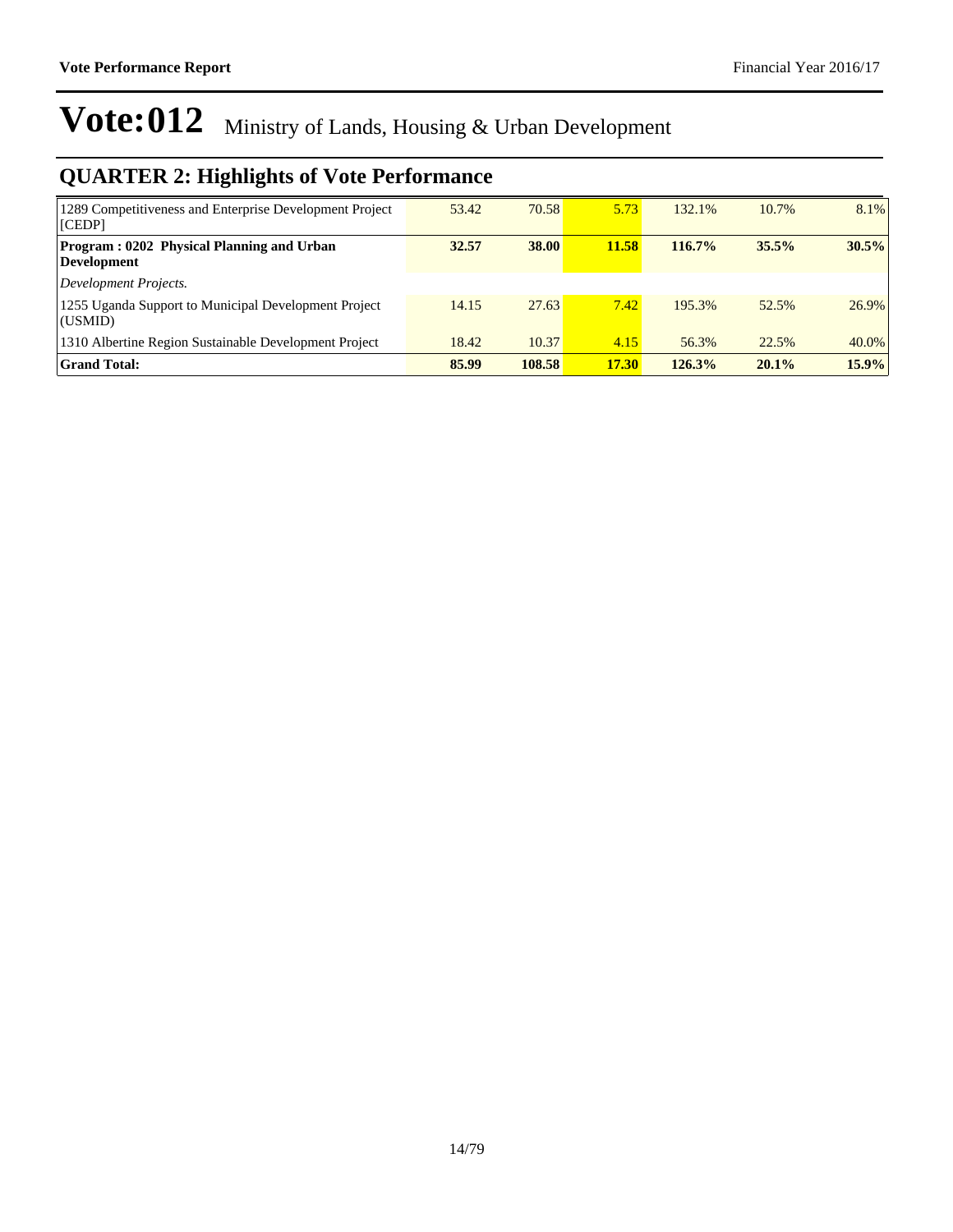### **QUARTER 2: Cumulative Outputs and Expenditure by End of Quarter**

| <b>Annual Planned Outputs</b> | <b>Cumulative Outputs Achieved by</b> | <b>Cumulative Expenditures made by</b> | <b>UShs</b>     |
|-------------------------------|---------------------------------------|----------------------------------------|-----------------|
|                               | <b>End of Quarter</b>                 | the End of the Quarter to              | <i>Thousand</i> |
|                               |                                       | <b>Deliver Cumulative Outputs</b>      |                 |

#### **Program: 01 Land, Administration and Management (MLHUD)**

| <b>Recurrent Programmes</b>                                  |                                                                                                                                                                                                                                                                                                          |                                                                                               |       |
|--------------------------------------------------------------|----------------------------------------------------------------------------------------------------------------------------------------------------------------------------------------------------------------------------------------------------------------------------------------------------------|-----------------------------------------------------------------------------------------------|-------|
| <b>Subprogram: 03 Office of Director Land Management</b>     |                                                                                                                                                                                                                                                                                                          |                                                                                               |       |
| <b>Outputs Provided</b>                                      |                                                                                                                                                                                                                                                                                                          |                                                                                               |       |
| <b>Output: 01 Land Policy, Plans, Strategies and Reports</b> |                                                                                                                                                                                                                                                                                                          |                                                                                               |       |
| - Implementation of the National Land                        | Coordinated the NLP Working group                                                                                                                                                                                                                                                                        | <b>Item</b>                                                                                   | Spent |
| Policy coordinated;                                          | meeting and 3 regional workshops to<br>pretest the Gender Evaluation Criteria for                                                                                                                                                                                                                        | 211101 General Staff Salaries                                                                 | 2,889 |
| - Public sensitization on Land matters<br>undertaken;        | the NLP. Coordinated finalization of the                                                                                                                                                                                                                                                                 | 211103 Allowances                                                                             | 1,795 |
|                                                              | Gender Strategy and M&E Framework<br>for the NLP.                                                                                                                                                                                                                                                        | 221007 Books, Periodicals & Newspapers                                                        | 269   |
| - Land Management Institutions in 12                         |                                                                                                                                                                                                                                                                                                          | 221009 Welfare and Entertainment                                                              | 672   |
| districts monitored and evaluated;                           |                                                                                                                                                                                                                                                                                                          | M&E Framework for the NLP developed. 221011 Printing, Stationery, Photocopying and<br>Binding | 560   |
| - Perfomance of the 13 Ministry Zonal<br>Offices monitored;  | 5 dissemination workshops held in<br>Mukono and Kampala Public                                                                                                                                                                                                                                           | 222001 Telecommunications                                                                     | 320   |
|                                                              | sensitization undertaken in Soroti, Napak,                                                                                                                                                                                                                                                               | 227001 Travel inland                                                                          | 4,368 |
| - Activities                                                 | Nwoya, Kasese, Mukono, Hoima districts<br>3 LMIs in Lira, Arua and Kabarole<br>monitored.                                                                                                                                                                                                                | 227004 Fuel, Lubricants and Oils                                                              | 1,120 |
|                                                              | 6 MZOs monitored for performance and<br>construction works supervised in 7 MZOs<br>Coordinated 3 LIS Progress meetings, 1<br>ZOA meeting, NLIS Review workshop, 1<br>CEDP meeting Not undertaken. Planned<br>for quarter 2. Bugoma - Bunyoro region,<br>Kyangwali – Hoima district and Jinja<br>district |                                                                                               |       |
|                                                              | Coordinated the NLP Working group<br>meeting and 6 regional workshops to<br>pretest the Gender Evaluation Criteria for<br>the NLP.                                                                                                                                                                       |                                                                                               |       |
|                                                              | Coordinated finalization of the Gender<br>Strategy and M&E Framework for the<br>NLP.                                                                                                                                                                                                                     |                                                                                               |       |
|                                                              | Sensitization on Certificates of<br>Customary Ownership in the districts<br>Nwoya, Kasese, Lamwo, Amuru and<br>Oyam.<br>Distribution of Booklets on Land                                                                                                                                                 |                                                                                               |       |

Eviction in the central region.

Public sensitization on land in Mt. Elgon Region covering 8 districts.

Land Management Institutions (DLOs, DLBs and ALCs) for Kasese and Nwoya monitored.

Monitoring and performance visits to 13 MZOs conducted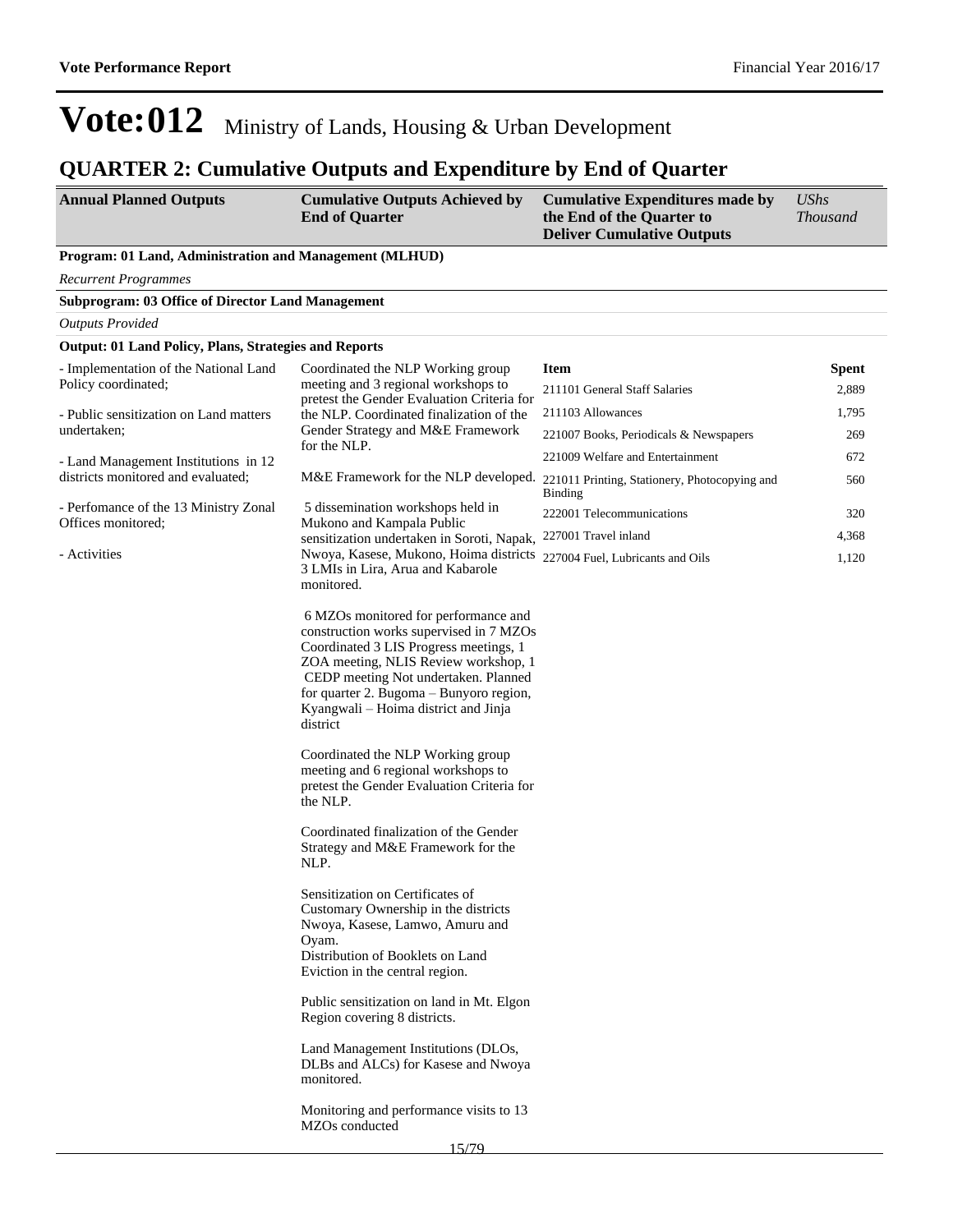### **QUARTER 2: Cumulative Outputs and Expenditure by End of Quarter**

Coordinated 3 LIS monthly Progress meetings;1 LIS Working Group meeting; Land and Poverty meeting; Land Development Partners meeting

9 group trainings for MZO staff coordinated.

Land disputes for Butaleja, Buikwe and Kayunga districts handled

#### *Reasons for Variation in performance*

No varriation

| 11,993           | <b>Total</b>                  |
|------------------|-------------------------------|
| 2,889            | Wage Recurrent                |
| 9,104            | Non Wage Recurrent            |
| $\overline{0}$   | AIA                           |
| 11,993           | <b>Total For SubProgramme</b> |
| 2,889            | <b>Wage Recurrent</b>         |
| 9,104            | Non Wage Recurrent            |
| $\boldsymbol{0}$ | AIA                           |
|                  |                               |

#### *Recurrent Programmes*

#### **Subprogram: 04 Land Administration**

*Outputs Provided*

#### **Output: 01 Land Policy, Plans, Strategies and Reports**

| <b>Item</b>                                              | <b>Spent</b> |
|----------------------------------------------------------|--------------|
| 211101 General Staff Salaries                            | 84,538       |
| 211103 Allowances                                        | 2,300        |
| 221011 Printing, Stationery, Photocopying and<br>Binding | 2,300        |
| 221012 Small Office Equipment                            | 920          |
| 225001 Consultancy Services- Short term                  | 10,579       |
| 227004 Fuel, Lubricants and Oils                         | 2,300        |
|                                                          |              |

#### *Reasons for Variation in performance*

| 102,937  | <b>Total</b>                                                    |
|----------|-----------------------------------------------------------------|
| 84,538   | Wage Recurrent                                                  |
| 18,399   | Non Wage Recurrent                                              |
| $\Omega$ | AIA                                                             |
|          | <b>Output: 03 Inspection and Valuation of Land and Property</b> |

**Item Spent** 211103 Allowances 2,760

227001 Travel inland 2,760 227004 Fuel, Lubricants and Oils 1,380

3,680

221011 Printing, Stationery, Photocopying and

Binding

| Compensation rates for 112 Districts |  |
|--------------------------------------|--|

| reviewed and approved. |  |  |  |
|------------------------|--|--|--|
|                        |  |  |  |

Land Values Databanks for 6 MZOs developed.

25,000 Property valued and land acquisitions supervised.

| M.<br>۰. |  |
|----------|--|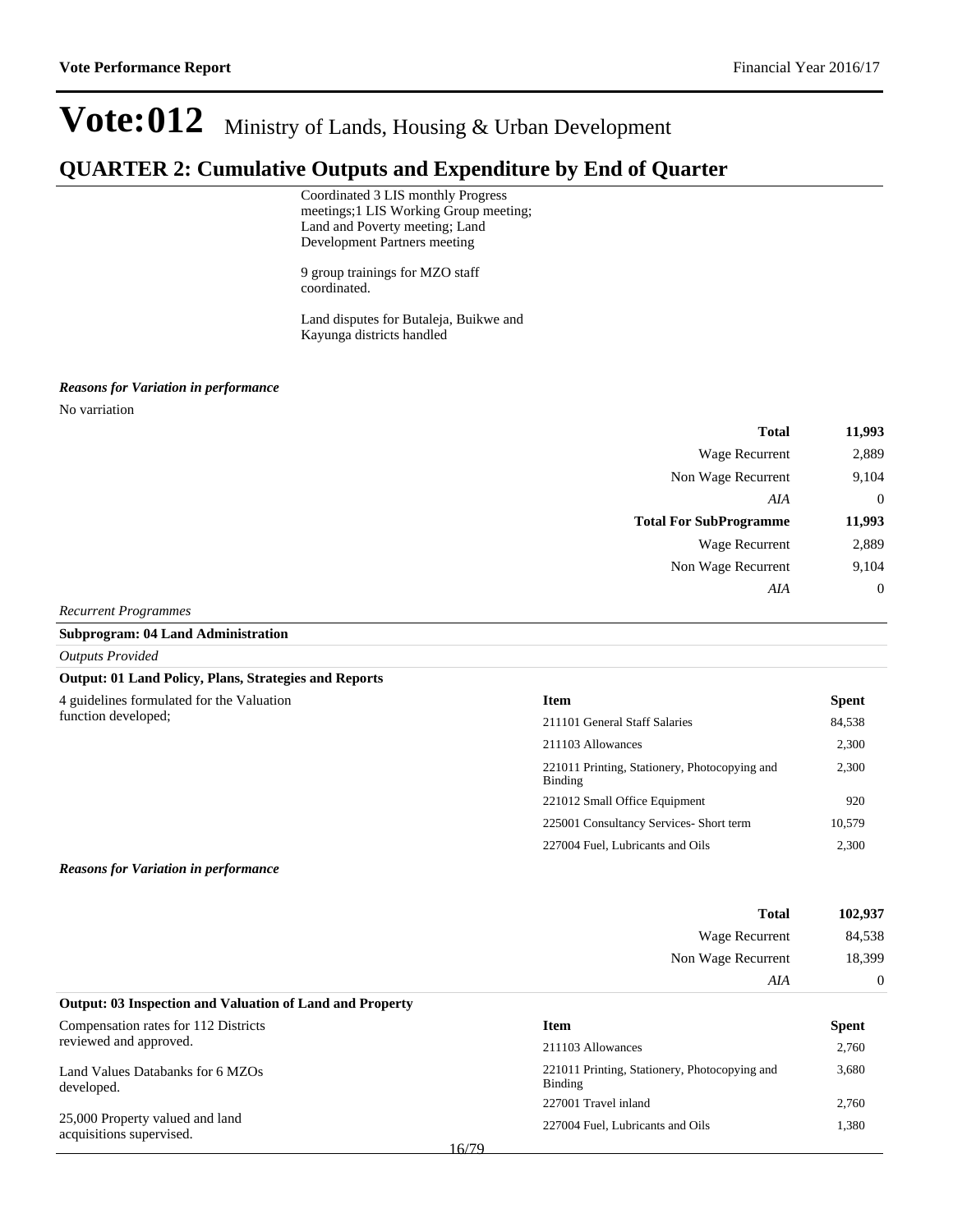### **QUARTER 2: Cumulative Outputs and Expenditure by End of Quarter**

| <b>Annual Planned Outputs</b>               | <b>Cumulative Outputs Achieved by</b> | <b>Cumulative Expenditures made by</b> | UShs            |
|---------------------------------------------|---------------------------------------|----------------------------------------|-----------------|
|                                             | <b>End of Quarter</b>                 | the End of the Quarter to              | <i>Thousand</i> |
|                                             |                                       | <b>Deliver Cumulative Outputs</b>      |                 |
| <b>Reasons for Variation in performance</b> |                                       |                                        |                 |

|                                                                           | <b>Total</b>                                                    | 10,580         |
|---------------------------------------------------------------------------|-----------------------------------------------------------------|----------------|
|                                                                           | Wage Recurrent                                                  | $\overline{0}$ |
|                                                                           | Non Wage Recurrent                                              |                |
|                                                                           | AIA                                                             | $\Omega$       |
| <b>Output: 05 Capacity Building in Land Administration and Management</b> |                                                                 |                |
| 33 Government valuers and atleast 50 key                                  | Item                                                            | <b>Spent</b>   |
| stakeholders trained in specialised land<br>acquisition models.           | 211103 Allowances                                               | 18,400         |
| 40 DLBs, 40 DLOs trained in Land                                          | 221002 Workshops and Seminars                                   | 9,200          |
| Management.                                                               | 221009 Welfare and Entertainment                                | 3,680          |
| 40 DLBs, 40 DLOs and 6 MZOs<br>supervised and monitored.                  | 221011 Printing, Stationery, Photocopying and<br><b>Binding</b> | 10,289         |
|                                                                           | 222001 Telecommunications                                       | 3,220          |
|                                                                           | 222002 Postage and Courier                                      | 1,840          |
|                                                                           | 227001 Travel inland                                            | 12,874         |
|                                                                           | 227004 Fuel, Lubricants and Oils                                | 18,400         |
|                                                                           | 228002 Maintenance - Vehicles                                   | 7,360          |

*Reasons for Variation in performance*

| 85,263           | <b>Total</b>                  |
|------------------|-------------------------------|
| $\overline{0}$   | Wage Recurrent                |
| 85,263           | Non Wage Recurrent            |
| $\overline{0}$   | AIA                           |
| 198,781          | <b>Total For SubProgramme</b> |
| 84,538           | Wage Recurrent                |
| 114,243          | Non Wage Recurrent            |
|                  |                               |
| $\boldsymbol{0}$ | AIA                           |

*Recurrent Programmes*

**Subprogram: 05 Surveys and Mapping**

*Outputs Provided*

**Output: 04 Surveys and Mapping**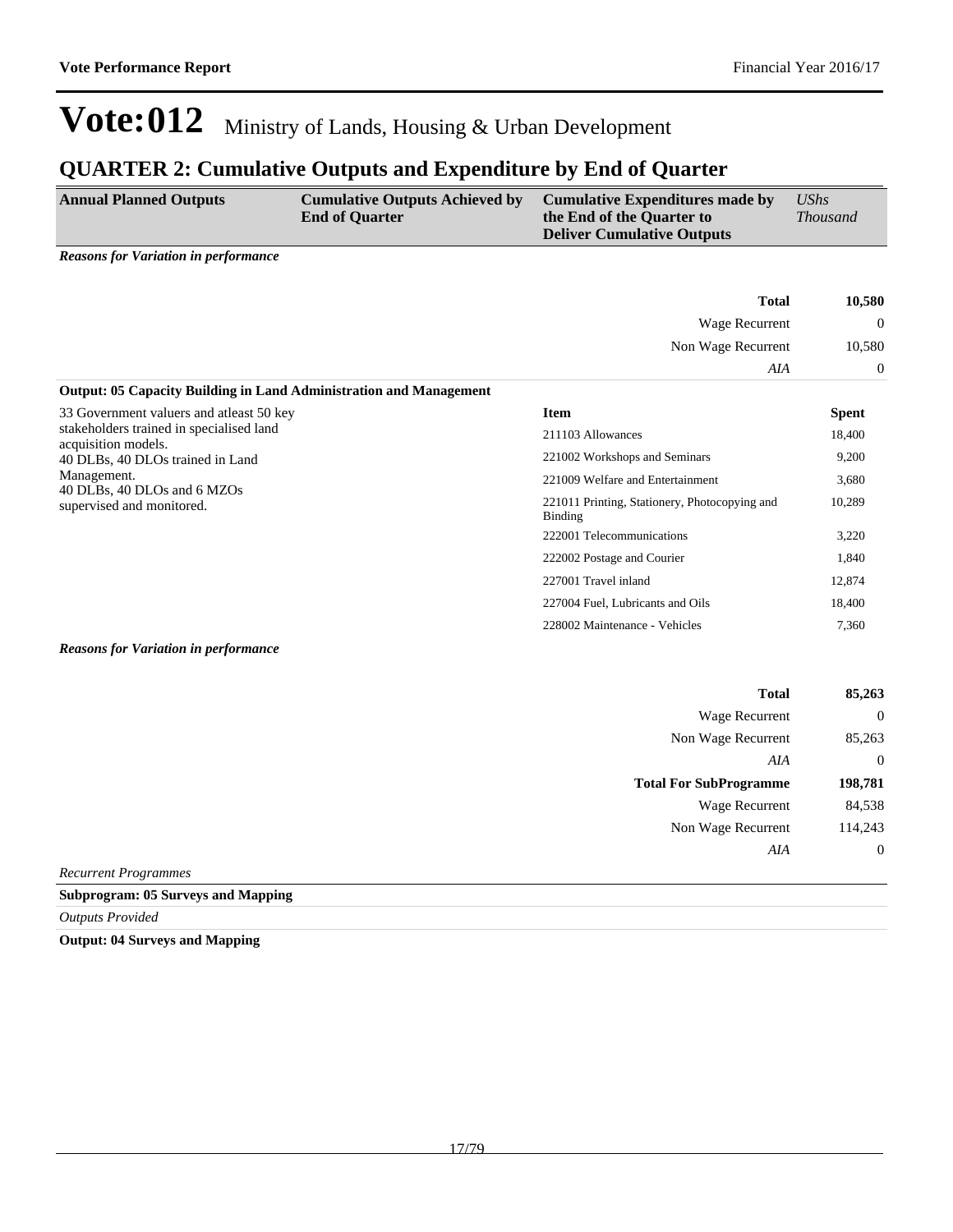### **QUARTER 2: Cumulative Outputs and Expenditure by End of Quarter**

| <b>Annual Planned Outputs</b>         | <b>Cumulative Outputs Achieved by</b><br><b>End of Quarter</b>                                                                                                                                                                                                                                                 | <b>Cumulative Expenditures made by</b><br>the End of the Quarter to<br><b>Deliver Cumulative Outputs</b> | UShs<br><i>Thousand</i> |
|---------------------------------------|----------------------------------------------------------------------------------------------------------------------------------------------------------------------------------------------------------------------------------------------------------------------------------------------------------------|----------------------------------------------------------------------------------------------------------|-------------------------|
| 20 GCPs established                   | 10 GCPs established Topographic maps                                                                                                                                                                                                                                                                           | <b>Item</b>                                                                                              | <b>Spent</b>            |
| Updated topographic and thematic maps | of 4 districts updated and disseminated ;<br>5,070 deed plan approved; 10 Districts<br>supervised 10km of KY/UG Boarder,<br>10Km of UG/DRC, 14 Km of UG/RW<br>old boundary established, surveyed and<br>boundary pillars put surveyed<br>Contribution to RCMRD made 5 staff<br>trained in surveying techniques | 211101 General Staff Salaries                                                                            | 163,135                 |
| disseminated to 8 districts.          |                                                                                                                                                                                                                                                                                                                | 211103 Allowances                                                                                        | 3,000                   |
| 6000 deed plan approved;              |                                                                                                                                                                                                                                                                                                                | 221008 Computer supplies and Information<br>Technology (IT)                                              | 9,400                   |
| 20 Districts supervised               |                                                                                                                                                                                                                                                                                                                | 221009 Welfare and Entertainment                                                                         | 10,000                  |
| 50km of KY/UG Boarder surveyed        |                                                                                                                                                                                                                                                                                                                | 221011 Printing, Stationery, Photocopying and<br><b>Binding</b>                                          | 4,880                   |
|                                       |                                                                                                                                                                                                                                                                                                                | 221017 Subscriptions                                                                                     | 95,361                  |
| Subscription to RCMD made;            |                                                                                                                                                                                                                                                                                                                | 222001 Telecommunications                                                                                | 1,000                   |
| 5 staff facilitated                   |                                                                                                                                                                                                                                                                                                                | 227001 Travel inland                                                                                     | 77,521                  |
|                                       | 227002 Travel abroad                                                                                                                                                                                                                                                                                           | 15,000                                                                                                   |                         |
|                                       |                                                                                                                                                                                                                                                                                                                | 227004 Fuel, Lubricants and Oils                                                                         | 10,000                  |
|                                       |                                                                                                                                                                                                                                                                                                                | 228002 Maintenance - Vehicles                                                                            | 13,600                  |

*Reasons for Variation in performance*

|                             | <b>Total</b>                  | 402,898          |
|-----------------------------|-------------------------------|------------------|
|                             | <b>Wage Recurrent</b>         | 163,135          |
|                             | Non Wage Recurrent            | 239,763          |
|                             | AIA                           | $\theta$         |
|                             | <b>Total For SubProgramme</b> | 402,898          |
|                             | Wage Recurrent                | 163,135          |
|                             | Non Wage Recurrent            | 239,763          |
|                             | AIA                           | $\boldsymbol{0}$ |
| <b>Recurrent Programmes</b> |                               |                  |

**Subprogram: 06 Land Registration**

*Outputs Provided*

**Output: 02 Land Registration**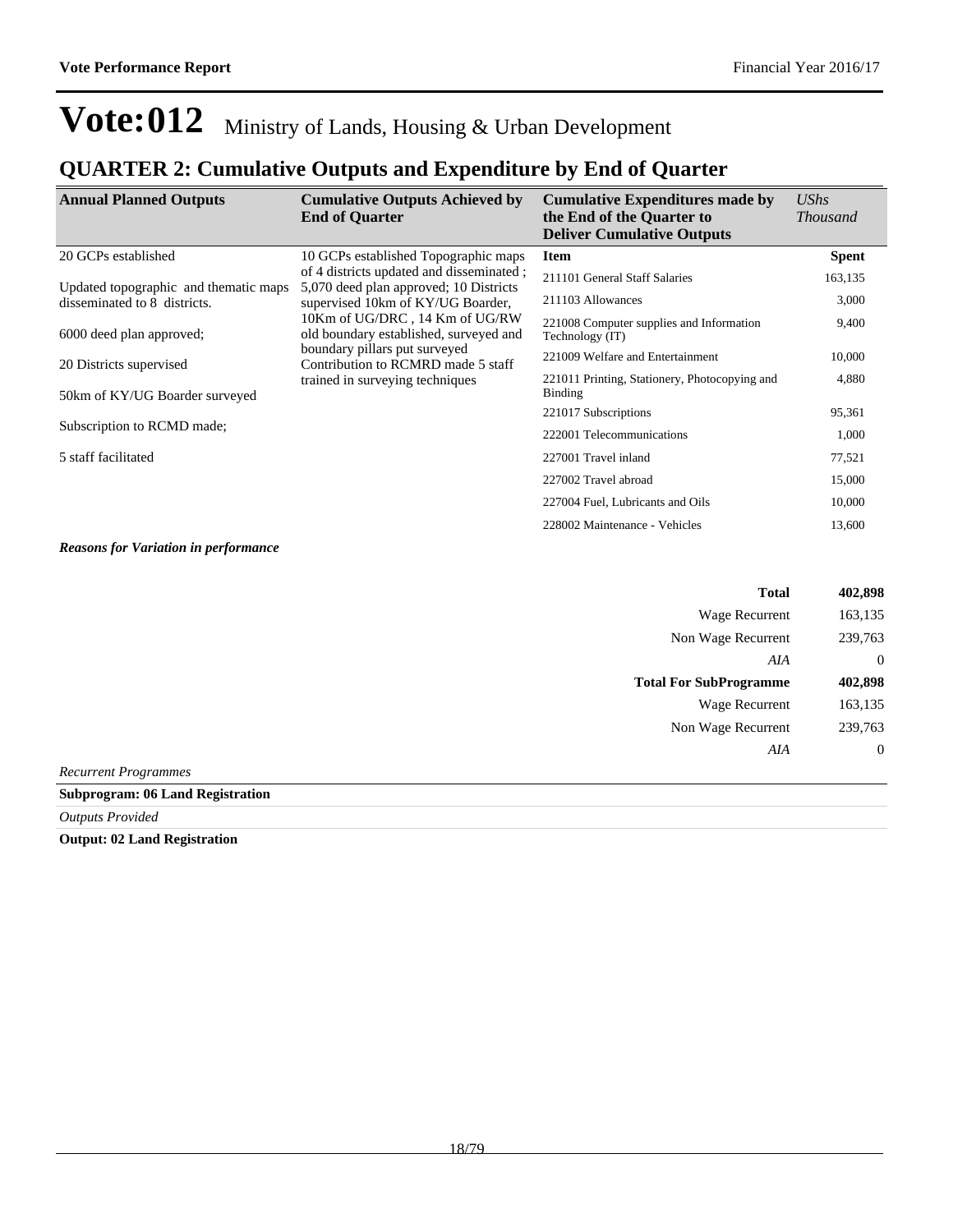### **QUARTER 2: Cumulative Outputs and Expenditure by End of Quarter**

| <b>Annual Planned Outputs</b>              | <b>Cumulative Outputs Achieved by</b><br><b>End of Quarter</b>                                                                                                                                                          | <b>Cumulative Expenditures made by</b><br>the End of the Quarter to<br><b>Deliver Cumulative Outputs</b> | <b>UShs</b><br><i>Thousand</i> |
|--------------------------------------------|-------------------------------------------------------------------------------------------------------------------------------------------------------------------------------------------------------------------------|----------------------------------------------------------------------------------------------------------|--------------------------------|
| -Land adminitration and registration files | 14,107 files committed across the 6                                                                                                                                                                                     | <b>Item</b>                                                                                              | <b>Spent</b>                   |
| committed in Masaka and Mukono;            | Ministerial Zonal Offices (Wakiso, Jinja,                                                                                                                                                                               | 211101 General Staff Salaries                                                                            | 65,606                         |
| -4 customized training for Registrars on   | Entebbe, Mukono, Masaka and Mbarara)<br>and MLHUD/Headquarters.<br>9 group trainings undertaken: Basic<br>Computer trainings undertaken for 5<br>groups (20 officers each) and 3 LIS                                    | 211103 Allowances                                                                                        | 23,999                         |
| LIS, Condominium Law and Mortgage          |                                                                                                                                                                                                                         | 221002 Workshops and Seminars                                                                            | 20,000                         |
| Act carried out;                           |                                                                                                                                                                                                                         | 221003 Staff Training                                                                                    | 4,000                          |
| -13 MZOs monitored and supervised;         | customized trainings for ICT Officers,                                                                                                                                                                                  | 221007 Books, Periodicals & Newspapers                                                                   | 600                            |
| -Court casesfacilitated;                   | Surveyors and Cartographers carried out.<br>2 training of Registrars of Titles on the<br>various laws, rules, regulations, practices<br>and Government Policy that govern land<br>registration and conveying in general | 221008 Computer supplies and Information<br>Technology (IT)                                              | 4,977                          |
| -Court award costs paid                    |                                                                                                                                                                                                                         | 221009 Welfare and Entertainment                                                                         | 3,000                          |
|                                            |                                                                                                                                                                                                                         | 221011 Printing, Stationery, Photocopying and<br>Binding                                                 | 4,363                          |
|                                            | 6 Monitoring visits conducted in the 7                                                                                                                                                                                  | 222001 Telecommunications                                                                                | 1,000                          |
|                                            | <b>MZOs</b>                                                                                                                                                                                                             | 222002 Postage and Courier                                                                               | 500                            |
|                                            |                                                                                                                                                                                                                         | 227001 Travel inland                                                                                     | 20,000                         |
| 296 court cases facilitated                |                                                                                                                                                                                                                         | 227004 Fuel, Lubricants and Oils                                                                         | 13,400                         |
|                                            | 31,683 certificates of title processed: .                                                                                                                                                                               | 228002 Maintenance - Vehicles                                                                            | 1,779                          |
|                                            | A total of 57,648 land registration<br>transactions completed                                                                                                                                                           |                                                                                                          |                                |

*Reasons for Variation in performance*

| 163,224  |
|----------|
| 65,606   |
| 97,618   |
| 0        |
| 163,224  |
| 65,606   |
| 97,618   |
| $\theta$ |
|          |

*Recurrent Programmes*

**Subprogram: 07 Land Sector Reform Coordination Unit**

| <b>Outputs Provided</b>                                                     |       |                                                              |              |
|-----------------------------------------------------------------------------|-------|--------------------------------------------------------------|--------------|
| Output: 01 Land Policy, Plans, Strategies and Reports                       |       |                                                              |              |
| Principles of valuation bill developed                                      |       | <b>Item</b>                                                  | <b>Spent</b> |
| Final Draft Bills produced<br>Approved revised Land Regulations in<br>place |       | 211101 General Staff Salaries                                | 646,414      |
|                                                                             |       | 211102 Contract Staff Salaries (Incl. Casuals,<br>Temporary) | 253,002      |
|                                                                             |       | 221002 Workshops and Seminars                                | 135,000      |
| Guidelines for Land administration<br>developed                             |       |                                                              |              |
| NLP disseminated in all regions                                             |       |                                                              |              |
| <b>Reasons for Variation in performance</b>                                 | 10/70 |                                                              |              |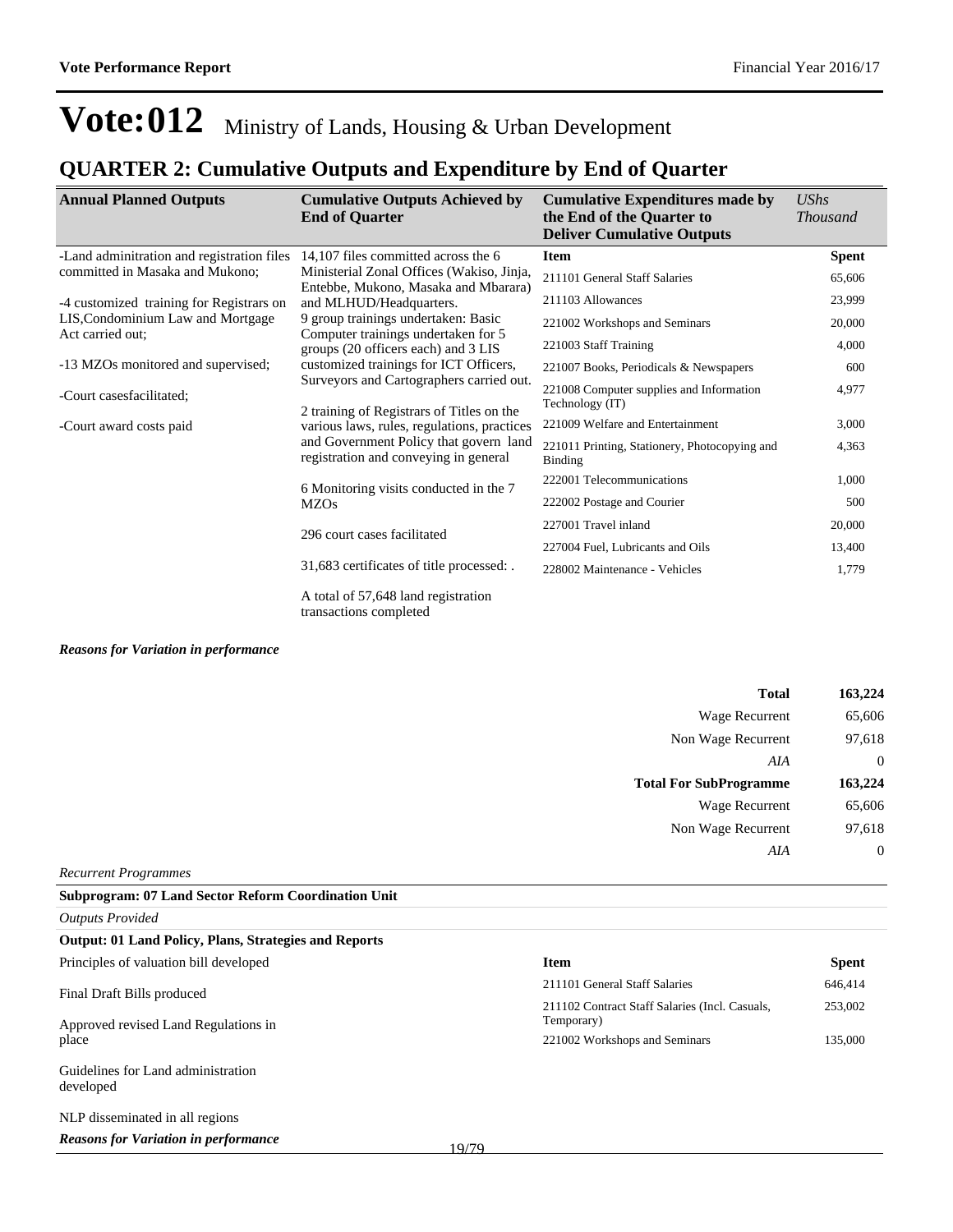### **QUARTER 2: Cumulative Outputs and Expenditure by End of Quarter**

| <b>Annual Planned Outputs</b>                                      | <b>Cumulative Outputs Achieved by</b><br><b>End of Quarter</b> | <b>Cumulative Expenditures made by</b><br>the End of the Quarter to<br><b>Deliver Cumulative Outputs</b> | <b>UShs</b><br><b>Thousand</b> |
|--------------------------------------------------------------------|----------------------------------------------------------------|----------------------------------------------------------------------------------------------------------|--------------------------------|
|                                                                    |                                                                | <b>Total</b>                                                                                             | 1,034,416                      |
|                                                                    |                                                                | Wage Recurrent                                                                                           | 899,416                        |
|                                                                    |                                                                | Non Wage Recurrent                                                                                       | 135,000                        |
|                                                                    |                                                                | AIA                                                                                                      | $\boldsymbol{0}$               |
| Output: 05 Capacity Building in Land Administration and Management |                                                                |                                                                                                          |                                |
| 8 ICT Officers trained in LIS operational                          |                                                                | <b>Item</b>                                                                                              | <b>Spent</b>                   |
| packages                                                           |                                                                | 221002 Workshops and Seminars                                                                            | 34,000                         |
| 6 Officers trained in GIS,                                         |                                                                | 221003 Staff Training                                                                                    | 49,097                         |
| Photogrammetry etc.                                                |                                                                |                                                                                                          |                                |
| <b>Reasons for Variation in performance</b>                        |                                                                |                                                                                                          |                                |
|                                                                    |                                                                | <b>Total</b>                                                                                             | 83,097                         |
|                                                                    |                                                                | Wage Recurrent                                                                                           | $\boldsymbol{0}$               |
|                                                                    |                                                                | Non Wage Recurrent                                                                                       | 83,097                         |
|                                                                    |                                                                | AIA                                                                                                      | $\boldsymbol{0}$               |
| <b>Output: 06 Land Information Management</b>                      |                                                                |                                                                                                          |                                |
|                                                                    |                                                                | <b>Item</b>                                                                                              | <b>Spent</b>                   |
|                                                                    |                                                                | 211101 General Staff Salaries                                                                            | 12,155                         |
|                                                                    |                                                                | 211103 Allowances                                                                                        | 72,444                         |
|                                                                    |                                                                | 212101 Social Security Contributions                                                                     | 12,155                         |
|                                                                    |                                                                | 221001 Advertising and Public Relations                                                                  | 25,000                         |
|                                                                    |                                                                | 221002 Workshops and Seminars                                                                            | 316,266                        |
|                                                                    |                                                                | 221003 Staff Training                                                                                    | 44,336                         |
|                                                                    |                                                                | 221009 Welfare and Entertainment                                                                         | 87,700                         |
|                                                                    |                                                                | 221011 Printing, Stationery, Photocopying and<br><b>Binding</b>                                          | 1,145,753                      |
|                                                                    |                                                                | 222001 Telecommunications                                                                                | 111,000                        |
|                                                                    |                                                                | 222003 Information and communications<br>technology (ICT)                                                | 240,624                        |
|                                                                    |                                                                | 223001 Property Expenses                                                                                 | 224,973                        |
|                                                                    |                                                                | 223004 Guard and Security services                                                                       | 185,557                        |
|                                                                    |                                                                | 223005 Electricity                                                                                       | 147,381                        |
|                                                                    |                                                                | 223006 Water                                                                                             | 92,474                         |
|                                                                    |                                                                | 225001 Consultancy Services- Short term                                                                  | 168,250                        |
|                                                                    |                                                                | 227001 Travel inland                                                                                     | 309,500                        |
|                                                                    |                                                                | 227004 Fuel, Lubricants and Oils                                                                         | 300,725                        |
|                                                                    |                                                                | 228001 Maintenance - Civil                                                                               | 138,425                        |
|                                                                    |                                                                | 228002 Maintenance - Vehicles                                                                            | 126,255                        |

228003 Maintenance - Machinery, Equipment

318,065

& Furniture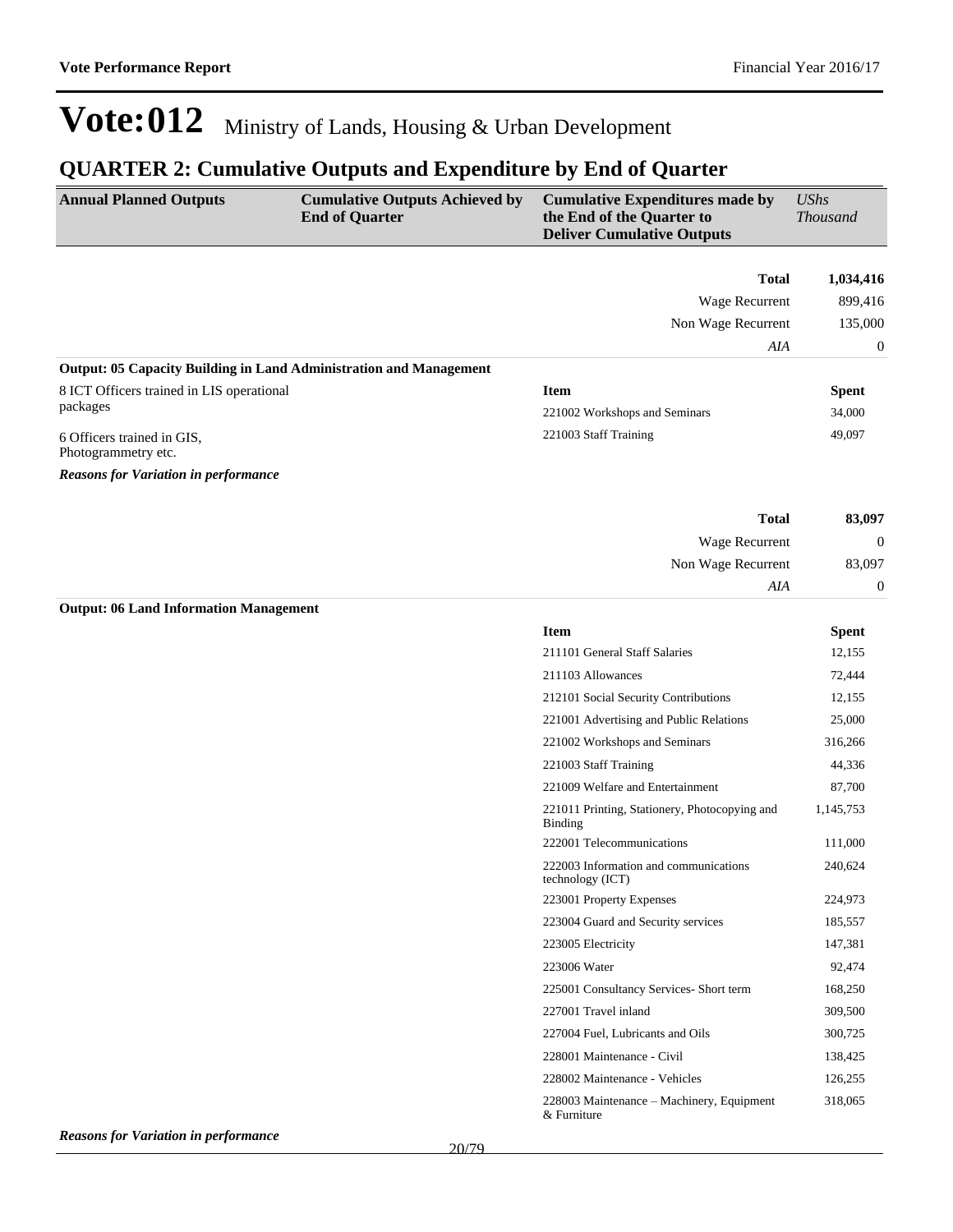## **QUARTER 2: Cumulative Outputs and Expenditure by End of Quarter**

| <b>Annual Planned Outputs</b>                                                                                                                                                                                                                                           | <b>Cumulative Outputs Achieved by</b><br><b>End of Quarter</b>                                                                                                                                                                                                                                                                                                                                                                                                                                                                                                                                                                                                                                                                                                                                                                                                 | <b>Cumulative Expenditures made by</b><br>the End of the Quarter to<br><b>Deliver Cumulative Outputs</b> | <b>UShs</b><br><b>Thousand</b> |
|-------------------------------------------------------------------------------------------------------------------------------------------------------------------------------------------------------------------------------------------------------------------------|----------------------------------------------------------------------------------------------------------------------------------------------------------------------------------------------------------------------------------------------------------------------------------------------------------------------------------------------------------------------------------------------------------------------------------------------------------------------------------------------------------------------------------------------------------------------------------------------------------------------------------------------------------------------------------------------------------------------------------------------------------------------------------------------------------------------------------------------------------------|----------------------------------------------------------------------------------------------------------|--------------------------------|
|                                                                                                                                                                                                                                                                         |                                                                                                                                                                                                                                                                                                                                                                                                                                                                                                                                                                                                                                                                                                                                                                                                                                                                |                                                                                                          |                                |
|                                                                                                                                                                                                                                                                         |                                                                                                                                                                                                                                                                                                                                                                                                                                                                                                                                                                                                                                                                                                                                                                                                                                                                | Total                                                                                                    | 4,079,039                      |
|                                                                                                                                                                                                                                                                         |                                                                                                                                                                                                                                                                                                                                                                                                                                                                                                                                                                                                                                                                                                                                                                                                                                                                | Wage Recurrent                                                                                           | 12,155                         |
|                                                                                                                                                                                                                                                                         |                                                                                                                                                                                                                                                                                                                                                                                                                                                                                                                                                                                                                                                                                                                                                                                                                                                                | Non Wage Recurrent                                                                                       | 4,066,884                      |
|                                                                                                                                                                                                                                                                         |                                                                                                                                                                                                                                                                                                                                                                                                                                                                                                                                                                                                                                                                                                                                                                                                                                                                | AIA                                                                                                      | $\boldsymbol{0}$               |
|                                                                                                                                                                                                                                                                         |                                                                                                                                                                                                                                                                                                                                                                                                                                                                                                                                                                                                                                                                                                                                                                                                                                                                | <b>Total For SubProgramme</b>                                                                            | 5,196,551                      |
|                                                                                                                                                                                                                                                                         |                                                                                                                                                                                                                                                                                                                                                                                                                                                                                                                                                                                                                                                                                                                                                                                                                                                                | Wage Recurrent                                                                                           | 911,571                        |
|                                                                                                                                                                                                                                                                         |                                                                                                                                                                                                                                                                                                                                                                                                                                                                                                                                                                                                                                                                                                                                                                                                                                                                | Non Wage Recurrent                                                                                       | 4,284,980                      |
|                                                                                                                                                                                                                                                                         |                                                                                                                                                                                                                                                                                                                                                                                                                                                                                                                                                                                                                                                                                                                                                                                                                                                                | AIA                                                                                                      | 0                              |
| <b>Development Projects</b>                                                                                                                                                                                                                                             |                                                                                                                                                                                                                                                                                                                                                                                                                                                                                                                                                                                                                                                                                                                                                                                                                                                                |                                                                                                          |                                |
| <b>Project: 1289 Competitiveness and Enterprise Development Project [CEDP]</b>                                                                                                                                                                                          |                                                                                                                                                                                                                                                                                                                                                                                                                                                                                                                                                                                                                                                                                                                                                                                                                                                                |                                                                                                          |                                |
| <b>Outputs Provided</b>                                                                                                                                                                                                                                                 |                                                                                                                                                                                                                                                                                                                                                                                                                                                                                                                                                                                                                                                                                                                                                                                                                                                                |                                                                                                          |                                |
| <b>Output: 06 Land Information Management</b>                                                                                                                                                                                                                           |                                                                                                                                                                                                                                                                                                                                                                                                                                                                                                                                                                                                                                                                                                                                                                                                                                                                |                                                                                                          |                                |
| Ministry Zonal Land Office buildings in<br>place for Mpigi, Luwero, Mityana,<br>Kabale, Rukungiri, Tororo, Soroti,<br>Moroto, Mukono and Wakiso<br>Construction supervision of the 10 MZO<br>sites conducted<br>LIS fully operationalized in the next 7<br>MZOs of Kaba | 7 MZOs of Kibaale, Lira, Gulu, Arua,<br>Mbale, Masindi and Kabarole rennovated<br>NLIS Design review workshop held 3<br>LIS Monthly progress meetings held<br>Basemaps for Lira MZO submitted to the<br>Ministry Contract for development of<br>ToRs for the Computer Assisted Mass<br>Appraisal signed and submitted<br>Feasibility analysis for Mortgage Finance<br>Facility completed<br>Overall system development is at 65%,<br>and testing of LIS Software is taking<br>place at National Land Information<br>Centre.<br>Scanning and Geo-referencing of maps<br>for the 7 new MZOs completed including:<br>Arua, Kibaale, Lira, Kabarole, Mbale,<br>Gulu and Masindi.<br>Vectorization of maps for Lira MZO<br>completed<br>Consultant has flown over 80% (40 cm)<br>and 75% (15 cm) resolution. The rural<br>areas covered are Lira, Kabarole, Kiboga, | <b>Item</b><br>225002 Consultancy Services-Long-term                                                     | <b>Spent</b><br>6,035,571      |
| <b>Reasons for Variation in performance</b>                                                                                                                                                                                                                             | Kibaale, Hoima, Masindi, Kiryandongo,<br>Nwoya, Gulu, Kitgum, Moroto, Soroti,<br>Nakapiripirit, Usuk and Napak.<br>orthophotos delivered for Lira and<br>Kabarole blocks                                                                                                                                                                                                                                                                                                                                                                                                                                                                                                                                                                                                                                                                                       |                                                                                                          |                                |

No varriation

| Total              | 6,035,571 |
|--------------------|-----------|
| GoU Development    | 308.919   |
| External Financing | 5,726,652 |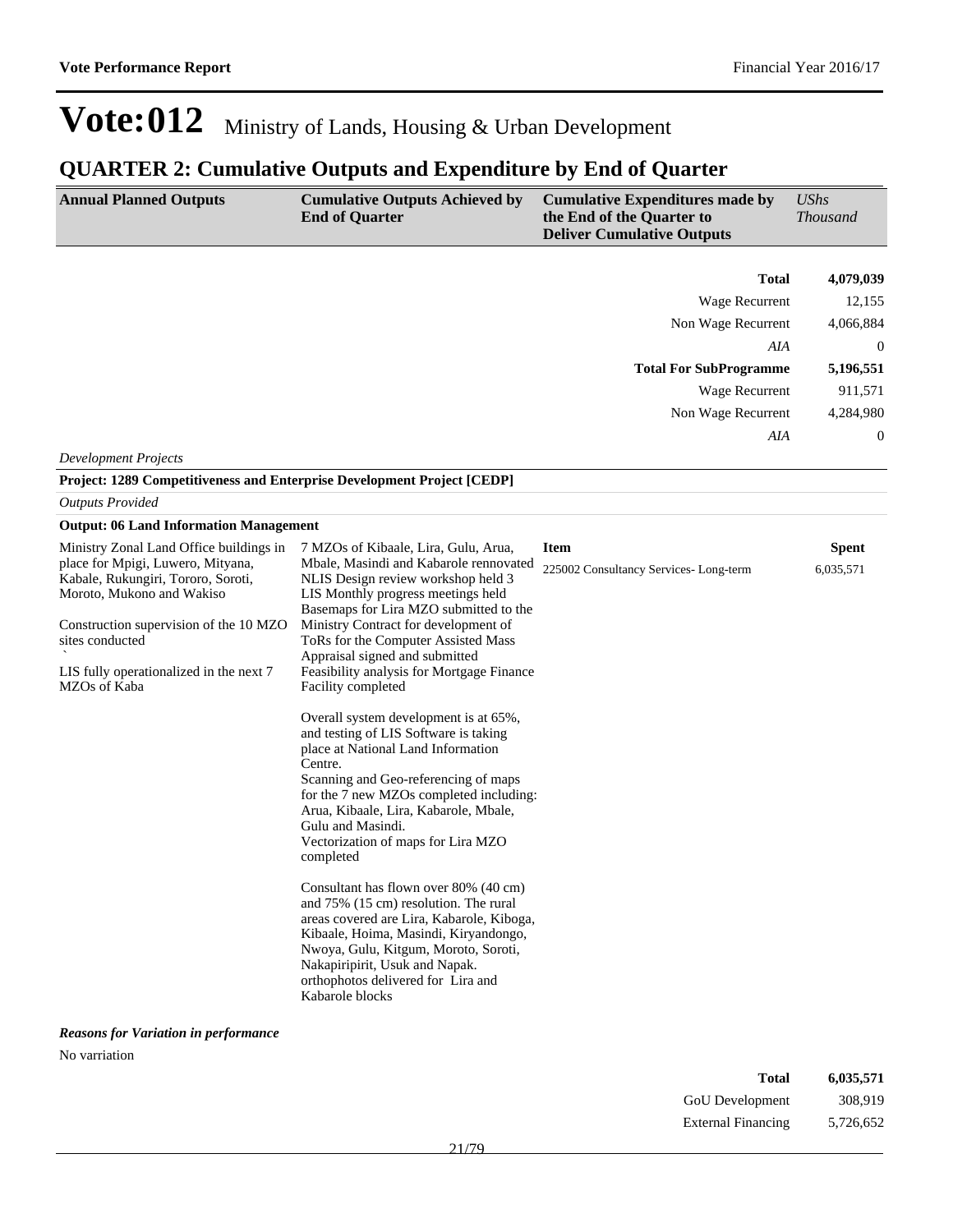### **QUARTER 2: Cumulative Outputs and Expenditure by End of Quarter**

| <b>Annual Planned Outputs</b>                                               | <b>Cumulative Outputs Achieved by</b><br><b>End of Quarter</b>                         | <b>Cumulative Expenditures made by</b><br>the End of the Quarter to<br><b>Deliver Cumulative Outputs</b> | <b>UShs</b><br><b>Thousand</b> |
|-----------------------------------------------------------------------------|----------------------------------------------------------------------------------------|----------------------------------------------------------------------------------------------------------|--------------------------------|
|                                                                             |                                                                                        | AIA                                                                                                      | $\mathbf{0}$                   |
|                                                                             |                                                                                        | <b>Total For SubProgramme</b>                                                                            | 6,035,571                      |
|                                                                             |                                                                                        | GoU Development                                                                                          | 308,919                        |
|                                                                             |                                                                                        | <b>External Financing</b>                                                                                | 5,726,652                      |
|                                                                             |                                                                                        | AIA                                                                                                      | 0                              |
| Program: 02 Physical Planning and Urban Development                         |                                                                                        |                                                                                                          |                                |
| <b>Recurrent Programmes</b>                                                 |                                                                                        |                                                                                                          |                                |
| Subprogram: 11 Office of Director Physical Planning & Urban Devt            |                                                                                        |                                                                                                          |                                |
| <b>Outputs Provided</b>                                                     |                                                                                        |                                                                                                          |                                |
| Output: 01 Physical Planning Policies, Strategies, Guidelines and Standards |                                                                                        |                                                                                                          |                                |
| - Development of Directorate plans and                                      | 2 Directorate meetings held;                                                           | <b>Item</b>                                                                                              | <b>Spent</b>                   |
| budgets coordinated,                                                        | Preparation of the Directorate's Work<br>Plans and Budgets FY 2017/2018                | 211101 General Staff Salaries                                                                            | 15,023                         |
| - Implementation of Physical Planning                                       | Coordinated:                                                                           | 211103 Allowances                                                                                        | 2,000                          |
| Act, National Land Use Policy<br>coordinated:                               | 2 Monitoring Reports prepared for the<br>activities of the directorate                 | 221009 Welfare and Entertainment                                                                         | 1,200                          |
|                                                                             | Activities of the Directorate Coordinated                                              | 227001 Travel inland                                                                                     | 3,000                          |
| - Implementation of the National Urban<br>Policy commenced;                 | for 3 Month                                                                            | 227004 Fuel, Lubricants and Oils                                                                         | 1,452                          |
| - Support Supervision and technical<br>support of Local                     |                                                                                        |                                                                                                          |                                |
| <b>Reasons for Variation in performance</b>                                 |                                                                                        |                                                                                                          |                                |
| No varriation                                                               |                                                                                        |                                                                                                          |                                |
|                                                                             |                                                                                        | <b>Total</b>                                                                                             | 22,675                         |
|                                                                             |                                                                                        | Wage Recurrent                                                                                           | 15,023                         |
|                                                                             |                                                                                        | Non Wage Recurrent                                                                                       | 7,652                          |
|                                                                             |                                                                                        | AIA                                                                                                      | $\theta$                       |
|                                                                             |                                                                                        | <b>Total For SubProgramme</b>                                                                            | 22,675                         |
|                                                                             |                                                                                        | Wage Recurrent                                                                                           | 15,023                         |
|                                                                             |                                                                                        | Non Wage Recurrent                                                                                       | 7,652                          |
|                                                                             |                                                                                        | AIA                                                                                                      | $\boldsymbol{0}$               |
| <b>Recurrent Programmes</b>                                                 |                                                                                        |                                                                                                          |                                |
| <b>Subprogram: 12 Land use Regulation and Compliance</b>                    |                                                                                        |                                                                                                          |                                |
| <b>Outputs Provided</b>                                                     |                                                                                        |                                                                                                          |                                |
| Output: 01 Physical Planning Policies, Strategies, Guidelines and Standards |                                                                                        |                                                                                                          |                                |
| 1. National consultative workshop<br>$\ldots$ DDC $\ell$ $\alpha$           | Physical Planning standards and<br>Cuidelines disseminated in<br>$D_{\text{infinite}}$ | <b>Item</b>                                                                                              | <b>Spent</b>                   |

| 1. National consultative workshop                                     | Physical Planning standards and                                              | ntem                                          | <b>Spent</b> |
|-----------------------------------------------------------------------|------------------------------------------------------------------------------|-----------------------------------------------|--------------|
| conducted to review PPS & Gs                                          | Guidelines disseminated in the Districts<br>of Gulu, Moyo, Sheema and Kasese | 211101 General Staff Salaries                 | 100,448      |
| 2. PPS&Gs disseminated in Gulu, Moyo,                                 | Terms of Refrerence Developed for                                            | 211103 Allowances                             | 18,400       |
| Sheema, Kasese, Kabale, Nakaseke,                                     | reviewing the Physical Planning                                              | 221002 Workshops and Seminars                 | 27,600       |
| Luwero, Ntungamo, Bulisa, Nwoya,<br>Masaka, Nakaseke, Luwero, Bugiri, | <b>Standards and Guidelines</b><br>The workshop to identify the gaps for     | 221011 Printing, Stationery, Photocopying and | 10,572       |
| Mukono, Kisoro, Kabalore, Jinja,                                      | TORs for the review of the Physical                                          | Binding                                       |              |
| Kalungu and Arua                                                      | Planning Standards and Guidelines held                                       | 227004 Fuel, Lubricants and Oils              | 16.100       |
| <b>Reasons for Variation in performance</b>                           |                                                                              |                                               |              |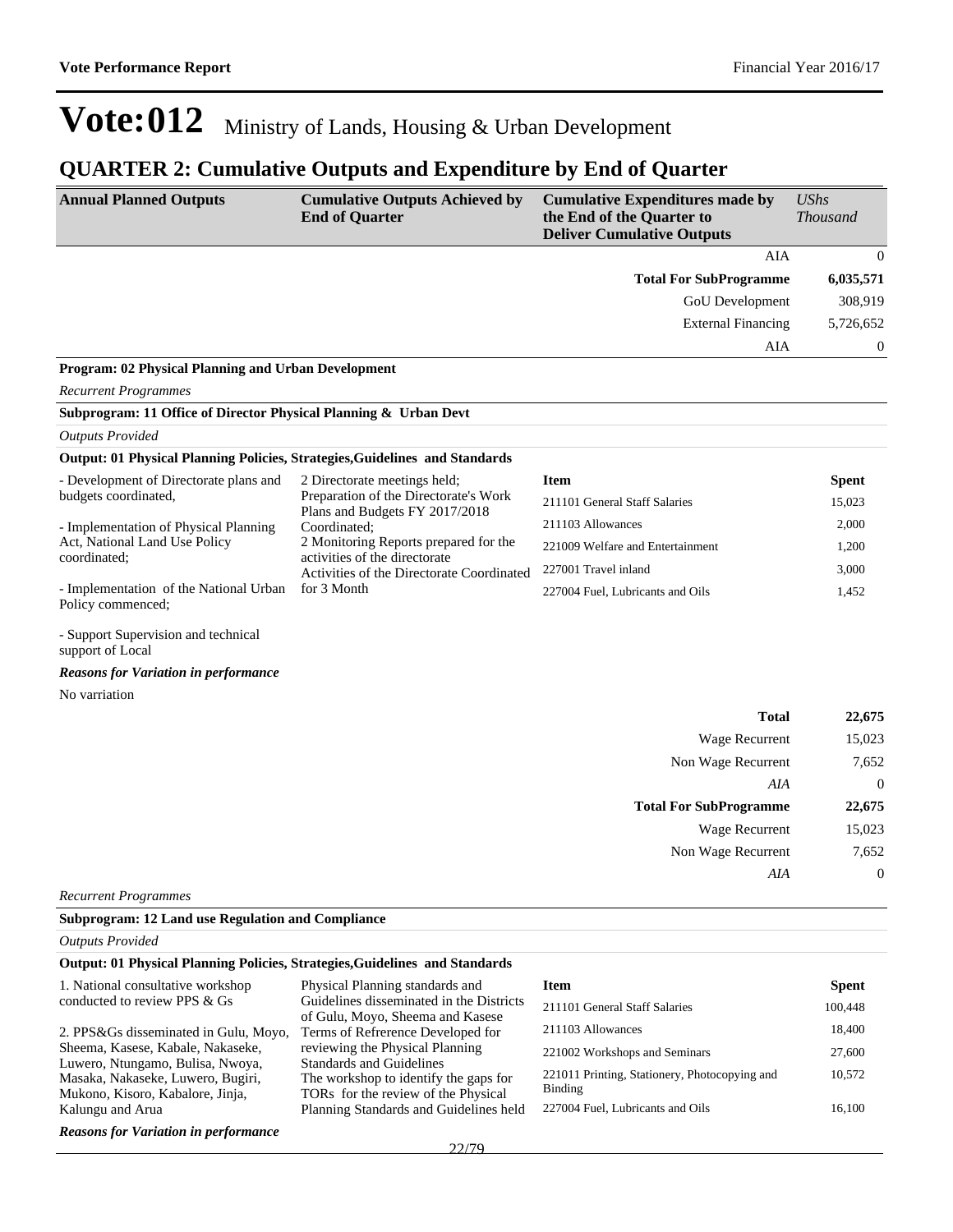### **QUARTER 2: Cumulative Outputs and Expenditure by End of Quarter**

| <b>Annual Planned Outputs</b>                                                                                                   | <b>Cumulative Outputs Achieved by</b><br><b>End of Quarter</b>                                                                                                                                                                                                                                                                                                                                                                                                  | <b>Cumulative Expenditures made by</b><br>the End of the Quarter to<br><b>Deliver Cumulative Outputs</b> | $\mathit{UShs}$<br><b>Thousand</b> |
|---------------------------------------------------------------------------------------------------------------------------------|-----------------------------------------------------------------------------------------------------------------------------------------------------------------------------------------------------------------------------------------------------------------------------------------------------------------------------------------------------------------------------------------------------------------------------------------------------------------|----------------------------------------------------------------------------------------------------------|------------------------------------|
|                                                                                                                                 | A consultative workshop to disseminate the PPSG was not held due to resource constraints                                                                                                                                                                                                                                                                                                                                                                        |                                                                                                          |                                    |
|                                                                                                                                 |                                                                                                                                                                                                                                                                                                                                                                                                                                                                 | <b>Total</b>                                                                                             | 173,120                            |
|                                                                                                                                 |                                                                                                                                                                                                                                                                                                                                                                                                                                                                 | Wage Recurrent                                                                                           | 100,448                            |
|                                                                                                                                 |                                                                                                                                                                                                                                                                                                                                                                                                                                                                 | Non Wage Recurrent                                                                                       | 72,672                             |
|                                                                                                                                 |                                                                                                                                                                                                                                                                                                                                                                                                                                                                 | AIA                                                                                                      | $\overline{0}$                     |
| <b>Output: 02 Field Inspection</b>                                                                                              |                                                                                                                                                                                                                                                                                                                                                                                                                                                                 |                                                                                                          |                                    |
| 1. Monitoring and oversight of the                                                                                              | Monitoring and inspection activities<br>carried out in the Districts of Mbarara,<br>Ntungamo, Kabaale, Gulu, Lira, Mukono,<br>Bushenyi, Rubirizi, Arua, Soroti, Mbale<br>and Jinja Physical Planning Comittees<br>monitored in the urban Councils of<br>Busolwe, Butaleja, Buyende, Hima,<br>Kibiito, Nakaseke, Luwero, Semuto,<br>Patongo, Kalaongo, Masaka, Koboko,<br>Kaberamaido, Tororo, Luwero, Nakaseke,<br>Nebbi, Lwengo, Rakai, Sembabule and<br>Agago | <b>Item</b>                                                                                              | <b>Spent</b>                       |
| implementation of the physical<br>development plans and land use                                                                |                                                                                                                                                                                                                                                                                                                                                                                                                                                                 | 211103 Allowances                                                                                        | 27,600                             |
| regulations and compliance enforced in                                                                                          |                                                                                                                                                                                                                                                                                                                                                                                                                                                                 | 221001 Advertising and Public Relations                                                                  | 4,600                              |
| the districts of Mbarara, Ntungamo<br>Kabale, Gulu, Lira, Mukono, Bushenyi,<br>Rubirizi, Arua, Soroti, Mbale, Jinja,<br>Masaka. |                                                                                                                                                                                                                                                                                                                                                                                                                                                                 | 221005 Hire of Venue (chairs, projector, etc)                                                            | 4,600                              |
|                                                                                                                                 |                                                                                                                                                                                                                                                                                                                                                                                                                                                                 | 221007 Books, Periodicals & Newspapers                                                                   | 2,208                              |
|                                                                                                                                 |                                                                                                                                                                                                                                                                                                                                                                                                                                                                 | 221008 Computer supplies and Information<br>Technology (IT)                                              | 8,740                              |
|                                                                                                                                 |                                                                                                                                                                                                                                                                                                                                                                                                                                                                 | 221011 Printing, Stationery, Photocopying and<br>Binding                                                 | 3,128                              |
|                                                                                                                                 |                                                                                                                                                                                                                                                                                                                                                                                                                                                                 | 222001 Telecommunications                                                                                | 460                                |
|                                                                                                                                 | State of Land use Compliance Report                                                                                                                                                                                                                                                                                                                                                                                                                             | 225001 Consultancy Services- Short term                                                                  | 42,280                             |
|                                                                                                                                 | prepared for 62 Urban Councils                                                                                                                                                                                                                                                                                                                                                                                                                                  | 227001 Travel inland                                                                                     | 27,600                             |
|                                                                                                                                 |                                                                                                                                                                                                                                                                                                                                                                                                                                                                 | 227004 Fuel, Lubricants and Oils                                                                         | 27,600                             |
|                                                                                                                                 |                                                                                                                                                                                                                                                                                                                                                                                                                                                                 | 228002 Maintenance - Vehicles                                                                            | 2,852                              |
| <b>Reasons for Variation in performance</b>                                                                                     |                                                                                                                                                                                                                                                                                                                                                                                                                                                                 |                                                                                                          |                                    |

Nil

| <b>Total</b>                                                | 151,668 |
|-------------------------------------------------------------|---------|
| Wage Recurrent                                              |         |
| Non Wage Recurrent                                          | 151,668 |
| AIA                                                         |         |
| <b>Output: 05 Support Supervision and Capacity Building</b> |         |

| 1. Technical assistance and training                                      | <b>Technical Assistance and Backstopping</b>                              | <b>Item</b>                                                                                        | <b>Spent</b> |
|---------------------------------------------------------------------------|---------------------------------------------------------------------------|----------------------------------------------------------------------------------------------------|--------------|
| carried out in the urban councils of<br>Bugembe, Budaka, Luuka, Nakaseke, | on the Land Regulatory Frame Work<br>carried out in the Urban Councils of | 211103 Allowances                                                                                  | 18,400       |
| Nakasongola, Rakai, Kalungu, Kasese,                                      | Bugembe, Budaka, Luuka, Nakasongola                                       | 221002 Workshops and Seminars                                                                      | 23,000       |
| Hima, Mpondwe, Oyam, and Kole                                             | and Nakaseke 2 Community Physical<br><b>Planning Compliance meetings</b>  | 221003 Staff Training                                                                              | 9,128        |
| 2. 8 trainings carried out on land use                                    | undertaken in the Bugembe and Jinja 2                                     | 221005 Hire of Venue (chairs, projector, etc)                                                      | 9,200        |
| compliance in the major regions across                                    | training at Makerere University                                           | Departmental staff supported to undertake 221011 Printing, Stationery, Photocopying and<br>Binding | 9,200        |
|                                                                           | Technical staff mentored in the                                           | 227001 Travel inland                                                                               | 48,300       |
|                                                                           | implementation of the land use regulatory<br>framework                    | 227004 Fuel, Lubricants and Oils                                                                   | 38.634       |
|                                                                           | Tuition for two ministry staff paid                                       |                                                                                                    |              |

#### *Reasons for Variation in performance*

Nil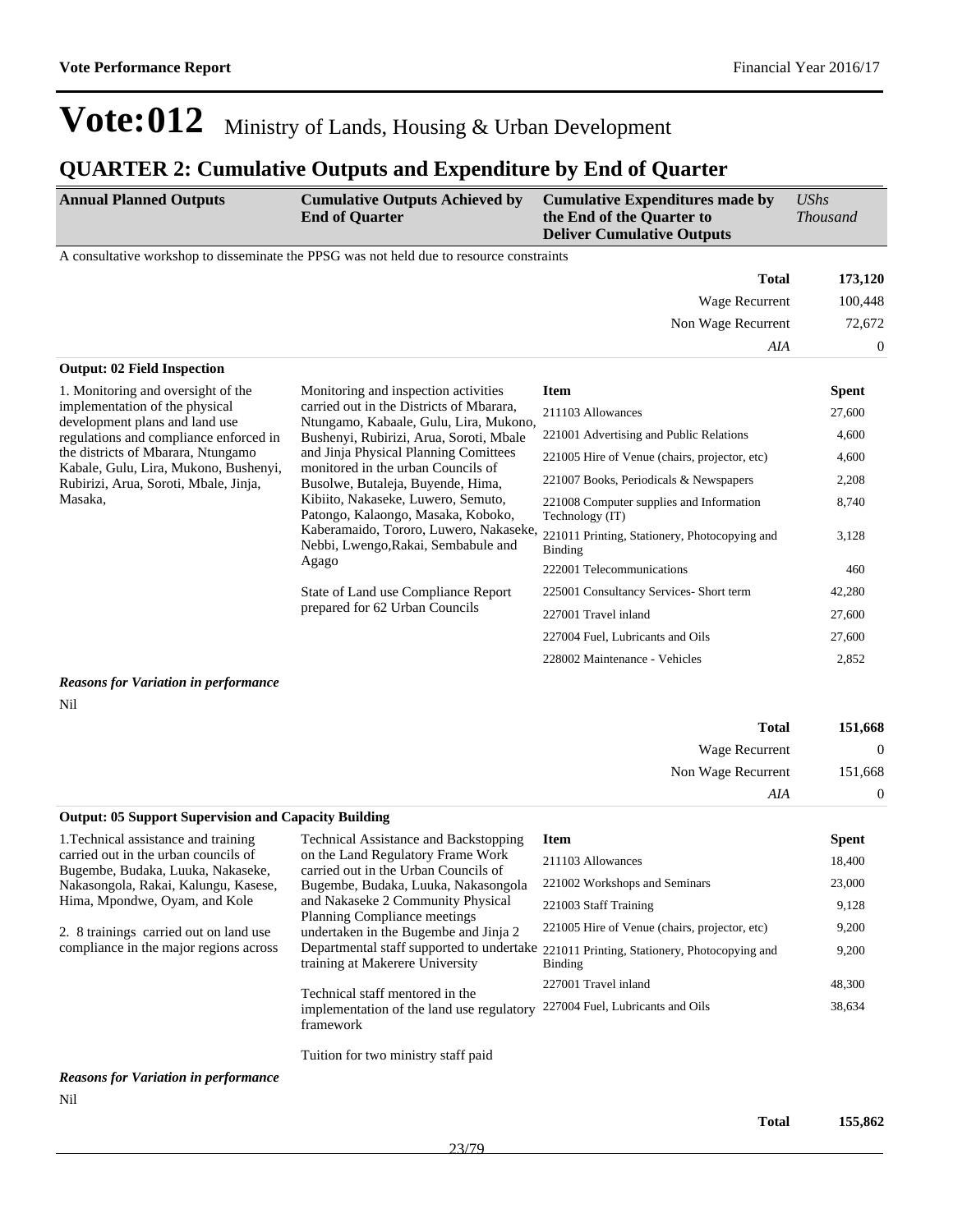### **QUARTER 2: Cumulative Outputs and Expenditure by End of Quarter**

| <b>Annual Planned Outputs</b>                                                     | <b>Cumulative Outputs Achieved by</b><br><b>End of Quarter</b>                                                                | <b>Cumulative Expenditures made by</b><br>the End of the Quarter to<br><b>Deliver Cumulative Outputs</b> | <b>UShs</b><br><b>Thousand</b> |
|-----------------------------------------------------------------------------------|-------------------------------------------------------------------------------------------------------------------------------|----------------------------------------------------------------------------------------------------------|--------------------------------|
|                                                                                   |                                                                                                                               | Wage Recurrent                                                                                           | $\mathbf{0}$                   |
|                                                                                   |                                                                                                                               | Non Wage Recurrent                                                                                       | 155,862                        |
|                                                                                   |                                                                                                                               | AIA                                                                                                      | $\mathbf{0}$                   |
|                                                                                   |                                                                                                                               | <b>Total For SubProgramme</b>                                                                            | 480,650                        |
|                                                                                   |                                                                                                                               | Wage Recurrent                                                                                           | 100,448                        |
|                                                                                   |                                                                                                                               | Non Wage Recurrent                                                                                       | 380,202                        |
|                                                                                   |                                                                                                                               | AIA                                                                                                      | $\mathbf{0}$                   |
| <b>Recurrent Programmes</b>                                                       |                                                                                                                               |                                                                                                          |                                |
| <b>Subprogram: 13 Physical Planning</b>                                           |                                                                                                                               |                                                                                                          |                                |
| <b>Outputs Provided</b>                                                           |                                                                                                                               |                                                                                                          |                                |
| Output: 01 Physical Planning Policies, Strategies, Guidelines and Standards       |                                                                                                                               |                                                                                                          |                                |
|                                                                                   |                                                                                                                               | <b>Item</b>                                                                                              | <b>Spent</b>                   |
|                                                                                   |                                                                                                                               | 227004 Fuel, Lubricants and Oils                                                                         | 3,000                          |
| <b>Reasons for Variation in performance</b>                                       |                                                                                                                               |                                                                                                          |                                |
|                                                                                   |                                                                                                                               |                                                                                                          |                                |
|                                                                                   |                                                                                                                               | <b>Total</b>                                                                                             | 3,000                          |
|                                                                                   |                                                                                                                               | Wage Recurrent                                                                                           | $\overline{0}$                 |
|                                                                                   |                                                                                                                               | Non Wage Recurrent<br>AIA                                                                                | 3,000<br>$\mathbf{0}$          |
| <b>Output: 02 Field Inspection</b>                                                |                                                                                                                               |                                                                                                          |                                |
| Supervision & Monitoring carried out in                                           | Monitoring, Supervision of Physical                                                                                           | <b>Item</b>                                                                                              | <b>Spent</b>                   |
| the Districts of Kabale, Mabarara, Mbale,                                         | Planning Activities Assessment carried                                                                                        | 221009 Welfare and Entertainment                                                                         | 3,000                          |
| Mukono, Pallisa, Moroto, Gulu, Kitgum,<br>Arua, Soroti, Kabarole, Kasese, Jinja & | out in the Districts of Kabale, Mbarara,<br>Mbale, Mukono, Moroto, Gulu, Kitgum,<br>Arua & Pallisa and their respective Urban | 227001 Travel inland                                                                                     | 24,594                         |
| Masaka                                                                            |                                                                                                                               | 227004 Fuel, Lubricants and Oils                                                                         | 12,000                         |
|                                                                                   | Councils                                                                                                                      | 228002 Maintenance - Vehicles                                                                            | 2,400                          |
| <b>Reasons for Variation in performance</b>                                       |                                                                                                                               |                                                                                                          |                                |
|                                                                                   |                                                                                                                               | <b>Total</b>                                                                                             | 41,994                         |
|                                                                                   |                                                                                                                               | Wage Recurrent                                                                                           | $\boldsymbol{0}$               |
|                                                                                   |                                                                                                                               | Non Wage Recurrent                                                                                       | 41,994                         |
|                                                                                   |                                                                                                                               | AIA                                                                                                      | $\boldsymbol{0}$               |
| <b>Output: 03 Devt of Physical Devt Plans</b>                                     |                                                                                                                               |                                                                                                          |                                |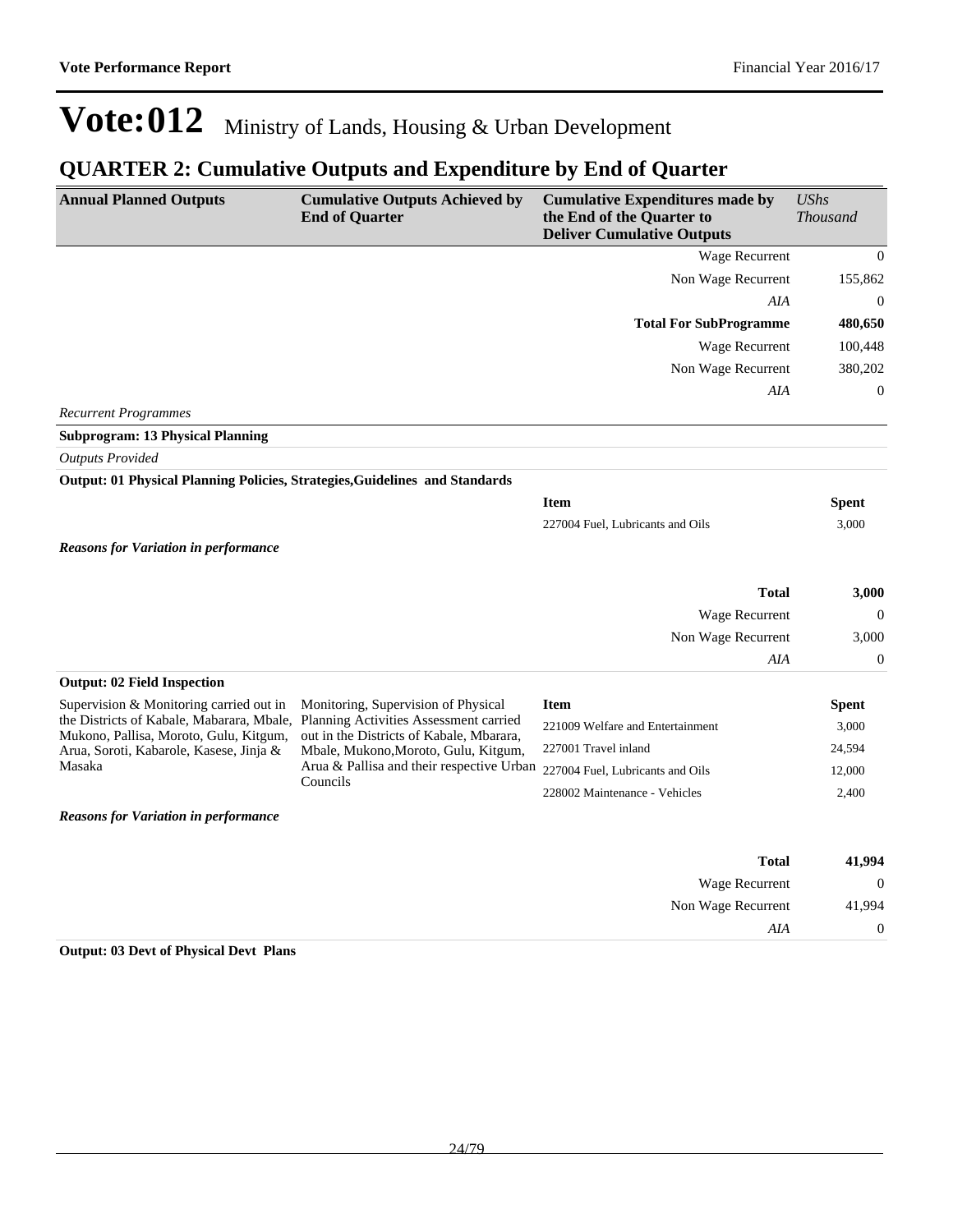### **QUARTER 2: Cumulative Outputs and Expenditure by End of Quarter**

| <b>Annual Planned Outputs</b>                           | <b>Cumulative Outputs Achieved by</b><br><b>End of Quarter</b>                                                                                                                                                                                                                                        | <b>Cumulative Expenditures made by</b><br>the End of the Quarter to<br><b>Deliver Cumulative Outputs</b> | <b>UShs</b><br><b>Thousand</b> |
|---------------------------------------------------------|-------------------------------------------------------------------------------------------------------------------------------------------------------------------------------------------------------------------------------------------------------------------------------------------------------|----------------------------------------------------------------------------------------------------------|--------------------------------|
| 1. 1st Draft of the Northern Development                | Reconnaissance Surveys for the                                                                                                                                                                                                                                                                        | <b>Item</b>                                                                                              | <b>Spent</b>                   |
| Corridor PDP in place                                   | preparation of the Northern Uganda<br><b>Economic Corridor Physical</b>                                                                                                                                                                                                                               | 211101 General Staff Salaries                                                                            | 74,285                         |
| 2. First Draft of one District PDP in place             | Development Plan & 1 District Physical                                                                                                                                                                                                                                                                | 211103 Allowances                                                                                        | 36,996                         |
| 1 Model District Physical Development<br>Plan developed | Development Plan carried out in the<br>Districts of Oyam, Kole, Lira, Otuke,                                                                                                                                                                                                                          | 221001 Advertising and Public Relations                                                                  | 15,820                         |
|                                                         | Alebtong, Apac, Dokolo, Kaberamaido,                                                                                                                                                                                                                                                                  | 221002 Workshops and Seminars                                                                            | 80,982                         |
| 3. Existing Situation Analysis Report for               | Amolatar, Lamwo, Gulu, Pader, Amuru,                                                                                                                                                                                                                                                                  | 221003 Staff Training                                                                                    | 6,000                          |
|                                                         | one model sub-county PDP developed<br>Nwoya, Adjumani, Kaabong Kotido,<br>Abim, Agago & Kitgum 2 meetings held<br>with the Hon. MS/UD to discuss the<br>proposal to improve the effectiveness of<br>the NPPB 2 NPPB Sub committee<br>meetings held 3 National Physical<br>Planning Board meeting held | 221008 Computer supplies and Information<br>Technology (IT)                                              | 15,998                         |
|                                                         |                                                                                                                                                                                                                                                                                                       | 221009 Welfare and Entertainment                                                                         | 7,000                          |
|                                                         |                                                                                                                                                                                                                                                                                                       | 221011 Printing, Stationery, Photocopying and<br>Binding                                                 | 12,027                         |
|                                                         |                                                                                                                                                                                                                                                                                                       | 222001 Telecommunications                                                                                | 4,000                          |
|                                                         |                                                                                                                                                                                                                                                                                                       | 222002 Postage and Courier                                                                               | 1,282                          |
|                                                         | 225001 Consultancy Services-Short term                                                                                                                                                                                                                                                                | 307,999                                                                                                  |                                |
|                                                         |                                                                                                                                                                                                                                                                                                       | 227001 Travel inland                                                                                     | 88,000                         |
|                                                         |                                                                                                                                                                                                                                                                                                       | 227002 Travel abroad                                                                                     | 30,000                         |
|                                                         |                                                                                                                                                                                                                                                                                                       | 227004 Fuel. Lubricants and Oils                                                                         | 84,000                         |

### *Reasons for Variation in performance*

Nil

| 764,389        | <b>Total</b>       |
|----------------|--------------------|
| 74,285         | Wage Recurrent     |
| 690,104        | Non Wage Recurrent |
| $\overline{0}$ | AIA                |

#### **Output: 05 Support Supervision and Capacity Building**

District, Urban & Local Physical Planningt Committees (PPCs) trained in the Districts of Masindi, Kiryadongo, Bulisa, Kyenjojo, Kisoro, Sironko, Iganga, Bugiri, Nakasongola, Busia, Amuria, Kaberamaido, Kumi, Otuke, Kitgum, Katakwi, Budaka, Pallisa, Mayuge

#### Monitoring and Evaluation of operations Planning Functions carried out in the Districts of Apac, Kotido, Katakwi, Dokolo and Manafwa Physical Planning Committees in the Districts of Masindi, Kiryandongo, Buliisa, Mayuge, Kyenjojo, Kotido Kisoro & Amuria trained

Monitoring and Evaluation of the performance of the Physical Planning Committees carried out in the Districts of Bugiri, Pallisa, Kumi, Bushenyi, Kaberamaido & Nansana

Physical Planning Committees' operations monitored in the Urban Councils of Kawempe and Kira

| <b>Item</b>                      | <b>Spent</b> |
|----------------------------------|--------------|
| 211103 Allowances                | 10,847       |
| 221002 Workshops and Seminars    | 32,000       |
| 221003 Staff Training            | 2,000        |
| 221009 Welfare and Entertainment | 3,000        |
| 227001 Travel inland             | 14,000       |
| 227004 Fuel, Lubricants and Oils | 14,000       |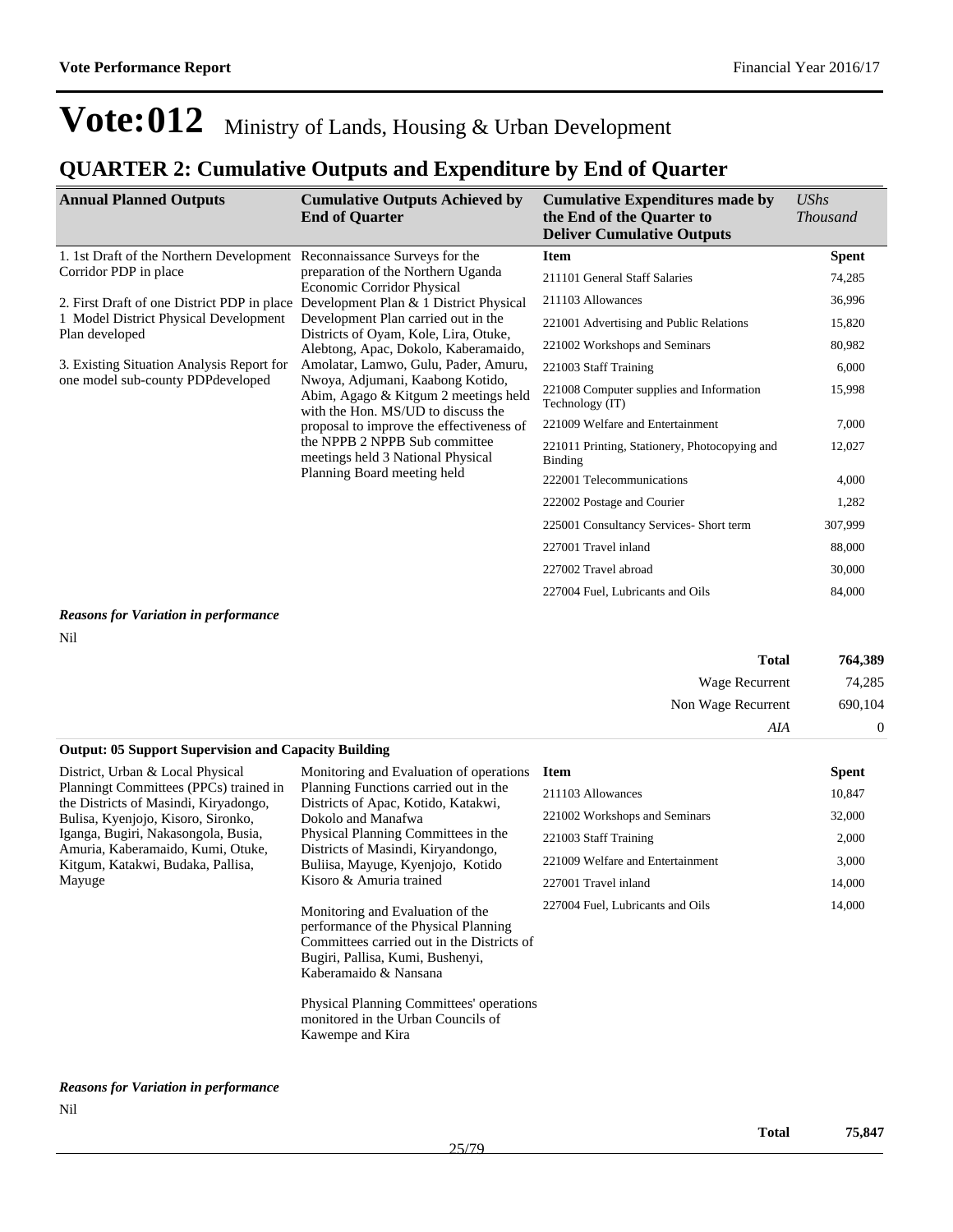### **QUARTER 2: Cumulative Outputs and Expenditure by End of Quarter**

| <b>Annual Planned Outputs</b>                                                                               | <b>Cumulative Outputs Achieved by</b><br><b>End of Quarter</b>             | <b>Cumulative Expenditures made by</b><br>the End of the Quarter to<br><b>Deliver Cumulative Outputs</b> | <b>UShs</b><br><b>Thousand</b> |
|-------------------------------------------------------------------------------------------------------------|----------------------------------------------------------------------------|----------------------------------------------------------------------------------------------------------|--------------------------------|
|                                                                                                             |                                                                            | Wage Recurrent                                                                                           | $\Omega$                       |
|                                                                                                             |                                                                            | Non Wage Recurrent                                                                                       | 75,847                         |
|                                                                                                             |                                                                            | <b>AIA</b>                                                                                               | $\Omega$                       |
|                                                                                                             |                                                                            | <b>Total For SubProgramme</b>                                                                            | 885,231                        |
|                                                                                                             |                                                                            | Wage Recurrent                                                                                           | 74,285                         |
|                                                                                                             |                                                                            | Non Wage Recurrent                                                                                       | 810,946                        |
|                                                                                                             |                                                                            | AIA                                                                                                      | $\theta$                       |
| <b>Recurrent Programmes</b>                                                                                 |                                                                            |                                                                                                          |                                |
| <b>Subprogram: 14 Urban Development</b>                                                                     |                                                                            |                                                                                                          |                                |
| <b>Outputs Provided</b>                                                                                     |                                                                            |                                                                                                          |                                |
| Output: 01 Physical Planning Policies, Strategies, Guidelines and Standards                                 |                                                                            |                                                                                                          |                                |
| Implementation of National Urban Policy Nil                                                                 |                                                                            | <b>Item</b>                                                                                              | <b>Spent</b>                   |
| (NUP) commenced                                                                                             |                                                                            | 227001 Travel inland                                                                                     | 52,400                         |
| Physical Planning Performance Audit                                                                         |                                                                            | 227004 Fuel, Lubricants and Oils                                                                         | 3,000                          |
| Undertaken in selected Urban areas                                                                          |                                                                            | 228002 Maintenance - Vehicles                                                                            | 1,050                          |
| <b>Reasons for Variation in performance</b>                                                                 |                                                                            |                                                                                                          |                                |
| NUP still awaits Cabinet approval                                                                           |                                                                            |                                                                                                          |                                |
|                                                                                                             |                                                                            | <b>Total</b>                                                                                             | 56,450                         |
|                                                                                                             |                                                                            | Wage Recurrent                                                                                           | $\mathbf{0}$                   |
|                                                                                                             |                                                                            | Non Wage Recurrent                                                                                       | 56,450                         |
|                                                                                                             |                                                                            | AIA                                                                                                      | $\theta$                       |
| <b>Output: 05 Support Supervision and Capacity Building</b>                                                 |                                                                            |                                                                                                          |                                |
| A report on the urban development status, Urban Development trends monitored in                             |                                                                            | <b>Item</b>                                                                                              | <b>Spent</b>                   |
| trends and standards in the Town<br>Councils in the following Districts of                                  | Town councils of Masaka, Lyatonde,<br>Lwengo and Kyazanga, Kotido, Kabong, | 211103 Allowances                                                                                        | 8,000                          |
| Kanungu, kisoro, Rukungiri, kyegegwa,                                                                       | Aleptong, Busia, Iganga, Kyegegwa,                                         | 221003 Staff Training                                                                                    | 5,000                          |
| kamwenge, Ntoroko, packwach, paidha,<br>Nwoya, Kumi, Kaberamaido,<br>Kapchorwa, Busia, Pallisa, Iganga Kitg | Rukungiri, Packwach, Paidha, Nwoya,                                        | 221007 Books, Periodicals & Newspapers                                                                   | 3,600                          |
|                                                                                                             | Kumi, Kaberamaido and Kamwenge.                                            | 221008 Computer supplies and Information<br>Technology (IT)                                              | 6,000                          |
|                                                                                                             |                                                                            | 221009 Welfare and Entertainment                                                                         | 4,000                          |
|                                                                                                             |                                                                            | 221011 Printing, Stationery, Photocopying and                                                            | 12,000                         |

#### *Reasons for Variation in performance* Nil

Binding

technology (ICT)

221012 Small Office Equipment 1,400 222001 Telecommunications 5,000

227001 Travel inland 52,000 227002 Travel abroad 1,400 227004 Fuel, Lubricants and Oils 8,000 228002 Maintenance - Vehicles 900

222003 Information and communications

1,992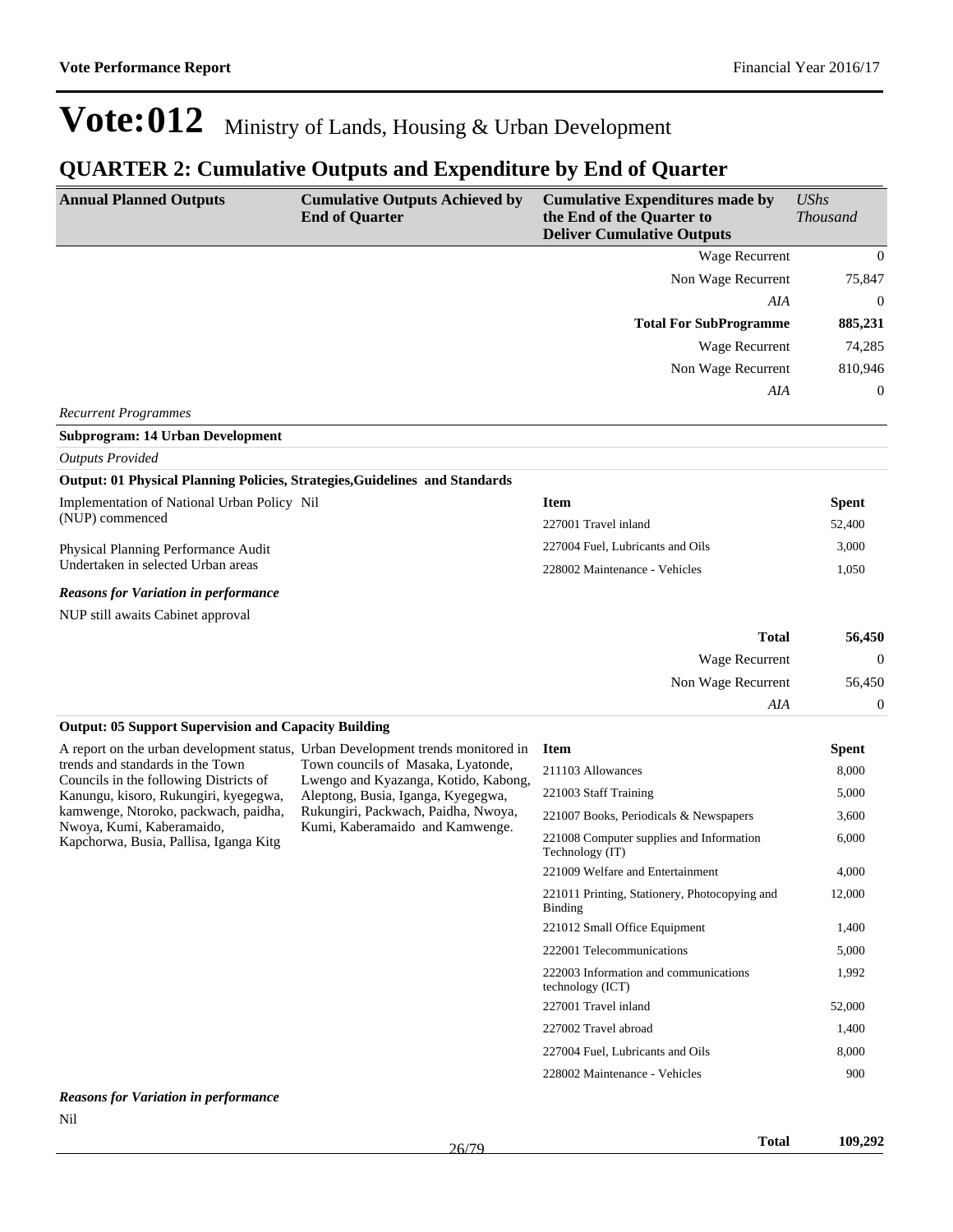## **QUARTER 2: Cumulative Outputs and Expenditure by End of Quarter**

| <b>Annual Planned Outputs</b>                                         | <b>Cumulative Outputs Achieved by</b><br><b>End of Quarter</b> | <b>Cumulative Expenditures made by</b><br>the End of the Quarter to<br><b>Deliver Cumulative Outputs</b> | <b>UShs</b><br><b>Thousand</b> |
|-----------------------------------------------------------------------|----------------------------------------------------------------|----------------------------------------------------------------------------------------------------------|--------------------------------|
|                                                                       |                                                                | Wage Recurrent                                                                                           | $\mathbf{0}$                   |
|                                                                       |                                                                | Non Wage Recurrent                                                                                       | 109,292                        |
|                                                                       |                                                                | AIA                                                                                                      | $\boldsymbol{0}$               |
| Output: 06 Urban Dev't Policies, Strategies, Guidelines and Standards |                                                                |                                                                                                          |                                |
| - NUP launched and disseminated                                       | NUP resubmitted to Cabinet for approval Item                   |                                                                                                          | <b>Spent</b>                   |
|                                                                       |                                                                | 211101 General Staff Salaries                                                                            | 55,578                         |
|                                                                       |                                                                | 211103 Allowances                                                                                        | 6,000                          |
| - NUSWMS finalised and submitted to                                   |                                                                | 221001 Advertising and Public Relations                                                                  | 3,000                          |
| cabinet                                                               |                                                                | 221002 Workshops and Seminars                                                                            | 20,000                         |
|                                                                       |                                                                | 221007 Books, Periodicals & Newspapers                                                                   | 3,000                          |
| - National Urban Infrastructure                                       |                                                                | 221009 Welfare and Entertainment                                                                         | 2,400                          |
| <b>Investement Plan Developed</b>                                     |                                                                | 221011 Printing, Stationery, Photocopying and<br>Binding                                                 | 9,999                          |
|                                                                       |                                                                | 221012 Small Office Equipment                                                                            | 1,976                          |
|                                                                       |                                                                | 222001 Telecommunications                                                                                | 1,000                          |
|                                                                       |                                                                | 222002 Postage and Courier                                                                               | 100                            |
|                                                                       |                                                                | 225001 Consultancy Services- Short term                                                                  | 28,951                         |
|                                                                       |                                                                | 227004 Fuel, Lubricants and Oils                                                                         | 4,000                          |
| <b>Reasons for Variation in performance</b><br>Nil                    |                                                                |                                                                                                          |                                |
|                                                                       |                                                                | <b>Total</b>                                                                                             | 136,004                        |
|                                                                       |                                                                | Wage Recurrent                                                                                           | 55,578                         |
|                                                                       |                                                                | Non Wage Recurrent                                                                                       | 80,426                         |
|                                                                       |                                                                | AIA                                                                                                      | $\overline{0}$                 |
|                                                                       |                                                                | <b>Total For SubProgramme</b>                                                                            | 301,746                        |
|                                                                       |                                                                | <b>Wage Recurrent</b>                                                                                    | 55,578                         |
|                                                                       |                                                                | Non Wage Recurrent                                                                                       | 246,168                        |
|                                                                       |                                                                | AIA                                                                                                      | $\mathbf{0}$                   |
| <b>Development Projects</b>                                           |                                                                |                                                                                                          |                                |

**Project: 1244 Support to National Physical Devt Planning**

*Outputs Provided*

**Output: 03 Devt of Physical Devt Plans**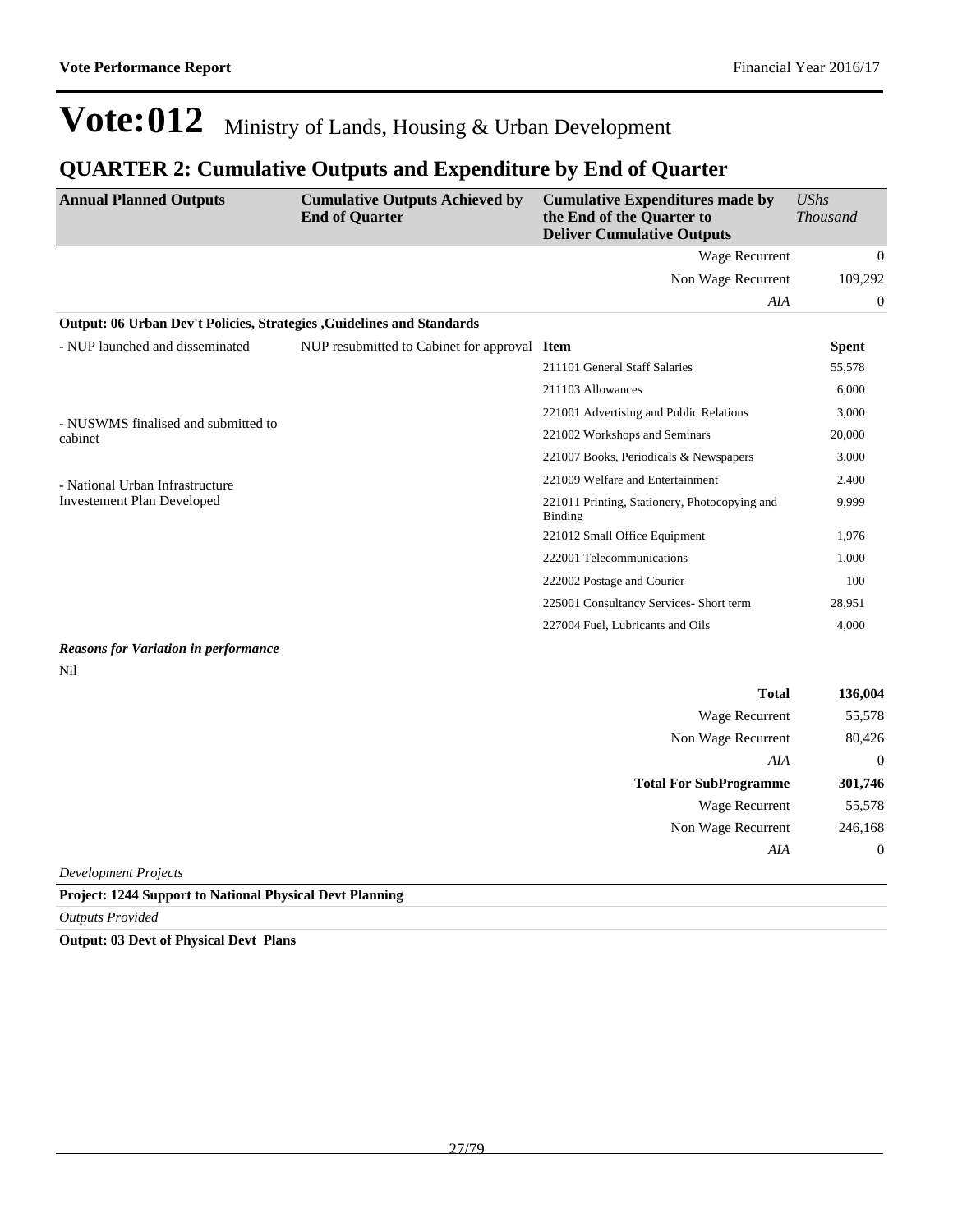### **QUARTER 2: Cumulative Outputs and Expenditure by End of Quarter**

| <b>Annual Planned Outputs</b>                                                                 | <b>Cumulative Outputs Achieved by</b><br><b>End of Quarter</b>                    | <b>Cumulative Expenditures made by</b><br>the End of the Quarter to<br><b>Deliver Cumulative Outputs</b> | <b>UShs</b><br><b>Thousand</b> |
|-----------------------------------------------------------------------------------------------|-----------------------------------------------------------------------------------|----------------------------------------------------------------------------------------------------------|--------------------------------|
| Inception Report Prepared for Nwoya                                                           | Adverts for Expression of interest made;                                          | <b>Item</b>                                                                                              | <b>Spent</b>                   |
| District and other 2 Districts                                                                | Evaluation of bids made and evaluation<br>report prepared RFPs for the Consultant | 211103 Allowances                                                                                        | 24,840                         |
| Training of Physical Planning                                                                 | prepared and finalized. Districts of                                              | 221001 Advertising and Public Relations                                                                  | 16,000                         |
| Committees                                                                                    | Hoima, Arua, Municipalities of Nebbi<br>,Bullisa TC Supervised and Monitored      | 221002 Workshops and Seminars                                                                            | 88,580                         |
| 2 staff trained in spatial planning and                                                       |                                                                                   | 221003 Staff Training                                                                                    | 20,000                         |
| urban Governance                                                                              |                                                                                   | 221007 Books, Periodicals & Newspapers                                                                   | 6,000                          |
| Inception Report prepared                                                                     |                                                                                   | 221008 Computer supplies and Information<br>Technology (IT)                                              | 8,000                          |
| Draft Status Report on the Physical<br>Development Plans in                                   |                                                                                   | 221009 Welfare and Entertainment                                                                         | 8,000                          |
|                                                                                               |                                                                                   | 221011 Printing, Stationery, Photocopying and<br>Binding                                                 | 12,377                         |
|                                                                                               |                                                                                   | 221012 Small Office Equipment                                                                            | 9,602                          |
|                                                                                               |                                                                                   | 222002 Postage and Courier                                                                               | 1,000                          |
|                                                                                               |                                                                                   | 225001 Consultancy Services- Short term                                                                  | 72,480                         |
|                                                                                               |                                                                                   | 225002 Consultancy Services-Long-term                                                                    | 72,480                         |
|                                                                                               |                                                                                   | 227001 Travel inland                                                                                     | 25,000                         |
|                                                                                               |                                                                                   | 227002 Travel abroad                                                                                     | 35,000                         |
|                                                                                               |                                                                                   | 227004 Fuel, Lubricants and Oils                                                                         | 30,000                         |
|                                                                                               |                                                                                   | 228002 Maintenance - Vehicles                                                                            | 21,503                         |
| $\bf{D}$ , and so the $\bf{C}$ and $\bf{D}$ and $\bf{A}$ are defined as $\bf{C}$ and $\bf{C}$ |                                                                                   |                                                                                                          |                                |

#### *Reasons for Variation in performance* No Varriation

| 450,863      | <b>Total</b>                  |
|--------------|-------------------------------|
| 450,863      | GoU Development               |
| $\mathbf{0}$ | <b>External Financing</b>     |
| $\mathbf{0}$ | AIA                           |
| 452,365      | <b>Total For SubProgramme</b> |
| 452,365      | GoU Development               |
| $\mathbf{0}$ | <b>External Financing</b>     |
| $\mathbf{0}$ | AIA                           |
|              |                               |

#### *Development Projects*

#### **Project: 1255 Uganda Support to Municipal Development Project (USMID)**

*Outputs Provided*

#### **Output: 05 Support Supervision and Capacity Building**

| 3 municipal councils supported to review |
|------------------------------------------|
| and update their physical development    |
| plans;                                   |

#### 3 municipal councils supported to develop own source revenue enhancement frameworks;

Capacity of procurement staff in 4 municipal councils built in procurement planni

| Item                                   | <b>Spent</b> |
|----------------------------------------|--------------|
| 225001 Consultancy Services-Short term | 7.422.303    |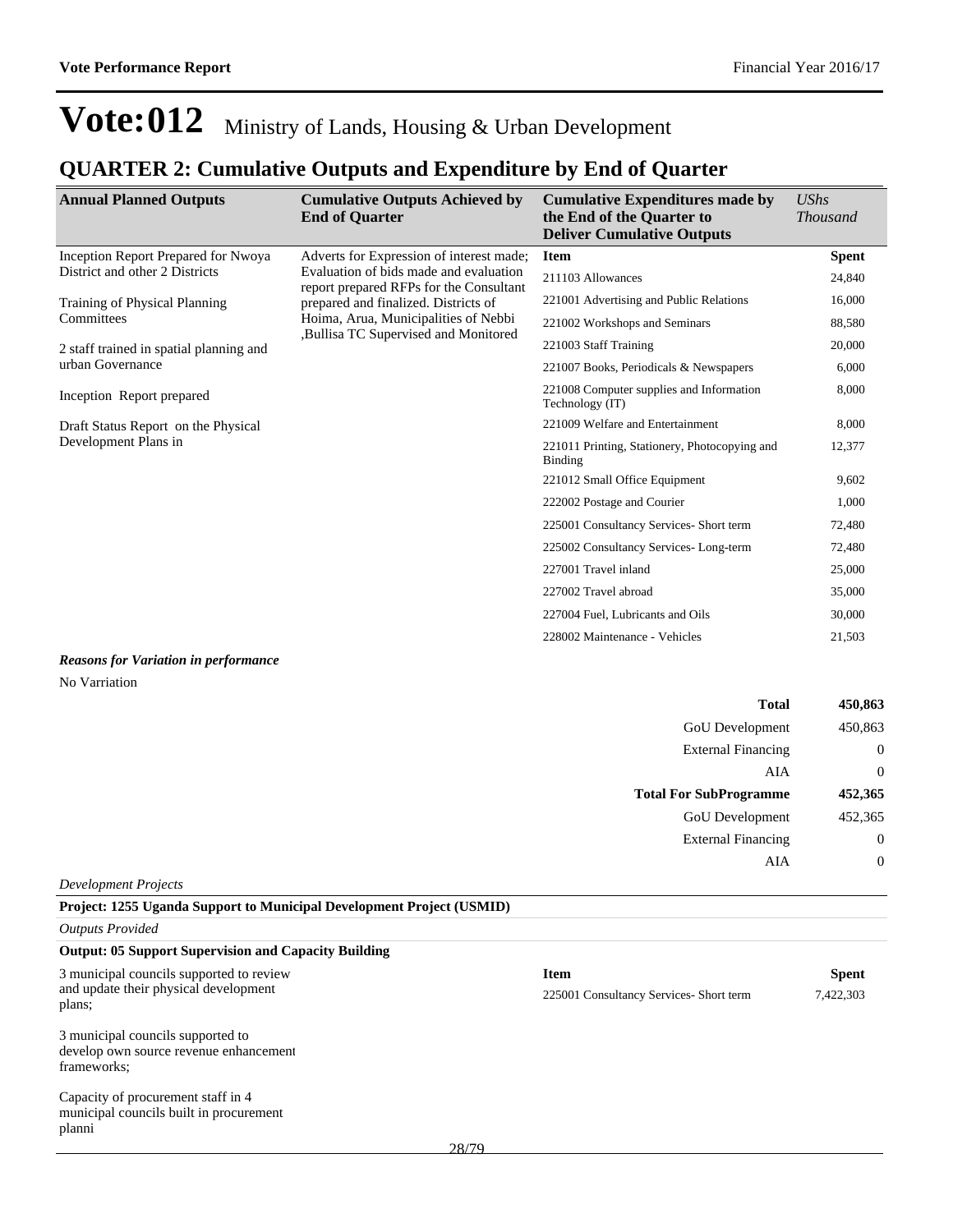### **QUARTER 2: Cumulative Outputs and Expenditure by End of Quarter**

| <b>Annual Planned Outputs</b>                            | <b>Cumulative Outputs Achieved by</b><br><b>End of Quarter</b> | <b>Cumulative Expenditures made by</b><br>the End of the Quarter to<br><b>Deliver Cumulative Outputs</b> | <i>UShs</i><br><i>Thousand</i> |
|----------------------------------------------------------|----------------------------------------------------------------|----------------------------------------------------------------------------------------------------------|--------------------------------|
| $\mathbf{p}$ and $\mathbf{r}$ is the set of $\mathbf{r}$ |                                                                |                                                                                                          |                                |

*Reasons for Variation in performance*

| 7,422,303      | <b>Total</b>                  |
|----------------|-------------------------------|
| $\overline{0}$ | GoU Development               |
| 7,422,303      | <b>External Financing</b>     |
| $\overline{0}$ | AIA                           |
| 7,422,303      | <b>Total For SubProgramme</b> |
|                |                               |
| $\overline{0}$ | GoU Development               |
| 7,422,303      | <b>External Financing</b>     |
| $\mathbf{0}$   | AIA                           |

*Development Projects*

**Project: 1309 Municipal Development Strategy**

*Outputs Provided*

#### **Output: 01 Physical Planning Policies, Strategies,Guidelines and Standards**

| <b>Item</b>                      | <b>Spent</b> |
|----------------------------------|--------------|
| 211103 Allowances                | 2,800        |
| 221009 Welfare and Entertainment | 566          |

*Reasons for Variation in performance*

| <b>Total</b>                  | 3,366            |
|-------------------------------|------------------|
| GoU Development               | 3,366            |
| <b>External Financing</b>     | $\boldsymbol{0}$ |
| AIA                           | $\overline{0}$   |
| <b>Total For SubProgramme</b> | 3,366            |
| GoU Development               | 3,366            |
| <b>External Financing</b>     | $\boldsymbol{0}$ |
| AIA                           | $\overline{0}$   |
| $1.1.11$ $0.2.11$ $1.1.11$    |                  |

#### **Program: 03 Housing**

*Recurrent Programmes*

**Subprogram: 09 Housing Development and Estates Management**

*Outputs Provided*

**Output: 02 Technical Support and Administrative Services**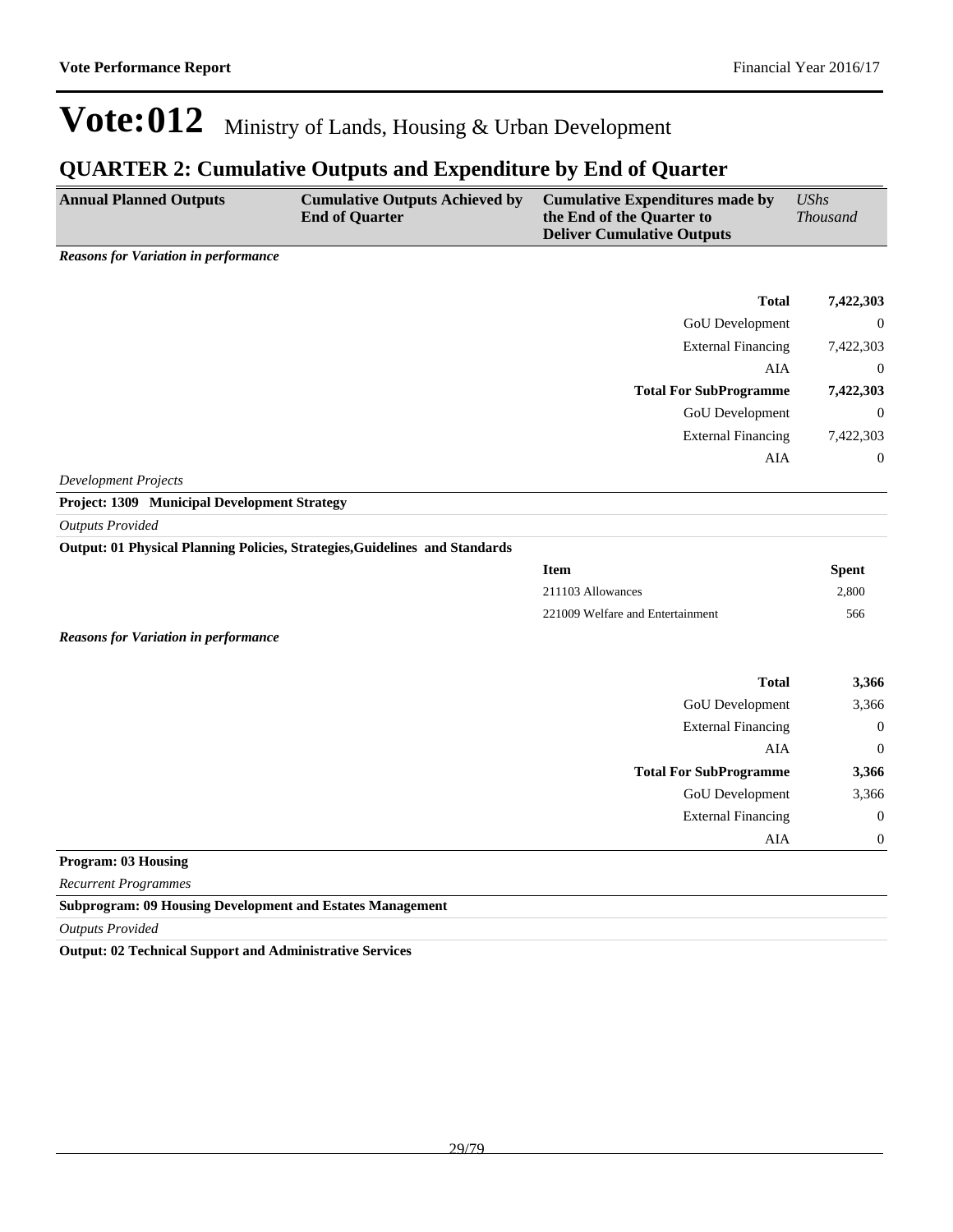### **QUARTER 2: Cumulative Outputs and Expenditure by End of Quarter**

| <b>Annual Planned Outputs</b>                                                                                       | <b>Cumulative Outputs Achieved by</b><br><b>End of Quarter</b>                    | <b>Cumulative Expenditures made by</b><br>the End of the Quarter to<br><b>Deliver Cumulative Outputs</b> | UShs<br><i>Thousand</i> |
|---------------------------------------------------------------------------------------------------------------------|-----------------------------------------------------------------------------------|----------------------------------------------------------------------------------------------------------|-------------------------|
| Preparation, reproduction and                                                                                       | Subscriptions and financial support made                                          | <b>Item</b>                                                                                              | <b>Spent</b>            |
| dissemination of Building plans done 15<br>selected Districts                                                       | to professional bodies like ARB, SRB,<br>ISU, AREA                                | 221002 Workshops and Seminars                                                                            | 15,575                  |
|                                                                                                                     |                                                                                   | 221003 Staff Training                                                                                    | 3,400                   |
|                                                                                                                     | Drafting and reviewing of the TORS for<br>the procurement of a consultant for the | 221007 Books, Periodicals & Newspapers                                                                   | 500                     |
| Carry out quarterly technical support<br>supervision and other technical services<br>to MDAs and Local Governments; | implementation of the project.                                                    | 221008 Computer supplies and Information<br>Technology (IT)                                              | 9,300                   |
|                                                                                                                     | Drafting and submission to MOD MoU                                                | 221009 Welfare and Entertainment                                                                         | 3,000                   |
| Kasooli Project and Earthquake project<br>residue activ                                                             | for involvement of MoLHUD in the<br>implementation of the project                 | 221011 Printing, Stationery, Photocopying and<br>Binding                                                 | 4,842                   |
|                                                                                                                     | Held monitoring and evaluation meeting                                            | 221012 Small Office Equipment                                                                            | 2,000                   |
|                                                                                                                     | on the proposed construction of the office                                        | 222001 Telecommunications                                                                                | 3,000                   |
|                                                                                                                     | building for the Insurance Regulatory<br>Authority in Kampala                     | 227001 Travel inland                                                                                     | 29,725                  |
|                                                                                                                     |                                                                                   | 227002 Travel abroad                                                                                     | 10,000                  |
|                                                                                                                     |                                                                                   | 227004 Fuel, Lubricants and Oils                                                                         | 10,330                  |
|                                                                                                                     |                                                                                   | 228002 Maintenance - Vehicles                                                                            | 6,775                   |
| Reasons for Variation in performance                                                                                |                                                                                   |                                                                                                          |                         |

#### *Reasons for Variation in performance* Nil

|                                                   | <b>Total</b>          | 98,446         |
|---------------------------------------------------|-----------------------|----------------|
|                                                   | Wage Recurrent        | $\Omega$       |
|                                                   | Non Wage Recurrent    | 98,446         |
|                                                   | AIA                   | $\overline{0}$ |
| <b>Output: 03 Capacity Building</b>               |                       |                |
| Customized Trainings in Housing carried Nil       | <b>Item</b>           | <b>Spent</b>   |
| out for 2 technical staff                         | 221003 Staff Training | 7,859          |
| Obligations to professional bodies<br>attended to |                       |                |

Support to Architects Board extended.;

#### *Reasons for Variation in performance* Nil

| 7,859          | <b>Total</b>       |
|----------------|--------------------|
| $\overline{0}$ | Wage Recurrent     |
| 7,859          | Non Wage Recurrent |
| $\overline{0}$ | AIA                |
|                |                    |

**Output: 04 Estates Management Policy, Strategies & Reports**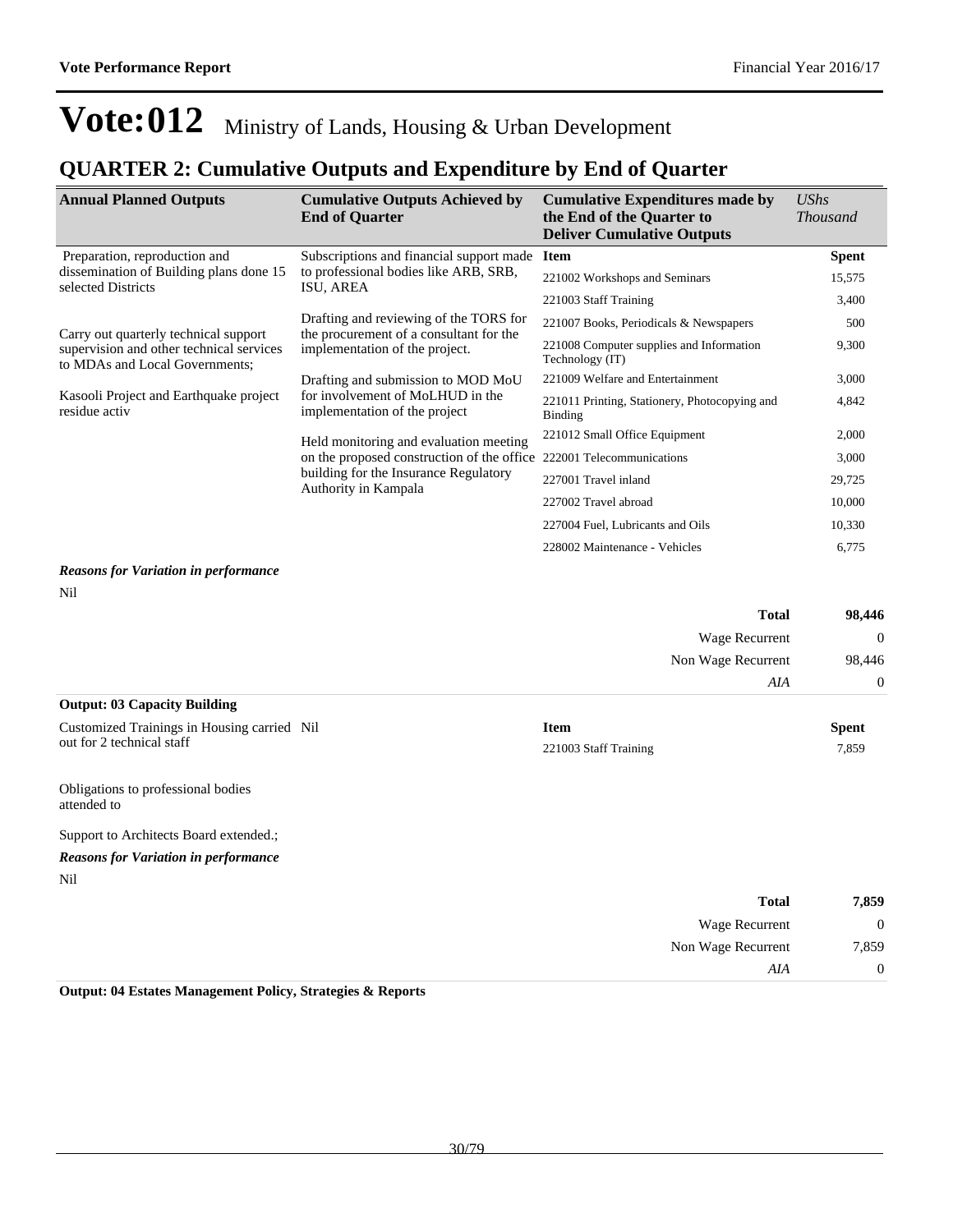### **QUARTER 2: Cumulative Outputs and Expenditure by End of Quarter**

| <b>Annual Planned Outputs</b>                                                           | <b>Cumulative Outputs Achieved by</b><br><b>End of Quarter</b> | <b>Cumulative Expenditures made by</b><br>the End of the Quarter to<br><b>Deliver Cumulative Outputs</b> | $\mathit{UShs}$<br><i>Thousand</i> |
|-----------------------------------------------------------------------------------------|----------------------------------------------------------------|----------------------------------------------------------------------------------------------------------|------------------------------------|
| Condominium property Act and<br>regulations Reviewed and implemented in<br>14 Districts | Nil                                                            | <b>Item</b>                                                                                              | <b>Spent</b>                       |
|                                                                                         |                                                                | 211101 General Staff Salaries                                                                            | 139,904                            |
|                                                                                         |                                                                | 211103 Allowances                                                                                        | 5,500                              |
| Develop Real Estates Agency Bill<br>Principles                                          |                                                                | 221002 Workshops and Seminars                                                                            | 12,520                             |
|                                                                                         |                                                                | 221011 Printing, Stationery, Photocopying and<br>Binding                                                 | 4,275                              |
|                                                                                         |                                                                | 225001 Consultancy Services- Short term                                                                  | 20,000                             |
|                                                                                         |                                                                | 227004 Fuel, Lubricants and Oils                                                                         | 10,000                             |
| <b>Reasons for Variation in performance</b>                                             |                                                                |                                                                                                          |                                    |

#### Nil

| 192,199        | <b>Total</b>                  |
|----------------|-------------------------------|
| 139,904        | <b>Wage Recurrent</b>         |
| 52,295         | Non Wage Recurrent            |
| $\overline{0}$ | AIA                           |
| 298,504        | <b>Total For SubProgramme</b> |
| 139,904        | <b>Wage Recurrent</b>         |
| 158,600        | Non Wage Recurrent            |
| $\overline{0}$ | AIA                           |
|                |                               |

*Recurrent Programmes*

**Subprogram: 10 Human Settlements**

*Outputs Provided*

| <b>Output: 01 Housing Policy, Strategies and Reports</b>                                                                                                              |                                                                                  |                                                                 |              |
|-----------------------------------------------------------------------------------------------------------------------------------------------------------------------|----------------------------------------------------------------------------------|-----------------------------------------------------------------|--------------|
| NHP launched and disseminated to 15                                                                                                                                   | National Housing Policy launched                                                 | <b>Item</b>                                                     | <b>Spent</b> |
| districts:                                                                                                                                                            | National housing policy disseminated in<br>the districts of Fort portal, Kabala, | 211101 General Staff Salaries                                   | 74,410       |
|                                                                                                                                                                       |                                                                                  | 211103 Allowances                                               | 20,000       |
|                                                                                                                                                                       | Rukungiri, Kasese, Bushenyi and<br>Mbarara                                       | 221001 Advertising and Public Relations                         | 3,000        |
|                                                                                                                                                                       |                                                                                  | 221002 Workshops and Seminars                                   | 26,000       |
|                                                                                                                                                                       | Landlord Tenants Bill discussed with                                             | 221007 Books, Periodicals & Newspapers                          | 500          |
| Political Leadership in place.<br>Land Lord Tenants Bill enacted by<br>Parliament<br>Information collected on the development<br>of Housing Standards in Fort portal, | 221008 Computer supplies and Information<br>Technology (IT)                      | 6,150                                                           |              |
|                                                                                                                                                                       |                                                                                  | 221009 Welfare and Entertainment                                | 3,000        |
| Housing standards and Guidelines                                                                                                                                      | Kabale, Rukungiri, Kasese, Bushenyi and<br><b>Mbarara</b>                        | 221011 Printing, Stationery, Photocopying and<br><b>Binding</b> | 700          |
| developed, produced and disseminated to<br>Local Govts, devt agencies and other                                                                                       |                                                                                  | 221012 Small Office Equipment                                   | 1,000        |
| relevant stake holders                                                                                                                                                |                                                                                  | 227001 Travel inland                                            | 5,200        |
|                                                                                                                                                                       |                                                                                  | 227004 Fuel, Lubricants and Oils                                | 18,400       |
|                                                                                                                                                                       |                                                                                  |                                                                 |              |

#### *Reasons for Variation in performance* Nil

|                    | $\sim$ $\sim$ |
|--------------------|---------------|
| <b>Total</b>       |               |
| Wage Recurrent     |               |
| Non Wage Recurrent |               |
| AIA                | 31/79         |
|                    |               |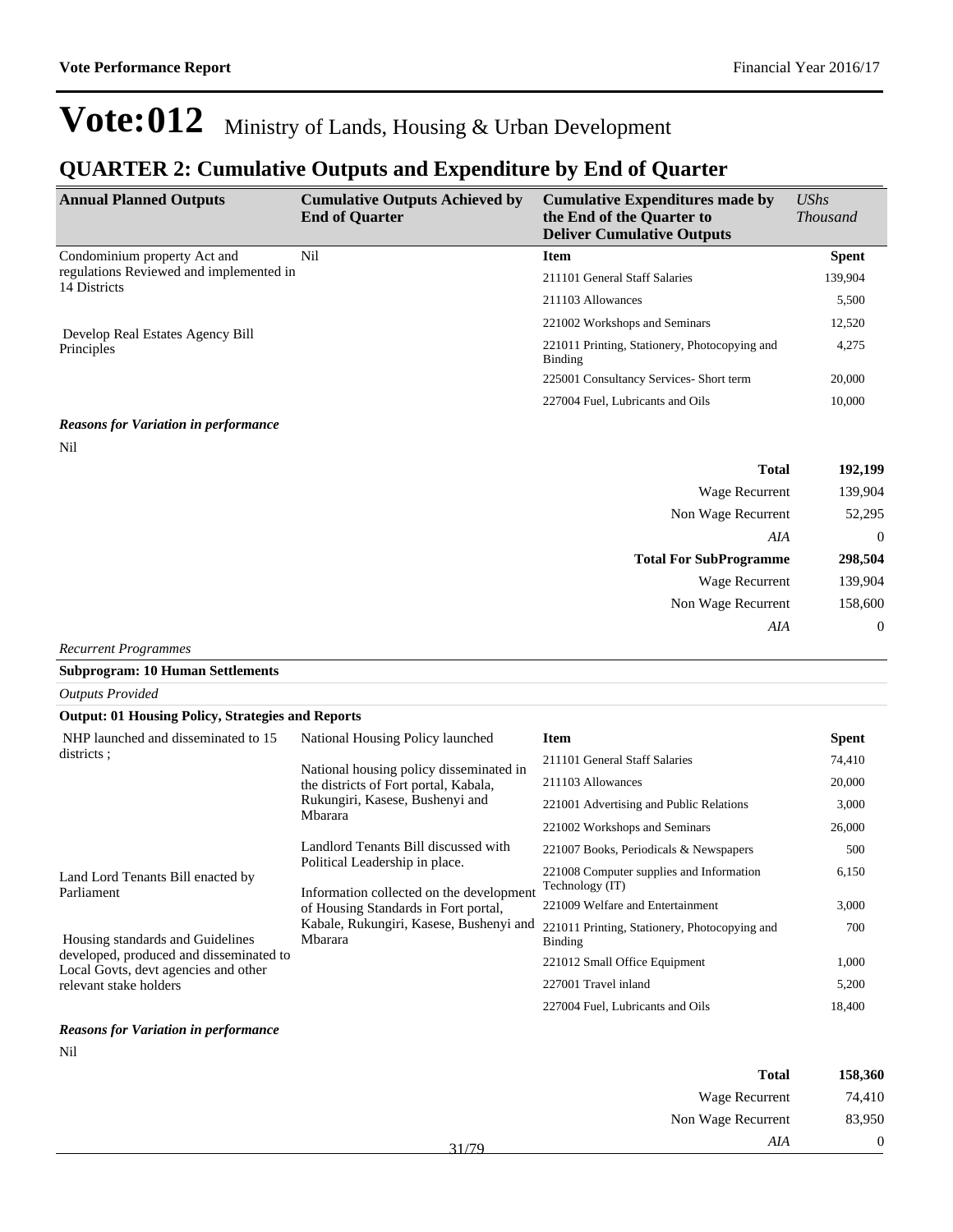## **QUARTER 2: Cumulative Outputs and Expenditure by End of Quarter**

| <b>Annual Planned Outputs</b>                                   | <b>Cumulative Outputs Achieved by</b><br><b>End of Quarter</b> | <b>Cumulative Expenditures made by</b><br>the End of the Quarter to<br><b>Deliver Cumulative Outputs</b> | <b>UShs</b><br><b>Thousand</b> |
|-----------------------------------------------------------------|----------------------------------------------------------------|----------------------------------------------------------------------------------------------------------|--------------------------------|
| <b>Output: 02 Technical Support and Administrative Services</b> |                                                                |                                                                                                          |                                |
|                                                                 |                                                                | <b>Item</b>                                                                                              | <b>Spent</b>                   |
|                                                                 |                                                                | 211103 Allowances                                                                                        | 7,669                          |
|                                                                 |                                                                | 221002 Workshops and Seminars                                                                            | 10,515                         |
|                                                                 |                                                                | 221011 Printing, Stationery, Photocopying and<br><b>Binding</b>                                          | 700                            |
|                                                                 |                                                                | 227001 Travel inland                                                                                     | 21,000                         |
| <b>Reasons for Variation in performance</b>                     |                                                                |                                                                                                          |                                |
|                                                                 |                                                                | <b>Total</b>                                                                                             | 39,884                         |
|                                                                 |                                                                | Wage Recurrent                                                                                           | $\boldsymbol{0}$               |
|                                                                 |                                                                | Non Wage Recurrent                                                                                       | 39,884                         |
|                                                                 |                                                                | AIA                                                                                                      | $\mathbf{0}$                   |
| <b>Output: 03 Capacity Building</b>                             |                                                                |                                                                                                          |                                |
| World Habitat Day commemorated;                                 | National World Habitat day                                     | <b>Item</b>                                                                                              | <b>Spent</b>                   |
| Habitat III Activities undertaken.                              | commemorated                                                   | 211103 Allowances                                                                                        | 7,820                          |
|                                                                 |                                                                | 221011 Printing, Stationery, Photocopying and<br>Binding                                                 | 700                            |
|                                                                 |                                                                | 227002 Travel abroad                                                                                     | 40,000                         |
|                                                                 |                                                                | 227004 Fuel, Lubricants and Oils                                                                         | 15,760                         |
| <b>Reasons for Variation in performance</b><br>Nil              |                                                                |                                                                                                          |                                |
|                                                                 |                                                                | <b>Total</b>                                                                                             | 64,280                         |
|                                                                 |                                                                | Wage Recurrent                                                                                           | $\boldsymbol{0}$               |
|                                                                 |                                                                | Non Wage Recurrent                                                                                       | 64,280                         |
|                                                                 |                                                                | AIA                                                                                                      | $\overline{0}$                 |
|                                                                 |                                                                | <b>Total For SubProgramme</b>                                                                            | 262,524                        |
|                                                                 |                                                                | Wage Recurrent                                                                                           | 74,410                         |
|                                                                 |                                                                | Non Wage Recurrent                                                                                       | 188,114                        |
|                                                                 |                                                                | AIA                                                                                                      | $\mathbf{0}$                   |
| <b>Recurrent Programmes</b>                                     |                                                                |                                                                                                          |                                |
| Subprogram: 15 Office of the Director, Housing                  |                                                                |                                                                                                          |                                |

*Outputs Provided*

**Output: 01 Housing Policy, Strategies and Reports**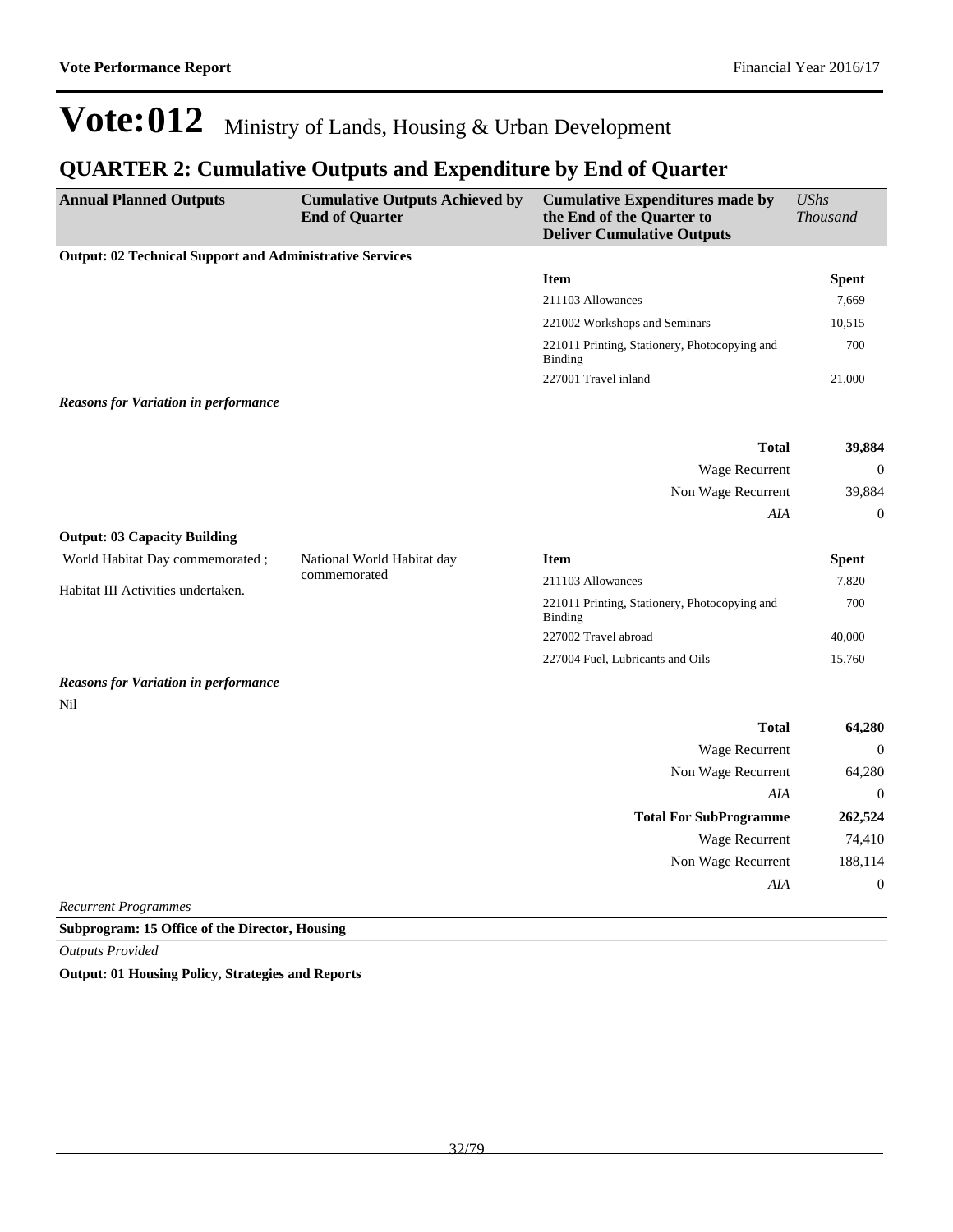### **QUARTER 2: Cumulative Outputs and Expenditure by End of Quarter**

| <b>Annual Planned Outputs</b>                                       | <b>Cumulative Outputs Achieved by</b><br><b>End of Quarter</b> | <b>Cumulative Expenditures made by</b><br>the End of the Quarter to<br><b>Deliver Cumulative Outputs</b> | $\mathit{UShs}$<br><i>Thousand</i> |
|---------------------------------------------------------------------|----------------------------------------------------------------|----------------------------------------------------------------------------------------------------------|------------------------------------|
| - Administrative and technical functions                            |                                                                | <b>Item</b>                                                                                              | <b>Spent</b>                       |
| of directorate attended to:                                         |                                                                | 211101 General Staff Salaries                                                                            | 4,180                              |
| - Housing Programs, policies and laws<br>coordinated and evaluated; |                                                                | 211103 Allowances                                                                                        | 4,104                              |
|                                                                     |                                                                | 221009 Welfare and Entertainment                                                                         | 405                                |
| - Coordinate negotiations with<br>Development partners to undertake |                                                                | 221011 Printing, Stationery, Photocopying and<br>Binding                                                 | 425                                |
| housing projects under PPP<br>arrangements;                         |                                                                | 227004 Fuel, Lubricants and Oils                                                                         | 4,000                              |

#### - Local &

*Reasons for Variation in performance*

| <b>Total</b>                  | 13,114         |
|-------------------------------|----------------|
| Wage Recurrent                | 4,180          |
| Non Wage Recurrent            | 8,934          |
| AIA                           | $\overline{0}$ |
| <b>Total For SubProgramme</b> | 13,114         |
| Wage Recurrent                | 4,180          |
| Non Wage Recurrent            | 8,934          |
| AIA                           | $\theta$       |

#### **Program: 49 Policy, Planning and Support Services**

*Recurrent Programmes*

#### **Subprogram: 01 Finance and administration**

#### **Output: 01 Policy, consultation, planning and monitoring services**

| - Ministerial Policy Statement prepared<br>and submitted to Parliament by 15th<br><b>March 2017.</b> | 4 Cabinet memoranda prepared and<br>submitted to Cabinet Secretariat | <b>Item</b>                                                 | <b>Spent</b> |
|------------------------------------------------------------------------------------------------------|----------------------------------------------------------------------|-------------------------------------------------------------|--------------|
|                                                                                                      |                                                                      | 211101 General Staff Salaries                               | 39,181       |
|                                                                                                      |                                                                      | 211103 Allowances                                           | 25,760       |
| - 8 Cabinet Memoranda prepared and<br>submitted to Cabinet Secretariat.                              |                                                                      | 221002 Workshops and Seminars                               | 18,400       |
|                                                                                                      |                                                                      | 221007 Books, Periodicals & Newspapers                      | 3,680        |
| - 2 Cabinet Returns prepared and<br>submitted to Cabinet Secretariat.                                |                                                                      | 221008 Computer supplies and Information<br>Technology (IT) | 9,683        |
| - Policy Analysis undertaken                                                                         |                                                                      | 221011 Printing, Stationery, Photocopying and<br>Binding    | 12,900       |
|                                                                                                      |                                                                      | 222001 Telecommunications                                   | 920          |
|                                                                                                      |                                                                      | 227001 Travel inland                                        | 19,364       |
|                                                                                                      |                                                                      | 227002 Travel abroad                                        | 31,055       |
|                                                                                                      |                                                                      | 227004 Fuel, Lubricants and Oils                            | 12,318       |
|                                                                                                      |                                                                      | 282102 Fines and Penalties/ Court wards                     | 110,400      |
| $\mathbf{p}$ and $\mathbf{r}$ is the state of $\mathbf{r}$                                           |                                                                      |                                                             |              |

#### *Reasons for Variation in performance*

Nil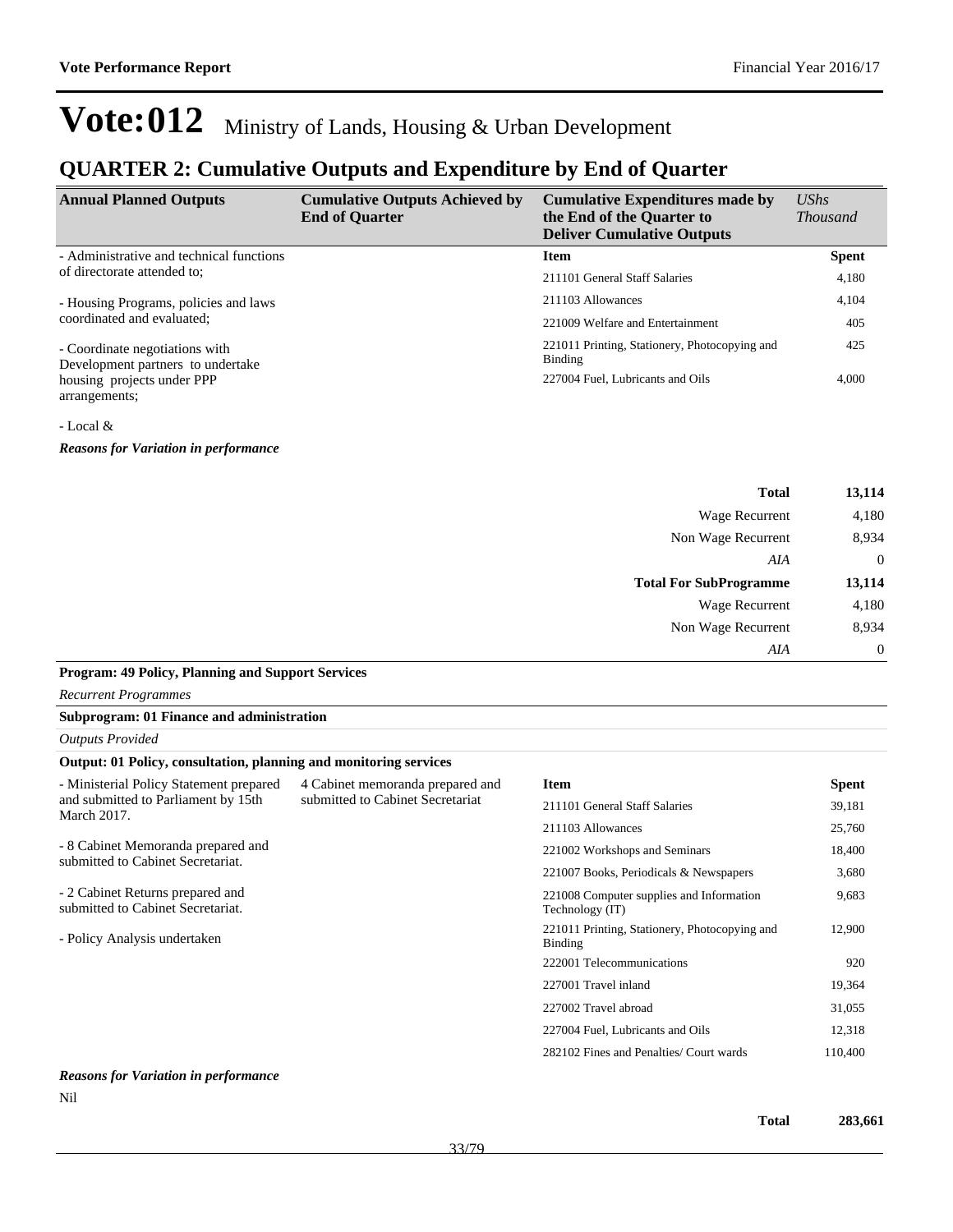### **QUARTER 2: Cumulative Outputs and Expenditure by End of Quarter**

| <b>Annual Planned Outputs</b>                                            | <b>Cumulative Outputs Achieved by</b><br><b>End of Quarter</b> | <b>Cumulative Expenditures made by</b><br>the End of the Quarter to<br><b>Deliver Cumulative Outputs</b> | <b>UShs</b><br><b>Thousand</b> |
|--------------------------------------------------------------------------|----------------------------------------------------------------|----------------------------------------------------------------------------------------------------------|--------------------------------|
|                                                                          |                                                                | <b>Wage Recurrent</b>                                                                                    | 39,181                         |
|                                                                          |                                                                | Non Wage Recurrent                                                                                       | 244,480                        |
|                                                                          |                                                                | AIA                                                                                                      | $\Omega$                       |
| <b>Output: 02 Ministry Support Services (Finance and Administration)</b> |                                                                |                                                                                                          |                                |
| - 400 Ministry staff paid salaries and                                   | 398 Staff paid salaries monthly during the Item                |                                                                                                          | <b>Spent</b>                   |
| wages;                                                                   | First Half of the FY Pension and<br>Gratuity paid for 6 Months | 211101 General Staff Salaries                                                                            | 91,017                         |
| - Training and induction of new staff                                    |                                                                | 211103 Allowances                                                                                        | 18,400                         |
| undertaken;                                                              |                                                                | 212102 Pension for General Civil Service                                                                 | 289,240                        |
| - Procurement of Ministry staff uniforms<br>done:                        |                                                                | 213002 Incapacity, death benefits and funeral<br>expenses                                                | 5,040                          |
|                                                                          |                                                                | 213004 Gratuity Expenses                                                                                 | 137,555                        |
| - Perfomance appraisal forms procured<br>and filled in by 400 staff;     |                                                                | 221007 Books, Periodicals & Newspapers                                                                   | 5,520                          |
| - Pension and Gratuity for retireted office                              |                                                                | 221009 Welfare and Entertainment                                                                         | 12,880                         |
|                                                                          |                                                                | 222001 Telecommunications                                                                                | 18,400                         |
|                                                                          |                                                                | 222002 Postage and Courier                                                                               | 1,840                          |
|                                                                          |                                                                | 223001 Property Expenses                                                                                 | 27,600                         |
|                                                                          |                                                                | 223004 Guard and Security services                                                                       | 31,278                         |
|                                                                          |                                                                | 223005 Electricity                                                                                       | 36,800                         |
|                                                                          |                                                                | 223006 Water                                                                                             | 13,099                         |
|                                                                          |                                                                | 227001 Travel inland                                                                                     | 18,720                         |
|                                                                          |                                                                | 227004 Fuel, Lubricants and Oils                                                                         | 11,360                         |
|                                                                          |                                                                | 228002 Maintenance - Vehicles                                                                            | 32,156                         |
| <b>Reasons for Variation in performance</b>                              |                                                                |                                                                                                          |                                |

Nil

| 750,905        | <b>Total</b>       |
|----------------|--------------------|
| 91,017         | Wage Recurrent     |
| 659,888        | Non Wage Recurrent |
| $\overline{0}$ | AIA                |

**Output: 03 Ministerial and Top Management Services**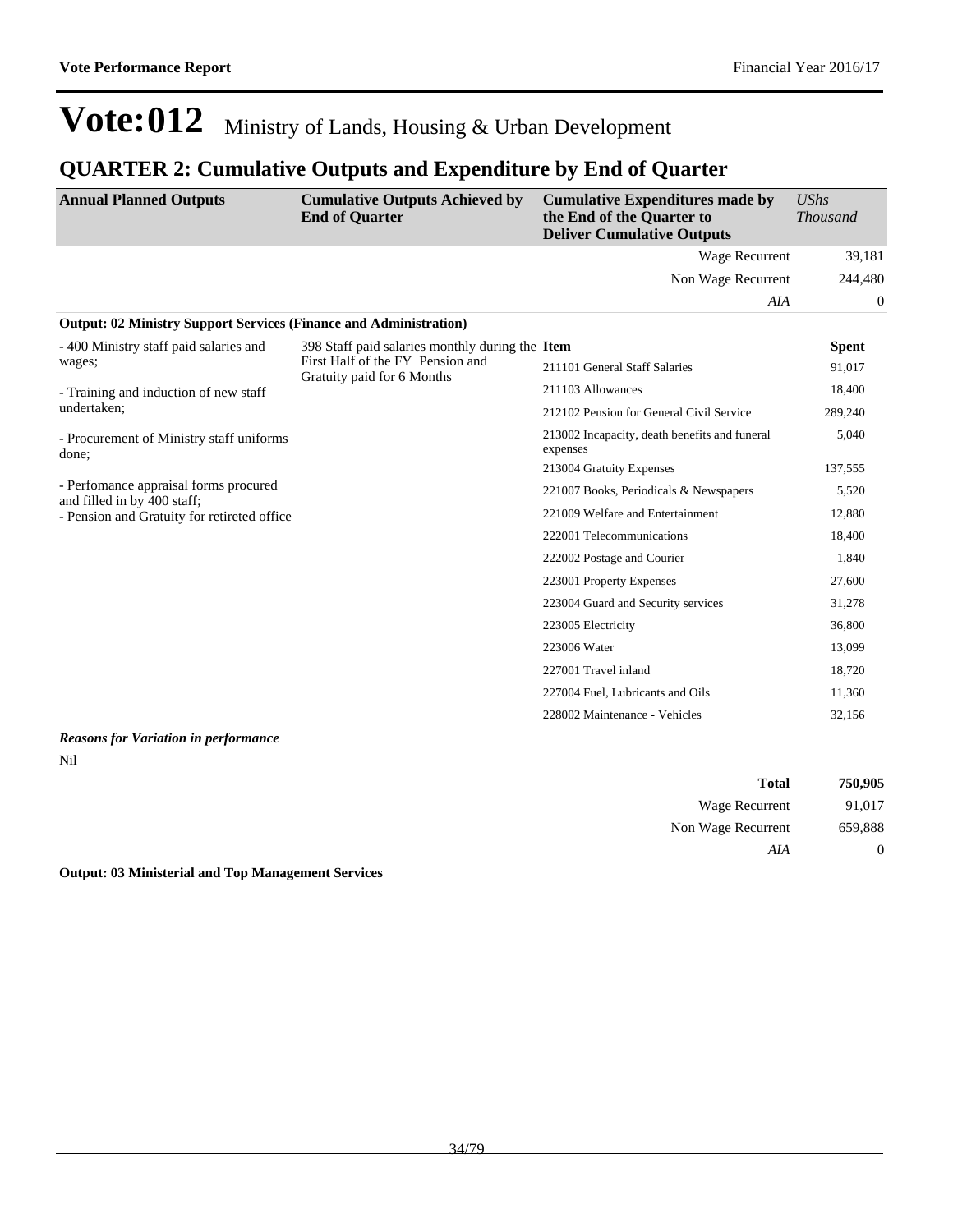### **QUARTER 2: Cumulative Outputs and Expenditure by End of Quarter**

| <b>Annual Planned Outputs</b>         | <b>Cumulative Outputs Achieved by</b><br><b>End of Quarter</b> | <b>Cumulative Expenditures made by</b><br>the End of the Quarter to<br><b>Deliver Cumulative Outputs</b> | <b>UShs</b><br><i>Thousand</i> |
|---------------------------------------|----------------------------------------------------------------|----------------------------------------------------------------------------------------------------------|--------------------------------|
| - 4Top Policy/Management meetings     | 4 Ministry Top Management meetings                             | <b>Item</b>                                                                                              | <b>Spent</b>                   |
| held;                                 | held                                                           | 211101 General Staff Salaries                                                                            | 22,044                         |
| - 5 Senior Management meetings held;  |                                                                | 211103 Allowances                                                                                        | 5,290                          |
| - 2 General Staff meetings held;      |                                                                | 213001 Medical expenses (To employees)                                                                   | 1,142                          |
| - 1 end of year staff part held.      |                                                                | 213002 Incapacity, death benefits and funeral<br>expenses                                                | 11,600                         |
|                                       |                                                                | 221002 Workshops and Seminars                                                                            | 11,040                         |
| - 1 senior management retreat held;   |                                                                | 221007 Books, Periodicals & Newspapers                                                                   | 1,820                          |
| - Political M&E reports produced;     |                                                                | 221009 Welfare and Entertainment                                                                         | 9,200                          |
| - Obligations to International Organi |                                                                | 221017 Subscriptions                                                                                     | 46,000                         |
|                                       |                                                                | 222001 Telecommunications                                                                                | 18,400                         |
|                                       |                                                                | 222003 Information and communications<br>technology (ICT)                                                | 5,520                          |
|                                       |                                                                | 227001 Travel inland                                                                                     | 22,400                         |
|                                       |                                                                | 227002 Travel abroad                                                                                     | 39,100                         |
|                                       |                                                                | 227004 Fuel, Lubricants and Oils                                                                         | 113,600                        |
|                                       |                                                                | 228001 Maintenance - Civil                                                                               | 6,900                          |
|                                       |                                                                | 228002 Maintenance - Vehicles                                                                            | 7,360                          |

#### *Reasons for Variation in performance*

Nil

| <b>Total</b>                             | 321,416  |
|------------------------------------------|----------|
| Wage Recurrent                           | 22,044   |
| Non Wage Recurrent                       | 299,372  |
| AIA                                      | $\Omega$ |
| <b>Output: 04 Information Management</b> |          |

| ourput, or annotance on maning can  |  |
|-------------------------------------|--|
| - Access to information initiatives |  |

implemented;

- Ministry's Clients' Charter implemented and feedback on complaints responded to.

| <b>Item</b>                                              | Spent  |
|----------------------------------------------------------|--------|
| 211101 General Staff Salaries                            | 7,914  |
| 211103 Allowances                                        | 7,360  |
| 221009 Welfare and Entertainment                         | 2,208  |
| 221011 Printing, Stationery, Photocopying and<br>Binding | 12.418 |
| 221020 IPPS Recurrent Costs                              | 7,360  |
| 222001 Telecommunications                                | 920    |
| 227001 Travel inland                                     | 4.760  |
| 227004 Fuel, Lubricants and Oils                         | 10.900 |

*Reasons for Variation in performance*

| <b>Total</b>       | 53,840       |
|--------------------|--------------|
| Wage Recurrent     | 7,914        |
| Non Wage Recurrent | 45,926       |
| AIA                | $\mathbf{0}$ |
|                    |              |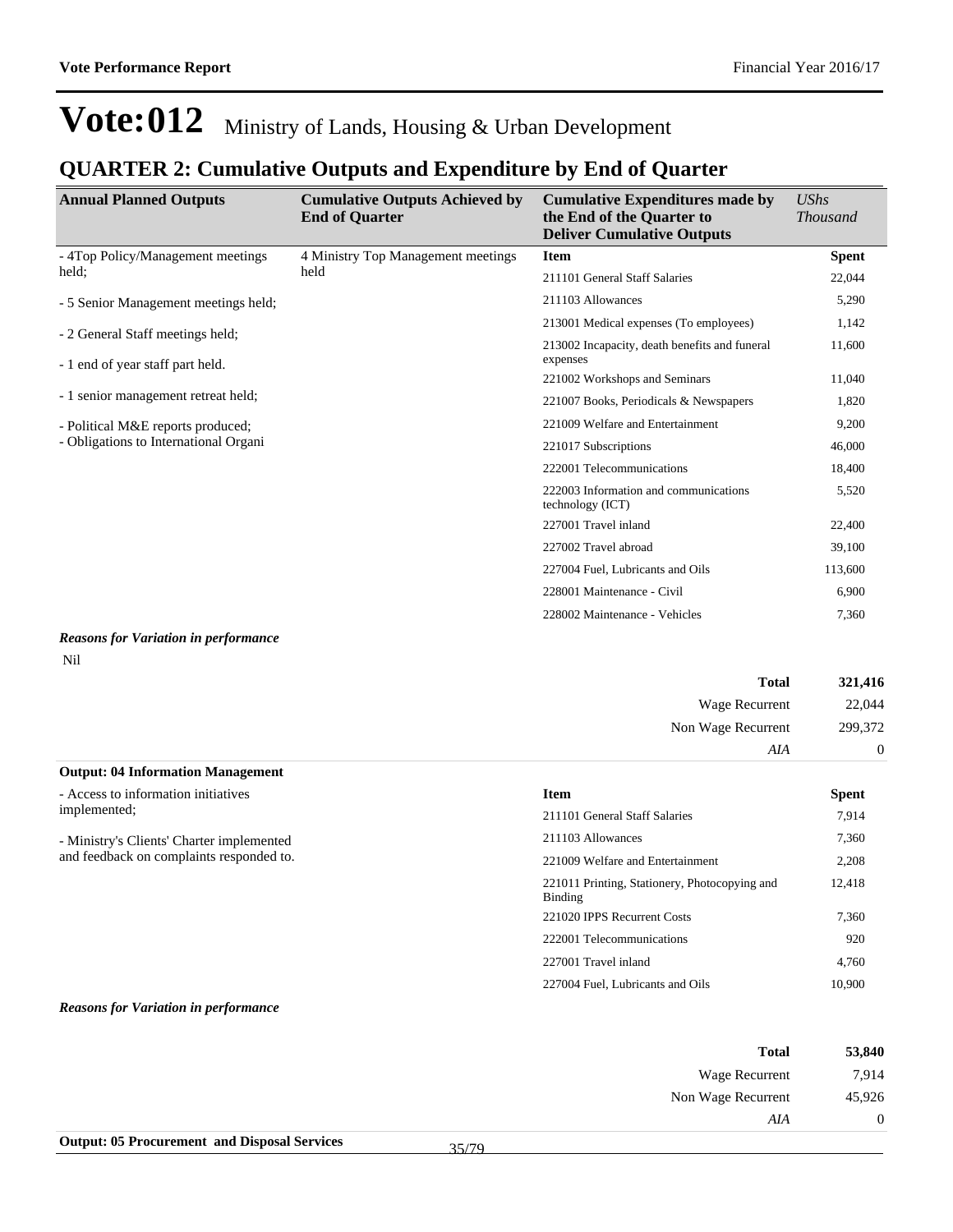### **QUARTER 2: Cumulative Outputs and Expenditure by End of Quarter**

| <b>Annual Planned Outputs</b>                                                                | <b>Cumulative Outputs Achieved by</b><br><b>End of Quarter</b>                 | <b>Cumulative Expenditures made by</b><br>the End of the Quarter to<br><b>Deliver Cumulative Outputs</b> | $\mathit{UShs}$<br><i>Thousand</i> |
|----------------------------------------------------------------------------------------------|--------------------------------------------------------------------------------|----------------------------------------------------------------------------------------------------------|------------------------------------|
| -Prequalification list compiled.                                                             | Qualification lists complied for goods,                                        | <b>Item</b>                                                                                              | <b>Spent</b>                       |
| -Procurement plan prepared.<br>- Contracts for works, goods and services                     | services and Works. Monitoring and<br>Evaluation of the different procurements | 211101 General Staff Salaries                                                                            | 1,297                              |
| prepared;                                                                                    | undertaken including service delivery at                                       | 211103 Allowances                                                                                        | 4,600                              |
| - 12 PPDA and Financial compliance                                                           | the Ministry Zonal Offices for 6 Months                                        | 221007 Books, Periodicals & Newspapers                                                                   | 1,022                              |
| report prepared.<br>-Disposal of goods carried out:<br>-Monitoring and evaluation reports of |                                                                                | 221008 Computer supplies and Information<br>Technology (IT)                                              | 736                                |
| awarded contracts p                                                                          | 221011 Printing, Stationery, Photocopying and<br>Binding                       | 13,480                                                                                                   |                                    |
|                                                                                              |                                                                                | 227001 Travel inland                                                                                     | 5,542                              |
|                                                                                              |                                                                                | 227004 Fuel, Lubricants and Oils                                                                         | 15,656                             |
|                                                                                              |                                                                                | 228002 Maintenance - Vehicles                                                                            | 1,840                              |
|                                                                                              |                                                                                |                                                                                                          |                                    |

#### *Reasons for Variation in performance*

Nil

| 44,173         | <b>Total</b>          |
|----------------|-----------------------|
| 1,297          | <b>Wage Recurrent</b> |
| 42,876         | Non Wage Recurrent    |
| $\overline{0}$ | AIA                   |

**Output: 06 Accounts and internal Audit Services** - IFMS maintained in good running condition; -6 Month financial statements prepared IFMS maintained in good running condition; -6 Month financial statements prepared and submitted; Final accounts

prepared and submited; - Financial issues raised by Auditor general and PAC responses made to issues raised by OAG

and submitted; - 9 Month financial statements prepared and submitted;

- Final accounts prepared and submited; - Financial issues raised by Auditor

general and Pac respo

#### *Reasons for Variation in performance*

Nil

| <b>Item</b>                                              | <b>Spent</b> |
|----------------------------------------------------------|--------------|
| 211101 General Staff Salaries                            | 30,121       |
| 211103 Allowances                                        | 4,829        |
| 221009 Welfare and Entertainment                         | 1,235        |
| 221011 Printing, Stationery, Photocopying and<br>Binding | 2.300        |
| 221016 IFMS Recurrent costs                              | 31,200       |
| 227001 Travel inland                                     | 9.281        |

| <b>Total</b>                  | 78,966    |
|-------------------------------|-----------|
| Wage Recurrent                | 30,121    |
| Non Wage Recurrent            | 48,845    |
| AIA                           | 0         |
|                               |           |
| <b>Total For SubProgramme</b> | 1,532,962 |
| Wage Recurrent                | 191,575   |
| Non Wage Recurrent            | 1,341,387 |
| AIA                           |           |

*Recurrent Programmes*

**Subprogram: 02 Planning and Quality Assurance**

*Outputs Provided*

**Output: 01 Policy, consultation, planning and monitoring services**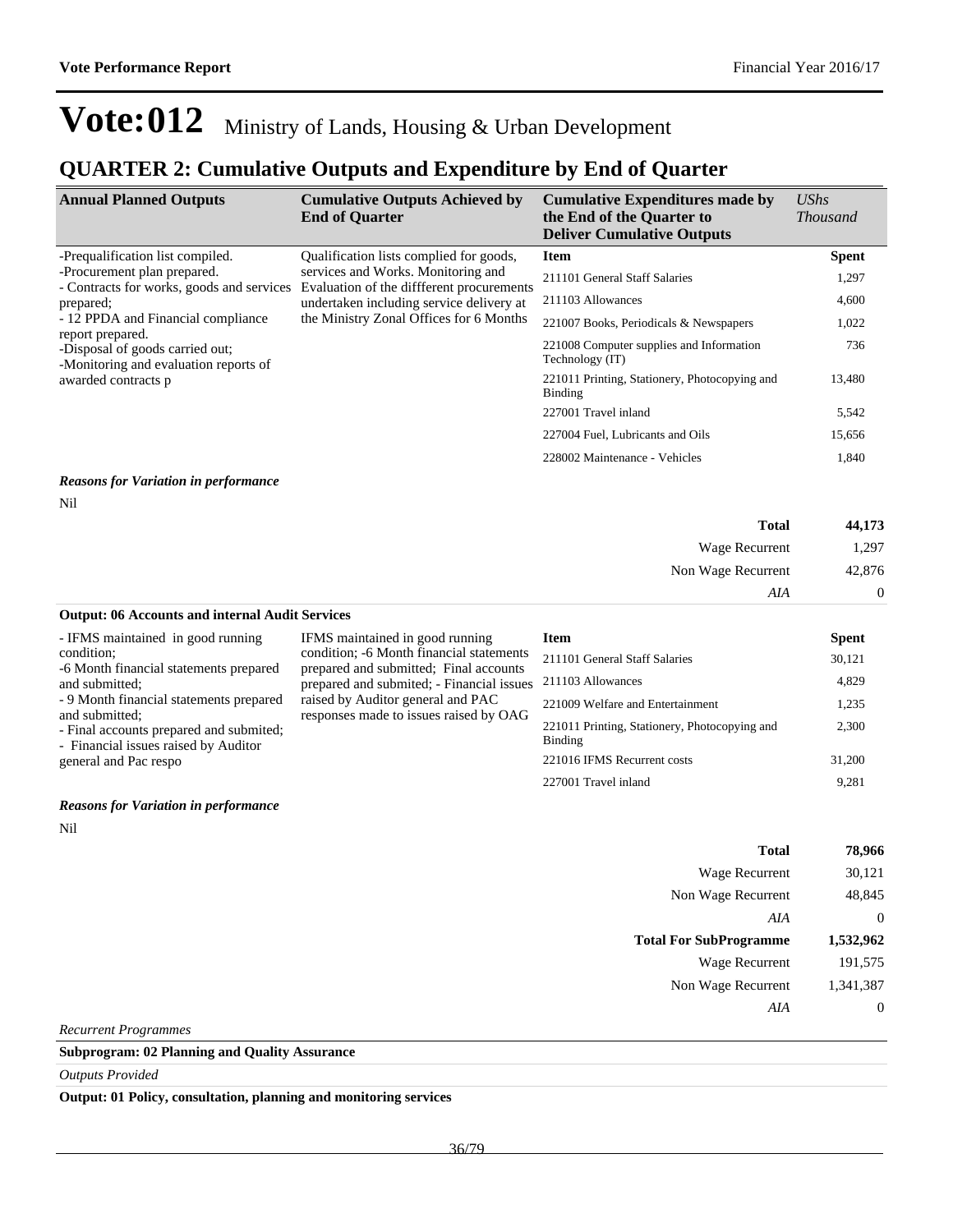### **QUARTER 2: Cumulative Outputs and Expenditure by End of Quarter**

| <b>Annual Planned Outputs</b>                                                | <b>Cumulative Outputs Achieved by</b><br><b>End of Quarter</b>                                                       | <b>Cumulative Expenditures made by</b><br>the End of the Quarter to<br><b>Deliver Cumulative Outputs</b> | <b>UShs</b><br><b>Thousand</b> |
|------------------------------------------------------------------------------|----------------------------------------------------------------------------------------------------------------------|----------------------------------------------------------------------------------------------------------|--------------------------------|
| - Sector Budget Framework Paper                                              | Monitoring and Evaluation of Ministry                                                                                | <b>Item</b>                                                                                              | <b>Spent</b>                   |
| produced and Submitted;                                                      | activities and programs undertaken in the                                                                            | 211101 General Staff Salaries                                                                            | 88,116                         |
|                                                                              | Districts of Agago, Kitgum, Pader,<br>Oyam, Otuke, Koboko, Yumbe, Maracha,                                           | 211103 Allowances                                                                                        | 37,500                         |
| - Budget, Government and Ministry<br>Peformance reports produced;            | Arua, Nebbi, Zombo, Moyo, Adjumani,<br>Amuru, Nwoya, Gulu, Lamwo, Hoima,                                             | 213001 Medical expenses (To employees)                                                                   | 1,000                          |
|                                                                              | Masindi, Kibaale, FortPortal, Budibugyo,                                                                             | 221002 Workshops and Seminars                                                                            | 60,000                         |
| - Ministry Planning and Budgetary                                            | Soroti, Amuria, Katakwi, Kaberamaido,                                                                                | 221003 Staff Training                                                                                    | 3,360                          |
| activities cordinated;                                                       | Kumi, Bukedea, Bukwo, Kapchorwa,,<br>Bulambuli, Mbale, Bududa, Manafwa,                                              | 221007 Books, Periodicals & Newspapers                                                                   | 3,900                          |
| - Ministry detailed budget for FY<br>2016/17 prepared and submitted to the M | Pallisa, Kibuku, Kamuli, Mayuge, Kaliro,<br>Tororo, Busia, Bugiri, Butaleja,<br>Namutumba, Iganga , Jinja and Kasese | 221008 Computer supplies and Information<br>Technology (IT)                                              | 1,440                          |
|                                                                              |                                                                                                                      | 221009 Welfare and Entertainment                                                                         | 4,200                          |
|                                                                              | Ministry Budgetary activities coordinated                                                                            | 221011 Printing, Stationery, Photocopying and<br><b>Binding</b>                                          | 17,208                         |
|                                                                              | Ministry and Sector Budget Frame Work<br>Paper prepared and submitted to the<br>MoFPED and OPM                       | 221012 Small Office Equipment                                                                            | 700                            |
|                                                                              |                                                                                                                      | 222001 Telecommunications                                                                                | 5,000                          |
|                                                                              |                                                                                                                      | 227001 Travel inland                                                                                     | 100,000                        |
|                                                                              |                                                                                                                      | 227002 Travel abroad                                                                                     | 20,000                         |
|                                                                              |                                                                                                                      | 227004 Fuel, Lubricants and Oils                                                                         | 70,000                         |
|                                                                              |                                                                                                                      | 228002 Maintenance - Vehicles                                                                            | 22,365                         |
| <b>Degraps for Variation in performance</b>                                  |                                                                                                                      |                                                                                                          |                                |

#### *Reasons for Variation in performance*

No varriation

| <b>Total</b>       | 434,789        |
|--------------------|----------------|
| Wage Recurrent     | 88,116         |
| Non Wage Recurrent | 346,673        |
| AIA                | $\overline{0}$ |

*Arrears*

**Output: 99 Arrears**

*Reasons for Variation in performance*

|                                                  | <b>Total</b>                  | $\boldsymbol{0}$ |
|--------------------------------------------------|-------------------------------|------------------|
|                                                  | Wage Recurrent                | $\boldsymbol{0}$ |
|                                                  | Non Wage Recurrent            | $\boldsymbol{0}$ |
|                                                  | AIA                           | $\boldsymbol{0}$ |
|                                                  | <b>Total For SubProgramme</b> | 434,789          |
|                                                  | Wage Recurrent                | 88,116           |
|                                                  | Non Wage Recurrent            | 346,673          |
|                                                  | AIA                           | $\boldsymbol{0}$ |
| Recurrent Programmes                             |                               |                  |
| Subprogram: 16 Internal Audit                    |                               |                  |
| $\sim$ $\sim$ $\sim$ $\sim$ $\sim$ $\sim$ $\sim$ |                               |                  |

**Item Spent**

*Outputs Provided*

**Output: 06 Accounts and internal Audit Services**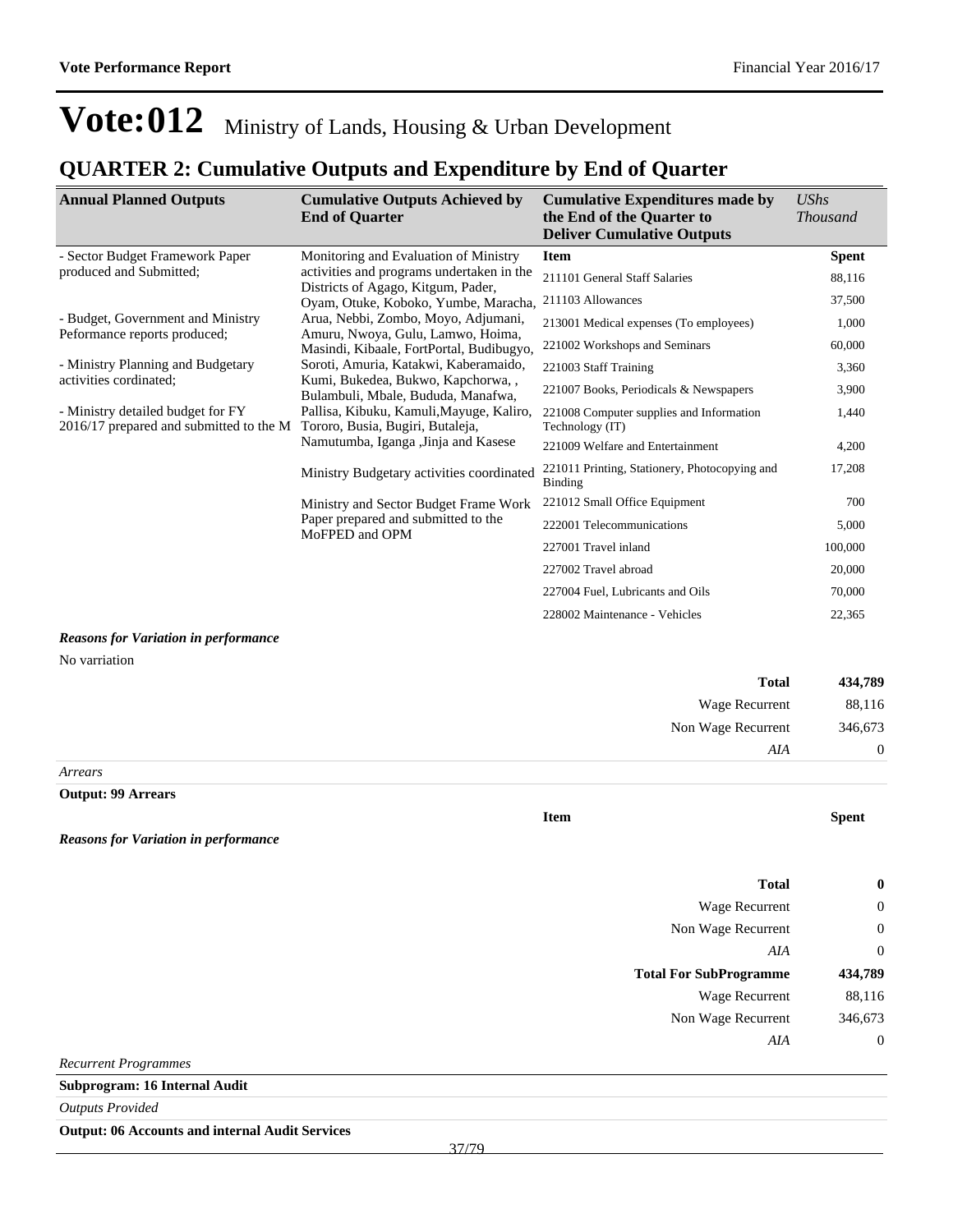## **QUARTER 2: Cumulative Outputs and Expenditure by End of Quarter**

| <b>Annual Planned Outputs</b>                             | <b>Cumulative Outputs Achieved by</b><br><b>End of Quarter</b>                                           | <b>Cumulative Expenditures made by</b><br>the End of the Quarter to<br><b>Deliver Cumulative Outputs</b> | UShs<br><i>Thousand</i> |
|-----------------------------------------------------------|----------------------------------------------------------------------------------------------------------|----------------------------------------------------------------------------------------------------------|-------------------------|
| Quarterly internal Audit reports prepared                 | Annual Audit Reports FY 2015/2016 &                                                                      | <b>Item</b>                                                                                              | <b>Spent</b>            |
| and discussed with management                             | Quarter 1 Internal Audit Reports<br>prepapred and discussed with<br>management Quarterly payroll reports | 211101 General Staff Salaries                                                                            | 14,669                  |
| Quarterly payroll reports produced and                    |                                                                                                          | 211103 Allowances                                                                                        | 8,000                   |
| discussed                                                 | produced and discussed Specialized                                                                       | 221007 Books, Periodicals & Newspapers                                                                   | 1,000                   |
| Specialized Internal audits conducted                     | Internal audits conducted Quarterly field<br>inspections and project audits carried                      | 221009 Welfare and Entertainment                                                                         | 3,000                   |
|                                                           |                                                                                                          | 221017 Subscriptions                                                                                     | 1,016                   |
| Quarterly field inspections and project<br>audits carried | 222001 Telecommunications                                                                                | 1,205                                                                                                    |                         |
|                                                           |                                                                                                          | 227001 Travel inland                                                                                     | 4,000                   |
|                                                           |                                                                                                          | 227004 Fuel, Lubricants and Oils                                                                         | 9,600                   |

#### *Reasons for Variation in performance*

No varriation

| 42,490         | <b>Total</b>                  |
|----------------|-------------------------------|
| 14,669         | <b>Wage Recurrent</b>         |
| 27,821         | Non Wage Recurrent            |
| $\overline{0}$ | AIA                           |
| 42,490         | <b>Total For SubProgramme</b> |
| 14,669         | <b>Wage Recurrent</b>         |
| 27,821         | Non Wage Recurrent            |
| $\overline{0}$ | AIA                           |
|                | $ -$                          |

#### *Development Projects*

| <b>Project: 1331 Support to MLHUD</b>                               |                                                                                                                     |                                |              |
|---------------------------------------------------------------------|---------------------------------------------------------------------------------------------------------------------|--------------------------------|--------------|
| Capital Purchases                                                   |                                                                                                                     |                                |              |
| Output: 76 Purchase of Office and ICT Equipment, including Software |                                                                                                                     |                                |              |
| Office and ICT Equipment procured                                   | Procured 7 Coffee Machines, 1 colored                                                                               | <b>Item</b>                    | <b>Spent</b> |
| -2 Printers                                                         | printers, 2 black & white Printers, 2<br>Desktops, 4 Laptops, 4 pieces of<br>Workstations, 10 Office Funs, 4 pcs of | 312202 Machinery and Equipment | 99,650       |
| -2 Projectors                                                       | Projectors, a heavy duty Photocopier and<br>Office Furniture                                                        |                                |              |
| -10 Laptops                                                         |                                                                                                                     |                                |              |
| -2 Heavy Duty copiers                                               |                                                                                                                     |                                |              |
| -10 Desktops                                                        |                                                                                                                     |                                |              |
| -6 Filling cabinets                                                 |                                                                                                                     |                                |              |
| -Assorted office Furniture;                                         |                                                                                                                     |                                |              |
| <b>Reasons for Variation in performance</b>                         |                                                                                                                     |                                |              |
| Nil                                                                 |                                                                                                                     |                                |              |
|                                                                     |                                                                                                                     | <b>Total</b>                   | 99,650       |
|                                                                     |                                                                                                                     | <b>GoU</b> Development         | 99,650       |

| Total                     | 99,650 |
|---------------------------|--------|
| <b>GoU</b> Development    | 99,650 |
| <b>External Financing</b> | 0      |
| AIA                       | 0      |
|                           |        |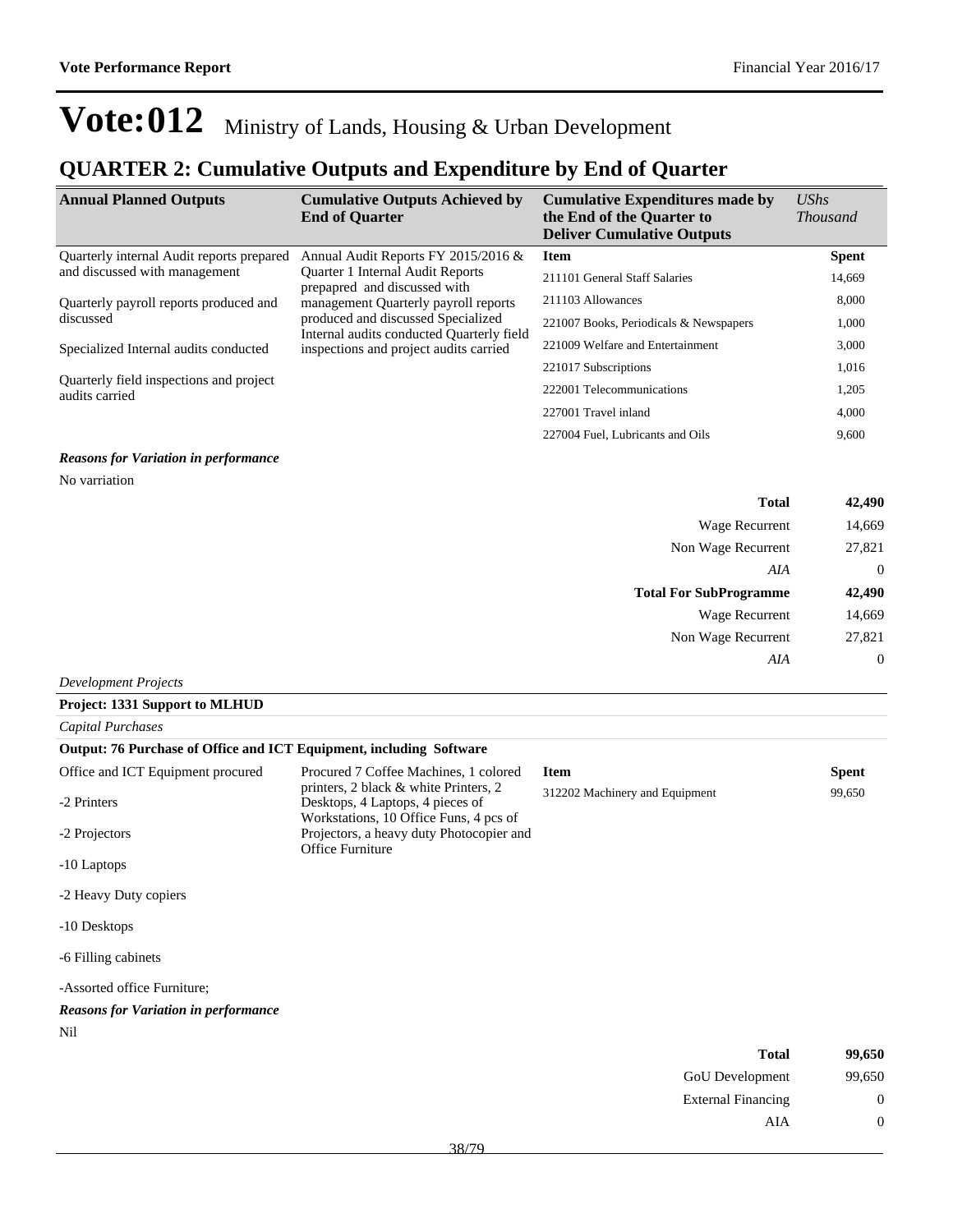### **QUARTER 2: Cumulative Outputs and Expenditure by End of Quarter**

| <b>Annual Planned Outputs</b> | <b>Cumulative Outputs Achieved by</b><br><b>End of Quarter</b> | <b>Cumulative Expenditures made by</b><br>the End of the Quarter to<br><b>Deliver Cumulative Outputs</b> | UShs<br><b>Thousand</b> |
|-------------------------------|----------------------------------------------------------------|----------------------------------------------------------------------------------------------------------|-------------------------|
|                               |                                                                | <b>Total For SubProgramme</b>                                                                            | 99,650                  |
|                               |                                                                | GoU Development                                                                                          | 99,650                  |
|                               |                                                                | <b>External Financing</b>                                                                                | $\mathbf{0}$            |
|                               |                                                                | AIA                                                                                                      | $\mathbf{0}$            |
|                               |                                                                | <b>GRAND TOTAL</b>                                                                                       | 28,414,884              |
|                               |                                                                | Wage Recurrent                                                                                           | 1,985,927               |
|                               |                                                                | Non Wage Recurrent                                                                                       | 8,262,204               |
|                               |                                                                | <b>GoU</b> Development                                                                                   | 864,301                 |
|                               |                                                                | <b>External Financing</b>                                                                                | 17,302,452              |
|                               |                                                                | AIA                                                                                                      | $\overline{0}$          |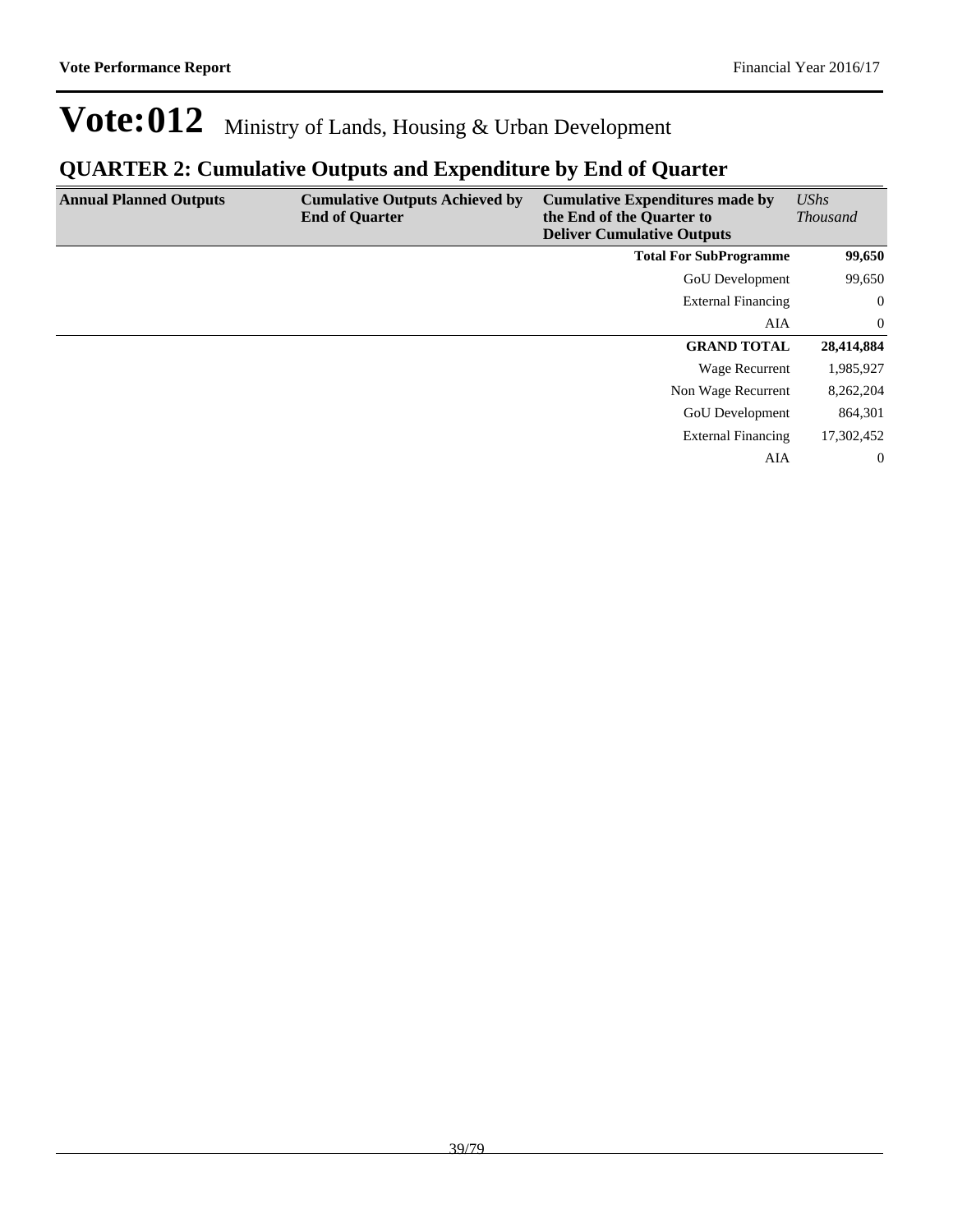## **QUARTER 2: Outputs and Expenditure in Quarter**

| <b>Outputs Planned in Quarter</b>                                                                                                                                                                                                              | <b>Actual Outputs Achieved in</b><br><b>Quarter</b>                                                           | <b>Expenditures incurred in the</b><br><b>Quarter to deliver outputs</b> | <b>UShs</b><br><b>Thousand</b> |
|------------------------------------------------------------------------------------------------------------------------------------------------------------------------------------------------------------------------------------------------|---------------------------------------------------------------------------------------------------------------|--------------------------------------------------------------------------|--------------------------------|
| Program: 01 Land, Administration and Management (MLHUD)                                                                                                                                                                                        |                                                                                                               |                                                                          |                                |
| <b>Recurrent Programmes</b>                                                                                                                                                                                                                    |                                                                                                               |                                                                          |                                |
| <b>Subprogram: 03 Office of Director Land Management</b>                                                                                                                                                                                       |                                                                                                               |                                                                          |                                |
| <b>Outputs Provided</b>                                                                                                                                                                                                                        |                                                                                                               |                                                                          |                                |
| <b>Output: 01 Land Policy, Plans, Strategies and Reports</b>                                                                                                                                                                                   |                                                                                                               |                                                                          |                                |
| - Implementation of the National Land                                                                                                                                                                                                          | Coordinated the NLP Working group                                                                             | <b>Item</b>                                                              | <b>Spent</b>                   |
| Policy coordinated;                                                                                                                                                                                                                            | meeting and 3 regional workshops to<br>pretest the Gender Evaluation Criteria for                             | 211101 General Staff Salaries                                            | 2,889                          |
| - Public sensitization on Land matters                                                                                                                                                                                                         | the NLP.                                                                                                      | 211103 Allowances                                                        | 1,795                          |
| undertaken:                                                                                                                                                                                                                                    |                                                                                                               | 221007 Books, Periodicals & Newspapers                                   | 269                            |
| - Land Management Institutions in 3                                                                                                                                                                                                            | Coordinated finalization of the Gender<br>Strategy and M&E Framework for the                                  | 221009 Welfare and Entertainment                                         | 672                            |
| districts monitored and evaluated;                                                                                                                                                                                                             | NLP.                                                                                                          | 221011 Printing, Stationery, Photocopying and<br><b>Binding</b>          | 560                            |
| - Perfomance of the 13 Ministry Zonal                                                                                                                                                                                                          | Sensitization on Certificates of Customary                                                                    | 222001 Telecommunications                                                | 320                            |
| Offices monitored:                                                                                                                                                                                                                             | Ownership in the districts Nwoya, Kasese,<br>Lamwo, Amuru and Oyam.                                           | 227001 Travel inland                                                     | 4,368                          |
| - Activities<br>Distribution of Booklets on Land Eviction<br>in the central region.<br>Public sensitization on land in Mt. Elgon<br>Region covering 8 districts.<br>Land Management Institutions (DLOs,<br>DLBs and ALCs) for Kasese and Nwoya | 227004 Fuel, Lubricants and Oils                                                                              | 1,120                                                                    |                                |
|                                                                                                                                                                                                                                                | monitored.<br>Monitoring and performance visits to 13<br>MZOs conducted<br>Coordinated 3 LIS monthly Progress |                                                                          |                                |
|                                                                                                                                                                                                                                                | meetings;1 LIS Working Group meeting;<br>Land and Poverty meeting; Land<br>Development Partners meeting       |                                                                          |                                |
|                                                                                                                                                                                                                                                | 9 group trainings for MZO staff<br>coordinated.                                                               |                                                                          |                                |
|                                                                                                                                                                                                                                                | Land disputes for Butaleja, Buikwe and<br>Kayunga districts handled                                           |                                                                          |                                |
| <b>Reasons for Variation in performance</b>                                                                                                                                                                                                    |                                                                                                               |                                                                          |                                |
| No varriation                                                                                                                                                                                                                                  |                                                                                                               |                                                                          |                                |

| <b>Total</b>                  | 11,992         |
|-------------------------------|----------------|
| <b>Wage Recurrent</b>         | 2,889          |
| Non Wage Recurrent            | 9,104          |
| AIA                           | $\overline{0}$ |
| <b>Total For SubProgramme</b> | 11,992         |
| <b>Wage Recurrent</b>         | 2,889          |
| Non Wage Recurrent            | 9,104          |
| AIA                           | $\overline{0}$ |
| current Programmes            |                |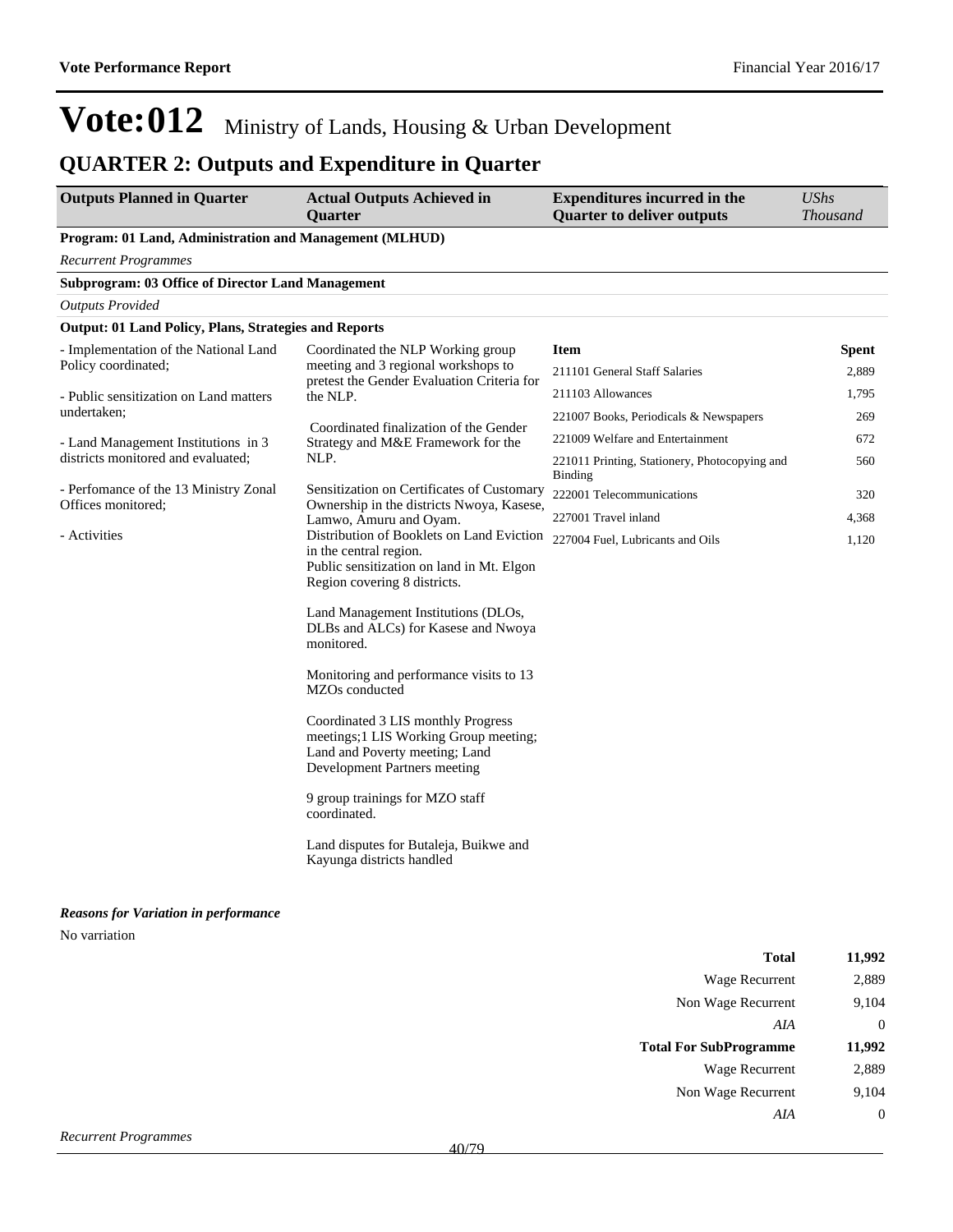Non Wage Recurrent 18,399

*AIA* 0

# **Vote:012** Ministry of Lands, Housing & Urban Development

### **QUARTER 2: Outputs and Expenditure in Quarter**

| <b>Outputs Planned in Quarter</b>                                                   | <b>Actual Outputs Achieved in</b><br><b>Ouarter</b> | <b>Expenditures incurred in the</b><br><b>Quarter to deliver outputs</b> | UShs<br><i>Thousand</i> |
|-------------------------------------------------------------------------------------|-----------------------------------------------------|--------------------------------------------------------------------------|-------------------------|
| <b>Subprogram: 04 Land Administration</b>                                           |                                                     |                                                                          |                         |
| <b>Outputs Provided</b>                                                             |                                                     |                                                                          |                         |
| <b>Output: 01 Land Policy, Plans, Strategies and Reports</b>                        |                                                     |                                                                          |                         |
| Draft valuation guidelines produced for                                             |                                                     | <b>Item</b>                                                              | <b>Spent</b>            |
| the four functions; ie assessment of<br>compensation for land and properties        |                                                     | 211101 General Staff Salaries                                            | 84,538                  |
| acquired by government, valuation for                                               |                                                     | 211103 Allowances                                                        | 2,300                   |
| stampduty purposes, valuation for probate,<br>rental valuation for properties to be |                                                     | 221011 Printing, Stationery, Photocopying and<br>Binding                 | 2,300                   |
| occupied by governme                                                                |                                                     | 221012 Small Office Equipment                                            | 920                     |
|                                                                                     |                                                     | 225001 Consultancy Services- Short term                                  | 10,579                  |
|                                                                                     |                                                     | 227004 Fuel, Lubricants and Oils                                         | 2,300                   |
| <b>Reasons for Variation in performance</b>                                         |                                                     |                                                                          |                         |
|                                                                                     |                                                     | <b>Total</b>                                                             | 102,937                 |
|                                                                                     |                                                     | Wage Recurrent                                                           | 84,538                  |

**Output: 03 Inspection and Valuation of Land and Property**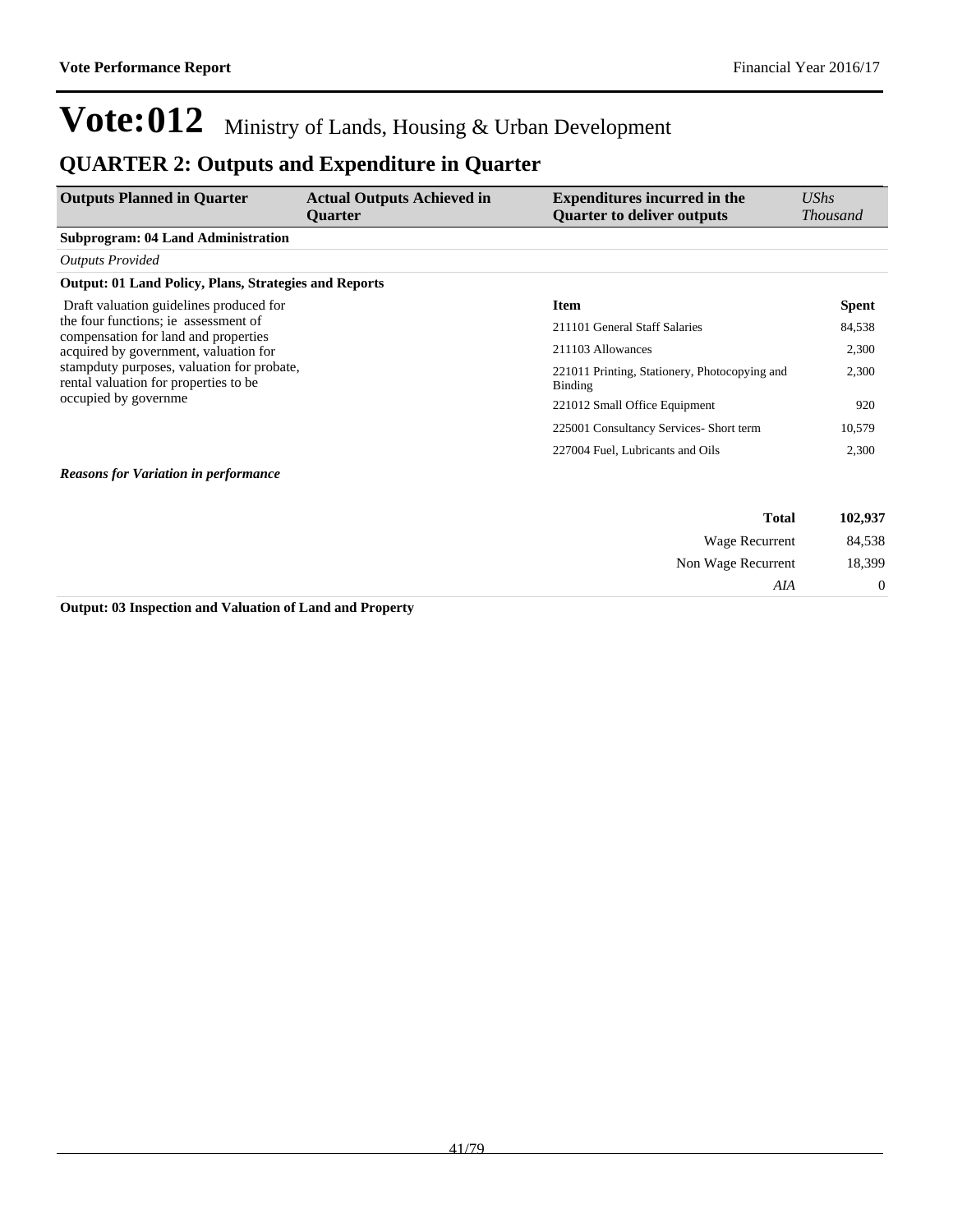## **QUARTER 2: Outputs and Expenditure in Quarter**

| <b>Outputs Planned in Quarter</b>                                                                                                                                | <b>Actual Outputs Achieved in</b>                                                                                                                                                                                                                                                                                                                                                                                                                                                                                                                                                                                                                                                                                                                                                                                                                                                                                                                                                                                                                                                                                                                                         | <b>Expenditures incurred in the</b>                      | <b>UShs</b>     |
|------------------------------------------------------------------------------------------------------------------------------------------------------------------|---------------------------------------------------------------------------------------------------------------------------------------------------------------------------------------------------------------------------------------------------------------------------------------------------------------------------------------------------------------------------------------------------------------------------------------------------------------------------------------------------------------------------------------------------------------------------------------------------------------------------------------------------------------------------------------------------------------------------------------------------------------------------------------------------------------------------------------------------------------------------------------------------------------------------------------------------------------------------------------------------------------------------------------------------------------------------------------------------------------------------------------------------------------------------|----------------------------------------------------------|-----------------|
|                                                                                                                                                                  | Quarter                                                                                                                                                                                                                                                                                                                                                                                                                                                                                                                                                                                                                                                                                                                                                                                                                                                                                                                                                                                                                                                                                                                                                                   | <b>Quarter to deliver outputs</b>                        | <b>Thousand</b> |
| 45 district compensation rates reviewied                                                                                                                         | 15 District Compensation Rates                                                                                                                                                                                                                                                                                                                                                                                                                                                                                                                                                                                                                                                                                                                                                                                                                                                                                                                                                                                                                                                                                                                                            | <b>Item</b>                                              | <b>Spent</b>    |
| and approved,                                                                                                                                                    | determined for Rukungiri, Mubende,<br>Nebbi & Buhweju                                                                                                                                                                                                                                                                                                                                                                                                                                                                                                                                                                                                                                                                                                                                                                                                                                                                                                                                                                                                                                                                                                                     | 211103 Allowances                                        | 2,760           |
| land value databanks for 3 MZOs<br>developed,                                                                                                                    | 3,800 property valuations broken down as<br>below; Terms determined for 400                                                                                                                                                                                                                                                                                                                                                                                                                                                                                                                                                                                                                                                                                                                                                                                                                                                                                                                                                                                                                                                                                               | 221011 Printing, Stationery, Photocopying and<br>Binding | 3,680           |
|                                                                                                                                                                  | countrywide; Valuation advice to                                                                                                                                                                                                                                                                                                                                                                                                                                                                                                                                                                                                                                                                                                                                                                                                                                                                                                                                                                                                                                                                                                                                          | 227001 Travel inland                                     | 2,760           |
| 5,500 property valuations; Terms<br>determined for 800 countrywide<br>Valuation advice to Municipal & Town<br>Councils: 20 cases<br>Rental Valuation 120 premise | Municipal & TCs: 24 cases; Rental<br>Valuation 50 premises assessed; Land<br>Acquisition: 30 cases; Valuation of Land<br>Fund: 9 cases; 3,100 Consent Applications<br>assessed; Valuation for probate 18 cases;<br>General compensation 4 cases<br>Supervision of Land Acquisition for<br>Infrastructure Projects of 55 projects:<br>A) Roads<br>Musita-Lumino/Busia-Majanji; Kyenjojo-<br>Hoima-Masindi-Kigumba; Kagamba -<br>Rukungiri Sup III ; Katini - Kaberamaido<br>- Odero; Mubende – Kakumiro – Kagadi;<br>Karuma – Lira; Zzana-Kajjansi; Luwero –<br>Butalaga - Ngoma ; Kitala - Gerenge &<br>Namboole – Namanye – Namilyango –<br>Mukono; Moroto - Nakapiripirit; Mpigi<br>- Kanoni - Sembabule; Kasanje -<br>Nakawuka & Nateete – Buwaya ; Zirobwe<br>- Wobulenzi; Villa - Maria - Ssembabule<br>;Kampala-Northern Bypass; Akabaale<br>Bridge - Kyankwazi-Ngoma ; Acholi Bar<br>-Musingo Sup II & III ; Lusalira -<br>Kasambya- Nkonge – Sembabule Sup II;<br>Mpigi – Kanoni – Sembabule Sup II;<br>Kampala – Gayaza – Zirobwe Sup;<br>Kisamutongole – Kyenjojo;Rukungiri –<br>Kihihi - Ishaka - Kanungu; Kamwenge -<br>Fortportal - Sup II; Kitgum - Kidepo; | 227004 Fuel, Lubricants and Oils                         | 1,380           |
|                                                                                                                                                                  | Hotspots & emergency works along<br>Busega-Mityana; Emergency<br>reconstruction of Aswa Bridge; Luwero-<br>Butalaga-Ngoma; Kampala-Jinja express<br>- Kampala - Southern Bypass among<br>others<br>b) Power lines & Hydro Power Projects $\&$<br>Other Projects: Hoima – Nkenda Sup III;<br>Mbarara-Mirama Sup II;<br>Mbarara-Nkenda; Masaka-Mbarara;<br>Tororo-Wobulenzi; Mbarara-Mirama;<br>Lira-Gulu-Agago;<br>Kyotera-Kabira-Mitondo; Karuma Hydro<br>Power Project; Karuma-Olwiyo &<br>Karuma Lira; Grid Extension West Nile;<br>Arua Water Supply Project; Mayuge-<br>Bwonda-Kisambira-Bugulumbya; Hydro<br>power projects on Rivers Muyembe,<br>Sirimyiyo & Atari-Bulambuli &<br>Kapchworwa; Inter-Regional Power<br>transmission line; Kawanda-Masaka;<br>GKMA transmission system improvement<br>project; Opuyo-Moroto; Mirama-Kabale                                                                                                                                                                                                                                                                                                                            |                                                          |                 |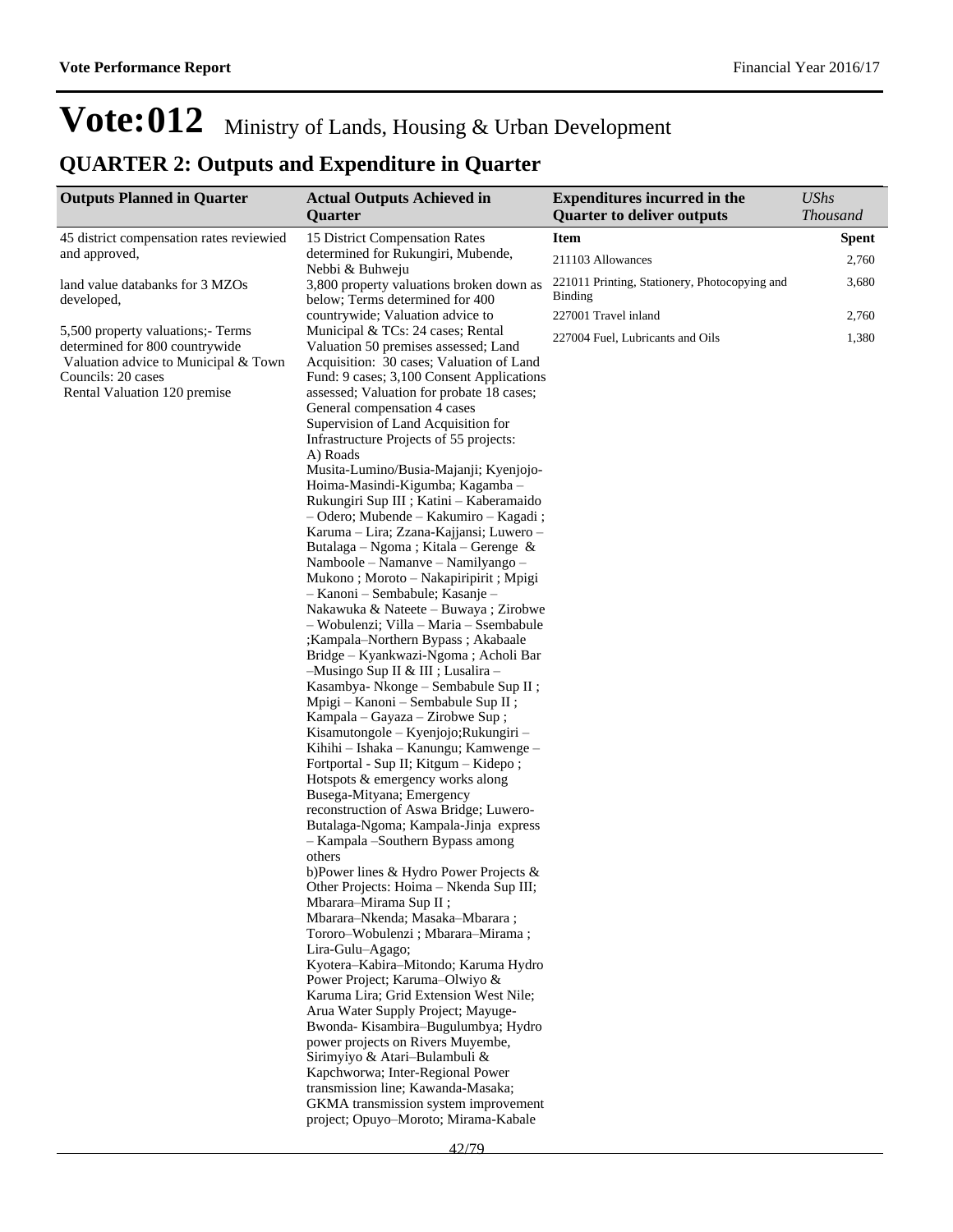### **QUARTER 2: Outputs and Expenditure in Quarter**

| <b>Outputs Planned in Quarter</b>                                             | <b>Actual Outputs Achieved in</b><br><b>Quarter</b>                                        | <b>Expenditures incurred in the</b><br><b>Quarter to deliver outputs</b> | UShs<br><b>Thousand</b> |
|-------------------------------------------------------------------------------|--------------------------------------------------------------------------------------------|--------------------------------------------------------------------------|-------------------------|
| <b>Reasons for Variation in performance</b>                                   |                                                                                            |                                                                          |                         |
|                                                                               |                                                                                            | <b>Total</b>                                                             | 10,580                  |
|                                                                               |                                                                                            | Wage Recurrent                                                           | $\mathbf{0}$            |
|                                                                               |                                                                                            | Non Wage Recurrent                                                       | 10,580                  |
|                                                                               |                                                                                            | AIA                                                                      | $\overline{0}$          |
| <b>Output: 05 Capacity Building in Land Administration and Management</b>     |                                                                                            |                                                                          |                         |
| Training & Induction of 10 DLB's and 10 8 DLBs and DLO's inducted and trained |                                                                                            | <b>Item</b>                                                              | <b>Spent</b>            |
| $DLO's$ .                                                                     | in Nwoya, Hoima, Masaka, Nakasongola,<br>Buliisa, Palisa and Soroti Districts              | 211103 Allowances                                                        | 18,400                  |
| 10 DLB's and 10 DLO's supervised and                                          |                                                                                            | 221002 Workshops and Seminars                                            | 9,200                   |
| monitored                                                                     | Public sensitized on public land rights and<br>obligations in 5 districts; Mbale, Sironko, | 221009 Welfare and Entertainment                                         | 3,680                   |
| Sensitization on Public land rights &<br>obligations in 5 Districts           | Kaberamaido, Kiryandongo and Lira                                                          | 221011 Printing, Stationery, Photocopying and<br>Binding                 | 10,289                  |
|                                                                               | 10 ADRs handled in Mbale, Budaka,                                                          | 222001 Telecommunications                                                | 3,220                   |
| 10 Mediation, Arbitration & other ADR                                         | Butaleja, Wakiso, Mukono and Hoima<br>District                                             | 222002 Postage and Courier                                               | 1,840                   |
|                                                                               |                                                                                            | 227001 Travel inland                                                     | 12,874                  |
|                                                                               | 600 files for title processing forwarded.                                                  | 227004 Fuel, Lubricants and Oils                                         | 18,400                  |
|                                                                               |                                                                                            | 228002 Maintenance - Vehicles                                            | 7,360                   |
|                                                                               |                                                                                            |                                                                          |                         |

#### *Reasons for Variation in performance*

|                             | <b>Total</b>                  | 85,263           |
|-----------------------------|-------------------------------|------------------|
|                             | <b>Wage Recurrent</b>         | $\theta$         |
|                             | Non Wage Recurrent            | 85,263           |
|                             | AIA                           | $\theta$         |
|                             | <b>Total For SubProgramme</b> | 198,781          |
|                             | <b>Wage Recurrent</b>         | 84,538           |
|                             | Non Wage Recurrent            | 114,243          |
|                             | AIA                           | $\boldsymbol{0}$ |
| <b>Recurrent Programmes</b> |                               |                  |

**Subprogram: 05 Surveys and Mapping**

*Outputs Provided*

**Output: 04 Surveys and Mapping**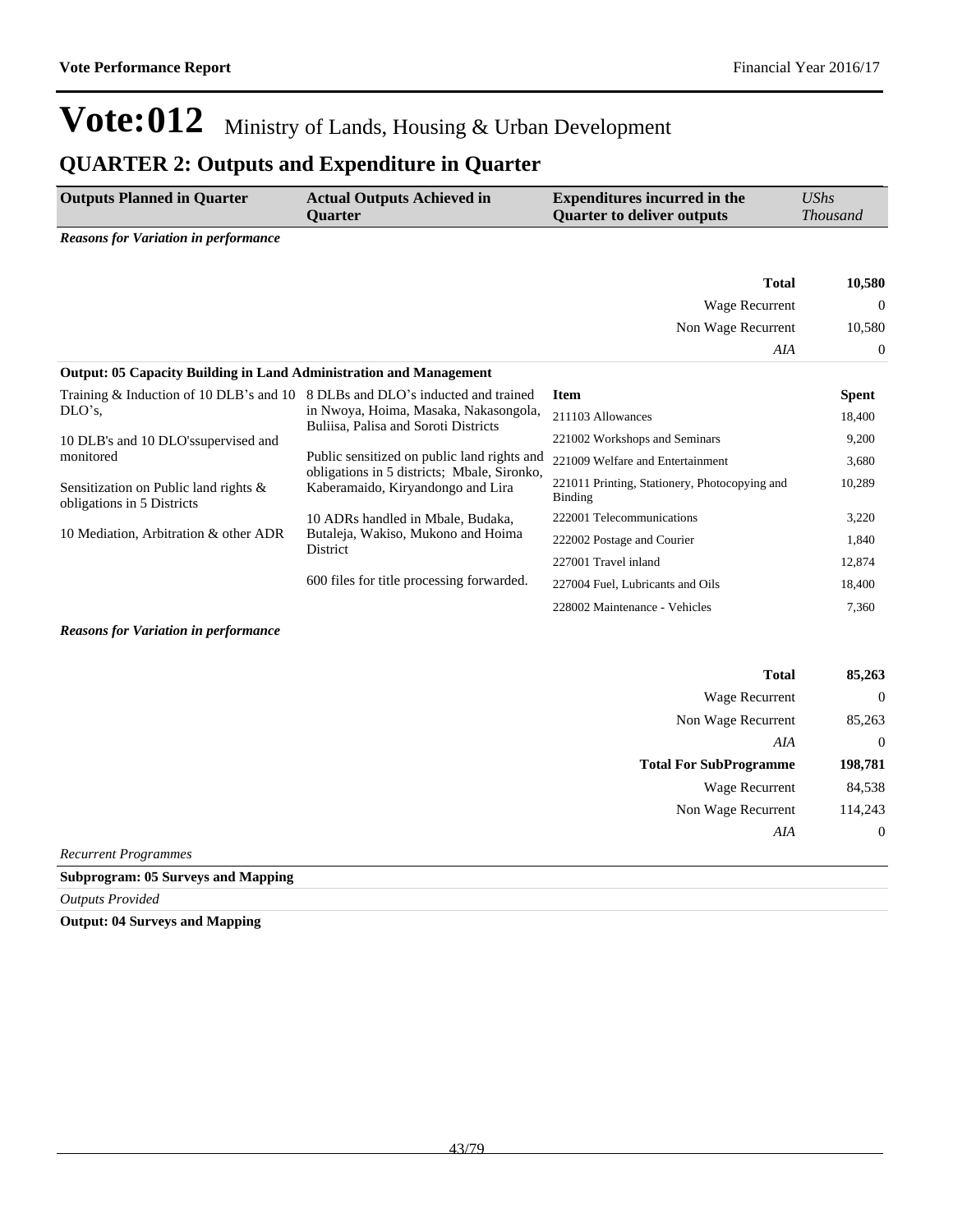## **QUARTER 2: Outputs and Expenditure in Quarter**

| <b>Outputs Planned in Quarter</b>       | <b>Actual Outputs Achieved in</b><br><b>Ouarter</b>                  | <b>Expenditures incurred in the</b><br><b>Quarter to deliver outputs</b> | $\mathit{UShs}$<br><b>Thousand</b> |
|-----------------------------------------|----------------------------------------------------------------------|--------------------------------------------------------------------------|------------------------------------|
| 10 GCPs established                     | 18 topographic maps for Kayunga and                                  | <b>Item</b>                                                              | <b>Spent</b>                       |
| Topographic maps of 2 districts updated | Mukono Districts Updated and<br>disseminated                         | 211101 General Staff Salaries                                            | 163,135                            |
| and disseminated ;                      |                                                                      | 211103 Allowances                                                        | 3,000                              |
|                                         | 3,570 deed plans approved                                            | 221008 Computer supplies and Information<br>Technology (IT)              | 9,400                              |
| 1,500 deed plan approved;               | 5 districts supervised (Masaka, Mbarara,<br>Mukono, Jinja, Bushenyi) | 221009 Welfare and Entertainment                                         | 10,000                             |
| 5 Districts supervised                  | 10Km of UG/DRC, 14 Km of UG/RW                                       | 221011 Printing, Stationery, Photocopying and<br><b>Binding</b>          | 4,880                              |
| 10km of KY/UG Boarder surveyed          | old boundary established, surveyed and                               | 221017 Subscriptions                                                     | 95,361                             |
| Contribution to RCMRD made              | boundary pillars established                                         | 222001 Telecommunications                                                | 1,000                              |
|                                         | <b>RCMRD</b> Subscription made                                       | 227001 Travel inland                                                     | 77,521                             |
| 5 staff trained in surveying techniques | 3 Surveyors intended to support Lira MZO                             | 227002 Travel abroad                                                     | 15,000                             |
|                                         | trained in Surveying techniques and GIS                              | 227004 Fuel, Lubricants and Oils                                         | 10,000                             |
|                                         |                                                                      | 228002 Maintenance - Vehicles                                            | 13,600                             |

#### *Reasons for Variation in performance*

| <b>Total</b>                  | 402,898        |
|-------------------------------|----------------|
| <b>Wage Recurrent</b>         | 163,135        |
| Non Wage Recurrent            | 239,763        |
| AIA                           | $\overline{0}$ |
| <b>Total For SubProgramme</b> | 402,898        |
| <b>Wage Recurrent</b>         | 163,135        |
| Non Wage Recurrent            | 239,763        |
| AIA                           | $\overline{0}$ |
| Recurrent Programmes          |                |

### **Subprogram: 06 Land Registration**

*Outputs Provided*

**Output: 02 Land Registration**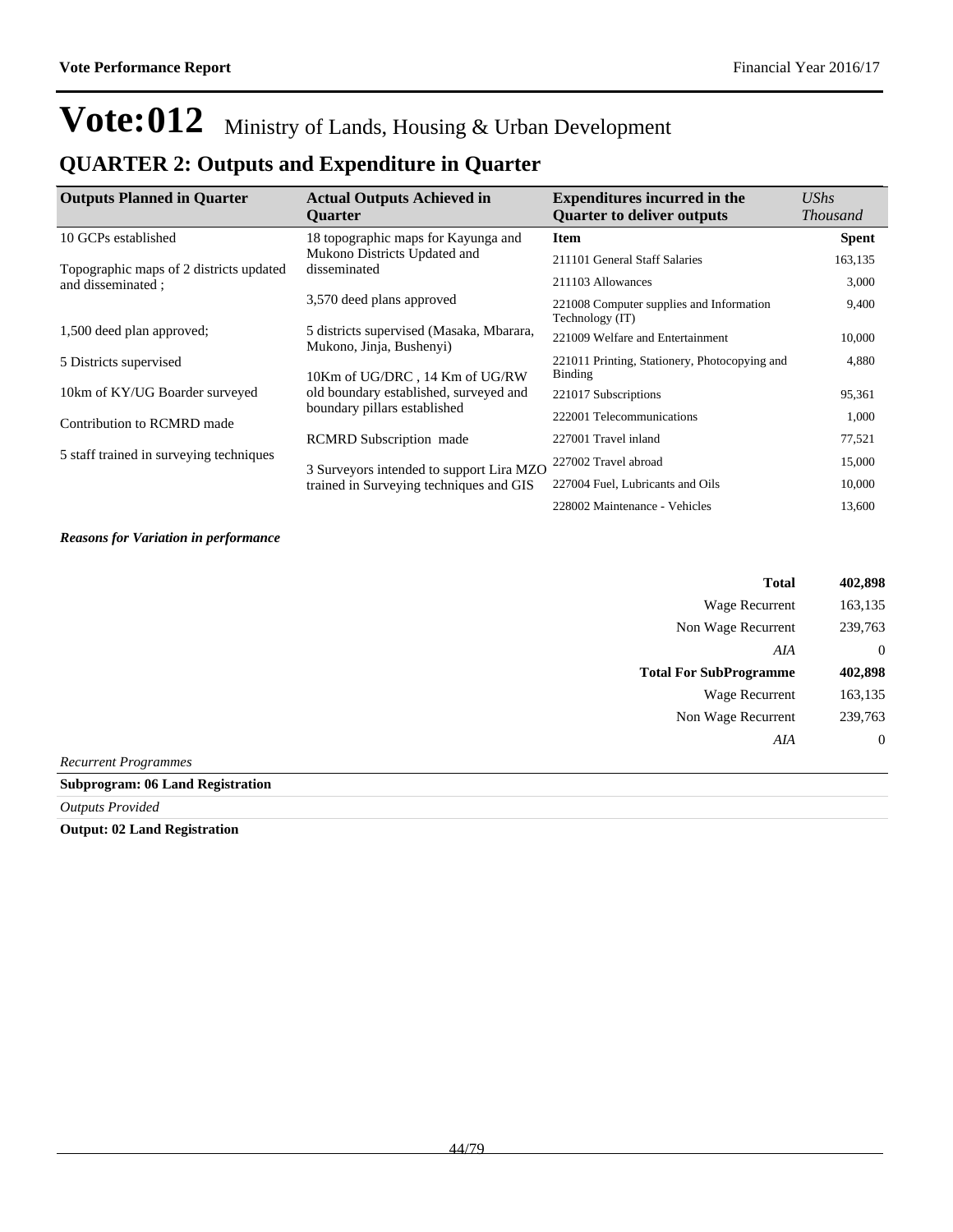### **QUARTER 2: Outputs and Expenditure in Quarter**

| <b>Outputs Planned in Quarter</b>          | <b>Actual Outputs Achieved in</b>                                                                                                                                    | <b>Expenditures incurred in the</b>                         | UShs            |
|--------------------------------------------|----------------------------------------------------------------------------------------------------------------------------------------------------------------------|-------------------------------------------------------------|-----------------|
|                                            | <b>Ouarter</b>                                                                                                                                                       | <b>Quarter to deliver outputs</b>                           | <b>Thousand</b> |
| -Land adminitration and registration files | 12,636 files committed across the 6                                                                                                                                  | <b>Item</b>                                                 | <b>Spent</b>    |
| committed in Mukono;                       | Ministerial Zonal Offices (Wakiso, Jinja,<br>Entebbe, Mukono, Masaka and Mbarara)                                                                                    | 211101 General Staff Salaries                               | 65,606          |
| -4 customized training for Registrars on   | and MLHUD/Headquarters.                                                                                                                                              | 211103 Allowances                                           | 23,999          |
| LIS, Condominium Law and Mortgage Act      |                                                                                                                                                                      | 221002 Workshops and Seminars                               | 20,000          |
| carried out:                               | 8 group trainings undertaken: Basic<br>Computer trainings undertaken for 5                                                                                           | 221003 Staff Training                                       | 4,000           |
| -13 MZOs monitored and supervised;         | groups (20 officers each) and 3 LIS                                                                                                                                  | 221007 Books, Periodicals & Newspapers                      | 600             |
| -Court casesfacilitated;                   | customized trainings for ICT Officers,<br>Surveyors and Cartographers carried out.                                                                                   | 221008 Computer supplies and Information<br>Technology (IT) | 4,977           |
| --12,500 Certificates processed,           | 1 training of Registrars of Titles on the                                                                                                                            | 221009 Welfare and Entertainment                            | 3,000           |
|                                            | various laws, rules, regulations, practices<br>and Government Policy that govern land                                                                                | 221011 Printing, Stationery, Photocopying and<br>Binding    | 4,363           |
|                                            | registration and conveyancing in general                                                                                                                             | 222001 Telecommunications                                   | 1,000           |
|                                            | 5 Monitoring visits conducted in the 13                                                                                                                              | 222002 Postage and Courier                                  | 500             |
|                                            | <b>MZOs</b>                                                                                                                                                          | 227001 Travel inland                                        | 20,000          |
|                                            | 185 court cases facilitated                                                                                                                                          | 227004 Fuel, Lubricants and Oils                            | 13,400          |
|                                            | 13,641 certificates of title processed:<br>4,567 new certificates of title for Mailo,<br>Leasehold and Freehold processed and<br>9,074 transfers of title processed. | 228002 Maintenance - Vehicles                               | 1,779           |

A total of 28,595 land registration transactions completed

#### *Reasons for Variation in performance*

| Total                         | 163,224 |
|-------------------------------|---------|
| Wage Recurrent                | 65,606  |
| Non Wage Recurrent            | 97,618  |
| AIA                           | 0       |
|                               |         |
| <b>Total For SubProgramme</b> | 163,224 |
| Wage Recurrent                | 65,606  |
| Non Wage Recurrent            | 97,618  |

*Recurrent Programmes*

**Subprogram: 07 Land Sector Reform Coordination Unit**

*Outputs Provided*

**Output: 01 Land Policy, Plans, Strategies and Reports**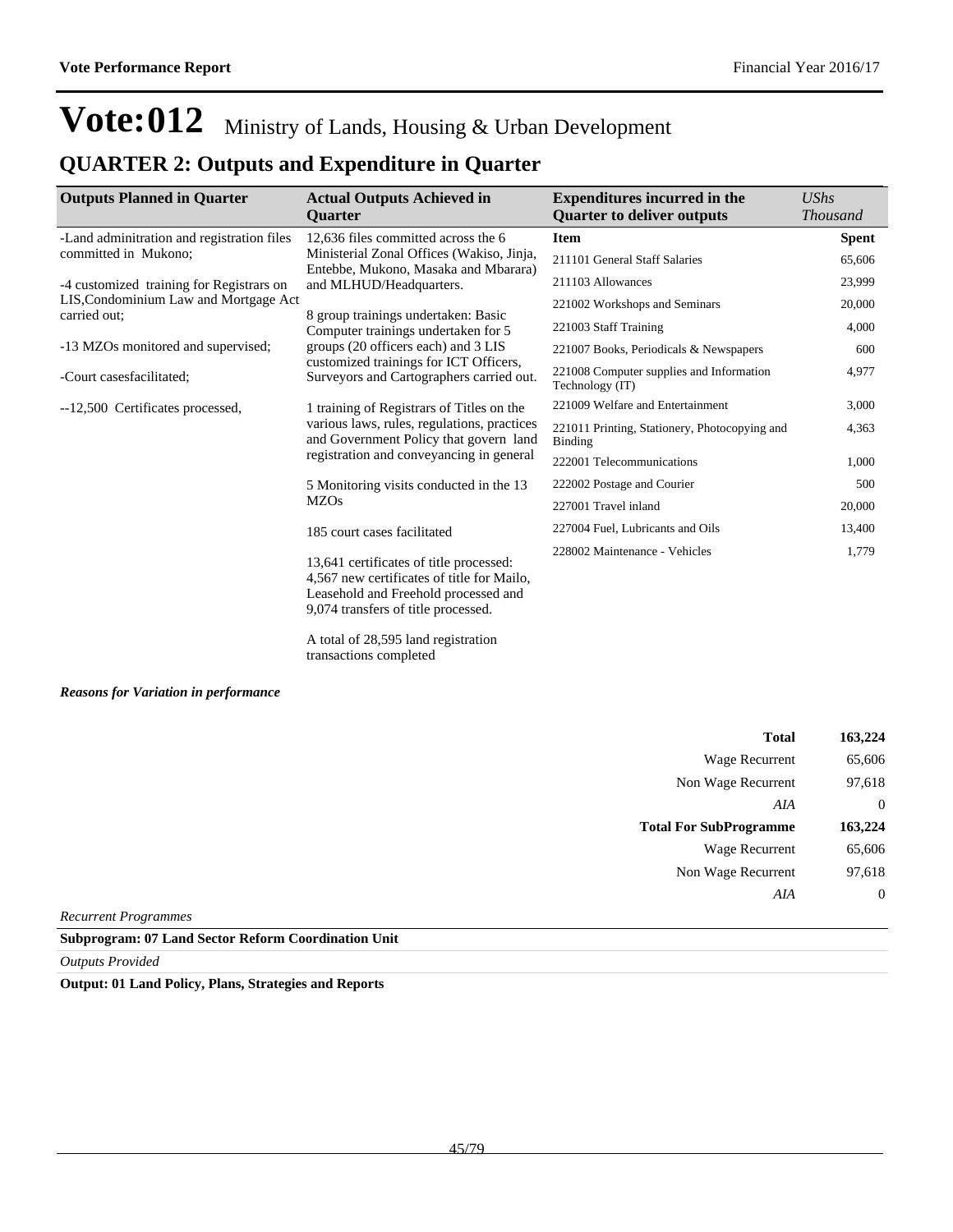### **QUARTER 2: Outputs and Expenditure in Quarter**

| <b>Outputs Planned in Quarter</b>                               | <b>Actual Outputs Achieved in</b><br><b>Ouarter</b>                                       | <b>Expenditures incurred in the</b><br><b>Ouarter to deliver outputs</b> | <b>UShs</b><br><b>Thousand</b> |
|-----------------------------------------------------------------|-------------------------------------------------------------------------------------------|--------------------------------------------------------------------------|--------------------------------|
| First Draft Principles of valuation Bill                        |                                                                                           | <b>Item</b>                                                              | <b>Spent</b>                   |
| developed                                                       | The Draft Principles of the 5 land related<br>laws conducted (RTA, SA, LAA, SRA,          | 211101 General Staff Salaries                                            | 646,414                        |
| Consultation on land related laws<br>conducted (RTA, SA, LAA,   | LIS Law)<br>discussed with newly appointed Political                                      | 211102 Contract Staff Salaries (Incl. Casuals,<br>Temporary)             | 253,002                        |
| SRA,LISLaw)                                                     | Leadership and Top Management for<br>approval                                             | 221002 Workshops and Seminars                                            | 135,000                        |
| Stakeholder consultation on Draft Land                          |                                                                                           |                                                                          |                                |
| Regulations conducted                                           | Draft Land Regulations discussed with<br><b>Top Management</b>                            |                                                                          |                                |
| Consultation on Guidelines for Land<br>administration conducted |                                                                                           |                                                                          |                                |
| NLP di                                                          | NLP and Implementation Action Plan<br>disseminated in Arua, Hoima and Masaka<br>districts |                                                                          |                                |
| <b>Reasons for Variation in performance</b>                     |                                                                                           |                                                                          |                                |
|                                                                 |                                                                                           | <b>Total</b>                                                             | 1,034,416                      |

| 1,034,416      | <b>Total</b>       |
|----------------|--------------------|
| 899,416        | Wage Recurrent     |
| 135,000        | Non Wage Recurrent |
| $\overline{0}$ | AIA                |

**Output: 05 Capacity Building in Land Administration and Management**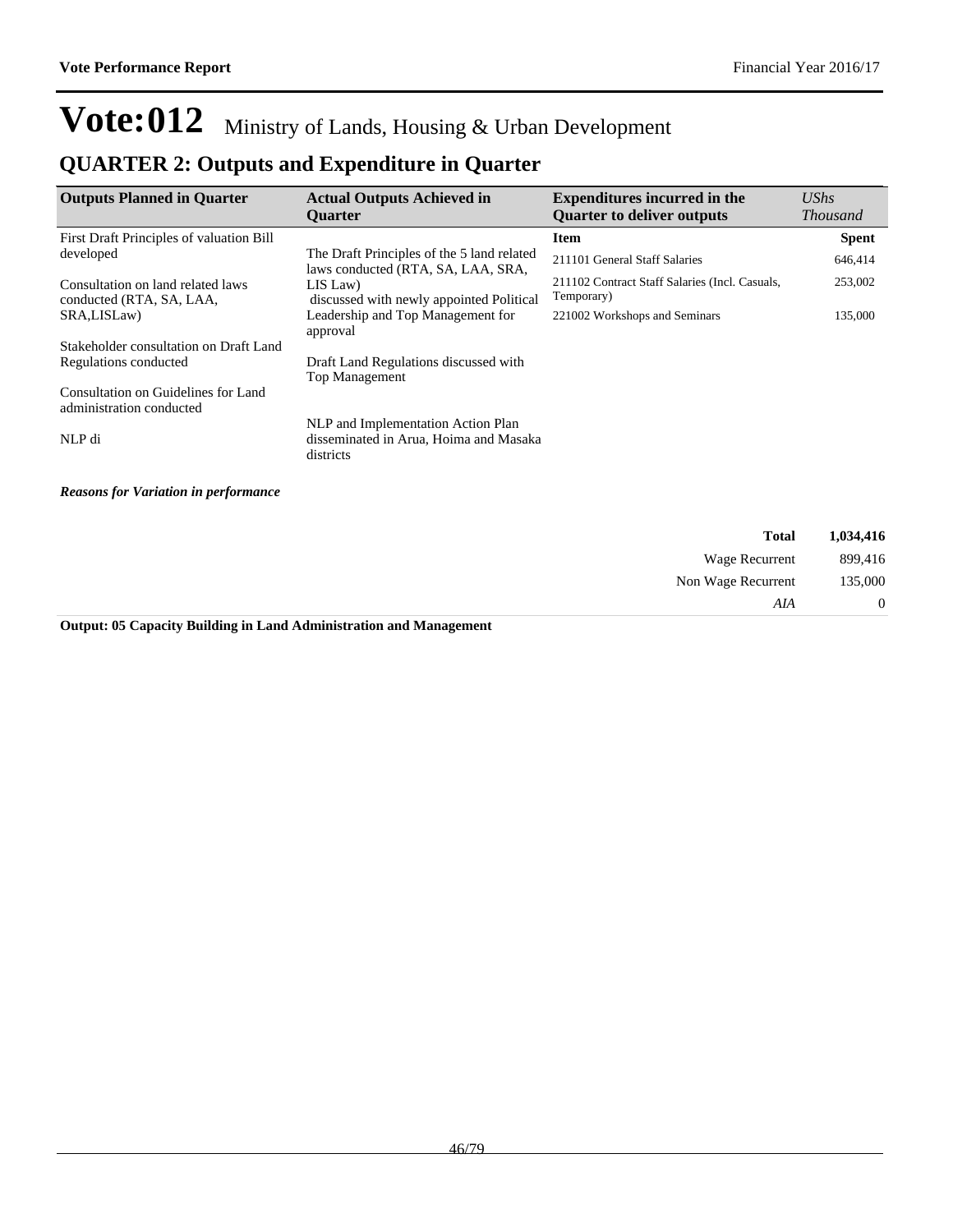## **QUARTER 2: Outputs and Expenditure in Quarter**

| <b>Outputs Planned in Quarter</b>                 | <b>Actual Outputs Achieved in</b><br><b>Quarter</b>                                                                                                          | <b>Expenditures incurred in the</b><br><b>Quarter to deliver outputs</b> | <b>UShs</b><br><b>Thousand</b> |
|---------------------------------------------------|--------------------------------------------------------------------------------------------------------------------------------------------------------------|--------------------------------------------------------------------------|--------------------------------|
| 8 ICT Officers trained in LIS operational         | 10 ICT Officers oriented in LIS                                                                                                                              | <b>Item</b>                                                              | <b>Spent</b>                   |
| packages                                          | Operational packages at the National Land<br><b>Information Centre</b>                                                                                       | 221002 Workshops and Seminars                                            | 34,000                         |
| MZO staff training conducted                      |                                                                                                                                                              | 221003 Staff Training                                                    | 49,097                         |
| 6 Officers trained in GIS, Photogrammetry<br>etc. | Basic Computer trainings undertaken for 5<br>groups of MZO staff (20 officers each)                                                                          |                                                                          |                                |
|                                                   | 2 Officers trained in GIS                                                                                                                                    |                                                                          |                                |
|                                                   | Rectified S&M data for Wakiso, Lira,<br>Jinja and Mbarara MZOs                                                                                               |                                                                          |                                |
|                                                   | Assorted ICT supplies and accessories<br>procured (photocopier and printer toners,<br>title paper, Computer accessories, reams<br>of paper, title files etc) |                                                                          |                                |
|                                                   | Electrical works rectified for Lira MZO;<br>cable networking rectified for server<br>rooms of Lira MZO and National Land<br><b>Information Centre</b>        |                                                                          |                                |
|                                                   | LIS maintained                                                                                                                                               |                                                                          |                                |
|                                                   | Construction works for Lira and Kabarole<br>MZOs supervised and 9 operational sites<br>monitored and supported                                               |                                                                          |                                |
|                                                   | 28,595 transactions registered under the<br>LIS.                                                                                                             |                                                                          |                                |
|                                                   | ICT equipment for Lira MZO installed<br>and MZO ready to be launched                                                                                         |                                                                          |                                |
| <b>Reasons for Variation in performance</b>       |                                                                                                                                                              |                                                                          |                                |

| 83,097         | <b>Total</b>          |
|----------------|-----------------------|
| $\overline{0}$ | <b>Wage Recurrent</b> |
| 83,097         | Non Wage Recurrent    |
| $\overline{0}$ | AIA                   |

**Output: 06 Land Information Management**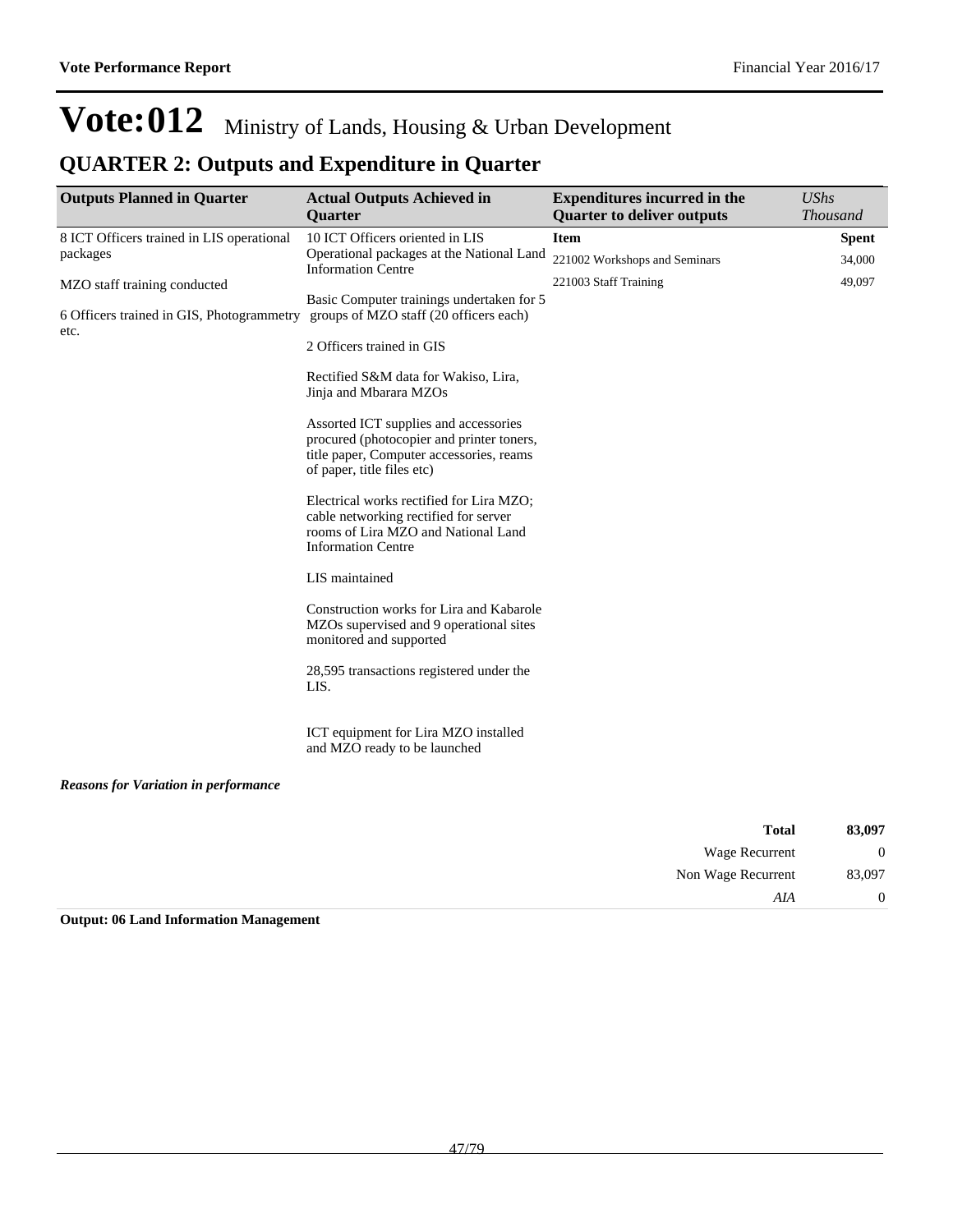### **QUARTER 2: Outputs and Expenditure in Quarter**

| <b>Outputs Planned in Quarter</b> | <b>Actual Outputs Achieved in</b> | <b>Expenditures incurred in the</b>                       | <b>UShs</b>     |
|-----------------------------------|-----------------------------------|-----------------------------------------------------------|-----------------|
|                                   | Quarter                           | <b>Quarter to deliver outputs</b>                         | <b>Thousand</b> |
|                                   |                                   | <b>Item</b>                                               | <b>Spent</b>    |
|                                   |                                   | 211101 General Staff Salaries                             | 12,155          |
|                                   |                                   | 211103 Allowances                                         | 72,444          |
|                                   |                                   | 212101 Social Security Contributions                      | 12,155          |
|                                   |                                   | 221001 Advertising and Public Relations                   | 25,000          |
|                                   |                                   | 221002 Workshops and Seminars                             | 316,266         |
|                                   |                                   | 221003 Staff Training                                     | 44,336          |
|                                   |                                   | 221009 Welfare and Entertainment                          | 87,700          |
|                                   |                                   | 221011 Printing, Stationery, Photocopying and<br>Binding  | 1,145,753       |
|                                   |                                   | 222001 Telecommunications                                 | 111,000         |
|                                   |                                   | 222003 Information and communications<br>technology (ICT) | 240,624         |
|                                   |                                   | 223001 Property Expenses                                  | 224,973         |
|                                   |                                   | 223004 Guard and Security services                        | 185,557         |
|                                   |                                   | 223005 Electricity                                        | 147,381         |
|                                   |                                   | 223006 Water                                              | 92,474          |
|                                   |                                   | 225001 Consultancy Services- Short term                   | 168,250         |
|                                   |                                   | 227001 Travel inland                                      | 309,500         |
|                                   |                                   | 227004 Fuel, Lubricants and Oils                          | 300,725         |
|                                   |                                   | 228001 Maintenance - Civil                                | 138,425         |
|                                   |                                   | 228002 Maintenance - Vehicles                             | 126,255         |
|                                   |                                   | 228003 Maintenance – Machinery, Equipment<br>& Furniture  | 318,065         |

*Reasons for Variation in performance*

| <b>Total</b>                  | 4,079,039 |
|-------------------------------|-----------|
| <b>Wage Recurrent</b>         | 12,155    |
| Non Wage Recurrent            | 4,066,884 |
| AIA                           | $\theta$  |
|                               |           |
| <b>Total For SubProgramme</b> | 5,196,552 |
| <b>Wage Recurrent</b>         | 911,571   |
| Non Wage Recurrent            | 4,284,980 |

*Development Projects*

**Project: 1289 Competitiveness and Enterprise Development Project [CEDP]**

*Outputs Provided*

**Output: 06 Land Information Management**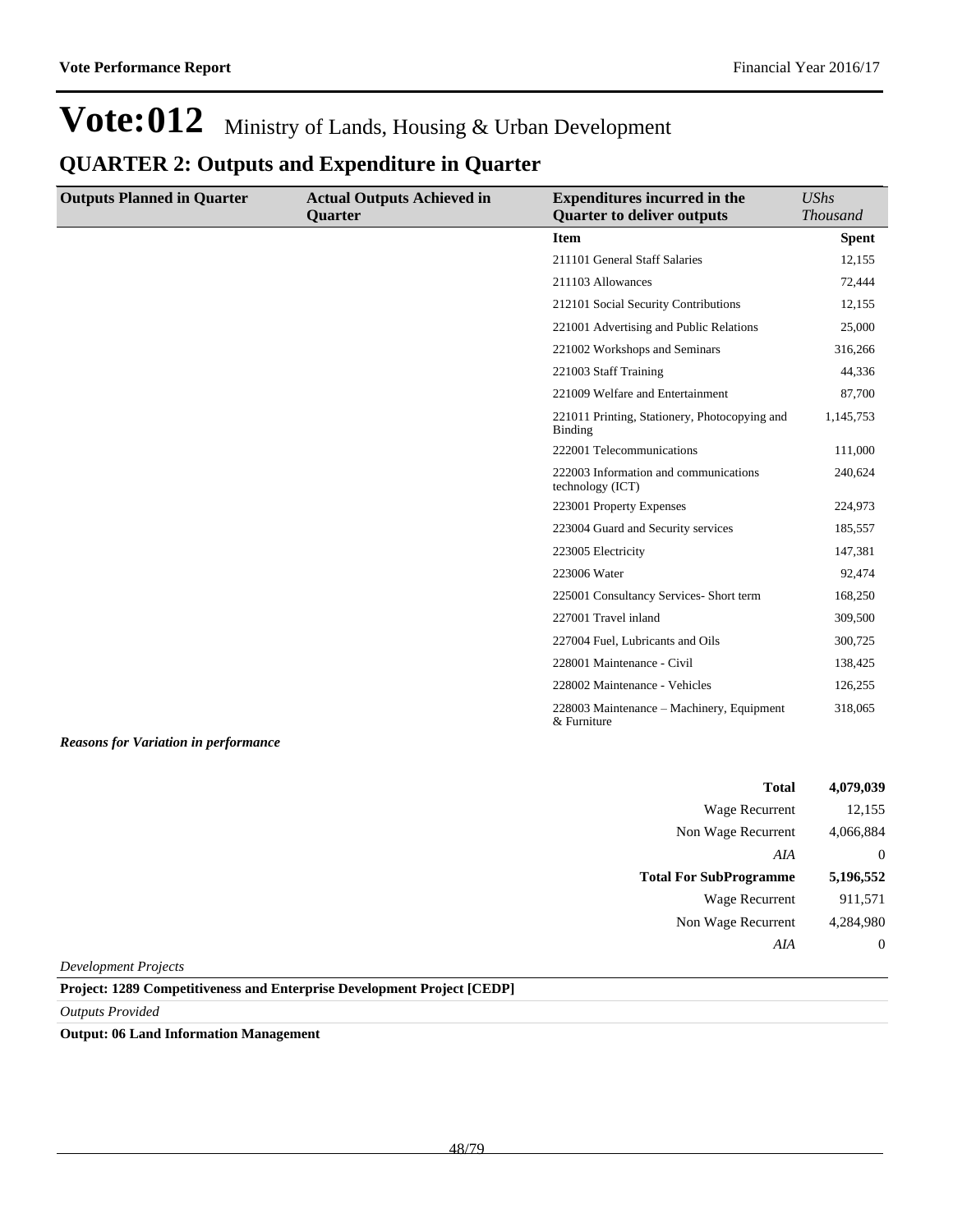### **QUARTER 2: Outputs and Expenditure in Quarter**

| <b>Outputs Planned in Quarter</b>                                                                                                                                                                                     | <b>Actual Outputs Achieved in</b><br><b>Ouarter</b>                                                                                                                                                                                                                                                                          | <b>Expenditures incurred in the</b><br><b>Ouarter to deliver outputs</b> | UShs<br><b>Thousand</b> |
|-----------------------------------------------------------------------------------------------------------------------------------------------------------------------------------------------------------------------|------------------------------------------------------------------------------------------------------------------------------------------------------------------------------------------------------------------------------------------------------------------------------------------------------------------------------|--------------------------------------------------------------------------|-------------------------|
| Ministry Zonal Land Office buildings in<br>place for Mpigi, Luwero, Mityana,                                                                                                                                          | • Feasibility analysis for Mortgage<br>Finance Facility completed                                                                                                                                                                                                                                                            | <b>Item</b>                                                              | <b>Spent</b>            |
| Kabale, Rukungiri, Tororo, Soroti,<br>Moroto, Mukono and Wakiso<br>Construction supervision of the 10 MZO<br>sites conducted                                                                                          | • Overall system development is at 65%,<br>and testing of LIS Software is taking place<br>at National Land Information Centre.<br>• Scanning and Geo-referencing of maps                                                                                                                                                     | 225002 Consultancy Services-Long-term                                    | 6,035,571               |
| for the 7 new MZOs completed including:<br>Arua, Kibaale, Lira, Kabarole, Mbale,<br>LIS fully operationalized in the next 7<br>MZOs of Kaba<br>Gulu and Masindi.<br>• Vectorization of maps for Lira MZO<br>completed |                                                                                                                                                                                                                                                                                                                              |                                                                          |                         |
|                                                                                                                                                                                                                       | • Consultant has flown over 80% (40 cm)<br>and 75% (15 cm) resolution. The rural<br>areas covered are Lira, Kabarole, Kiboga,<br>Kibaale, Hoima, Masindi, Kiryandongo,<br>Nwoya, Gulu, Kitgum, Moroto, Soroti,<br>Nakapiripirit, Usuk and Napak.<br>• Consultants have delivered orthophotos<br>for Lira and Kabarole blocks |                                                                          |                         |

*Reasons for Variation in performance*

No varriation

| Total                         | 6,035,571 |
|-------------------------------|-----------|
| <b>GoU</b> Development        | 308,919   |
| <b>External Financing</b>     | 5,726,652 |
| AIA                           | $\theta$  |
|                               |           |
| <b>Total For SubProgramme</b> | 6,035,571 |
| <b>GoU</b> Development        | 308,919   |
| <b>External Financing</b>     | 5,726,652 |

### **Program: 02 Physical Planning and Urban Development**

*Recurrent Programmes*

### **Subprogram: 11 Office of Director Physical Planning & Urban Devt**

*Outputs Provided*

### **Output: 01 Physical Planning Policies, Strategies,Guidelines and Standards**

| I directorate meeting held programs and<br>services under the Directorate monitored<br>and evaluated Activities of the Department Plans and Budgets FY 2017/2018<br>coordinated for 3 Months | 1 Directorate meeting held;<br>Preparation of the Directorate's Work<br>Coordinated<br>1 Monitoring Report prepared for the<br>activities of the directorate | Item                             | <b>Spent</b> |
|----------------------------------------------------------------------------------------------------------------------------------------------------------------------------------------------|--------------------------------------------------------------------------------------------------------------------------------------------------------------|----------------------------------|--------------|
|                                                                                                                                                                                              |                                                                                                                                                              | 211101 General Staff Salaries    | 15,023       |
|                                                                                                                                                                                              |                                                                                                                                                              | 211103 Allowances                | 2.000        |
|                                                                                                                                                                                              |                                                                                                                                                              | 221009 Welfare and Entertainment | 1.200        |
|                                                                                                                                                                                              |                                                                                                                                                              | 227001 Travel inland             | 3.000        |
|                                                                                                                                                                                              |                                                                                                                                                              | 227004 Fuel, Lubricants and Oils | 1.452        |

#### *Reasons for Variation in performance*

No varriation

| Total          | 22,674 |
|----------------|--------|
| Wage Recurrent | 15,023 |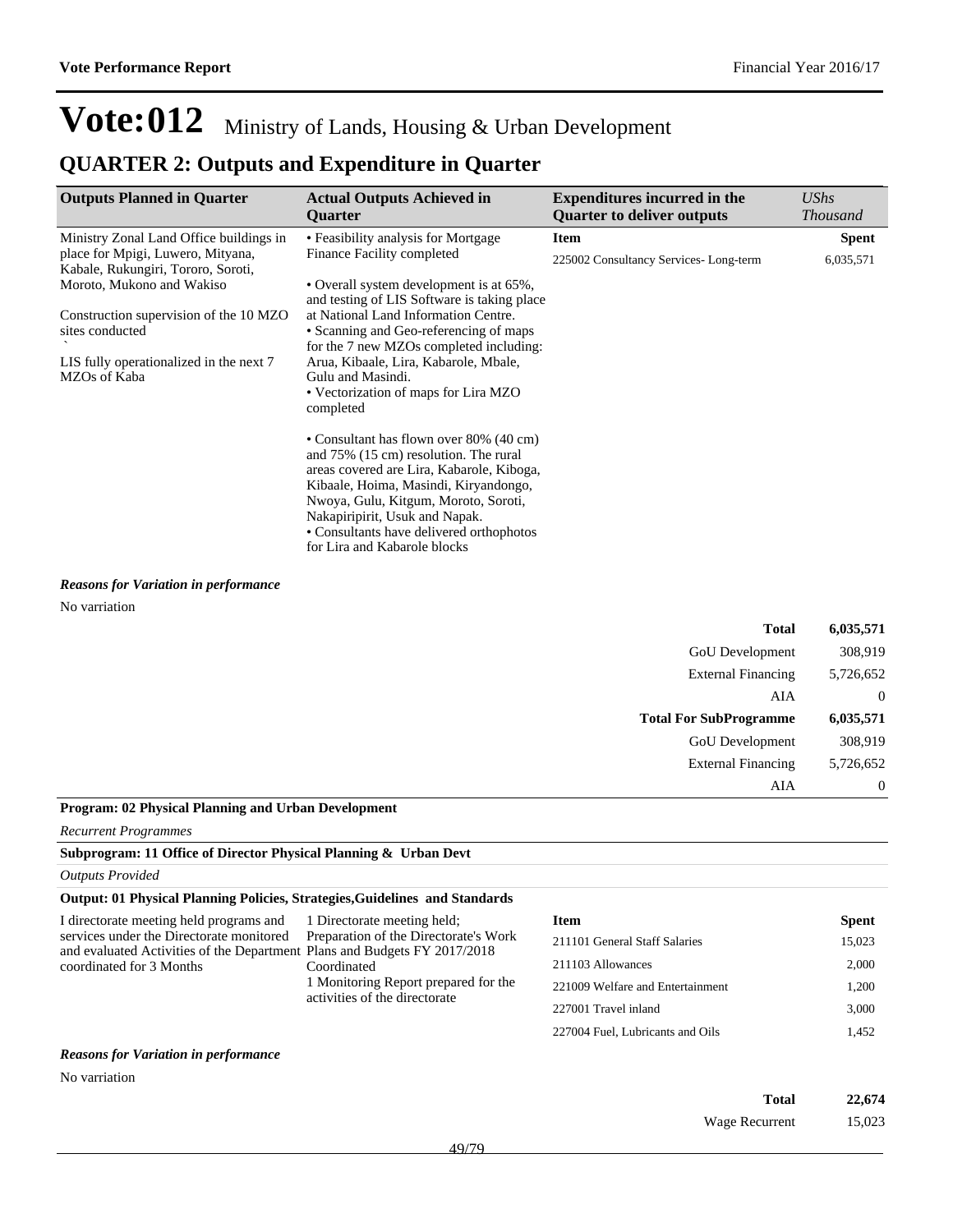## **QUARTER 2: Outputs and Expenditure in Quarter**

| <b>Outputs Planned in Quarter</b>                                              | <b>Actual Outputs Achieved in</b><br><b>Ouarter</b>                                      | <b>Expenditures incurred in the</b><br><b>Quarter to deliver outputs</b> | <b>UShs</b><br><b>Thousand</b> |
|--------------------------------------------------------------------------------|------------------------------------------------------------------------------------------|--------------------------------------------------------------------------|--------------------------------|
|                                                                                |                                                                                          | Non Wage Recurrent                                                       | 7,652                          |
|                                                                                |                                                                                          | AIA                                                                      | $\mathbf{0}$                   |
|                                                                                |                                                                                          | <b>Total For SubProgramme</b>                                            | 22,674                         |
|                                                                                |                                                                                          | Wage Recurrent                                                           | 15,023                         |
|                                                                                |                                                                                          | Non Wage Recurrent                                                       | 7,652                          |
|                                                                                |                                                                                          | AIA                                                                      | $\boldsymbol{0}$               |
| <b>Recurrent Programmes</b>                                                    |                                                                                          |                                                                          |                                |
| <b>Subprogram: 12 Land use Regulation and Compliance</b>                       |                                                                                          |                                                                          |                                |
| <b>Outputs Provided</b>                                                        |                                                                                          |                                                                          |                                |
| Output: 01 Physical Planning Policies, Strategies, Guidelines and Standards    |                                                                                          |                                                                          |                                |
| 1. National consultative workshop                                              | The workshop to identify the gaps for                                                    | <b>Item</b>                                                              | <b>Spent</b>                   |
| conducted to review the PPS&G.                                                 | TORs for the review of the Physical<br>Planning Standards and Guidelines held            | 211101 General Staff Salaries                                            | 100,448                        |
| 2. Revised PPS&G printed                                                       |                                                                                          | 211103 Allowances                                                        | 18,400                         |
|                                                                                |                                                                                          | 221002 Workshops and Seminars                                            | 27,600                         |
| 2. A revised PPS&G disseminated in<br>Ntungamo, Nwoya, Buliisa, Masaka         |                                                                                          | 221011 Printing, Stationery, Photocopying and<br><b>Binding</b>          | 10,572                         |
|                                                                                |                                                                                          | 227004 Fuel, Lubricants and Oils                                         | 16,100                         |
| <b>Reasons for Variation in performance</b>                                    |                                                                                          |                                                                          |                                |
|                                                                                | A consultative workshop to disseminate the PPSG was not held due to resource constraints |                                                                          |                                |
|                                                                                |                                                                                          | <b>Total</b>                                                             | 173,120                        |
|                                                                                |                                                                                          | Wage Recurrent                                                           | 100,448                        |
|                                                                                |                                                                                          | Non Wage Recurrent                                                       | 72,672                         |
|                                                                                |                                                                                          | AIA                                                                      | $\boldsymbol{0}$               |
| <b>Output: 02 Field Inspection</b>                                             |                                                                                          |                                                                          |                                |
| Masaka, koboko, Kaberamaido, Tororo,                                           | Inspection visits were made in the districts Item                                        |                                                                          | <b>Spent</b>                   |
| Luwero, Nakaseke, Nebbi, Lwengo, Rakai,<br>Sembabule and Moroto urban physical | of Masaka, Koboko, Kaberamaido,<br>Tororo, Luwero, Nakaseke, Nebbi,                      | 211103 Allowances                                                        | 27,600                         |
| planning committees monitored and                                              | Lwengo, Rakai, Sembabule                                                                 | 221001 Advertising and Public Relations                                  | 4,600                          |
| assessed in the implementation of the                                          |                                                                                          | 221005 Hire of Venue (chairs, projector, etc)                            | 4,600                          |
| physical development plans.                                                    | Physical Planning Committees were<br>assessed on their performance and reports           | 221007 Books, Periodicals & Newspapers                                   | 2,208                          |
| 3. State of land use compliance report<br>prepa                                | were prepared                                                                            | 221008 Computer supplies and Information<br>Technology (IT)              | 8,740                          |
|                                                                                |                                                                                          | 221011 Printing, Stationery, Photocopying and<br><b>Binding</b>          | 3,128                          |
|                                                                                |                                                                                          | 222001 Telecommunications                                                | 460                            |
|                                                                                |                                                                                          | 225001 Consultancy Services- Short term                                  | 42,280                         |
|                                                                                |                                                                                          | 227001 Travel inland                                                     | 27,600                         |
|                                                                                |                                                                                          | 227004 Fuel, Lubricants and Oils                                         | 27,600                         |
|                                                                                |                                                                                          | 228002 Maintenance - Vehicles                                            | 2,852                          |
| <b>Reasons for Variation in performance</b>                                    |                                                                                          |                                                                          |                                |

Nil

| Total          | 151,668 |
|----------------|---------|
| Wage Recurrent |         |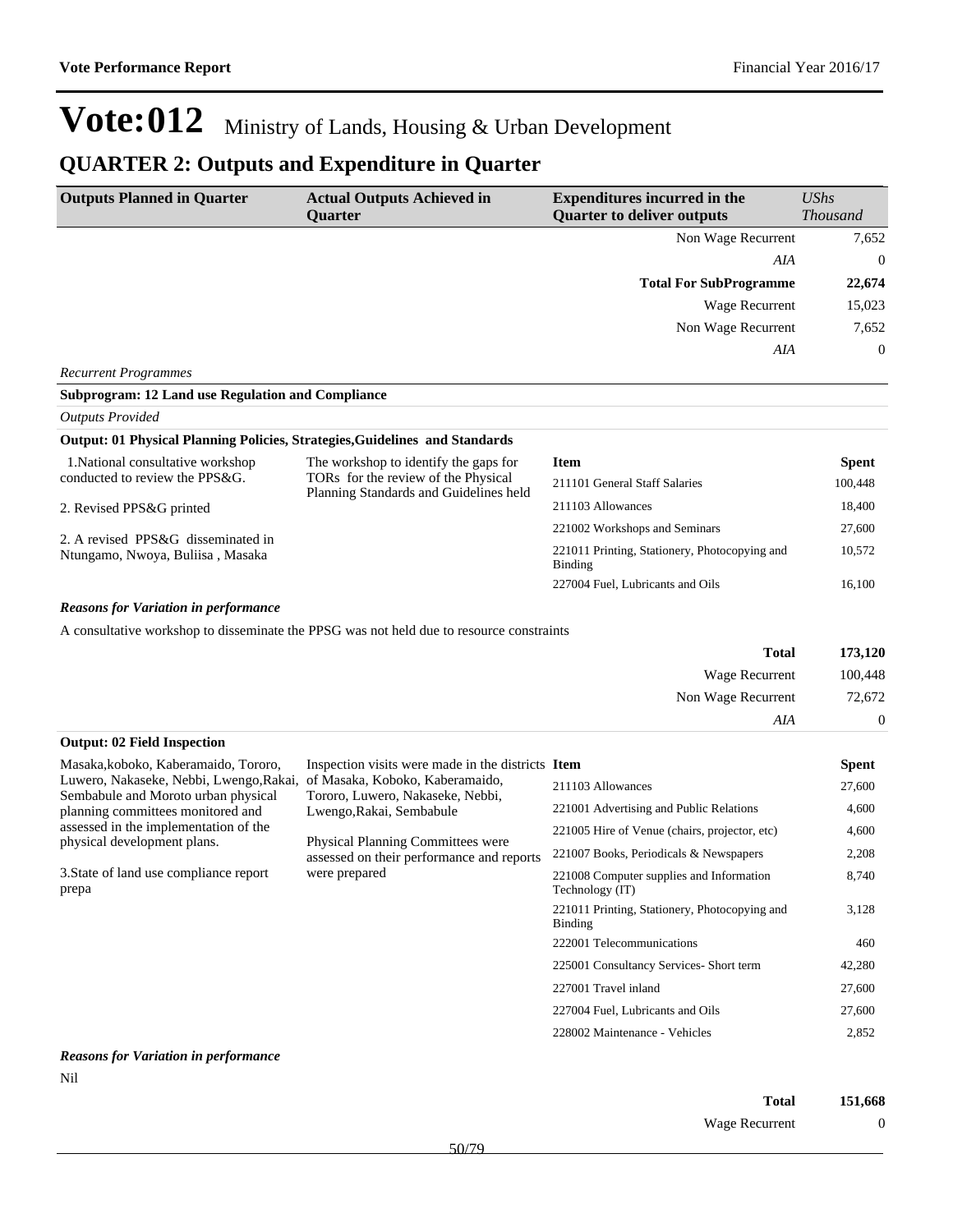### **QUARTER 2: Outputs and Expenditure in Quarter**

| <b>Outputs Planned in Quarter</b>                                             | <b>Actual Outputs Achieved in</b><br><b>Ouarter</b>                                                                              | <b>Expenditures incurred in the</b><br><b>Quarter to deliver outputs</b> | $\mathit{UShs}$<br><i>Thousand</i> |
|-------------------------------------------------------------------------------|----------------------------------------------------------------------------------------------------------------------------------|--------------------------------------------------------------------------|------------------------------------|
|                                                                               |                                                                                                                                  | Non Wage Recurrent                                                       | 151,668                            |
|                                                                               |                                                                                                                                  | AIA                                                                      | $\overline{0}$                     |
| <b>Output: 05 Support Supervision and Capacity Building</b>                   |                                                                                                                                  |                                                                          |                                    |
| 1. Technical assistance and backstopping                                      | Technical staff mentored in the<br>implementation of the land use regulatory<br>framework<br>Tuition for two ministry staff paid | Item                                                                     | <b>Spent</b>                       |
| activities on the land use regulatory<br>framework undertaken on the physical |                                                                                                                                  | 211103 Allowances                                                        | 18,400                             |
| planning committees and councils of                                           |                                                                                                                                  | 221002 Workshops and Seminars                                            | 23,000                             |
| Bugembe, Budaka, Luuka, Nakasongola<br>and Nakaseke urban councils.           |                                                                                                                                  | 221003 Staff Training                                                    | 9,128                              |
|                                                                               |                                                                                                                                  | 221005 Hire of Venue (chairs, projector, etc)                            | 9,200                              |
| 2. Two community meetings undertaken                                          |                                                                                                                                  | 221011 Printing, Stationery, Photocopying and<br><b>Binding</b>          | 9,200                              |
|                                                                               |                                                                                                                                  | 227001 Travel inland                                                     | 48,300                             |
|                                                                               |                                                                                                                                  | 227004 Fuel, Lubricants and Oils                                         | 38,634                             |
| <b>Reasons for Variation in performance</b>                                   |                                                                                                                                  |                                                                          |                                    |
| Nil                                                                           |                                                                                                                                  |                                                                          |                                    |

| <b>Total</b>                  | 155,862        |
|-------------------------------|----------------|
| <b>Wage Recurrent</b>         | $\overline{0}$ |
| Non Wage Recurrent            | 155,862        |
| AIA                           | $\overline{0}$ |
| <b>Total For SubProgramme</b> | 480,650        |
| Wage Recurrent                | 100,448        |
| Non Wage Recurrent            | 380,202        |
| AIA                           | $\overline{0}$ |
| $D$ course $D$ reagances      |                |

*Recurrent Programmes*

**Subprogram: 13 Physical Planning**

*Outputs Provided*

### **Output: 01 Physical Planning Policies, Strategies,Guidelines and Standards**

|                                             | <b>Item</b>                      | <b>Spent</b> |
|---------------------------------------------|----------------------------------|--------------|
|                                             | 227004 Fuel, Lubricants and Oils | 3,000        |
| <b>Reasons for Variation in performance</b> |                                  |              |

| <b>Total</b>                       | 3,000 |
|------------------------------------|-------|
| Wage Recurrent                     |       |
| Non Wage Recurrent                 | 3,000 |
| AIA                                |       |
| <b>Output: 02 Field Inspection</b> |       |

| Supervision & Monitoring carried out in          | Monitoring, Supervision of Physical                                             | Item                             | <b>Spent</b> |
|--------------------------------------------------|---------------------------------------------------------------------------------|----------------------------------|--------------|
| the Districts of Moroto, Gulu, Kitgum, &<br>Arua | Planning Activities Assessment carried<br>out in the Districts of Moroto, Gulu, | 221009 Welfare and Entertainment | 3,000        |
|                                                  | Kitgum & Arua and their respective Urban 227001 Travel inland                   |                                  | 24,594       |
|                                                  | Councils                                                                        | 227004 Fuel, Lubricants and Oils | 12,000       |
|                                                  |                                                                                 | 228002 Maintenance - Vehicles    | 2,400        |
|                                                  |                                                                                 |                                  |              |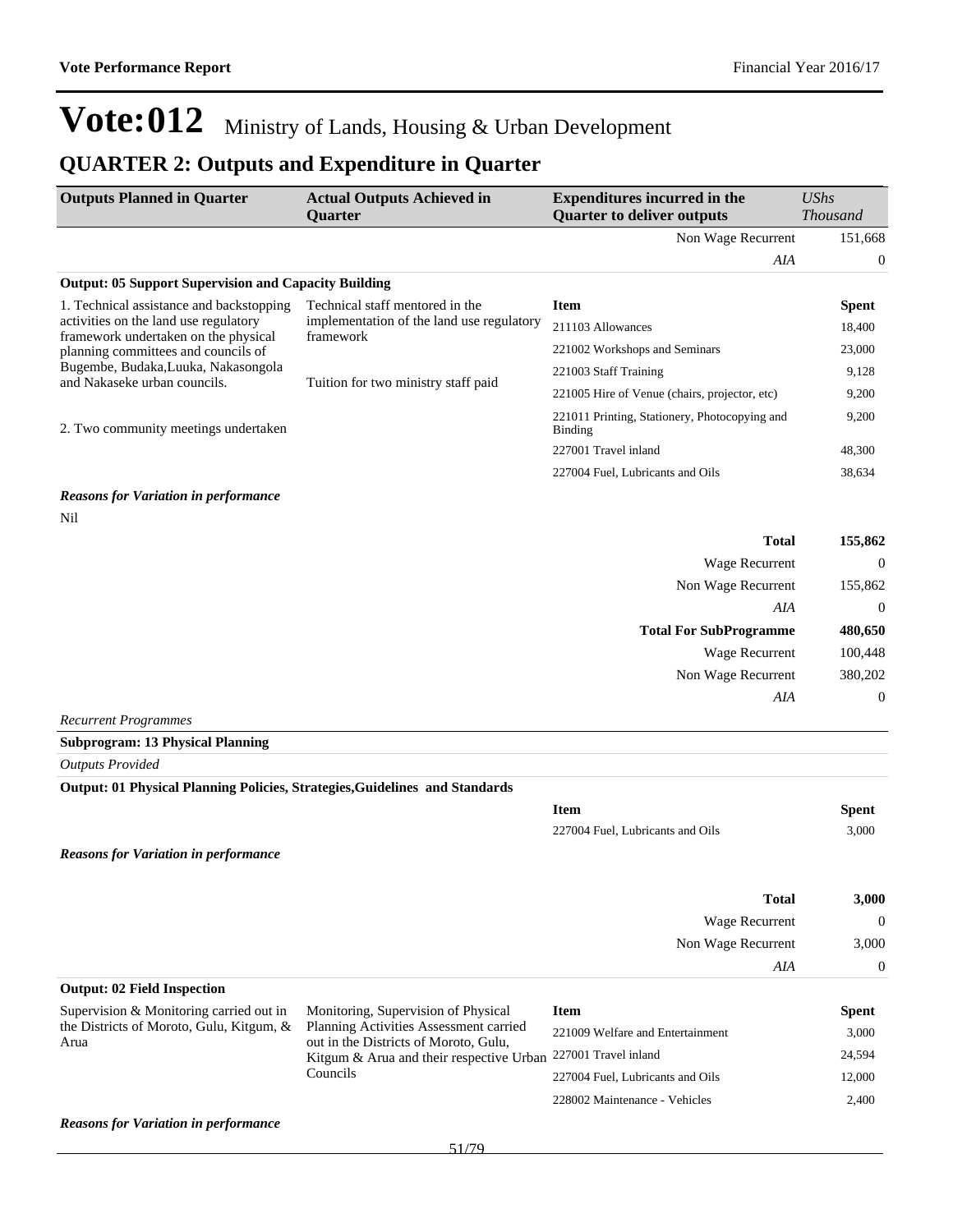### **QUARTER 2: Outputs and Expenditure in Quarter**

| <b>Outputs Planned in Quarter</b>                                             | <b>Actual Outputs Achieved in</b><br><b>Quarter</b> | <b>Expenditures incurred in the</b><br><b>Quarter to deliver outputs</b> | <b>UShs</b><br><b>Thousand</b> |
|-------------------------------------------------------------------------------|-----------------------------------------------------|--------------------------------------------------------------------------|--------------------------------|
|                                                                               |                                                     |                                                                          |                                |
|                                                                               |                                                     | <b>Total</b>                                                             | 41,994                         |
|                                                                               |                                                     | Wage Recurrent                                                           | $\theta$                       |
|                                                                               |                                                     | Non Wage Recurrent                                                       | 41,994                         |
|                                                                               |                                                     | AIA                                                                      | $\mathbf{0}$                   |
| <b>Output: 03 Devt of Physical Devt Plans</b>                                 |                                                     |                                                                          |                                |
| Field activities supervised; Existing                                         | 26th and 27th Meeting of the National               | <b>Item</b>                                                              | <b>Spent</b>                   |
| situation analysis report produced and<br>presented in stakeholder workshops; | Physical Planning Board meetings held               | 211101 General Staff Salaries                                            | 74,285                         |
| <b>Consultant paid for Situation Analysis</b>                                 |                                                     | 211103 Allowances                                                        | 36,996                         |
| Report                                                                        |                                                     | 221001 Advertising and Public Relations                                  | 15,820                         |
| Activities of the National Physical                                           |                                                     | 221002 Workshops and Seminars                                            | 80,982                         |
| Planning Board supported.                                                     |                                                     | 221003 Staff Training                                                    | 6,000                          |
| National Physical Development Pla                                             |                                                     | 221008 Computer supplies and Information<br>Technology (IT)              | 15,998                         |
|                                                                               |                                                     | 221009 Welfare and Entertainment                                         | 7,000                          |
|                                                                               |                                                     | 221011 Printing, Stationery, Photocopying and<br>Binding                 | 12,027                         |
|                                                                               |                                                     | 222001 Telecommunications                                                | 4,000                          |
|                                                                               |                                                     | 222002 Postage and Courier                                               | 1,282                          |
|                                                                               |                                                     | 225001 Consultancy Services- Short term                                  | 307,999                        |
|                                                                               |                                                     | 227001 Travel inland                                                     | 88,000                         |
|                                                                               |                                                     | 227002 Travel abroad                                                     | 30,000                         |
|                                                                               |                                                     | 227004 Fuel, Lubricants and Oils                                         | 84,000                         |
| <b>Reasons for Variation in performance</b>                                   |                                                     |                                                                          |                                |
| Nil                                                                           |                                                     |                                                                          |                                |

| 764,390        | <b>Total</b>       |  |
|----------------|--------------------|--|
| 74,285         | Wage Recurrent     |  |
| 690,104        | Non Wage Recurrent |  |
| $\overline{0}$ | AIA                |  |

#### **Output: 05 Support Supervision and Capacity Building** Training of PPCs in Buliisa, Kyenjojo districts Monitoring & evaluation in 4 districts Physical Planning Committees in the Districts of Buliisa, Mayuge, Kyenjojo & Kotido trained. Monitoring and Evaluation of operations Planning Functions carried out in the Districts of Apac, Kotido, Katakwi, Dokolo and Manafwa Physical Planning Committees' operations monitored in the Urban Councils of Kawempe and Kira **Item Spent** 211103 Allowances 10,847 221002 Workshops and Seminars 32,000 221003 Staff Training 2,000 221009 Welfare and Entertainment 3,000 227001 Travel inland 14,000 227004 Fuel, Lubricants and Oils 14,000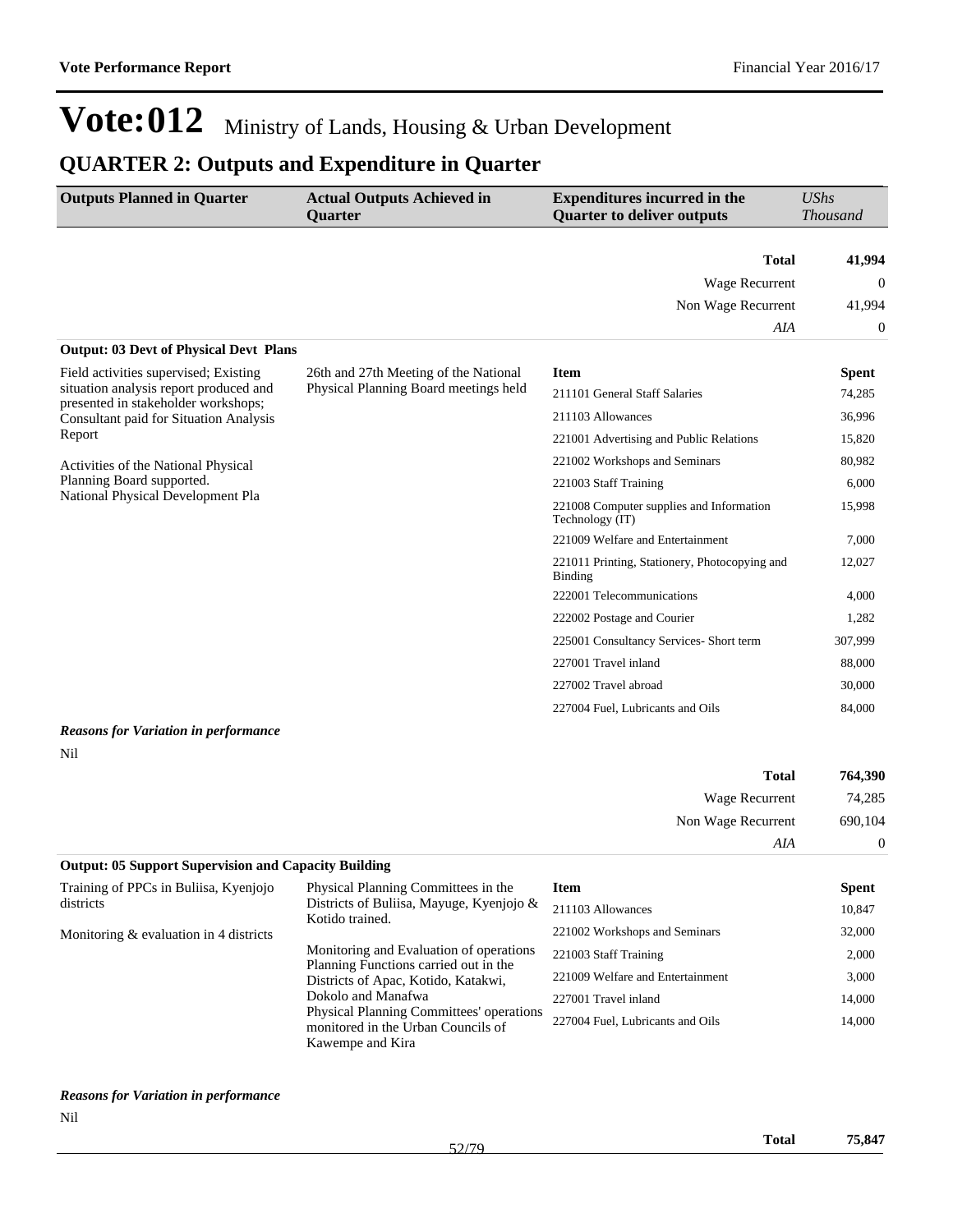## **QUARTER 2: Outputs and Expenditure in Quarter**

| <b>Outputs Planned in Quarter</b>                                                                                        | <b>Actual Outputs Achieved in</b><br><b>Quarter</b> | <b>Expenditures incurred in the</b><br><b>Quarter to deliver outputs</b> | <b>UShs</b><br><b>Thousand</b> |
|--------------------------------------------------------------------------------------------------------------------------|-----------------------------------------------------|--------------------------------------------------------------------------|--------------------------------|
|                                                                                                                          |                                                     | Wage Recurrent                                                           | $\mathbf{0}$                   |
|                                                                                                                          |                                                     | Non Wage Recurrent                                                       | 75,847                         |
|                                                                                                                          |                                                     | AIA                                                                      | $\mathbf{0}$                   |
|                                                                                                                          |                                                     | <b>Total For SubProgramme</b>                                            | 885,231                        |
|                                                                                                                          |                                                     | Wage Recurrent                                                           | 74,285                         |
|                                                                                                                          |                                                     | Non Wage Recurrent                                                       | 810,946                        |
|                                                                                                                          |                                                     | AIA                                                                      | 0                              |
| <b>Recurrent Programmes</b>                                                                                              |                                                     |                                                                          |                                |
| <b>Subprogram: 14 Urban Development</b>                                                                                  |                                                     |                                                                          |                                |
| <b>Outputs Provided</b>                                                                                                  |                                                     |                                                                          |                                |
| Output: 01 Physical Planning Policies, Strategies, Guidelines and Standards                                              |                                                     |                                                                          |                                |
| NUP disseminated to Local and Centrak<br>Government stakeholders                                                         | Nil                                                 | <b>Item</b>                                                              | Spent                          |
|                                                                                                                          |                                                     | 227001 Travel inland                                                     | 52,400                         |
|                                                                                                                          |                                                     | 227004 Fuel, Lubricants and Oils                                         | 3,000                          |
|                                                                                                                          |                                                     | 228002 Maintenance - Vehicles                                            | 1,050                          |
| <b>Reasons for Variation in performance</b>                                                                              |                                                     |                                                                          |                                |
| NUP still awaits Cabinet approval                                                                                        |                                                     |                                                                          |                                |
|                                                                                                                          |                                                     | <b>Total</b>                                                             | 56,450                         |
|                                                                                                                          |                                                     | Wage Recurrent                                                           | $\Omega$                       |
|                                                                                                                          |                                                     | Non Wage Recurrent                                                       | 56,450                         |
|                                                                                                                          |                                                     | AIA                                                                      | 0                              |
| <b>Output: 05 Support Supervision and Capacity Building</b>                                                              |                                                     |                                                                          |                                |
| monitor urban development status, trends<br>and standards in the Town Councils in the Town councils of Masaka, Lyatonde, | Urban Development trends monitored in               | <b>Item</b>                                                              | Spent                          |
| following Districts of kyegegwa,                                                                                         | Lwengo and Kyazanga, Kotido, Kabong,                | 211103 Allowances                                                        | 8,000                          |
| kamwenge, Ntoroko                                                                                                        | Aleptong, Busia, Iganga, Kyegegwa and               | 221003 Staff Training                                                    | 5,000                          |
| Kapchorwa, Busia, Pallisa, Iganga<br>Kitgum, Aleptong, Kabong and Kotido                                                 | Kamwenge.                                           | 221007 Books, Periodicals & Newspapers                                   | 3,600                          |
| Urban indicators data base for selected                                                                                  |                                                     | 221008 Computer supplies and Information<br>Technology (IT)              | 6,000                          |
| <b>Town Cou</b>                                                                                                          |                                                     | 221009 Welfare and Entertainment                                         | 4,000                          |
|                                                                                                                          |                                                     | 221011 Printing, Stationery, Photocopying and<br>Binding                 | 12,000                         |
|                                                                                                                          |                                                     | 221012 Small Office Equipment                                            | 1,400                          |
|                                                                                                                          |                                                     | 222001 Telecommunications                                                | 5,000                          |
|                                                                                                                          |                                                     | 222003 Information and communications<br>technology (ICT)                | 1,992                          |
|                                                                                                                          |                                                     | 227001 Travel inland                                                     | 52,000                         |
|                                                                                                                          |                                                     | 227002 Travel abroad                                                     | 1,400                          |
|                                                                                                                          |                                                     | 227004 Fuel, Lubricants and Oils                                         | 8,000                          |
|                                                                                                                          |                                                     | 228002 Maintenance - Vehicles                                            | 900                            |

### *Reasons for Variation in performance*

Nil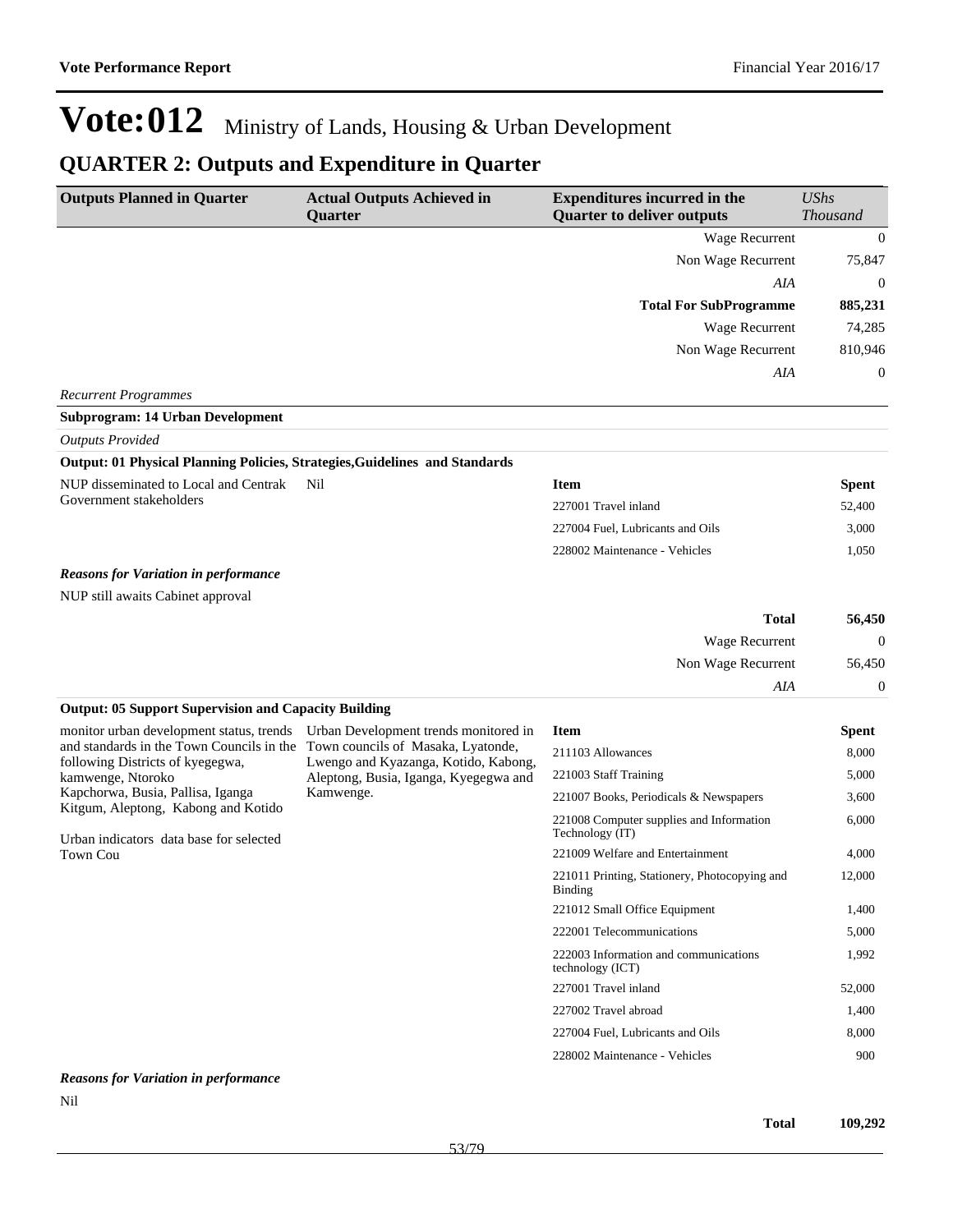### **QUARTER 2: Outputs and Expenditure in Quarter**

| <b>Outputs Planned in Quarter</b>                                            | <b>Actual Outputs Achieved in</b><br><b>Ouarter</b>                                                                                          | <b>Expenditures incurred in the</b><br><b>Quarter to deliver outputs</b> | UShs<br><b>Thousand</b>                 |       |
|------------------------------------------------------------------------------|----------------------------------------------------------------------------------------------------------------------------------------------|--------------------------------------------------------------------------|-----------------------------------------|-------|
|                                                                              |                                                                                                                                              | Wage Recurrent                                                           | $\overline{0}$                          |       |
|                                                                              |                                                                                                                                              | Non Wage Recurrent                                                       | 109,292                                 |       |
|                                                                              |                                                                                                                                              | AIA                                                                      | 0                                       |       |
| <b>Output: 06 Urban Dev't Policies, Strategies, Guidelines and Standards</b> |                                                                                                                                              |                                                                          |                                         |       |
| National Urban Solid waste management                                        | Final draft of the National Urban Solid                                                                                                      | <b>Item</b>                                                              | <b>Spent</b>                            |       |
| strategy finalised                                                           | Waste Management Policy in place to be.                                                                                                      | 211101 General Staff Salaries                                            | 55,578                                  |       |
| -printing of IEC materials for NUP                                           | discussed<br>Working Group and stakeholders<br>workshop held<br>Editorial Workshop on National Urban<br>Solid waste management strategy held | 211103 Allowances                                                        | 6,000                                   |       |
| -publication of NUP                                                          |                                                                                                                                              |                                                                          | 221001 Advertising and Public Relations | 3,000 |
| -NUSWM working group workshop and                                            |                                                                                                                                              | 221002 Workshops and Seminars                                            | 20,000                                  |       |
| stakeholders review meetings                                                 |                                                                                                                                              | 221007 Books, Periodicals & Newspapers                                   | 3,000                                   |       |
| -Editorial workshop of the NUSWMS                                            |                                                                                                                                              | 221009 Welfare and Entertainment                                         | 2,400                                   |       |
| Hiring of short term consultant for develo                                   |                                                                                                                                              | 221011 Printing, Stationery, Photocopying and<br><b>Binding</b>          | 9,999                                   |       |
|                                                                              |                                                                                                                                              | 221012 Small Office Equipment                                            | 1,976                                   |       |
|                                                                              |                                                                                                                                              | 222001 Telecommunications                                                | 1,000                                   |       |
|                                                                              |                                                                                                                                              | 222002 Postage and Courier                                               | 100                                     |       |
|                                                                              |                                                                                                                                              | 225001 Consultancy Services- Short term                                  | 28,951                                  |       |
|                                                                              |                                                                                                                                              | 227004 Fuel, Lubricants and Oils                                         | 4.000                                   |       |

#### *Reasons for Variation in performance* Nil

| 136,005      | <b>Total</b>                   |
|--------------|--------------------------------|
| 55,578       | Wage Recurrent                 |
| 80,426       | Non Wage Recurrent             |
| $\mathbf{0}$ | AIA                            |
| 301,746      | <b>Total For SubProgramme</b>  |
| 55,578       | Wage Recurrent                 |
| 246,168      | Non Wage Recurrent             |
| $\mathbf{0}$ | AIA                            |
|              | $\sim$ $\sim$<br>$\sim$ $\sim$ |

*Development Projects*

**Project: 1244 Support to National Physical Devt Planning**

*Outputs Provided*

**Output: 03 Devt of Physical Devt Plans**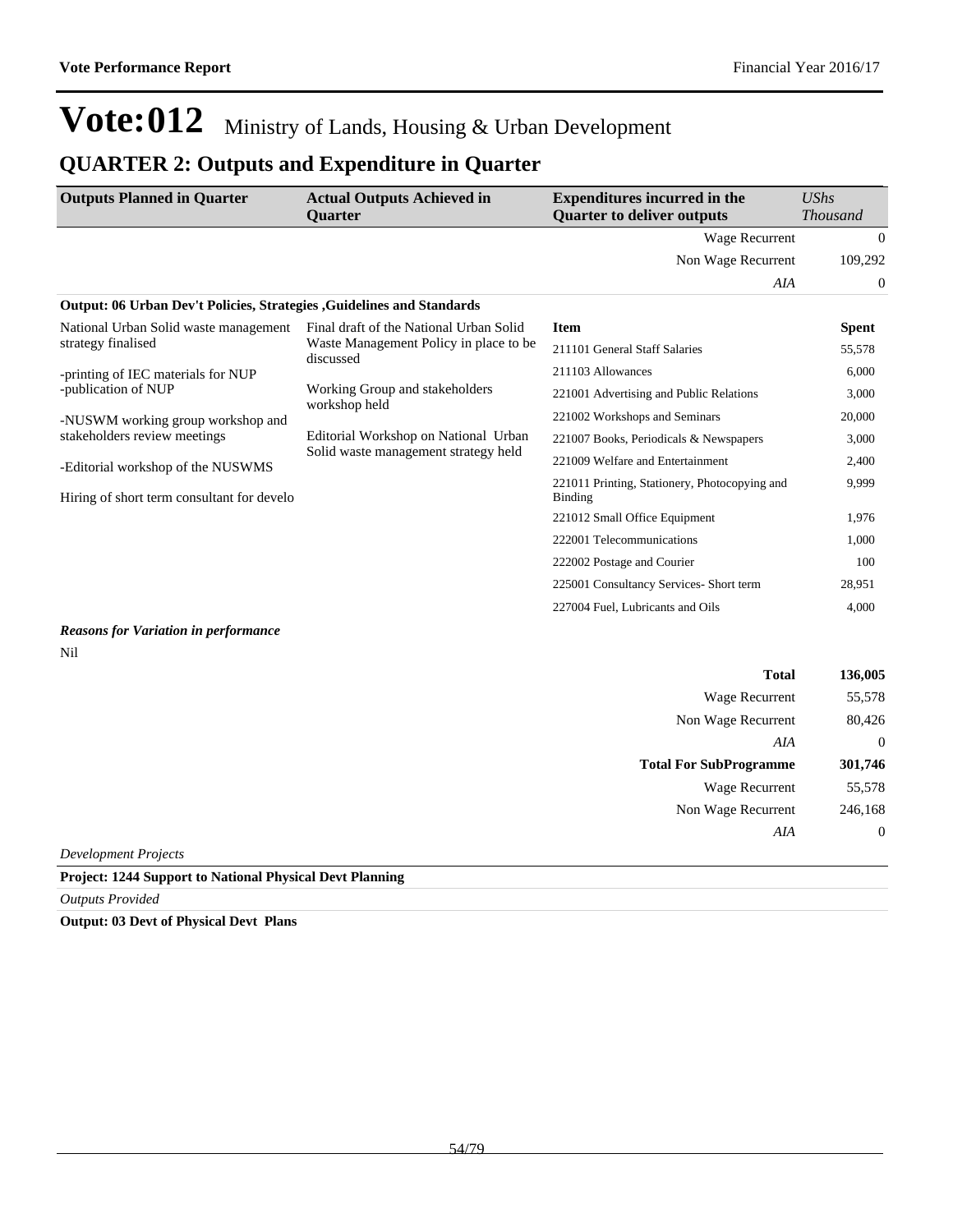### **QUARTER 2: Outputs and Expenditure in Quarter**

| <b>Outputs Planned in Quarter</b>                                | <b>Actual Outputs Achieved in</b><br><b>Ouarter</b>                        | <b>Expenditures incurred in the</b><br><b>Ouarter to deliver outputs</b> | <b>UShs</b><br><b>Thousand</b> |
|------------------------------------------------------------------|----------------------------------------------------------------------------|--------------------------------------------------------------------------|--------------------------------|
| Inception Report Prepared for Nwoya                              | Inception report presented on the                                          | <b>Item</b>                                                              | <b>Spent</b>                   |
| District and other 2 Districts                                   | Preparation of the District Physical<br>Development Plan for NwoyaDistrict | 211103 Allowances                                                        | 24,840                         |
| <b>Training of Physical Planning Committees</b>                  |                                                                            | 221001 Advertising and Public Relations                                  | 16,000                         |
|                                                                  |                                                                            | 221002 Workshops and Seminars                                            | 88,580                         |
| 2 staff trained in spatial planning and<br>urban Governance      |                                                                            | 221003 Staff Training                                                    | 20,000                         |
|                                                                  |                                                                            | 221007 Books, Periodicals & Newspapers                                   | 6,000                          |
| Inception Report prepared<br>Draft Status Report on the Physical |                                                                            | 221008 Computer supplies and Information<br>Technology (IT)              | 8,000                          |
| Development Plans in                                             |                                                                            | 221009 Welfare and Entertainment                                         | 8,000                          |
|                                                                  |                                                                            | 221011 Printing, Stationery, Photocopying and<br>Binding                 | 12,377                         |
|                                                                  |                                                                            | 221012 Small Office Equipment                                            | 9,602                          |
|                                                                  |                                                                            | 222002 Postage and Courier                                               | 1,000                          |
|                                                                  |                                                                            | 225001 Consultancy Services- Short term                                  | 72,480                         |
|                                                                  |                                                                            | 225002 Consultancy Services-Long-term                                    | 72,480                         |
|                                                                  |                                                                            | 227001 Travel inland                                                     | 25,000                         |
|                                                                  |                                                                            | 227002 Travel abroad                                                     | 35,000                         |
|                                                                  |                                                                            | 227004 Fuel, Lubricants and Oils                                         | 30,000                         |
|                                                                  |                                                                            | 228002 Maintenance - Vehicles                                            | 21,503                         |
| Reasons for Variation in performance                             |                                                                            |                                                                          |                                |

#### *Reasons for Variation in performance* No Varriation

| <b>Total</b>                  | 450,863          |
|-------------------------------|------------------|
| GoU Development               | 450,863          |
| <b>External Financing</b>     | $\boldsymbol{0}$ |
| AIA                           | $\theta$         |
| <b>Total For SubProgramme</b> | 452,365          |
| GoU Development               | 452,365          |
| <b>External Financing</b>     | $\boldsymbol{0}$ |
| AIA                           | $\mathbf 0$      |
| <b>Development Projects</b>   |                  |

#### **Project: 1255 Uganda Support to Municipal Development Project (USMID)**

| <b>Outputs Provided</b>                                                                    |                                         |              |           |  |
|--------------------------------------------------------------------------------------------|-----------------------------------------|--------------|-----------|--|
| <b>Output: 05 Support Supervision and Capacity Building</b>                                |                                         |              |           |  |
| 3 municipal councils supported to review                                                   | <b>Item</b>                             | <b>Spent</b> |           |  |
| and update their physical development<br>plans;                                            | 225001 Consultancy Services- Short term |              | 7,422,303 |  |
| 3 municipal councils supported to develop<br>own source revenue enhancement<br>frameworks; |                                         |              |           |  |
| Capacity of procurement staff in 4<br>municipal councils built in procurement<br>planni    |                                         |              |           |  |
| <b>Reasons for Variation in performance</b><br>55/79                                       |                                         |              |           |  |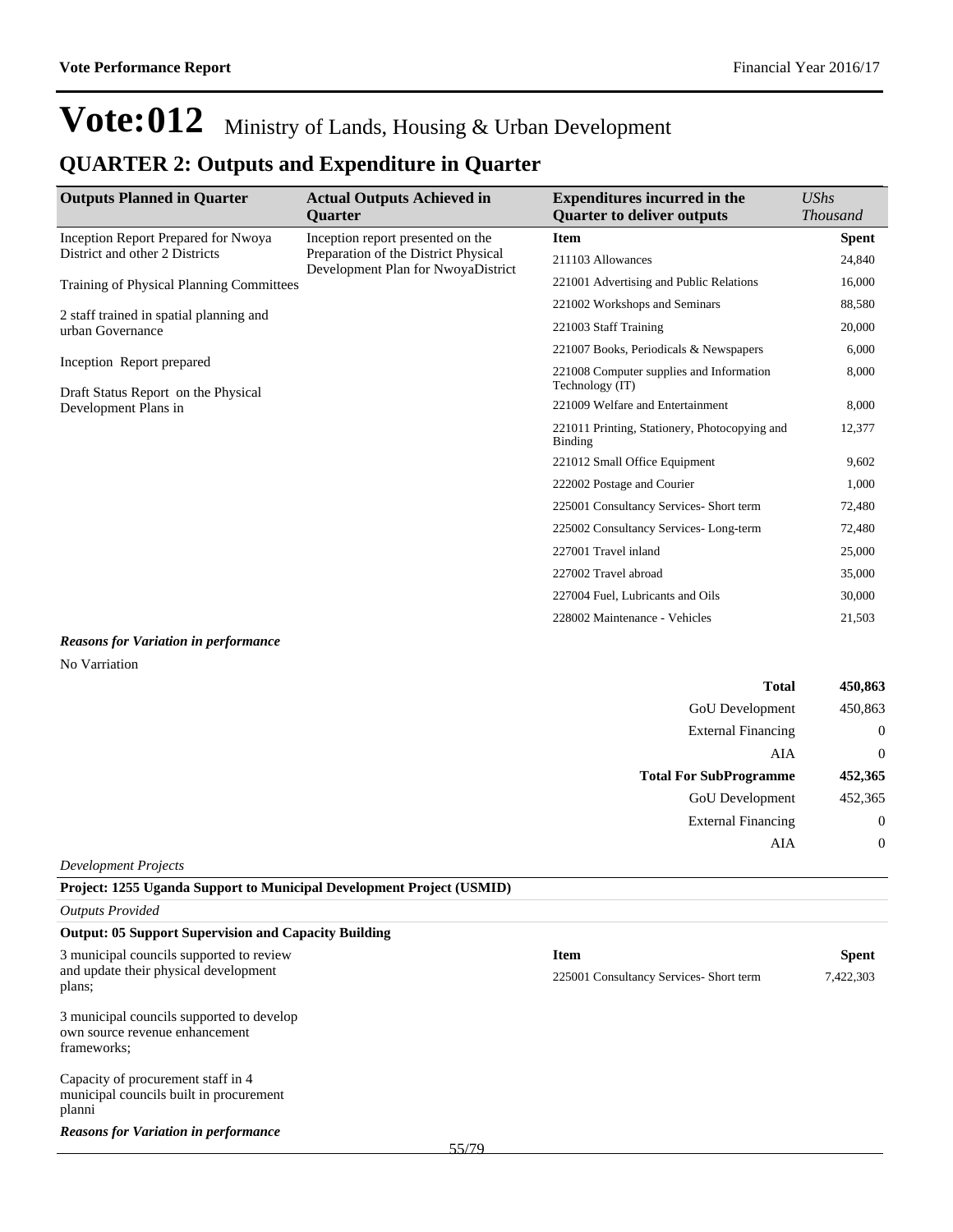### **QUARTER 2: Outputs and Expenditure in Quarter**

| <b>Outputs Planned in Quarter</b>                                | <b>Actual Outputs Achieved in</b>                                           | <b>Expenditures incurred in the</b> | <b>UShs</b>      |
|------------------------------------------------------------------|-----------------------------------------------------------------------------|-------------------------------------|------------------|
|                                                                  | Quarter                                                                     | <b>Quarter to deliver outputs</b>   | <b>Thousand</b>  |
|                                                                  |                                                                             | <b>Total</b>                        | 7,422,303        |
|                                                                  |                                                                             | <b>GoU</b> Development              | $\boldsymbol{0}$ |
|                                                                  |                                                                             | <b>External Financing</b>           | 7,422,303        |
|                                                                  |                                                                             | AIA                                 | $\overline{0}$   |
|                                                                  |                                                                             | <b>Total For SubProgramme</b>       | 7,422,303        |
|                                                                  |                                                                             | <b>GoU</b> Development              | $\mathbf{0}$     |
|                                                                  |                                                                             | <b>External Financing</b>           | 7,422,303        |
|                                                                  |                                                                             | <b>AIA</b>                          | $\theta$         |
| <b>Development Projects</b>                                      |                                                                             |                                     |                  |
| Project: 1309 Municipal Development Strategy                     |                                                                             |                                     |                  |
| <b>Outputs Provided</b>                                          |                                                                             |                                     |                  |
|                                                                  | Output: 01 Physical Planning Policies, Strategies, Guidelines and Standards |                                     |                  |
|                                                                  |                                                                             | <b>Item</b>                         | <b>Spent</b>     |
|                                                                  |                                                                             | 211103 Allowances                   | 2,800            |
|                                                                  |                                                                             | 221009 Welfare and Entertainment    | 566              |
| <b>Reasons for Variation in performance</b>                      |                                                                             |                                     |                  |
|                                                                  |                                                                             |                                     |                  |
|                                                                  |                                                                             | <b>Total</b>                        | 3,366            |
|                                                                  |                                                                             | GoU Development                     | 3,366            |
|                                                                  |                                                                             | <b>External Financing</b>           | $\boldsymbol{0}$ |
|                                                                  |                                                                             | <b>AIA</b>                          | $\overline{0}$   |
|                                                                  |                                                                             | <b>Total For SubProgramme</b>       | 3,366            |
|                                                                  |                                                                             | <b>GoU</b> Development              | 3,366            |
|                                                                  |                                                                             | <b>External Financing</b>           | $\mathbf{0}$     |
|                                                                  |                                                                             | AIA                                 | $\mathbf{0}$     |
| <b>Program: 03 Housing</b>                                       |                                                                             |                                     |                  |
| <b>Recurrent Programmes</b>                                      |                                                                             |                                     |                  |
| <b>Subprogram: 09 Housing Development and Estates Management</b> |                                                                             |                                     |                  |

*Outputs Provided*

**Output: 02 Technical Support and Administrative Services**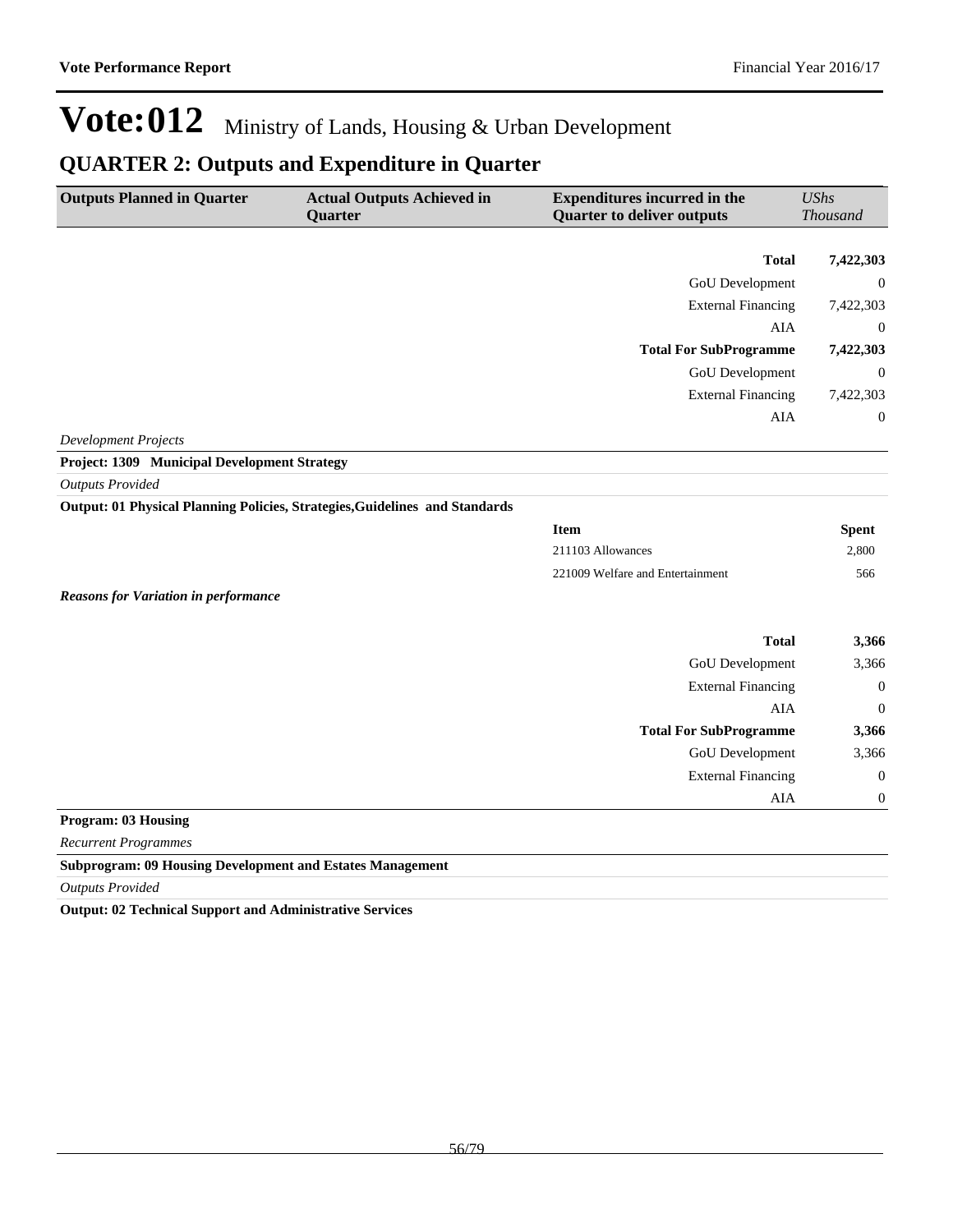## **QUARTER 2: Outputs and Expenditure in Quarter**

| <b>Outputs Planned in Quarter</b>                      | <b>Actual Outputs Achieved in</b><br><b>Quarter</b>         | <b>Expenditures incurred in the</b><br><b>Quarter to deliver outputs</b> | <b>UShs</b><br><b>Thousand</b> |
|--------------------------------------------------------|-------------------------------------------------------------|--------------------------------------------------------------------------|--------------------------------|
| Preparation, reproduction and                          | 60 Prototype plans produced and                             | <b>Item</b>                                                              | <b>Spent</b>                   |
| dissemination of Building plans;                       | disseminated.                                               | 221002 Workshops and Seminars                                            | 15,575                         |
|                                                        | Subscriptions and financial support to                      | 221003 Staff Training                                                    | 3,400                          |
| Support to Architects Board extended.;                 | professional bodies like ARB, SRB, ISU,                     | 221007 Books, Periodicals & Newspapers                                   | 500                            |
| Carry out supervision and other technical<br>services; | AREA given<br>MoU between MOD and MoLHUD for                | 221008 Computer supplies and Information<br>Technology (IT)              | 9,300                          |
|                                                        | Construction of Housing Units Project for                   | 221009 Welfare and Entertainment                                         | 3,000                          |
| Kasooli Project residue activities handled;            | the military, police, teachers among others<br>signed       | 221011 Printing, Stationery, Photocopying and<br><b>Binding</b>          | 4,842                          |
|                                                        |                                                             | 221012 Small Office Equipment                                            | 2,000                          |
|                                                        | Data to review and update of slum                           | 222001 Telecommunications                                                | 3,000                          |
|                                                        | profiles in Municipalities of Lira and<br>Mbarara collected | 227001 Travel inland                                                     | 29,725                         |
|                                                        |                                                             | 227002 Travel abroad                                                     | 10.000                         |
|                                                        |                                                             | 227004 Fuel, Lubricants and Oils                                         | 10,330                         |
|                                                        |                                                             | 228002 Maintenance - Vehicles                                            | 6,775                          |
| <b>Reasons for Variation in performance</b><br>Nil     |                                                             |                                                                          |                                |
|                                                        |                                                             | <b>Total</b>                                                             | 98,446                         |
|                                                        |                                                             | Wage Recurrent                                                           | $\mathbf{0}$                   |
|                                                        |                                                             | Non Wage Recurrent                                                       | 98,446                         |
|                                                        |                                                             | AIA                                                                      | $\mathbf{0}$                   |
| <b>Output: 03 Capacity Building</b>                    |                                                             |                                                                          |                                |
| Customized Trainings in Housing carried<br>out:        | Sensitization workshops for Housing<br>issues held          | <b>Item</b><br>221003 Staff Training                                     | <b>Spent</b><br>7,859          |
| <b>Reasons for Variation in performance</b>            |                                                             |                                                                          |                                |
| Nil                                                    |                                                             |                                                                          |                                |
|                                                        |                                                             | <b>Total</b>                                                             | 7,859                          |
|                                                        |                                                             | Wage Recurrent                                                           | $\theta$                       |
|                                                        |                                                             | Non Wage Recurrent                                                       | 7,859                          |
|                                                        |                                                             | AIA                                                                      | $\mathbf{0}$                   |

### **Output: 04 Estates Management Policy, Strategies & Reports**

| Draft Condominium regulations in place;                                   | Consultations to review the condominium                                              | – Item                                                   | <b>Spent</b> |
|---------------------------------------------------------------------------|--------------------------------------------------------------------------------------|----------------------------------------------------------|--------------|
| Report on Implementation of the                                           | property act and regulations dissemination<br>tool carried out                       | 211101 General Staff Salaries                            | 139,904      |
| condominium Property Act and                                              |                                                                                      | 211103 Allowances                                        | 5.500        |
| Regulations produced;                                                     |                                                                                      | 221002 Workshops and Seminars                            | 12,520       |
| Consulations for the development of the<br>Real estates bill carried out; | Drafting the TORS for the procurement of<br>a consultant for implementation was done | 221011 Printing, Stationery, Photocopying and<br>Binding | 4.275        |
|                                                                           | Concept paper for the paper for the                                                  | 225001 Consultancy Services- Short term                  | 20,000       |
|                                                                           | development of real estates management<br>bill finalised                             | 227004 Fuel, Lubricants and Oils                         | 10,000       |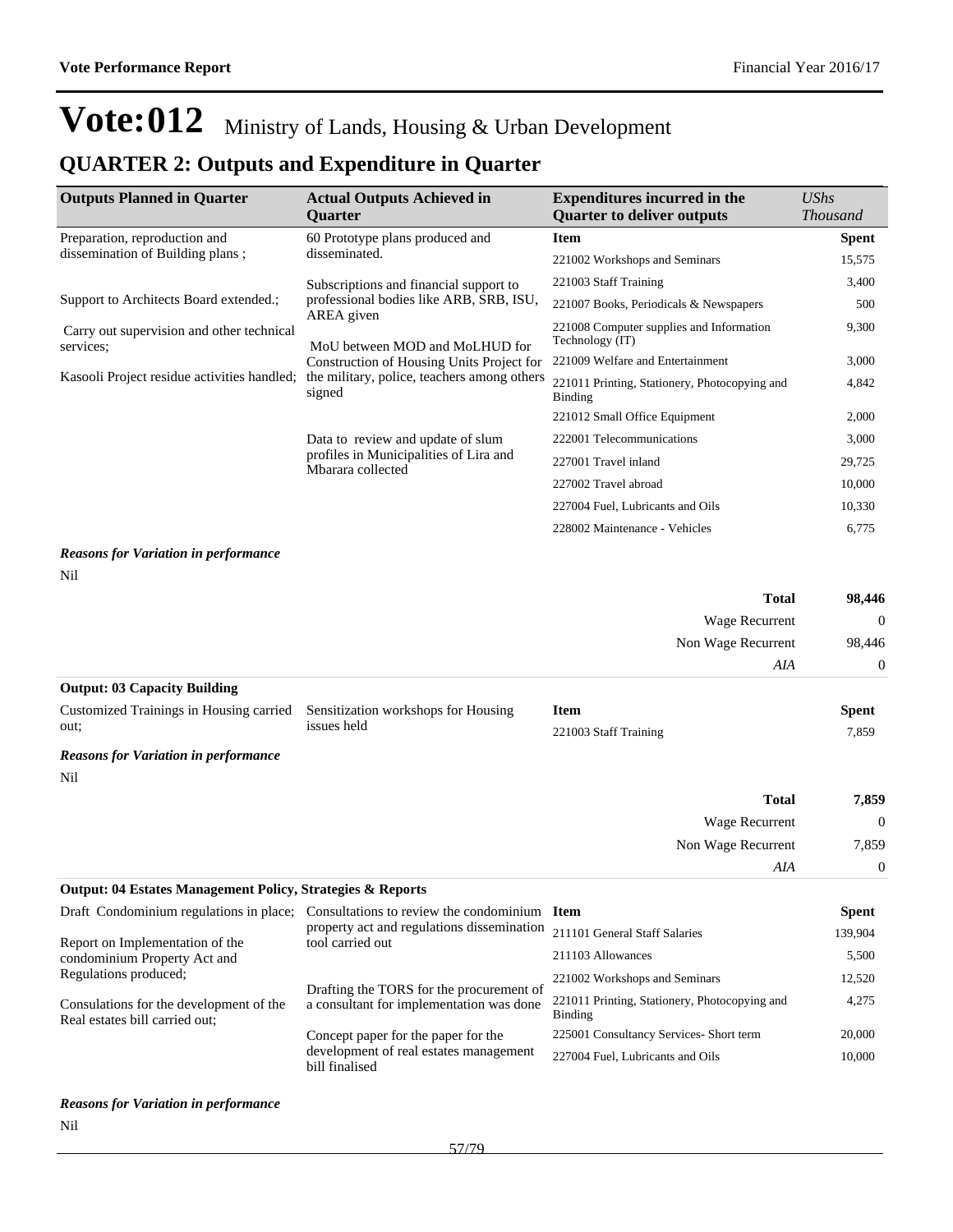### **QUARTER 2: Outputs and Expenditure in Quarter**

| <b>Outputs Planned in Quarter</b>                               | <b>Actual Outputs Achieved in</b>                                               | <b>Expenditures incurred in the</b>                         | <b>UShs</b>      |
|-----------------------------------------------------------------|---------------------------------------------------------------------------------|-------------------------------------------------------------|------------------|
|                                                                 | <b>Quarter</b>                                                                  | <b>Quarter to deliver outputs</b>                           | <b>Thousand</b>  |
|                                                                 |                                                                                 | <b>Total</b>                                                | 192,199          |
|                                                                 |                                                                                 | <b>Wage Recurrent</b>                                       | 139,904          |
|                                                                 |                                                                                 | Non Wage Recurrent                                          | 52,295           |
|                                                                 |                                                                                 | AIA                                                         | $\boldsymbol{0}$ |
|                                                                 |                                                                                 | <b>Total For SubProgramme</b>                               | 298,504          |
|                                                                 |                                                                                 | <b>Wage Recurrent</b>                                       | 139,904          |
|                                                                 |                                                                                 | Non Wage Recurrent                                          | 158,600          |
|                                                                 |                                                                                 | AIA                                                         | 0                |
| <b>Recurrent Programmes</b>                                     |                                                                                 |                                                             |                  |
| <b>Subprogram: 10 Human Settlements</b>                         |                                                                                 |                                                             |                  |
| <b>Outputs Provided</b>                                         |                                                                                 |                                                             |                  |
| <b>Output: 01 Housing Policy, Strategies and Reports</b>        |                                                                                 |                                                             |                  |
| NHP disseminated to 5 Districts                                 | Post launch National Housing Policy                                             | Item                                                        | <b>Spent</b>     |
|                                                                 | conference held                                                                 | 211101 General Staff Salaries                               | 74,410           |
| Draft LLTB principles in place;                                 | National housing policy disserminated in                                        | 211103 Allowances                                           | 20,000           |
|                                                                 | the districts of Fort portal, Kabala,                                           | 221001 Advertising and Public Relations                     | 3,000            |
| Draft Housing standards and Guidelines in, Bushenyi and Mbarara | Rukungiri, Kasese                                                               | 221002 Workshops and Seminars                               | 26,000           |
| place                                                           |                                                                                 | 221007 Books, Periodicals & Newspapers                      | 500              |
|                                                                 | Landlord Tenants Bill discussed with<br>Political Leadership in place.          | 221008 Computer supplies and Information<br>Technology (IT) | 6,150            |
|                                                                 | Information collected on the development                                        | 221009 Welfare and Entertainment                            | 3,000            |
|                                                                 | of Housing Standards in Fort portal,<br>Kabale, Rukungiri, Kasese, Bushenyi and | 221011 Printing, Stationery, Photocopying and<br>Binding    | 700              |
|                                                                 | Mbarara<br>National Housing Policy launched.                                    | 221012 Small Office Equipment                               | 1,000            |
|                                                                 |                                                                                 | 227001 Travel inland                                        | 5,200            |
|                                                                 |                                                                                 | 227004 Fuel, Lubricants and Oils                            | 18,400           |

#### *Reasons for Variation in performance*

Nil

| 158,360 | <b>Total</b>       |  |
|---------|--------------------|--|
| 74,410  | Wage Recurrent     |  |
| 83,950  | Non Wage Recurrent |  |
| υ       | AIA                |  |

#### **Output: 02 Technical Support and Administrative Services**

| <b>Item</b>                                              | <b>Spent</b> |
|----------------------------------------------------------|--------------|
| 211103 Allowances                                        | 7.669        |
| 221002 Workshops and Seminars                            | 10.515       |
| 221011 Printing, Stationery, Photocopying and<br>Binding | 700          |
| 227001 Travel inland                                     | 21,000       |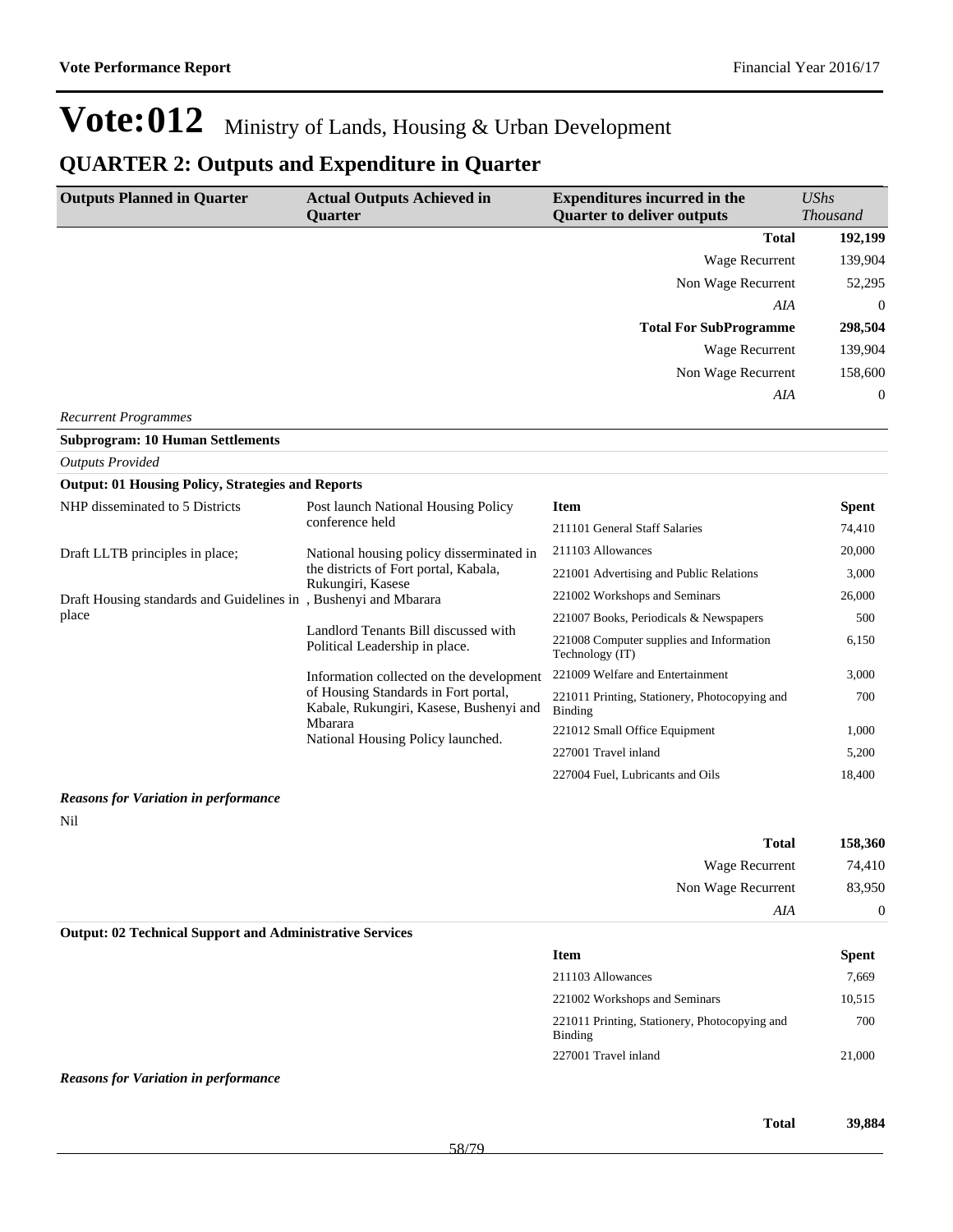### **QUARTER 2: Outputs and Expenditure in Quarter**

| <b>Outputs Planned in Quarter</b>            | <b>Actual Outputs Achieved in</b><br>Quarter | <b>Expenditures incurred in the</b><br><b>Quarter to deliver outputs</b> | <b>UShs</b><br><b>Thousand</b> |
|----------------------------------------------|----------------------------------------------|--------------------------------------------------------------------------|--------------------------------|
|                                              |                                              | Wage Recurrent                                                           | $\bf{0}$                       |
|                                              |                                              | Non Wage Recurrent                                                       | 39,884                         |
|                                              |                                              | AIA                                                                      | $\overline{0}$                 |
| <b>Output: 03 Capacity Building</b>          |                                              |                                                                          |                                |
| World Habitat Day commemorated;              | Commemorated the World Habitat Day.          | <b>Item</b>                                                              | <b>Spent</b>                   |
| Participation in Habitat III Activities done |                                              | 211103 Allowances                                                        | 7,820                          |
|                                              |                                              | 221011 Printing, Stationery, Photocopying and<br><b>Binding</b>          | 700                            |
|                                              |                                              | 227002 Travel abroad                                                     | 40,000                         |
|                                              |                                              | 227004 Fuel, Lubricants and Oils                                         | 15,760                         |
| <b>Reasons for Variation in performance</b>  |                                              |                                                                          |                                |
| Nil                                          |                                              |                                                                          |                                |
|                                              |                                              | <b>Total</b>                                                             | 64,280                         |
|                                              |                                              | Wage Recurrent                                                           | $\theta$                       |
|                                              |                                              | Non Wage Recurrent                                                       | 64,280                         |
|                                              |                                              | AIA                                                                      | $\overline{0}$                 |
|                                              |                                              | <b>Total For SubProgramme</b>                                            | 262,524                        |
|                                              |                                              | Wage Recurrent                                                           | 74,410                         |
|                                              |                                              | Non Wage Recurrent                                                       | 188,114                        |
|                                              |                                              | AIA                                                                      | $\mathbf{0}$                   |

*Recurrent Programmes*

**Subprogram: 15 Office of the Director, Housing**

| <b>Outputs Provided</b>                                                           |                                                               |                                                          |              |
|-----------------------------------------------------------------------------------|---------------------------------------------------------------|----------------------------------------------------------|--------------|
| <b>Output: 01 Housing Policy, Strategies and Reports</b>                          |                                                               |                                                          |              |
| - Administrative and technical functions of Attended administrative and technical |                                                               | <b>Item</b>                                              | <b>Spent</b> |
| directorate attended to:                                                          | functions of directorate.                                     | 211101 General Staff Salaries                            | 4,180        |
| - Housing Programs, policies and laws                                             | Coordinated the negotiations with<br>Ugavilla and Entebbe MC. | 211103 Allowances                                        | 4,104        |
| coordinated and evaluated;                                                        |                                                               | 221009 Welfare and Entertainment                         | 405          |
| - Coordinate negotiations with<br>Development partners to undertake               | Attended the Habitat III Global Summit In<br>Equito.          | 221011 Printing, Stationery, Photocopying and<br>Binding | 425          |
| housing projects under PPP arrangements;                                          |                                                               | 227004 Fuel. Lubricants and Oils                         | 4.000        |
|                                                                                   | Launched the low cost housing project in                      |                                                          |              |
|                                                                                   | Kumi and Kiyrandongo.                                         |                                                          |              |

- Local &

| <b>Total</b>                  | 13,113   |
|-------------------------------|----------|
| Wage Recurrent                | 4,180    |
| Non Wage Recurrent            | 8,934    |
| AIA                           | $\theta$ |
| <b>Total For SubProgramme</b> | 13,113   |
| Wage Recurrent                | 4,180    |
| Non Wage Recurrent<br>59/79   | 8,934    |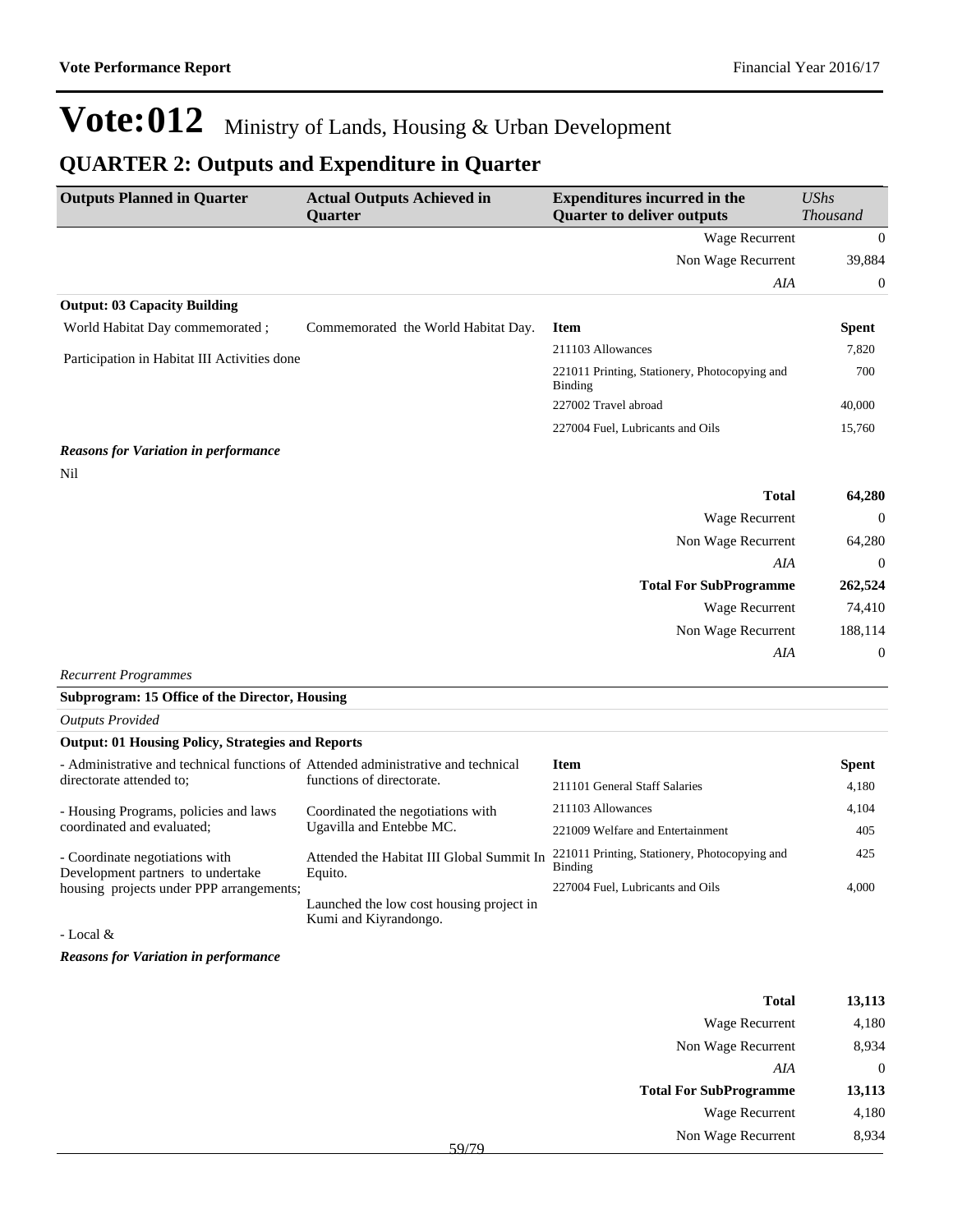### **QUARTER 2: Outputs and Expenditure in Quarter**

| <b>Outputs Planned in Quarter</b>                                 | <b>Actual Outputs Achieved in</b><br><b>Ouarter</b> | <b>Expenditures incurred in the</b><br><b>Quarter to deliver outputs</b> | <b>UShs</b><br><b>Thousand</b> |
|-------------------------------------------------------------------|-----------------------------------------------------|--------------------------------------------------------------------------|--------------------------------|
|                                                                   |                                                     |                                                                          | AIA<br>$\overline{0}$          |
| <b>Program: 49 Policy, Planning and Support Services</b>          |                                                     |                                                                          |                                |
| <b>Recurrent Programmes</b>                                       |                                                     |                                                                          |                                |
| <b>Subprogram: 01 Finance and administration</b>                  |                                                     |                                                                          |                                |
| <b>Outputs Provided</b>                                           |                                                     |                                                                          |                                |
| Output: 01 Policy, consultation, planning and monitoring services |                                                     |                                                                          |                                |
| - 1 Cabinet Returns prepared and                                  | 2 Cabinet memoranda prepared and                    | <b>Item</b>                                                              | <b>Spent</b>                   |
| submitted to Cabinet Secretariat.                                 | submitted to Cabinet Secretariat                    | 211101 General Staff Salaries                                            | 39,181                         |
|                                                                   |                                                     | 211103 Allowances                                                        | 25,760                         |
|                                                                   |                                                     | 221002 Workshops and Seminars                                            | 18,400                         |
|                                                                   |                                                     | 221007 Books, Periodicals & Newspapers                                   | 3,680                          |
|                                                                   |                                                     | 221008 Computer supplies and Information<br>Technology (IT)              | 9,683                          |
|                                                                   |                                                     | 221011 Printing, Stationery, Photocopying and<br>Binding                 | 12,900                         |
|                                                                   |                                                     | 222001 Telecommunications                                                | 920                            |
|                                                                   |                                                     | 227001 Travel inland                                                     | 19,364                         |
|                                                                   |                                                     | 227002 Travel abroad                                                     | 31,055                         |
|                                                                   |                                                     | 227004 Fuel, Lubricants and Oils                                         | 12,318                         |
|                                                                   |                                                     | 282102 Fines and Penalties/ Court wards                                  | 110,400                        |
| <b>Reasons for Variation in performance</b>                       |                                                     |                                                                          |                                |

Nil

| 283,661        | <b>Total</b>       |
|----------------|--------------------|
| 39,181         | Wage Recurrent     |
| 244,480        | Non Wage Recurrent |
| $\overline{0}$ | AIA                |

**Output: 02 Ministry Support Services (Finance and Administration)**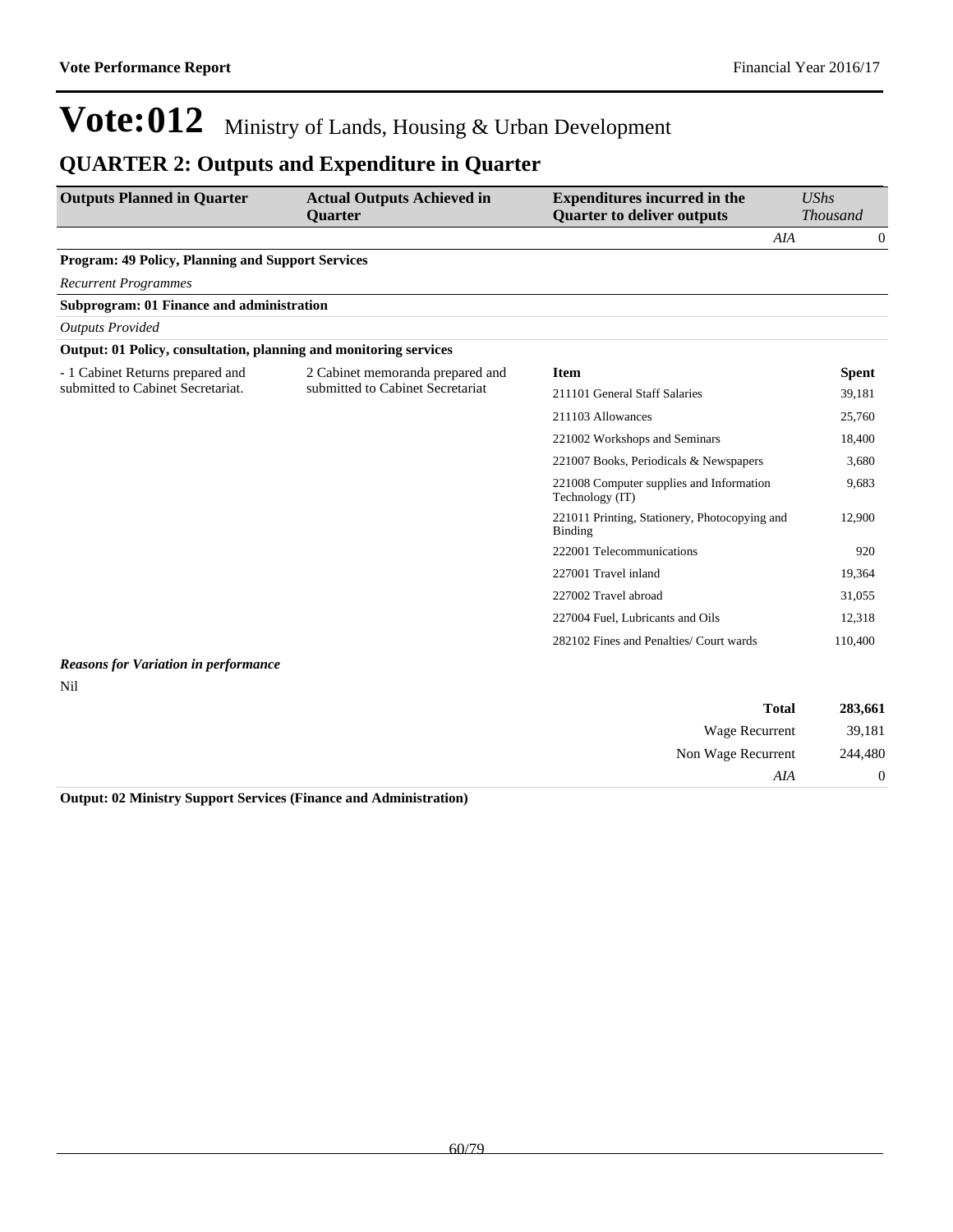## **QUARTER 2: Outputs and Expenditure in Quarter**

| <b>Outputs Planned in Quarter</b>           | <b>Actual Outputs Achieved in</b><br><b>Ouarter</b> | <b>Expenditures incurred in the</b><br><b>Quarter to deliver outputs</b> | UShs<br><b>Thousand</b> |
|---------------------------------------------|-----------------------------------------------------|--------------------------------------------------------------------------|-------------------------|
|                                             | 398 staff paid salaries for the months of           | <b>Item</b>                                                              | <b>Spent</b>            |
|                                             | October, November and September                     | 211101 General Staff Salaries                                            | 91,017                  |
|                                             | Pension and gratuity paid                           | 211103 Allowances                                                        | 18,400                  |
|                                             |                                                     | 212102 Pension for General Civil Service                                 | 289,240                 |
|                                             |                                                     | 213002 Incapacity, death benefits and funeral<br>expenses                | 5,040                   |
|                                             |                                                     | 213004 Gratuity Expenses                                                 | 137,555                 |
|                                             |                                                     | 221007 Books, Periodicals & Newspapers                                   | 5,520                   |
|                                             |                                                     | 221009 Welfare and Entertainment                                         | 12,880                  |
|                                             |                                                     | 222001 Telecommunications                                                | 18,400                  |
|                                             |                                                     | 222002 Postage and Courier                                               | 1,840                   |
|                                             |                                                     | 223001 Property Expenses                                                 | 27,600                  |
|                                             |                                                     | 223004 Guard and Security services                                       | 31,278                  |
|                                             |                                                     | 223005 Electricity                                                       | 36,800                  |
|                                             |                                                     | 223006 Water                                                             | 13,099                  |
|                                             |                                                     | 227001 Travel inland                                                     | 18,720                  |
|                                             |                                                     | 227004 Fuel, Lubricants and Oils                                         | 11,360                  |
|                                             |                                                     | 228002 Maintenance - Vehicles                                            | 32,156                  |
| <b>Reasons for Variation in performance</b> |                                                     |                                                                          |                         |

## Nil

| 750,905          | <b>Total</b>       |
|------------------|--------------------|
| 91,017           | Wage Recurrent     |
| 659,888          | Non Wage Recurrent |
| $\boldsymbol{0}$ | AIA                |

**Output: 03 Ministerial and Top Management Services**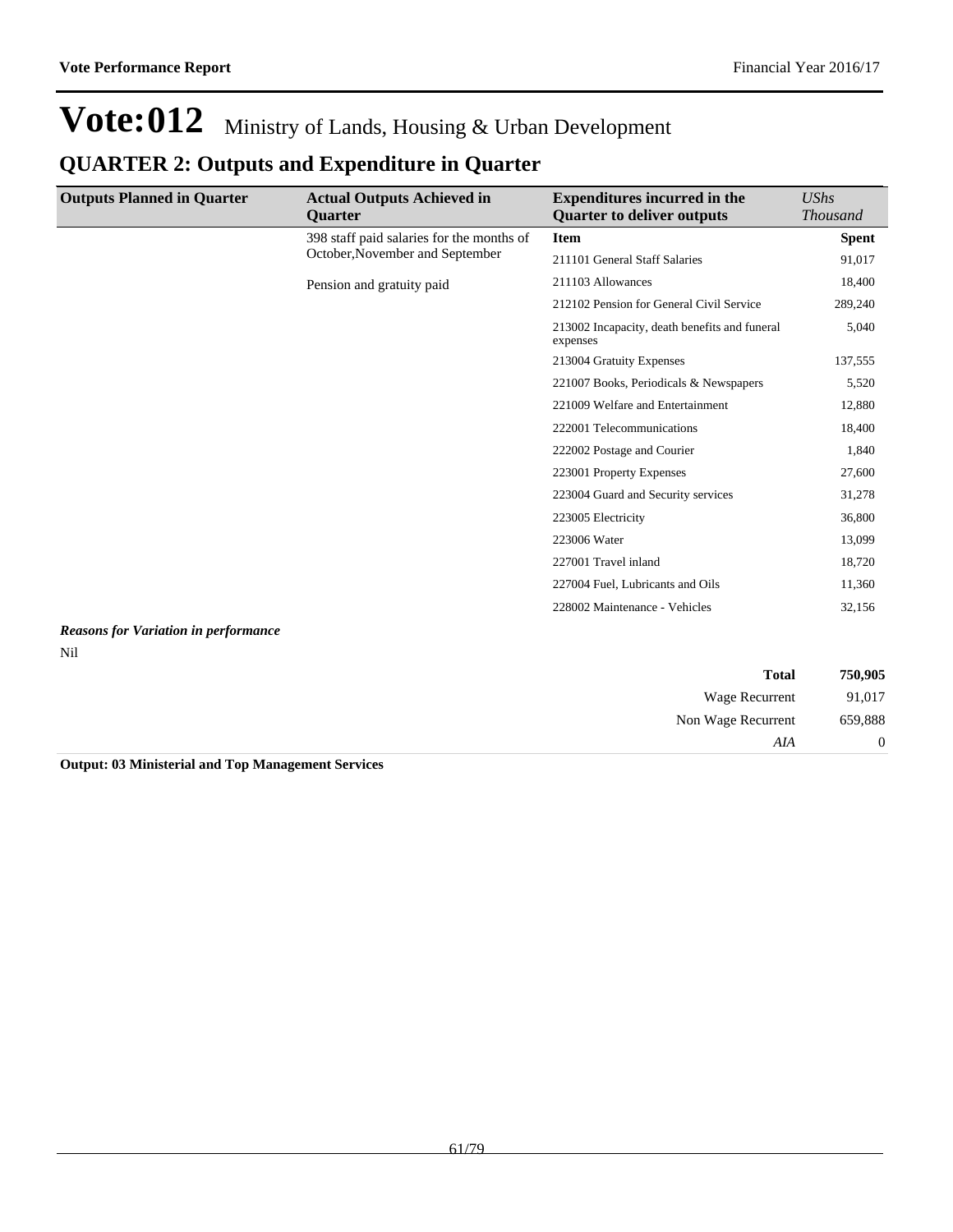### **QUARTER 2: Outputs and Expenditure in Quarter**

| <b>Outputs Planned in Quarter</b>           | <b>Actual Outputs Achieved in</b>  | <b>Expenditures incurred in the</b>                       | <b>UShs</b>      |
|---------------------------------------------|------------------------------------|-----------------------------------------------------------|------------------|
|                                             | Quarter                            | <b>Quarter to deliver outputs</b>                         | <b>Thousand</b>  |
|                                             | 2 Ministry Top Management meetings | <b>Item</b>                                               | <b>Spent</b>     |
|                                             | held                               | 211101 General Staff Salaries                             | 22,044           |
|                                             |                                    | 211103 Allowances                                         | 5,290            |
|                                             |                                    | 213001 Medical expenses (To employees)                    | 1,142            |
|                                             |                                    | 213002 Incapacity, death benefits and funeral<br>expenses | 11,600           |
|                                             |                                    | 221002 Workshops and Seminars                             | 11,040           |
|                                             |                                    | 221007 Books, Periodicals & Newspapers                    | 1,820            |
|                                             |                                    | 221009 Welfare and Entertainment                          | 9,200            |
|                                             |                                    | 221017 Subscriptions                                      | 46,000           |
|                                             |                                    | 222001 Telecommunications                                 | 18,400           |
|                                             |                                    | 222003 Information and communications<br>technology (ICT) | 5,520            |
|                                             |                                    | 227001 Travel inland                                      | 22,400           |
|                                             |                                    | 227002 Travel abroad                                      | 39,100           |
|                                             |                                    | 227004 Fuel, Lubricants and Oils                          | 113,600          |
|                                             |                                    | 228001 Maintenance - Civil                                | 6,900            |
|                                             |                                    | 228002 Maintenance - Vehicles                             | 7,360            |
| <b>Reasons for Variation in performance</b> |                                    |                                                           |                  |
| Nil                                         |                                    |                                                           |                  |
|                                             |                                    | <b>Total</b>                                              | 321,417          |
|                                             |                                    | Wage Recurrent                                            | 22,044           |
|                                             |                                    | Non Wage Recurrent                                        | 299,372          |
|                                             |                                    | AIA                                                       | $\boldsymbol{0}$ |
| <b>Output: 04 Information Management</b>    |                                    |                                                           |                  |
| - Access to information initiatives         |                                    | <b>Item</b>                                               | <b>Spent</b>     |
| implemented;                                |                                    | 211101 General Staff Salaries                             | 7,914            |
| - Ministry's Clients' Charter implemented   |                                    | 211103 Allowances                                         | 7,360            |
| and feedback on complaints responded to.    |                                    | 221009 Welfare and Entertainment                          | 2,208            |

and feedback on complaints responded to.

#### *Reasons for Variation in performance*

| 53,840         | <b>Total</b>       |
|----------------|--------------------|
| 7,914          | Wage Recurrent     |
| 45,926         | Non Wage Recurrent |
| $\overline{0}$ | AIA                |

221011 Printing, Stationery, Photocopying and

221020 IPPS Recurrent Costs 7,360 222001 Telecommunications 920 227001 Travel inland 4,760 227004 Fuel, Lubricants and Oils 10,900

12,418

Binding

**Output: 05 Procurement and Disposal Services**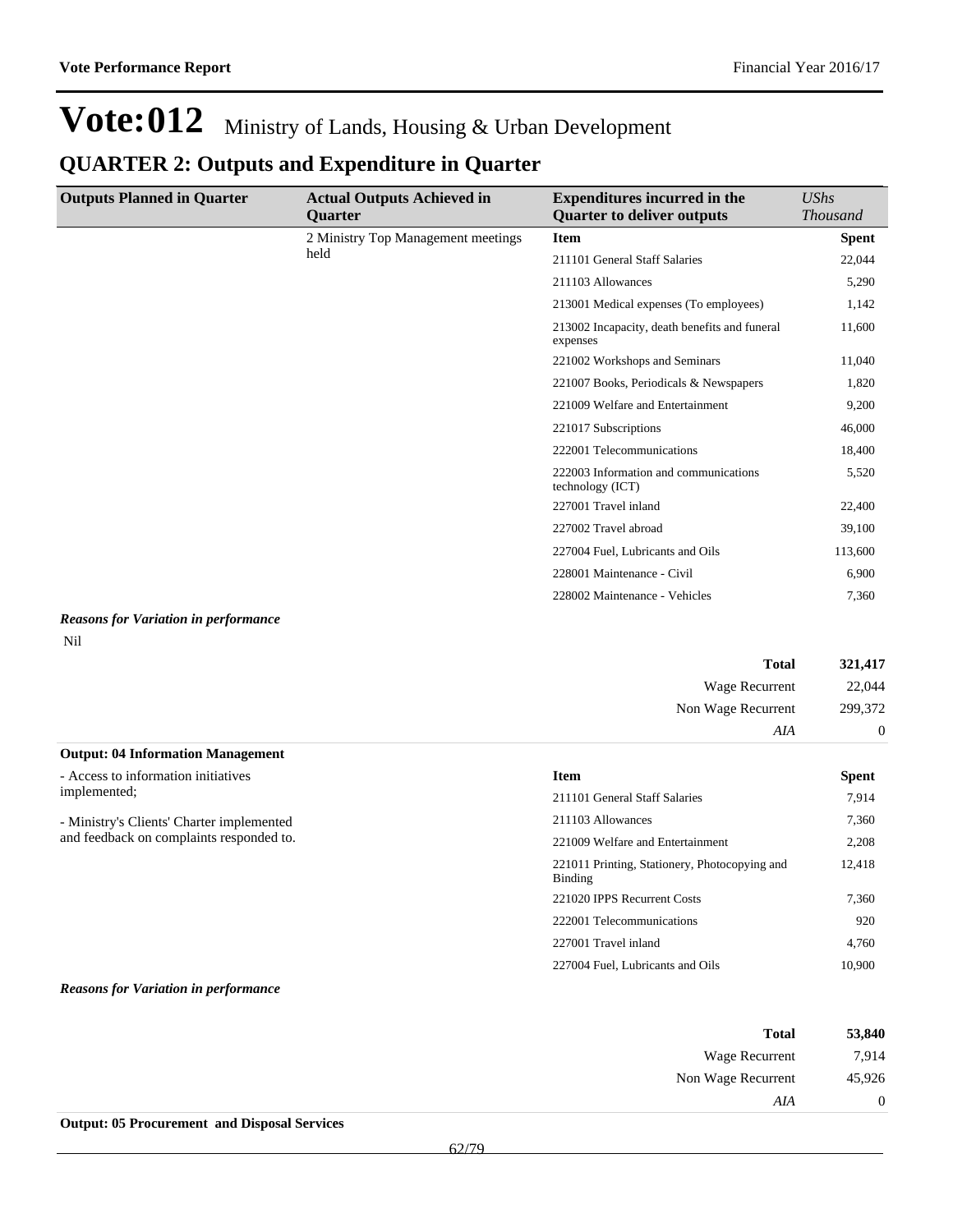### **QUARTER 2: Outputs and Expenditure in Quarter**

| <b>Outputs Planned in Quarter</b>                                                               | <b>Actual Outputs Achieved in</b><br><b>Ouarter</b>                    | <b>Expenditures incurred in the</b><br><b>Ouarter to deliver outputs</b> | $\mathit{UShs}$<br><i>Thousand</i> |
|-------------------------------------------------------------------------------------------------|------------------------------------------------------------------------|--------------------------------------------------------------------------|------------------------------------|
| -Prequalification list compiled.                                                                | Qualification lists complied for goods,                                | <b>Item</b>                                                              | <b>Spent</b>                       |
| services and Works.<br>-Procurement plan prepared.<br>- Contracts for works, goods and services | 211101 General Staff Salaries                                          | 1,297                                                                    |                                    |
| prepared;                                                                                       | 1 Monitoring and Evaluation of Ministry                                | 211103 Allowances                                                        | 4,600                              |
| - 3 PPDA and Financial compliance<br>report prepared.                                           | activities and services carried out in the 6<br>Ministry Zonal Offices | 221007 Books, Periodicals & Newspapers                                   | 1,022                              |
| -Disposal of goods carried out;<br>-Monitoring and evaluation reports of                        |                                                                        | 221008 Computer supplies and Information<br>Technology (IT)              | 736                                |
| awarded contracts p                                                                             | 221011 Printing, Stationery, Photocopying and<br>Binding               | 13,480                                                                   |                                    |
|                                                                                                 |                                                                        | 227001 Travel inland                                                     | 5,542                              |
|                                                                                                 |                                                                        | 227004 Fuel, Lubricants and Oils                                         | 15,656                             |
|                                                                                                 |                                                                        | 228002 Maintenance - Vehicles                                            | 1,840                              |

#### *Reasons for Variation in performance*

Nil

| 44,173         | <b>Total</b>          |
|----------------|-----------------------|
| 1,297          | <b>Wage Recurrent</b> |
| 42,876         | Non Wage Recurrent    |
| $\overline{0}$ | AIA                   |
|                |                       |

**Output: 06 Accounts and internal Audit Services** - IFMS maintained in good running IFMS maintained in good running

| - IFMS maintained in good running                 | IFMS maintained in good running                                                  | Item                                                     | <b>Spent</b> |
|---------------------------------------------------|----------------------------------------------------------------------------------|----------------------------------------------------------|--------------|
| condition:                                        | condition Issues raised by Office of                                             | 211101 General Staff Salaries                            | 30,121       |
| 3 Monthly budget performance reports<br>prepared; | Auditor General and PAC responded to<br>Release request for Quarter Two Prepared | 211103 Allowances                                        | 4.829        |
| -Collect NTR upto UGX 0.60bn                      | and Submitted to MoFPED                                                          | 221009 Welfare and Entertainment                         | 1,235        |
|                                                   |                                                                                  | 221011 Printing, Stationery, Photocopying and<br>Binding | 2,300        |
|                                                   |                                                                                  | 221016 IFMS Recurrent costs                              | 31,200       |
|                                                   |                                                                                  | 227001 Travel inland                                     | 9.281        |

#### *Reasons for Variation in performance*

Nil

| <b>Total</b>                  | 78,966    |
|-------------------------------|-----------|
| Wage Recurrent                | 30,121    |
| Non Wage Recurrent            | 48,845    |
| AIA                           | $\theta$  |
| <b>Total For SubProgramme</b> | 1,532,962 |
| Wage Recurrent                | 191,575   |
| Non Wage Recurrent            | 1,341,387 |
| AIA                           | $\theta$  |

*Recurrent Programmes*

### **Subprogram: 02 Planning and Quality Assurance**

*Outputs Provided*

**Output: 01 Policy, consultation, planning and monitoring services**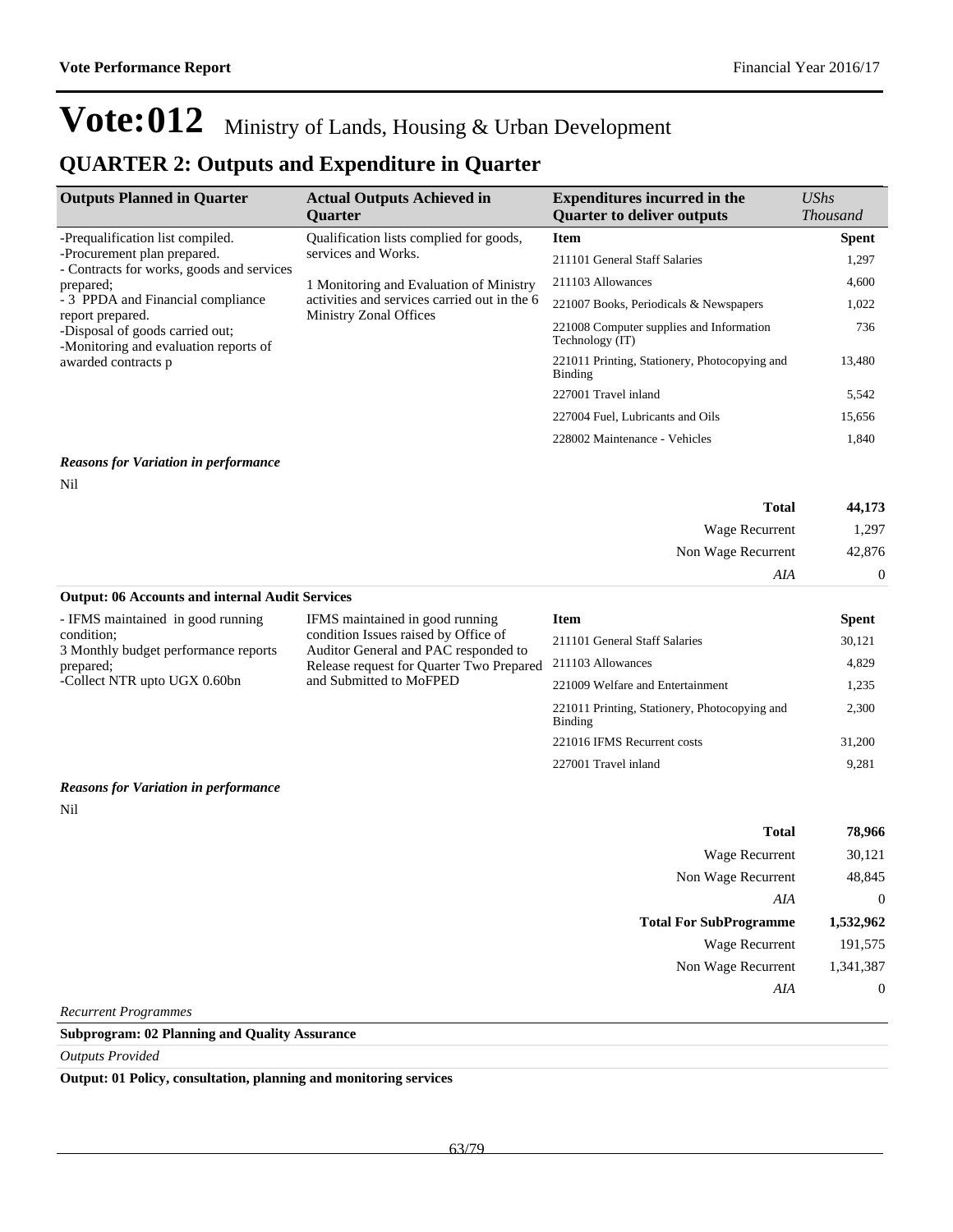## **QUARTER 2: Outputs and Expenditure in Quarter**

| <b>Outputs Planned in Quarter</b>                                   | <b>Actual Outputs Achieved in</b><br>Quarter                                      | <b>Expenditures incurred in the</b><br><b>Quarter to deliver outputs</b> | <b>UShs</b><br><b>Thousand</b> |
|---------------------------------------------------------------------|-----------------------------------------------------------------------------------|--------------------------------------------------------------------------|--------------------------------|
| - Sector Budget Framework Paper                                     | Monitoring and Evaluation of Ministry                                             | <b>Item</b>                                                              |                                |
| produced and Submitted;                                             | activities and programs undertaken in the                                         | 211101 General Staff Salaries                                            | <b>Spent</b><br>88,116         |
|                                                                     | Districts of Soroti, Amuria, Katakwi,<br>Kaberamaido, Kumi, Bukedea, Bukwo,       | 211103 Allowances                                                        | 37,500                         |
| - Budget, Government and Ministry                                   | Kapchorwa, , Bulambuli, Mbale, Bududa,                                            | 213001 Medical expenses (To employees)                                   | 1,000                          |
| Peformance reports produced;                                        | Manafwa, Pallisa, Kibuku,                                                         | 221002 Workshops and Seminars                                            | 60,000                         |
|                                                                     | Kamuli, Mayuge, Kaliro, Tororo, Busia,<br>Bugiri, Butaleja, Namutumba, Iganga and | 221003 Staff Training                                                    | 3,360                          |
| - Ministry Planning and Budgetary                                   | Jinja                                                                             | 221007 Books, Periodicals & Newspapers                                   | 3,900                          |
| activities cordinated;<br>- Ministry detailed budget for FY 2016/17 | Ministry Budgetary activities coordinated                                         | 221008 Computer supplies and Information<br>Technology (IT)              | 1,440                          |
| prepared and submitted to the                                       | Ministry and Sector Budget Frame Work                                             | 221009 Welfare and Entertainment                                         | 4,200                          |
|                                                                     | Paper prepared and submitted to the<br>MoFPED and OPM                             | 221011 Printing, Stationery, Photocopying and<br><b>Binding</b>          | 17,208                         |
|                                                                     |                                                                                   | 221012 Small Office Equipment                                            | 700                            |
|                                                                     |                                                                                   | 222001 Telecommunications                                                | 5,000                          |
|                                                                     |                                                                                   | 227001 Travel inland                                                     | 100,000                        |
|                                                                     |                                                                                   | 227002 Travel abroad                                                     | 20,000                         |
|                                                                     |                                                                                   | 227004 Fuel, Lubricants and Oils                                         | 70,000                         |
|                                                                     |                                                                                   | 228002 Maintenance - Vehicles                                            | 22,365                         |
| <b>Reasons for Variation in performance</b>                         |                                                                                   |                                                                          |                                |
| No varriation                                                       |                                                                                   |                                                                          |                                |
|                                                                     |                                                                                   | <b>Total</b>                                                             | 434,789                        |
|                                                                     |                                                                                   | Wage Recurrent                                                           | 88,116                         |
|                                                                     |                                                                                   | Non Wage Recurrent                                                       | 346,673                        |
|                                                                     |                                                                                   | AIA                                                                      | $\boldsymbol{0}$               |
| Arrears                                                             |                                                                                   |                                                                          |                                |
| <b>Output: 99 Arrears</b>                                           |                                                                                   |                                                                          |                                |
|                                                                     |                                                                                   | <b>Item</b>                                                              | <b>Spent</b>                   |
| <b>Reasons for Variation in performance</b>                         |                                                                                   |                                                                          |                                |
|                                                                     |                                                                                   | <b>Total</b>                                                             | 0                              |
|                                                                     |                                                                                   | Wage Recurrent                                                           | 0                              |
|                                                                     |                                                                                   | Non Wage Recurrent                                                       | 0                              |
|                                                                     |                                                                                   | AIA                                                                      | $\boldsymbol{0}$               |
|                                                                     |                                                                                   | <b>Total For SubProgramme</b>                                            | 434,789                        |
|                                                                     |                                                                                   | Wage Recurrent                                                           | 88,116                         |
|                                                                     |                                                                                   | Non Wage Recurrent                                                       | 346,673                        |
|                                                                     |                                                                                   | AIA                                                                      | $\boldsymbol{0}$               |
| <b>Recurrent Programmes</b>                                         |                                                                                   |                                                                          |                                |
| <b>Subprogram: 16 Internal Audit</b>                                |                                                                                   |                                                                          |                                |
| <b>Outputs Provided</b>                                             |                                                                                   |                                                                          |                                |

**Output: 06 Accounts and internal Audit Services**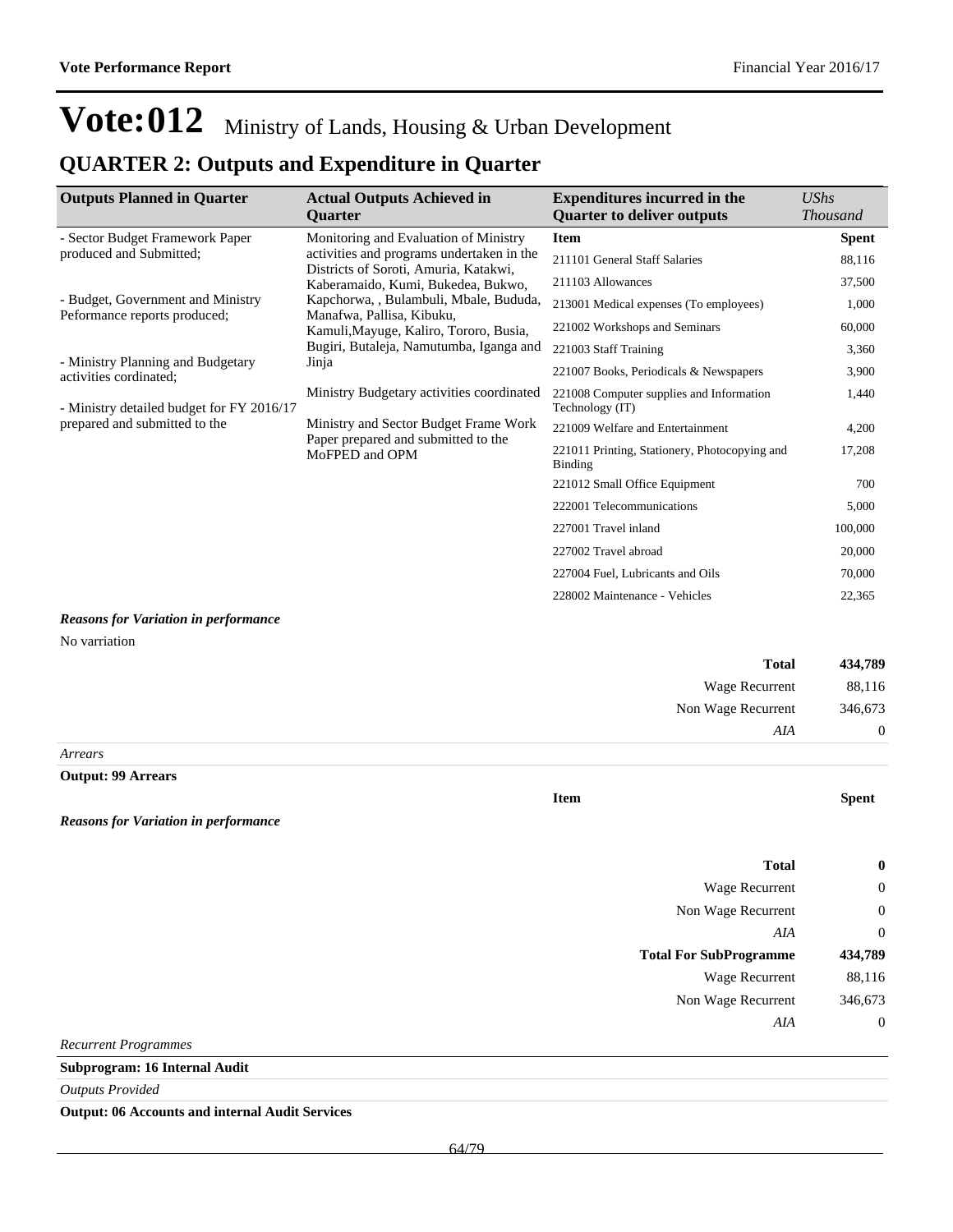$AIA \qquad \qquad 0$ 

**Total For SubProgramme 99,650**

## **Vote:012** Ministry of Lands, Housing & Urban Development

### **QUARTER 2: Outputs and Expenditure in Quarter**

| <b>Outputs Planned in Quarter</b>                   | <b>Actual Outputs Achieved in</b><br><b>Ouarter</b>                                                                                            | <b>Expenditures incurred in the</b><br><b>Ouarter to deliver outputs</b> | $\mathit{UShs}$<br><b>Thousand</b> |
|-----------------------------------------------------|------------------------------------------------------------------------------------------------------------------------------------------------|--------------------------------------------------------------------------|------------------------------------|
| Quarterly internal Audit reports prepared           | Ouarter 1 internal Audit reports prepared<br>Monitoring and Evaluation undertaken for<br>Ministry programs and projects and<br>Report produced | <b>Item</b>                                                              | <b>Spent</b>                       |
| and discussed with management                       |                                                                                                                                                | 211101 General Staff Salaries                                            | 14,669                             |
| Quarterly payroll reports produced and<br>discussed |                                                                                                                                                | 211103 Allowances                                                        | 8,000                              |
|                                                     |                                                                                                                                                | 221007 Books, Periodicals & Newspapers                                   | 1,000                              |
| Specialized Internal audits conducted               |                                                                                                                                                | 221009 Welfare and Entertainment                                         | 3,000                              |
|                                                     |                                                                                                                                                | 221017 Subscriptions                                                     | 1,016                              |
|                                                     |                                                                                                                                                | 222001 Telecommunications                                                | 1,205                              |
|                                                     |                                                                                                                                                | 227001 Travel inland                                                     | 4,000                              |
|                                                     |                                                                                                                                                | 227004 Fuel, Lubricants and Oils                                         | 9,600                              |

#### *Reasons for Variation in performance*

No varriation

| <b>Total</b>                  | 42,490         |
|-------------------------------|----------------|
| Wage Recurrent                | 14,669         |
| Non Wage Recurrent            | 27,821         |
| AIA                           | $\overline{0}$ |
| <b>Total For SubProgramme</b> | 42,490         |
| <b>Wage Recurrent</b>         | 14,669         |
| Non Wage Recurrent            | 27,821         |
| AIA                           | $\mathbf 0$    |
| $l$ onmant Droigate           |                |

#### *Development Projects*

| Project: 1331 Support to MLHUD                                      |                                                                                                                                                              |                                |              |
|---------------------------------------------------------------------|--------------------------------------------------------------------------------------------------------------------------------------------------------------|--------------------------------|--------------|
| <b>Capital Purchases</b>                                            |                                                                                                                                                              |                                |              |
| Output: 76 Purchase of Office and ICT Equipment, including Software |                                                                                                                                                              |                                |              |
| Office and ICT Equipment procured                                   | Procured 7 Coffee Machines, 1 colored<br>printers, 2 black & white Printers, 2<br>Desktops, 4 Laptops, 4 pieces of<br>Workstations, 10 Office Funs, 4 pcs of | <b>Item</b>                    | Spent        |
| -2 Printers                                                         |                                                                                                                                                              | 312202 Machinery and Equipment | 99,650       |
| -2 Projectors                                                       | Projectors and Office Furniture                                                                                                                              |                                |              |
| -10 Laptops                                                         |                                                                                                                                                              |                                |              |
| -2 Heavy Duty copiers                                               |                                                                                                                                                              |                                |              |
| -10 Desktops                                                        |                                                                                                                                                              |                                |              |
| -6 Filling cabinets                                                 |                                                                                                                                                              |                                |              |
| -Assorted office Furniture;                                         |                                                                                                                                                              |                                |              |
| <b>Reasons for Variation in performance</b>                         |                                                                                                                                                              |                                |              |
| Nil                                                                 |                                                                                                                                                              |                                |              |
|                                                                     |                                                                                                                                                              | <b>Total</b>                   | 99,650       |
|                                                                     |                                                                                                                                                              | <b>GoU</b> Development         | 99,650       |
|                                                                     |                                                                                                                                                              | <b>External Financing</b>      | $\mathbf{0}$ |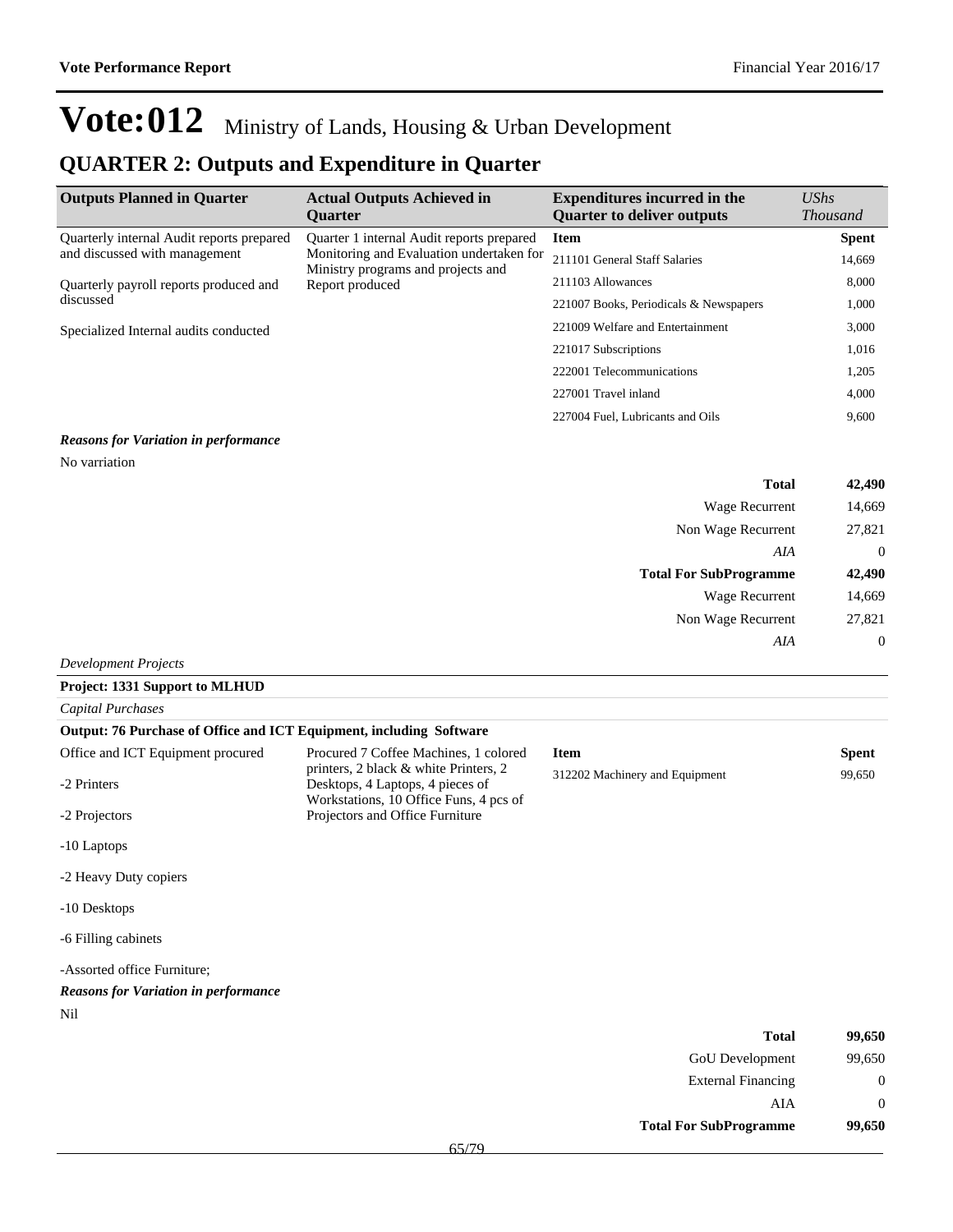## **QUARTER 2: Outputs and Expenditure in Quarter**

| <b>Outputs Planned in Quarter</b> | <b>Actual Outputs Achieved in</b><br>Quarter | <b>Expenditures incurred in the</b><br><b>Quarter to deliver outputs</b> | UShs<br><b>Thousand</b> |
|-----------------------------------|----------------------------------------------|--------------------------------------------------------------------------|-------------------------|
|                                   |                                              | GoU Development                                                          | 99,650                  |
|                                   |                                              | <b>External Financing</b>                                                | $\overline{0}$          |
|                                   |                                              | AIA                                                                      | $\overline{0}$          |
|                                   |                                              | <b>GRAND TOTAL</b>                                                       | 28,414,883              |
|                                   |                                              | Wage Recurrent                                                           | 1,985,927               |
|                                   |                                              | Non Wage Recurrent                                                       | 8,262,204               |
|                                   |                                              | <b>GoU</b> Development                                                   | 864,301                 |
|                                   |                                              | <b>External Financing</b>                                                | 17,302,452              |
|                                   |                                              | AIA                                                                      | $\overline{0}$          |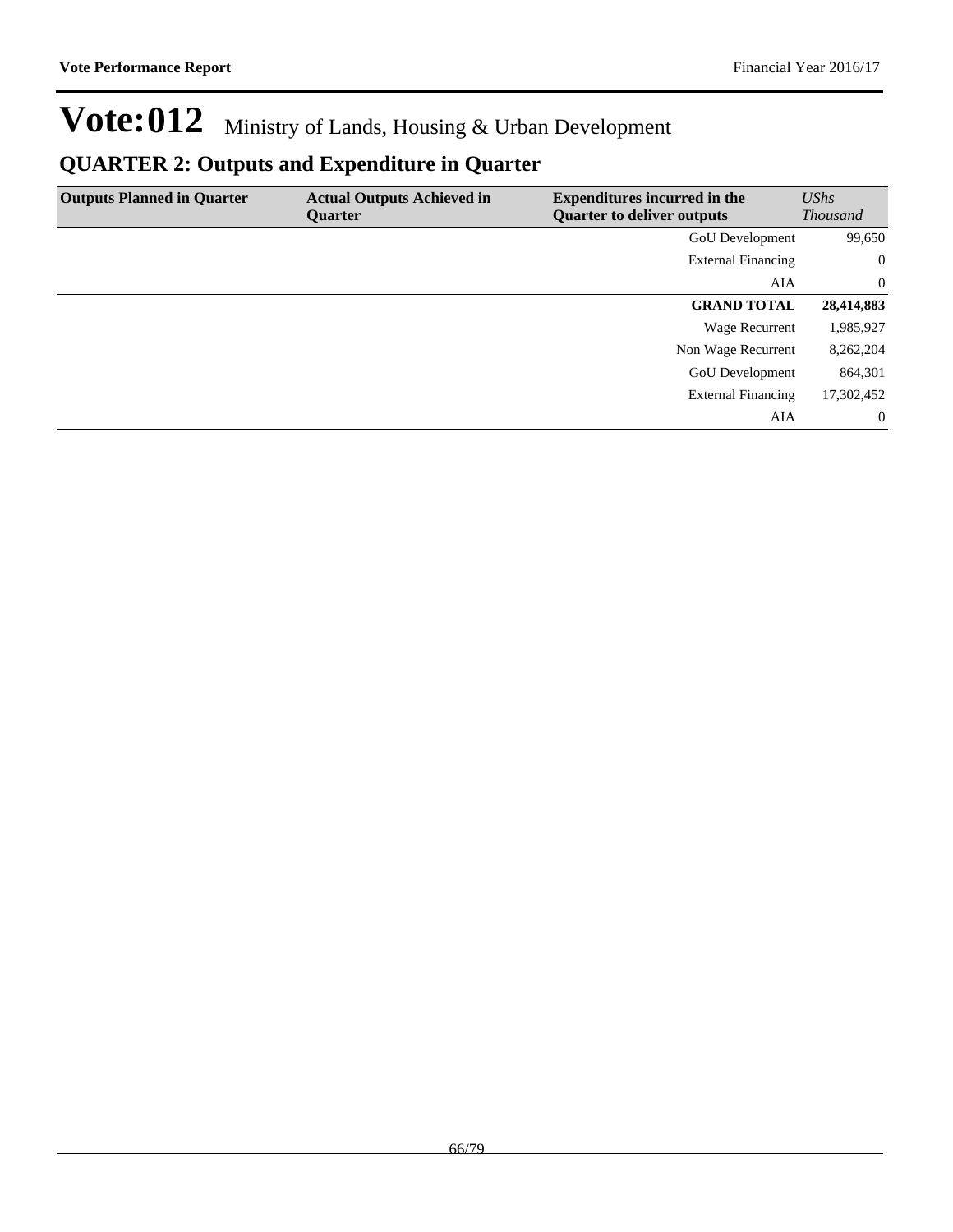| <b>UShs Thousand</b>                      | <b>Planned Outputs for the</b><br><b>Ouarter</b>                                                                    | <b>Estimated Funds Available in Quarter</b><br>(from balance brought forward and actual/expected releaes) |                           |                    |                       |              |
|-------------------------------------------|---------------------------------------------------------------------------------------------------------------------|-----------------------------------------------------------------------------------------------------------|---------------------------|--------------------|-----------------------|--------------|
|                                           | Program: 01 Land, Administration and Management (MLHUD)                                                             |                                                                                                           |                           |                    |                       |              |
| <b>Recurrent Programmes</b>               |                                                                                                                     |                                                                                                           |                           |                    |                       |              |
|                                           | <b>Subprogram: 03 Office of Director Land Management</b>                                                            |                                                                                                           |                           |                    |                       |              |
| <b>Outputs Provided</b>                   |                                                                                                                     |                                                                                                           |                           |                    |                       |              |
|                                           | <b>Output: 01 Land Policy, Plans, Strategies and Reports</b>                                                        |                                                                                                           |                           |                    |                       |              |
|                                           | - Implementation of the National Land Policy coordinated;                                                           | Item                                                                                                      |                           | <b>Balance b/f</b> | <b>New Funds</b>      | <b>Total</b> |
|                                           | - Public sensitization on Land matters undertaken;                                                                  | 211101 General Staff Salaries                                                                             |                           | 6,626              | $\mathbf{0}$          | 6,626        |
|                                           | - Land Management Institutions in 3 districts monitored and                                                         |                                                                                                           | Total                     | 6,626              | $\mathbf{0}$          | 6,626        |
| evaluated;                                |                                                                                                                     |                                                                                                           | <b>Wage Recurrent</b>     | 6,626              | 0                     | 6,626        |
|                                           | - Perfomance of the 13 Ministry Zonal Offices monitored;                                                            |                                                                                                           | <b>Non Wage Recurrent</b> | 0                  | 0                     | 0            |
| - Activities                              |                                                                                                                     |                                                                                                           | AIA                       | 0                  | 0                     | 0            |
| <b>Subprogram: 04 Land Administration</b> |                                                                                                                     |                                                                                                           |                           |                    |                       |              |
| <b>Outputs Provided</b>                   |                                                                                                                     |                                                                                                           |                           |                    |                       |              |
|                                           | <b>Output: 01 Land Policy, Plans, Strategies and Reports</b>                                                        |                                                                                                           |                           |                    |                       |              |
|                                           | Consultations and review of draft for the 4 valuation                                                               | <b>Item</b>                                                                                               |                           | <b>Balance b/f</b> | <b>New Funds</b>      | <b>Total</b> |
|                                           | guidelines carried out; assessment of compensation for land<br>and properties acquired by government, valuation for | 211101 General Staff Salaries                                                                             |                           | 15,813             | $\mathbf{0}$          | 15,813       |
| for properties to be occupie              | stampduty purposes, valuation for probate, rental valuation                                                         |                                                                                                           | Total                     | 15,813             | $\mathbf{0}$          | 15,813       |
|                                           |                                                                                                                     |                                                                                                           | <b>Wage Recurrent</b>     | 15,813             | 0                     | 15,813       |
|                                           |                                                                                                                     |                                                                                                           | <b>Non Wage Recurrent</b> | 0                  | 0                     | 0            |
|                                           |                                                                                                                     |                                                                                                           | AIA                       | 0                  | $\boldsymbol{\theta}$ | 0            |
|                                           | Output: 03 Inspection and Valuation of Land and Property                                                            |                                                                                                           |                           |                    |                       |              |
|                                           | 27 district compensation rates reviewied and approved,                                                              |                                                                                                           |                           |                    |                       |              |
| land value databanks for 1MZOs developed, |                                                                                                                     |                                                                                                           |                           |                    |                       |              |
|                                           | 2,800 property valuations;- Terms determined for 700                                                                |                                                                                                           |                           |                    |                       |              |
| countrywide                               | Valuation advice to Municipal & Town Councils: 12 cases                                                             |                                                                                                           |                           |                    |                       |              |
| Rental Valuation 60 premises              |                                                                                                                     |                                                                                                           |                           |                    |                       |              |
|                                           | <b>Output: 05 Capacity Building in Land Administration and Management</b>                                           |                                                                                                           |                           |                    |                       |              |
|                                           | Training & Induction of 10 DLB's and 10 DLO's,                                                                      |                                                                                                           |                           |                    |                       |              |
|                                           | 10 DLB's and 10 DLO'ssupervised and monitored,                                                                      |                                                                                                           |                           |                    |                       |              |
| Districts,                                | Sensitization on Public land rights & obligations in 3                                                              |                                                                                                           |                           |                    |                       |              |
| 6 Mediation, Arbitration & other ADR      |                                                                                                                     |                                                                                                           |                           |                    |                       |              |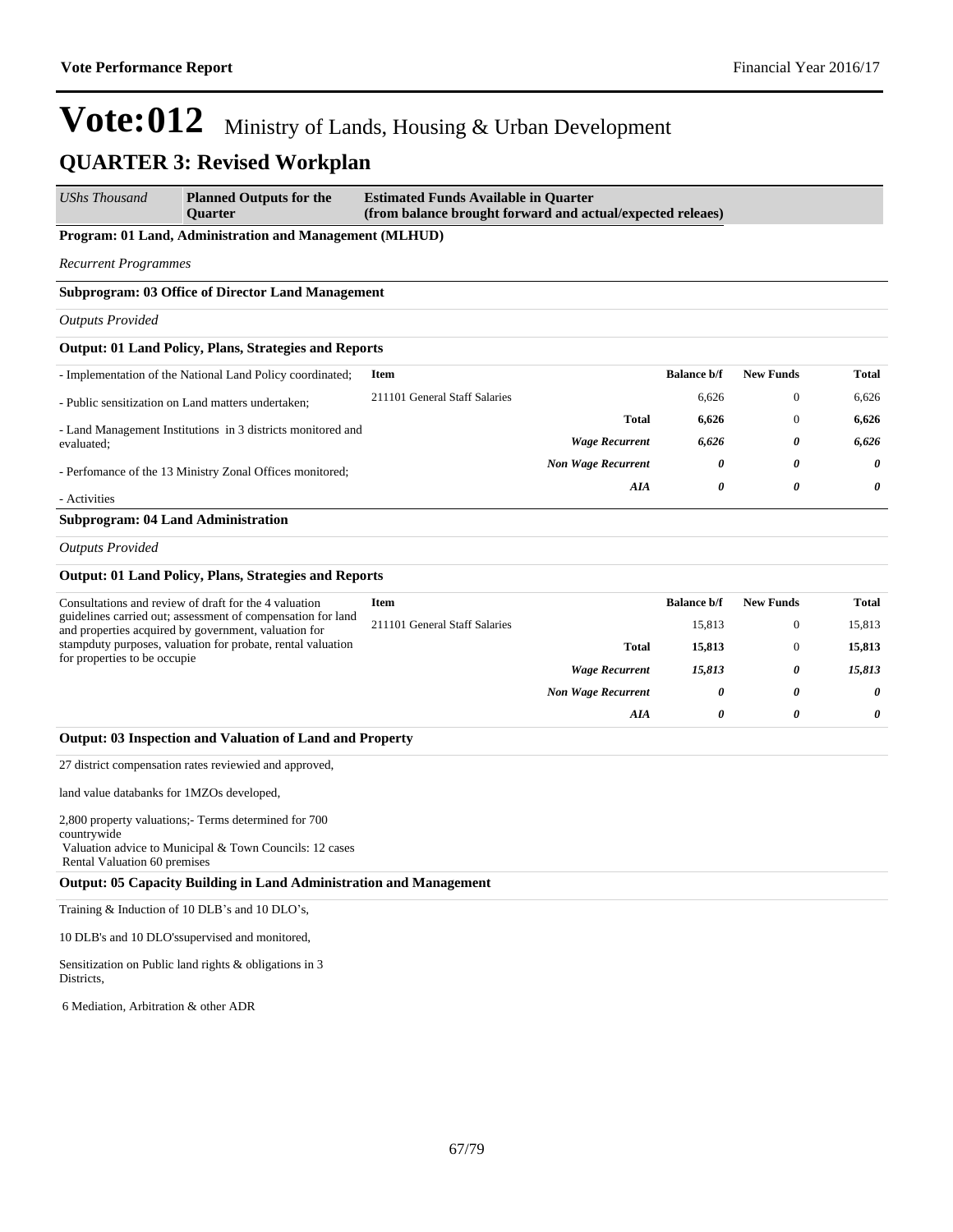| <b>UShs Thousand</b>                                             | <b>Planned Outputs for the</b><br><b>Ouarter</b> | <b>Estimated Funds Available in Quarter</b><br>(from balance brought forward and actual/expected releaes) |                    |                  |        |
|------------------------------------------------------------------|--------------------------------------------------|-----------------------------------------------------------------------------------------------------------|--------------------|------------------|--------|
| <b>Subprogram: 05 Surveys and Mapping</b>                        |                                                  |                                                                                                           |                    |                  |        |
| <b>Outputs Provided</b>                                          |                                                  |                                                                                                           |                    |                  |        |
| <b>Output: 04 Surveys and Mapping</b>                            |                                                  |                                                                                                           |                    |                  |        |
| 10 GCPs established                                              |                                                  | Item                                                                                                      | <b>Balance b/f</b> | <b>New Funds</b> | Total  |
| Topographic maps of 2 districts updated and disseminated;        |                                                  | 211101 General Staff Salaries                                                                             | 12,676             | $\mathbf{0}$     | 12,676 |
|                                                                  |                                                  | 221008 Computer supplies and Information Technology<br>(TT)                                               | 675                | $\theta$         | 675    |
| 1,500 deed plan approved;                                        |                                                  | 221011 Printing, Stationery, Photocopying and Binding                                                     | 1,160              | $\mathbf{0}$     | 1,160  |
| 5 Districts supervised                                           |                                                  | 221017 Subscriptions                                                                                      | 2,319              | $\mathbf{0}$     | 2,319  |
| 10km of KY/UG Boarder surveyed                                   |                                                  | <b>Total</b>                                                                                              | 16,830             | $\mathbf{0}$     | 16,830 |
| Contribution to RCMRD made                                       |                                                  | <b>Wage Recurrent</b>                                                                                     | 12,676             | 0                | 12,676 |
| 5 staff trained in surveying techniques                          |                                                  | <b>Non Wage Recurrent</b>                                                                                 | 4,154              | 0                | 4,154  |
|                                                                  |                                                  | AIA                                                                                                       | 0                  | 0                | 0      |
| $C_{\text{in}}$ because one on $\Lambda$ (Figure 3. Dependent on |                                                  |                                                                                                           |                    |                  |        |

### **Subprogram: 06 Land Registration**

*Outputs Provided*

#### **Output: 02 Land Registration**

|                                                                                                | <b>Item</b>                                                 | <b>Balance b/f</b> | <b>New Funds</b> | <b>Total</b> |
|------------------------------------------------------------------------------------------------|-------------------------------------------------------------|--------------------|------------------|--------------|
| -4 customized training for Registrars on LIS, Condominium<br>Law and Mortgage Act carried out; | 211101 General Staff Salaries                               | 55                 | $\mathbf{0}$     | 55           |
| -13 MZOs monitored and supervised;                                                             | 221008 Computer supplies and Information Technology<br>(IT) | 12                 | $\mathbf{0}$     | 12           |
| -Court cases facilitated;                                                                      | 228002 Maintenance - Vehicles                               | 111                | $\Omega$         | 111          |
|                                                                                                | Total                                                       | 177                | $\mathbf{0}$     | 177          |
| --12,500 Certificates processed,                                                               | <b>Wage Recurrent</b>                                       | 55                 | 0                | 55           |
| -25,000 land registration transactions completed                                               | <b>Non Wage Recurrent</b>                                   | 123                | 0                | 123          |
|                                                                                                | AIA                                                         | 0                  | 0                | 0            |

### **Subprogram: 07 Land Sector Reform Coordination Unit**

*Outputs Provided*

#### **Output: 01 Land Policy, Plans, Strategies and Reports**

| Second Draft Principles of valuation bill developed    | Item                                                      | <b>Balance b/f</b> | <b>New Funds</b> | Total    |
|--------------------------------------------------------|-----------------------------------------------------------|--------------------|------------------|----------|
| Finalize review of land related laws i.e RTA, SA, LAA, | 211101 General Staff Salaries                             | 6                  | $\mathbf{0}$     | 6        |
| SRA,LISLaw                                             | 211102 Contract Staff Salaries (Incl. Casuals, Temporary) | 17.793             | $\mathbf{0}$     | 17.793   |
| Draft Land Regulations in place                        | Total                                                     | 17.800             | $\mathbf{0}$     | 17.800   |
| Draft Guidelines for Land administration developed     | <b>Wage Recurrent</b>                                     | 17.800             | 0                | 17.800   |
|                                                        | <b>Non Wage Recurrent</b>                                 | 0                  | 0                | $\theta$ |
| NLP disseminated in Northern region                    | AIA                                                       | 0                  | 0                | 0        |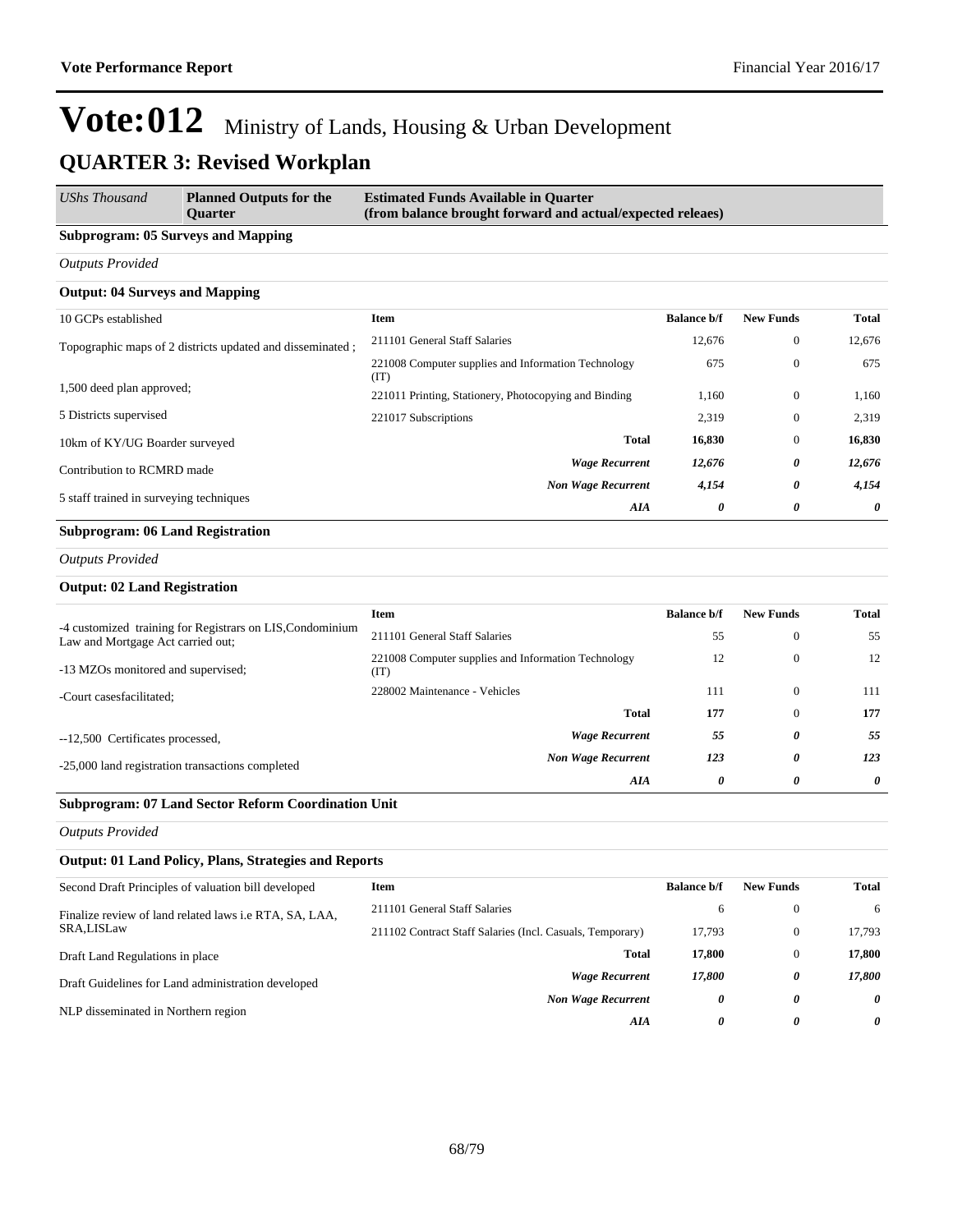| <b>UShs Thousand</b> | <b>Planned Outputs for the</b> | <b>Estimated Funds Available in Quarter</b>                |
|----------------------|--------------------------------|------------------------------------------------------------|
|                      | <b>Ouarter</b>                 | (from balance brought forward and actual/expected releaes) |

#### **Output: 05 Capacity Building in Land Administration and Management**

8 ICT Officers trained in LIS operational packages

MZO staff training conducted

6 Officers trained in GIS, Photogrammetry etc.

**Output: 06 Land Information Management**

| <b>Item</b>                                           | <b>Balance b/f</b> | <b>New Funds</b> | <b>Total</b> |
|-------------------------------------------------------|--------------------|------------------|--------------|
| 211101 General Staff Salaries                         | (12, 155)          | $\mathbf{0}$     | (12, 155)    |
| 211103 Allowances                                     | 1                  | $\mathbf{0}$     | 1            |
| 212101 Social Security Contributions                  | 14,429             | $\mathbf{0}$     | 14,429       |
| 221002 Workshops and Seminars                         | 6,013              | $\mathbf{0}$     | 6,013        |
| 221003 Staff Training                                 | 1                  | $\Omega$         | 1            |
| 221009 Welfare and Entertainment                      | 1,900              | $\mathbf{0}$     | 1,900        |
| 221011 Printing, Stationery, Photocopying and Binding | 21,411             | $\mathbf{0}$     | 21,411       |
| 223001 Property Expenses                              | 4,307              | $\mathbf{0}$     | 4,307        |
| 223004 Guard and Security services                    | 784                | $\mathbf{0}$     | 784          |
| 223005 Electricity                                    | 18,250             | $\mathbf{0}$     | 18,250       |
| 223006 Water                                          | 3,763              | $\mathbf{0}$     | 3,763        |
| 228001 Maintenance - Civil                            | 10,788             | $\mathbf{0}$     | 10,788       |
| 228002 Maintenance - Vehicles                         | 26,872             | $\mathbf{0}$     | 26,872       |
| <b>Total</b>                                          | 96,365             | $\mathbf{0}$     | 96,365       |
| <b>Wage Recurrent</b>                                 | (12, 155)          | 0                | (12, 155)    |
| <b>Non Wage Recurrent</b>                             | 108,520            | 0                | 108,520      |
| <b>AIA</b>                                            | 0                  | 0                | 0            |

*Development Projects*

#### **Project: 1289 Competitiveness and Enterprise Development Project [CEDP]**

*Outputs Provided*

| <b>Output: 06 Land Information Management</b>                                    |                                       |                    |                  |              |
|----------------------------------------------------------------------------------|---------------------------------------|--------------------|------------------|--------------|
| Ministry Zonal Land Office buildings in place for Mpigi,                         | Item                                  | <b>Balance b/f</b> | <b>New Funds</b> | <b>Total</b> |
| Luwero, Mityana, Kabale, Rukungiri, Tororo, Soroti,<br>Moroto, Mukono and Wakiso | 225002 Consultancy Services-Long-term | 65,520,429         |                  | 65,520,429   |
| Construction supervision of the 10 MZO sites conducted                           | Total                                 | 65,520,429         |                  | 65,520,429   |
|                                                                                  | <b>GoU</b> Development                | 65.520.429         | 0                | 65,520,429   |
| LIS fully operationalized in the next 7 MZOs of Kaba                             | <b>External Financing</b>             | 64,856,690         | 0                | 64,856,690   |
|                                                                                  | AIA                                   | 0                  | 0                | 0            |
| -----<br>-----<br>----                                                           |                                       |                    |                  |              |

### **Program: 02 Physical Planning and Urban Development**

*Recurrent Programmes*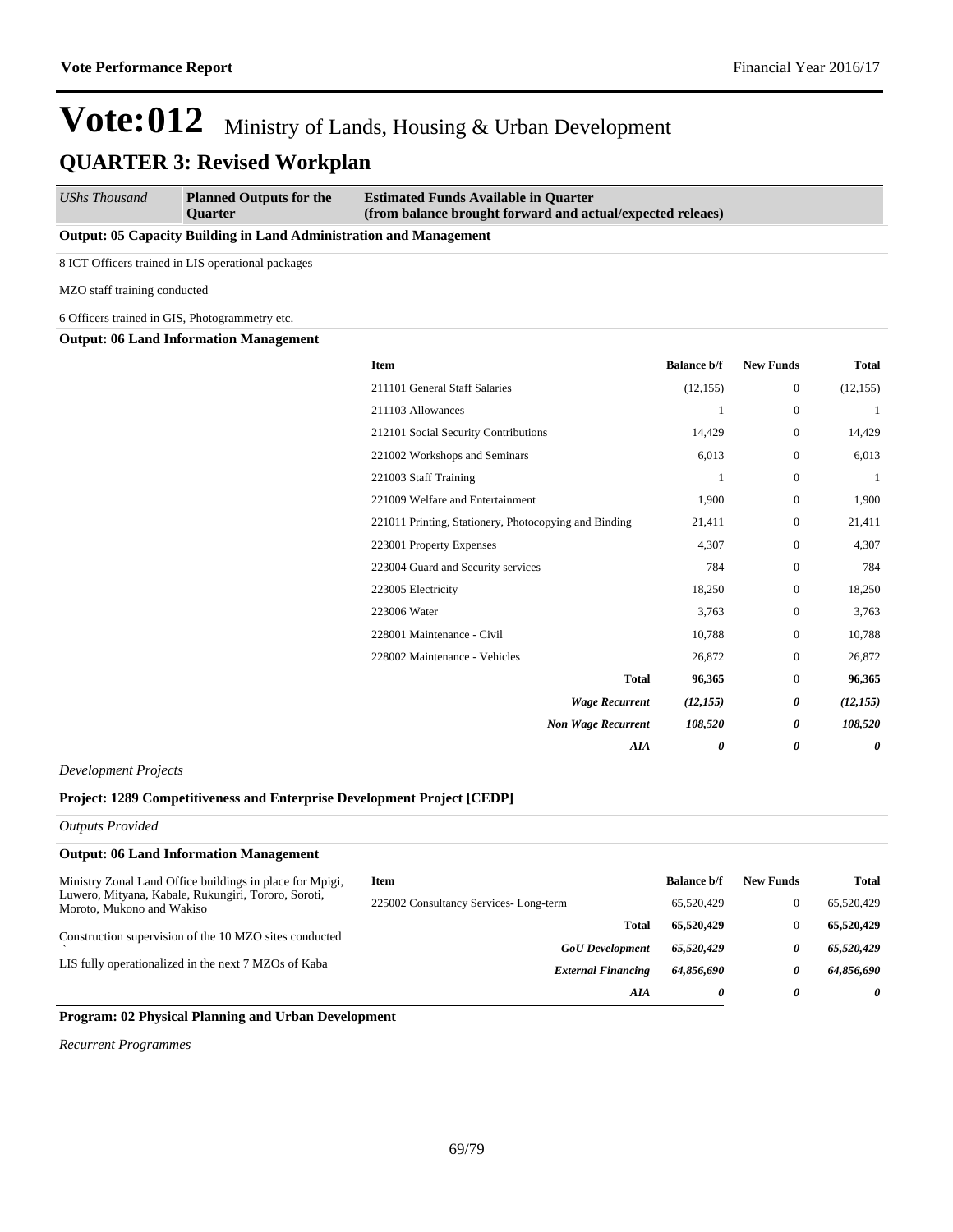2. Two community meetings undertaken

## **Vote:012** Ministry of Lands, Housing & Urban Development **QUARTER 3: Revised Workplan**

| <b>UShs Thousand</b>                                                       | <b>Planned Outputs for the</b><br><b>Ouarter</b>                                                               | <b>Estimated Funds Available in Quarter</b><br>(from balance brought forward and actual/expected releaes) |                       |                       |                       |
|----------------------------------------------------------------------------|----------------------------------------------------------------------------------------------------------------|-----------------------------------------------------------------------------------------------------------|-----------------------|-----------------------|-----------------------|
|                                                                            | Subprogram: 11 Office of Director Physical Planning & Urban Devt                                               |                                                                                                           |                       |                       |                       |
| <b>Outputs Provided</b>                                                    |                                                                                                                |                                                                                                           |                       |                       |                       |
|                                                                            | <b>Output: 01 Physical Planning Policies, Strategies, Guidelines and Standards</b>                             |                                                                                                           |                       |                       |                       |
|                                                                            | Development of Directorate plans and budgets coordinated,                                                      | <b>Item</b>                                                                                               | <b>Balance b/f</b>    | <b>New Funds</b>      | <b>Total</b>          |
|                                                                            |                                                                                                                | 211101 General Staff Salaries                                                                             | 22                    | $\boldsymbol{0}$      | 22                    |
|                                                                            | - monitoring and supervision of Local Government Physical<br>Planning and Urban Development in Northern region | <b>Total</b>                                                                                              | 22                    | $\boldsymbol{0}$      | 22                    |
|                                                                            | - Implementation of the National Urban Policy commenced;                                                       | <b>Wage Recurrent</b>                                                                                     | 22                    | 0                     | 22                    |
|                                                                            |                                                                                                                | <b>Non Wage Recurrent</b>                                                                                 | $\boldsymbol{\theta}$ | 0                     | $\boldsymbol{\theta}$ |
|                                                                            |                                                                                                                | <b>AIA</b>                                                                                                | $\boldsymbol{\theta}$ | 0                     | 0                     |
|                                                                            | <b>Subprogram: 12 Land use Regulation and Compliance</b>                                                       |                                                                                                           |                       |                       |                       |
| <b>Outputs Provided</b>                                                    |                                                                                                                |                                                                                                           |                       |                       |                       |
|                                                                            | <b>Output: 01 Physical Planning Policies, Strategies, Guidelines and Standards</b>                             |                                                                                                           |                       |                       |                       |
| Revised PPS&G disseminated in Kisoro, kabale, Bugiri, and Item<br>Nakaseke |                                                                                                                |                                                                                                           | <b>Balance b/f</b>    | <b>New Funds</b>      | <b>Total</b>          |
|                                                                            | 211101 General Staff Salaries                                                                                  | 1,416                                                                                                     | $\mathbf{0}$          | 1,416                 |                       |
|                                                                            | 221011 Printing, Stationery, Photocopying and Binding                                                          | 464                                                                                                       | $\boldsymbol{0}$      | 464                   |                       |
|                                                                            |                                                                                                                | <b>Total</b>                                                                                              | 1,880                 | $\boldsymbol{0}$      | 1,880                 |
|                                                                            |                                                                                                                | <b>Wage Recurrent</b>                                                                                     | 1,416                 | 0                     | 1,416                 |
|                                                                            |                                                                                                                | <b>Non Wage Recurrent</b>                                                                                 | 464                   | 0                     | 464                   |
|                                                                            |                                                                                                                | AIA                                                                                                       | 0                     | $\boldsymbol{\theta}$ | 0                     |
| <b>Output: 02 Field Inspection</b>                                         |                                                                                                                |                                                                                                           |                       |                       |                       |
|                                                                            | Apac, Amuru, Adjumani, Kyankwanzi, Hoima, Fort Portal                                                          | <b>Item</b>                                                                                               | <b>Balance b/f</b>    | <b>New Funds</b>      | <b>Total</b>          |
|                                                                            | and kasese urban physical planning committees assessed and<br>monitored in the implementation of the physical  | 221011 Printing, Stationery, Photocopying and Binding                                                     | 3,036                 | $\bf{0}$              | 3,036                 |
| development plans.                                                         | 3. State of land use compliance report prepared for 60 Urban                                                   | 225001 Consultancy Services- Short term                                                                   | 17,110                | $\boldsymbol{0}$      | 17,110                |
| Councils                                                                   |                                                                                                                | <b>Total</b>                                                                                              | 20,146                | $\boldsymbol{0}$      | 20,146                |
|                                                                            |                                                                                                                | <b>Wage Recurrent</b>                                                                                     | 0                     | 0                     | 0                     |
|                                                                            |                                                                                                                | <b>Non Wage Recurrent</b>                                                                                 | 20,146                | 0                     | 20,146                |
|                                                                            |                                                                                                                | <b>AIA</b>                                                                                                | 0                     | 0                     | 0                     |
|                                                                            | <b>Output: 05 Support Supervision and Capacity Building</b>                                                    |                                                                                                           |                       |                       |                       |
|                                                                            | 1. Technical assistance and backstopping activities on the                                                     | <b>Item</b>                                                                                               | <b>Balance b/f</b>    | <b>New Funds</b>      | <b>Total</b>          |
|                                                                            | land use regulatory framework undertaken on the physical<br>planning committees and councils of Bugembe,       | 221003 Staff Training                                                                                     | 36                    | $\boldsymbol{0}$      | 36                    |
|                                                                            | Budaka, Luuka, Nakasongola and Nakaseke urban councils.                                                        | <b>Total</b>                                                                                              | 36                    | $\boldsymbol{0}$      | 36                    |
|                                                                            |                                                                                                                | <b>Wage Recurrent</b>                                                                                     | 0                     | 0                     | $\boldsymbol{\theta}$ |

*Non Wage Recurrent 36 0 36*

*AIA 0 0 0*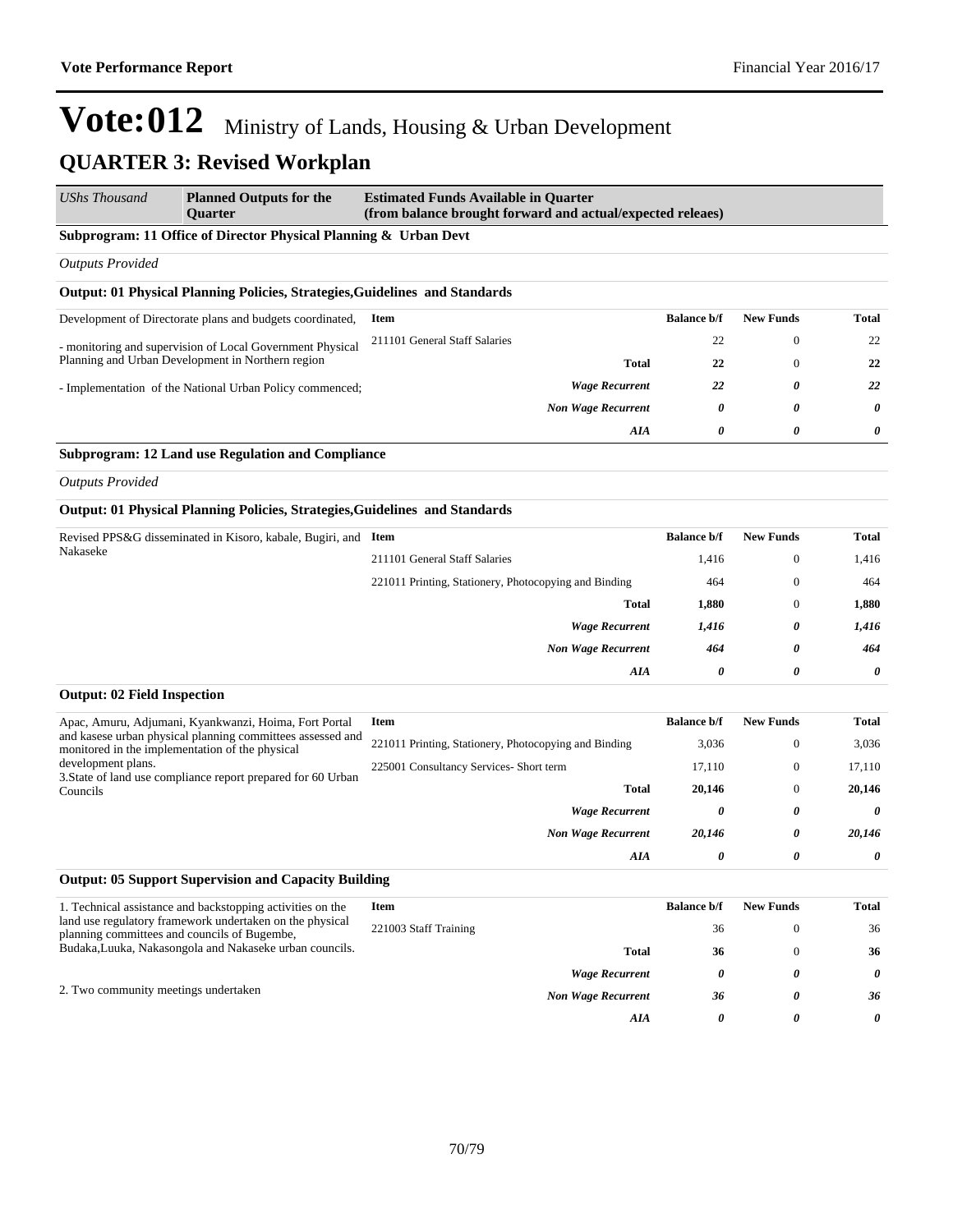| UShs Thousand | <b>Planned Outputs for the</b><br><b>Ouarter</b> | <b>Estimated Funds Available in Quarter</b><br>(from balance brought forward and actual/expected releaes) |
|---------------|--------------------------------------------------|-----------------------------------------------------------------------------------------------------------|
|               |                                                  |                                                                                                           |

**Subprogram: 13 Physical Planning**

*Outputs Provided*

#### **Output: 01 Physical Planning Policies, Strategies,Guidelines and Standards**

|                                                                          | Item                             | <b>Balance b/f</b> | <b>New Funds</b> | <b>Total</b>          |
|--------------------------------------------------------------------------|----------------------------------|--------------------|------------------|-----------------------|
|                                                                          | 227004 Fuel, Lubricants and Oils | (3,000)            | $\mathbf{0}$     | (3,000)               |
|                                                                          | <b>Total</b>                     | (3,000)            | $\mathbf{0}$     | (3,000)               |
|                                                                          | <b>Wage Recurrent</b>            | 0                  | 0                | $\boldsymbol{\theta}$ |
|                                                                          | <b>Non Wage Recurrent</b>        | (3,000)            | 0                | (3,000)               |
|                                                                          | AIA                              | 0                  | 0                | $\boldsymbol{\theta}$ |
| $\sim$ $\sim$ $\sim$ $\sim$ $\sim$ $\sim$ $\sim$ $\sim$<br>$\sim$ $\sim$ |                                  |                    |                  |                       |

#### **Output: 02 Field Inspection**

**Output: 03 Devt of Physical Devt Plans**

| Supervision & Monitoring carried out in the Districts of<br>Soroti, Kabarole & Kasese | Item                 |                           | <b>Balance b/f</b> | <b>New Funds</b> | <b>Total</b>          |
|---------------------------------------------------------------------------------------|----------------------|---------------------------|--------------------|------------------|-----------------------|
|                                                                                       | 227001 Travel inland |                           |                    | $\mathbf{0}$     |                       |
|                                                                                       |                      | <b>Total</b>              |                    | $\mathbf{0}$     | 3                     |
|                                                                                       |                      | <b>Wage Recurrent</b>     | 0                  | 0                | $\boldsymbol{\theta}$ |
|                                                                                       |                      | <b>Non Wage Recurrent</b> |                    | 0                |                       |
|                                                                                       |                      | AIA                       | 0                  | 0                | 0                     |

| preliminary proposals made; relevant drawings prepared;                                                     | Item                                                  | <b>Balance b/f</b> | <b>New Funds</b> | Total   |
|-------------------------------------------------------------------------------------------------------------|-------------------------------------------------------|--------------------|------------------|---------|
| Activities of the National Physical Planning Board                                                          | 211101 General Staff Salaries                         | 185                | $\theta$         | 185     |
| supported.                                                                                                  | 211103 Allowances                                     | $\overline{c}$     | $\mathbf{0}$     | 2       |
| National Physical Development Plan Developed for the<br>Northern Region                                     | 221001 Advertising and Public Relations               | 90                 | $\mathbf{0}$     | 90      |
| One (1) Board meeting held and all decisions of the National<br>Physi<br>(TT)<br>222002 Postage and Courier | 221008 Computer supplies and Information Technology   |                    | $\mathbf{0}$     |         |
|                                                                                                             | 221011 Printing, Stationery, Photocopying and Binding | 5,987              | $\mathbf{0}$     | 5,987   |
|                                                                                                             |                                                       | 384                | $\theta$         | 384     |
|                                                                                                             | 225001 Consultancy Services- Short term               | 136,001            | $\overline{0}$   | 136,001 |
|                                                                                                             | <b>Total</b>                                          | 142,649            | $\overline{0}$   | 142,649 |
| <b>Wage Recurrent</b>                                                                                       |                                                       | 185                | 0                | 185     |
|                                                                                                             | <b>Non Wage Recurrent</b>                             | 142,464            | 0                | 142,464 |
|                                                                                                             | AIA                                                   | 0                  | 0                | 0       |

#### **Output: 05 Support Supervision and Capacity Building**

Training of PPCs in Kisoro, Sironko districts

Monitoring & evaluation in 3 districts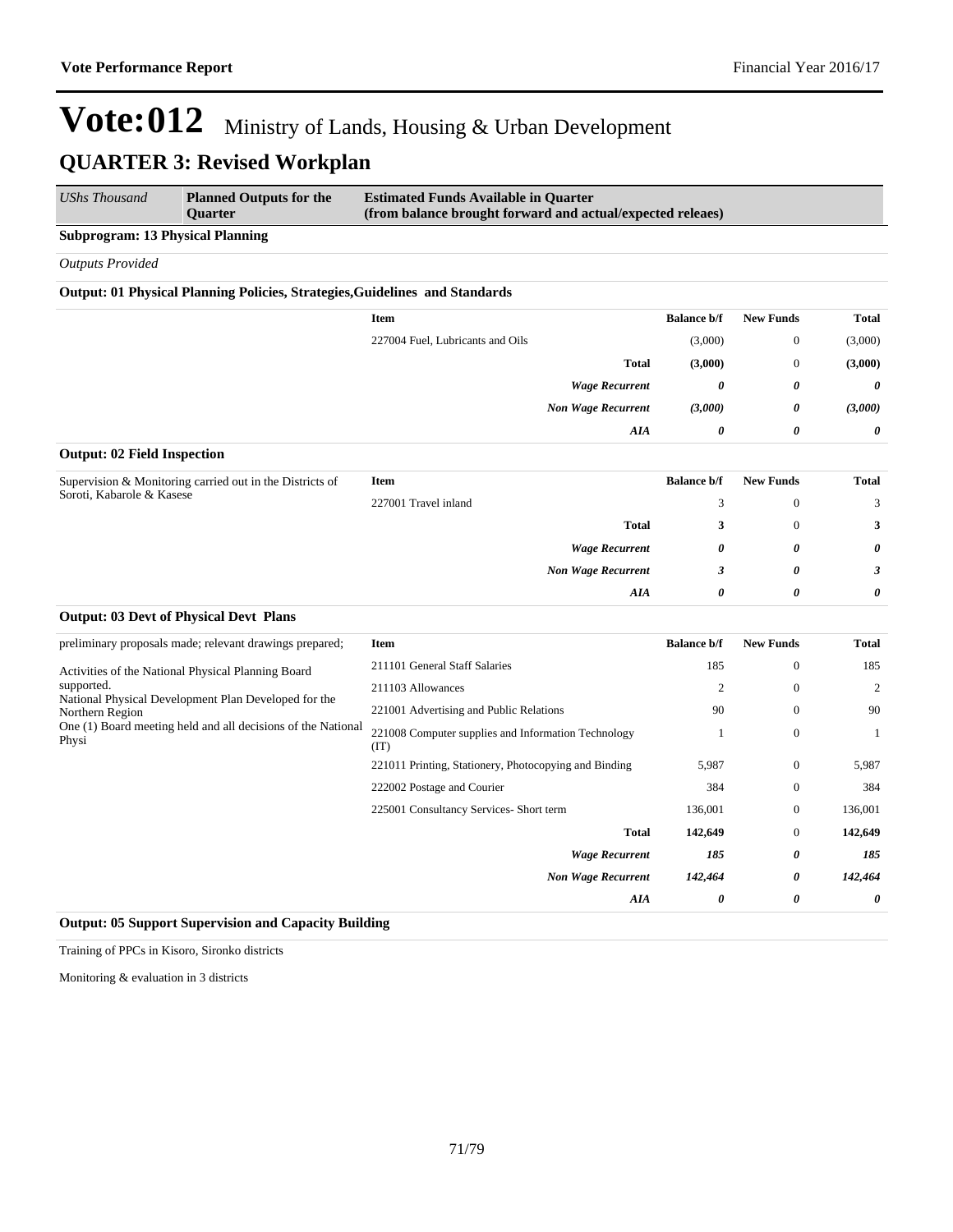| UShs Thousand           | <b>Planned Outputs for the</b><br><b>Ouarter</b>                            | <b>Estimated Funds Available in Quarter</b><br>(from balance brought forward and actual/expected releaes) |                           |                    |                  |                       |
|-------------------------|-----------------------------------------------------------------------------|-----------------------------------------------------------------------------------------------------------|---------------------------|--------------------|------------------|-----------------------|
|                         | <b>Subprogram: 14 Urban Development</b>                                     |                                                                                                           |                           |                    |                  |                       |
| <b>Outputs Provided</b> |                                                                             |                                                                                                           |                           |                    |                  |                       |
|                         | Output: 01 Physical Planning Policies, Strategies, Guidelines and Standards |                                                                                                           |                           |                    |                  |                       |
|                         | NUP disseminated to Local and Centrak Government                            | <b>Item</b>                                                                                               |                           | <b>Balance b/f</b> | <b>New Funds</b> | Total                 |
| stakeholders            |                                                                             | 227004 Fuel, Lubricants and Oils                                                                          |                           | 3,000              | $\mathbf{0}$     | 3,000                 |
|                         |                                                                             | 228002 Maintenance - Vehicles                                                                             |                           | 975                | $\mathbf{0}$     | 975                   |
|                         |                                                                             |                                                                                                           | <b>Total</b>              | 3,975              | $\mathbf{0}$     | 3,975                 |
|                         |                                                                             |                                                                                                           | <b>Wage Recurrent</b>     | 0                  | 0                | $\boldsymbol{\theta}$ |
|                         |                                                                             |                                                                                                           | <b>Non Wage Recurrent</b> | 3,975              | 0                | 3,975                 |
|                         |                                                                             |                                                                                                           | AIA                       | 0                  | 0                | 0                     |

#### **Output: 05 Support Supervision and Capacity Building**

| Urban indicators data base for selected Town Councils in<br>the Northern Region | <b>Item</b>                                            | <b>Balance b/f</b> | <b>New Funds</b> | Total          |
|---------------------------------------------------------------------------------|--------------------------------------------------------|--------------------|------------------|----------------|
|                                                                                 | 222003 Information and communications technology (ICT) | 4                  | $\theta$         | $\overline{4}$ |
|                                                                                 | 228002 Maintenance - Vehicles                          | 550                | 0                | 550            |
|                                                                                 | <b>Total</b>                                           | 554                |                  | 554            |
|                                                                                 | <b>Wage Recurrent</b>                                  | 0                  | 0                | 0              |
|                                                                                 | <b>Non Wage Recurrent</b>                              | 554                | 0                | 554            |
|                                                                                 | AIA                                                    | 0                  | 0                | $\theta$       |

#### **Output: 06 Urban Dev't Policies, Strategies ,Guidelines and Standards**

| Development of the national urban infrastructure investment<br>plan including review and recasting of the plan | Item                                                  | <b>Balance b/f</b> | <b>New Funds</b> | <b>Total</b> |
|----------------------------------------------------------------------------------------------------------------|-------------------------------------------------------|--------------------|------------------|--------------|
|                                                                                                                | 211101 General Staff Salaries                         | 43                 | $\mathbf{0}$     | 43           |
|                                                                                                                | 221001 Advertising and Public Relations               | 3,000              | $\mathbf{0}$     | 3,000        |
|                                                                                                                | 221011 Printing, Stationery, Photocopying and Binding |                    | $\mathbf{0}$     |              |
|                                                                                                                | 221012 Small Office Equipment                         | 12                 | $\mathbf{0}$     | 12           |
|                                                                                                                | 222002 Postage and Courier                            | 3                  | $\bf{0}$         | 3            |
|                                                                                                                | 225001 Consultancy Services- Short term               | 15,524             | $\mathbf{0}$     | 15,524       |
|                                                                                                                | <b>Total</b>                                          | 18,583             | $\mathbf{0}$     | 18,583       |
|                                                                                                                | <b>Wage Recurrent</b>                                 | 43                 | 0                | 43           |
|                                                                                                                | <b>Non Wage Recurrent</b>                             | 18,540             | 0                | 18,540       |
|                                                                                                                | AIA                                                   | 0                  | 0                | 0            |

*Development Projects*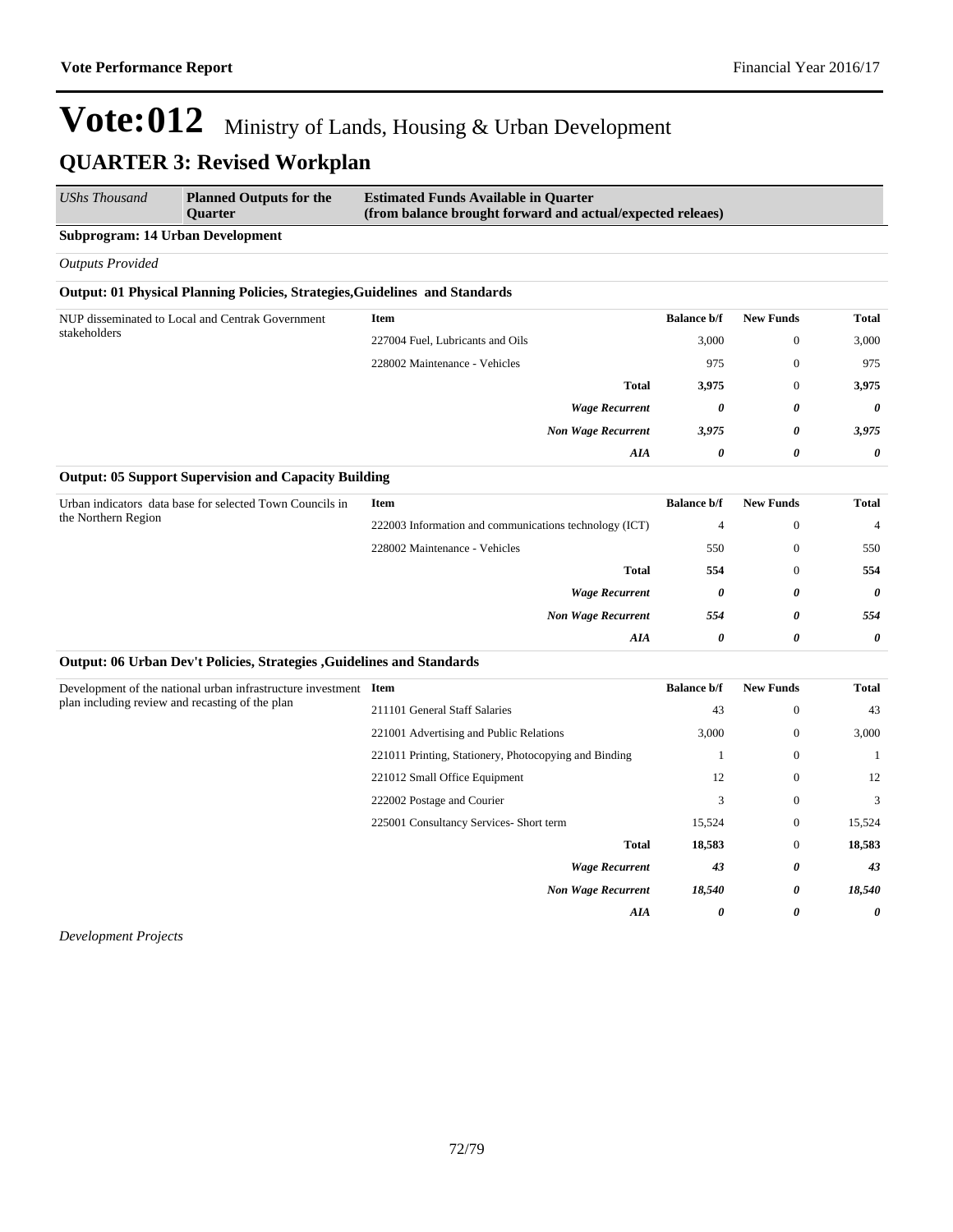| <b>UShs Thousand</b>                                                | <b>Planned Outputs for the</b><br><b>Ouarter</b>          | <b>Estimated Funds Available in Quarter</b><br>(from balance brought forward and actual/expected releaes) |                       |                  |          |
|---------------------------------------------------------------------|-----------------------------------------------------------|-----------------------------------------------------------------------------------------------------------|-----------------------|------------------|----------|
|                                                                     | Project: 1244 Support to National Physical Devt Planning  |                                                                                                           |                       |                  |          |
| <b>Outputs Provided</b>                                             |                                                           |                                                                                                           |                       |                  |          |
|                                                                     | <b>Output: 03 Devt of Physical Devt Plans</b>             |                                                                                                           |                       |                  |          |
|                                                                     | Situation Analysis Report Prepared for Nwoya District and | Item                                                                                                      | <b>Balance b/f</b>    | <b>New Funds</b> | Total    |
| other 2 Districts PDPs.<br>Consultations and stakeholder engagement | 211103 Allowances                                         | 56                                                                                                        | $\mathbf{0}$          | 56               |          |
| Monitoring and Supervision                                          | 221002 Workshops and Seminars                             | 10,710                                                                                                    | $\boldsymbol{0}$      | 10,710           |          |
|                                                                     | 221011 Printing, Stationery, Photocopying and Binding     | 1.812                                                                                                     | $\mathbf{0}$          | 1,812            |          |
| 2 staff trained in spatial planning and urban Governance            |                                                           | 221012 Small Office Equipment                                                                             | 199                   | $\mathbf{0}$     | 199      |
| Documentary produced for popularising Physic                        | 222001 Telecommunications                                 | 1,000                                                                                                     | $\boldsymbol{0}$      | 1,000            |          |
|                                                                     |                                                           | 225002 Consultancy Services-Long-term                                                                     | 335,462               | $\boldsymbol{0}$ | 335,462  |
|                                                                     |                                                           | 227001 Travel inland                                                                                      | 25,000                | $\mathbf{0}$     | 25,000   |
|                                                                     |                                                           | 227002 Travel abroad                                                                                      | (15,000)              | $\mathbf{0}$     | (15,000) |
|                                                                     |                                                           | 227004 Fuel, Lubricants and Oils                                                                          | 10,000                | $\mathbf{0}$     | 10,000   |
|                                                                     |                                                           | 228002 Maintenance - Vehicles                                                                             | (15,000)              | $\mathbf{0}$     | (15,000) |
|                                                                     |                                                           | 312202 Machinery and Equipment                                                                            | (1,503)               | $\boldsymbol{0}$ | (1,503)  |
|                                                                     |                                                           | <b>Total</b>                                                                                              | 352,735               | $\mathbf{0}$     | 352,735  |
|                                                                     |                                                           | <b>GoU</b> Development                                                                                    | 352,735               | 0                | 352,735  |
|                                                                     |                                                           | <b>External Financing</b>                                                                                 | $\boldsymbol{\theta}$ | 0                | 0        |
|                                                                     |                                                           | AIA                                                                                                       | 0                     | 0                | 0        |

### **Project: 1255 Uganda Support to Municipal Development Project (USMID)**

*Outputs Provided*

### **Output: 05 Support Supervision and Capacity Building**

| 4 municipal councils supported to review and update their<br>physical development plans; | Item                                    | <b>Balance b/f</b> | <b>New Funds</b> | Total      |
|------------------------------------------------------------------------------------------|-----------------------------------------|--------------------|------------------|------------|
|                                                                                          | 225001 Consultancy Services- Short term | 20,206,423         |                  | 20,206,423 |
| 4 municipal councils supported to develop own source<br>revenue enhancement frameworks:  | <b>Total</b>                            | 20,206,423         |                  | 20,206,423 |
|                                                                                          | <b>GoU</b> Development                  | 20,206,423         | 0                | 20,206,423 |
| Capacity of procurement staff in 3 municipal councils built<br>in procurement planni     | <b>External Financing</b>               | 20,206,423         | 0                | 20,206,423 |
|                                                                                          | AIA                                     | 0                  | 0                | 0          |

### **Output: 06 Urban Dev't Policies, Strategies ,Guidelines and Standards**

| 1,763,348 |
|-----------|
| 1,763,348 |
| 1,763,348 |
| 0         |
| 0         |
|           |

**Program: 03 Housing**

*Recurrent Programmes*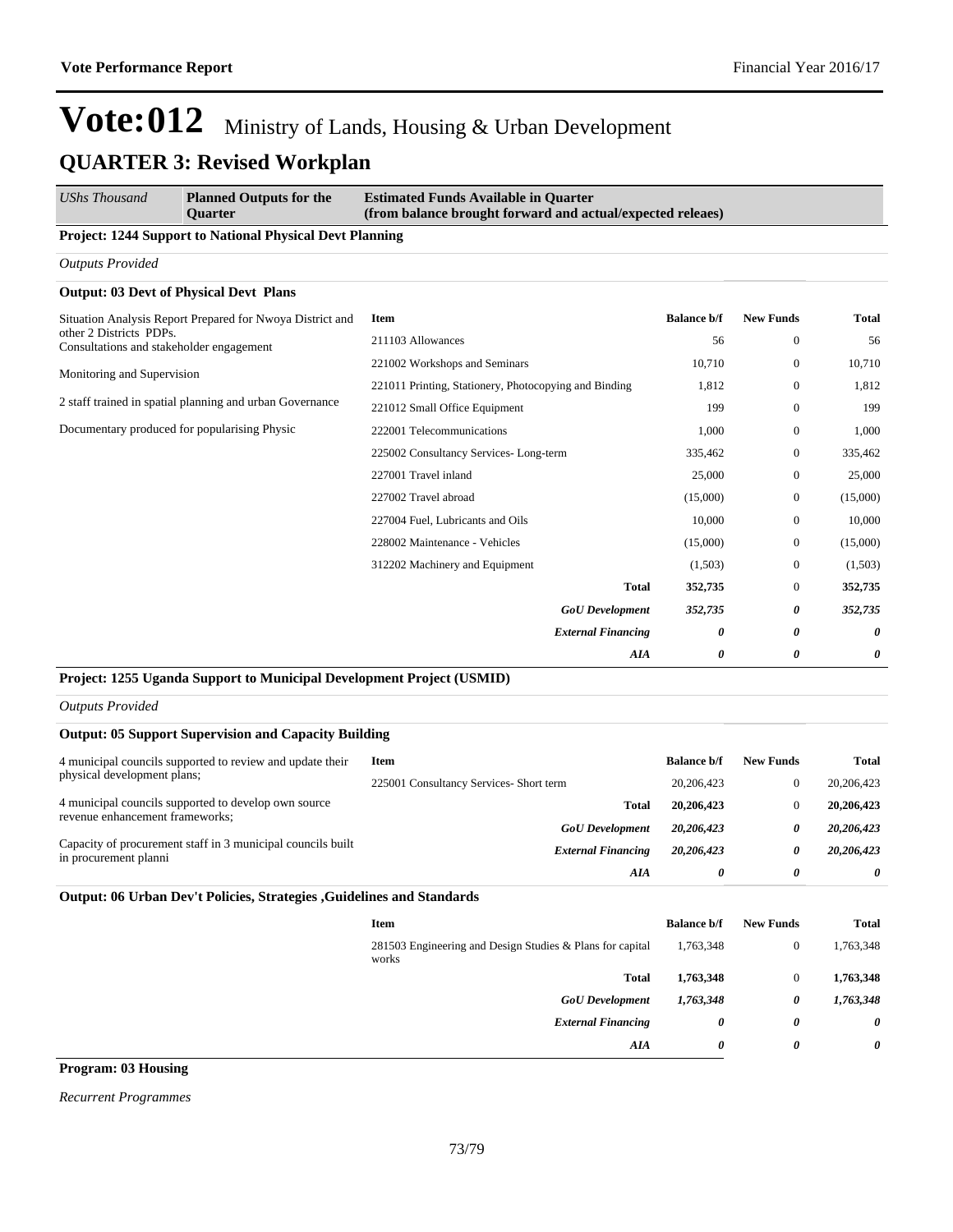*UShs Thousand* **Planned Outputs for the Quarter Estimated Funds Available in Quarter (from balance brought forward and actual/expected releaes)**

### **Subprogram: 09 Housing Development and Estates Management**

*Outputs Provided*

### **Output: 02 Technical Support and Administrative Services**

| Preparation, reproduction and dissemination of Building                                       | Item                                                        | <b>Balance b/f</b> | <b>New Funds</b> | Total  |
|-----------------------------------------------------------------------------------------------|-------------------------------------------------------------|--------------------|------------------|--------|
| plans;                                                                                        | 221002 Workshops and Seminars                               | 2,213              | $\mathbf{0}$     | 2,213  |
|                                                                                               | 221003 Staff Training                                       | 3,300              | $\mathbf{0}$     | 3,300  |
| Support to Architects Board extended.;<br>Carry out supervision and other technical services; | 221008 Computer supplies and Information Technology<br>(TT) | 10,350             | $\mathbf{0}$     | 10,350 |
|                                                                                               | 221011 Printing, Stationery, Photocopying and Binding       | 79                 | $\mathbf{0}$     | 79     |
| Kasooli Project residue activities handled;                                                   | 227001 Travel inland                                        | 138                | $\mathbf{0}$     | 138    |
|                                                                                               | 228002 Maintenance - Vehicles                               | 1,613              | $\mathbf{0}$     | 1,613  |
|                                                                                               | <b>Total</b>                                                | 17,692             | $\mathbf{0}$     | 17,692 |
|                                                                                               | <b>Wage Recurrent</b>                                       | 0                  | 0                | 0      |
|                                                                                               | <b>Non Wage Recurrent</b>                                   | 17,692             | 0                | 17,692 |
|                                                                                               | AIA                                                         | 0                  | 0                | 0      |

#### **Output: 03 Capacity Building**

| Customized Trainings in Housing carried out; | Item                  |                           | <b>Balance b/f</b>    | <b>New Funds</b> | <b>Total</b>          |
|----------------------------------------------|-----------------------|---------------------------|-----------------------|------------------|-----------------------|
|                                              | 221003 Staff Training |                           | 1,071                 | $\theta$         | 1,071                 |
|                                              |                       | <b>Total</b>              | 1,071                 | $\theta$         | 1,071                 |
|                                              |                       | <b>Wage Recurrent</b>     | 0                     | 0                | $\boldsymbol{\theta}$ |
|                                              |                       | <b>Non Wage Recurrent</b> | 1,071                 | 0                | 1,071                 |
|                                              |                       | AIA                       | $\boldsymbol{\theta}$ | 0                | $\boldsymbol{\theta}$ |

#### **Output: 04 Estates Management Policy, Strategies & Reports**

| Consultations to review the draft Condominium regulations Item                                                                  |                                                       | <b>Balance b/f</b> | <b>New Funds</b> | Total |
|---------------------------------------------------------------------------------------------------------------------------------|-------------------------------------------------------|--------------------|------------------|-------|
| done;                                                                                                                           | 211101 General Staff Salaries                         | 48                 | $\mathbf{0}$     | 48    |
| Report on Implementation of the condominium Property Act<br>and Regulations produced;<br>Draft real estate principles produced; | 211103 Allowances                                     | 250                | $\mathbf{0}$     | 250   |
|                                                                                                                                 | 221002 Workshops and Seminars                         | 3,740              | $\mathbf{0}$     | 3,740 |
|                                                                                                                                 | 221011 Printing, Stationery, Photocopying and Binding | 362                | $\mathbf{0}$     | 362   |
|                                                                                                                                 | <b>Total</b>                                          | 4,400              | $\mathbf{0}$     | 4,400 |
|                                                                                                                                 | <b>Wage Recurrent</b>                                 | 48                 | 0                | 48    |
|                                                                                                                                 | <b>Non Wage Recurrent</b>                             | 4,352              | 0                | 4,352 |
|                                                                                                                                 | AIA                                                   | 0                  | 0                | 0     |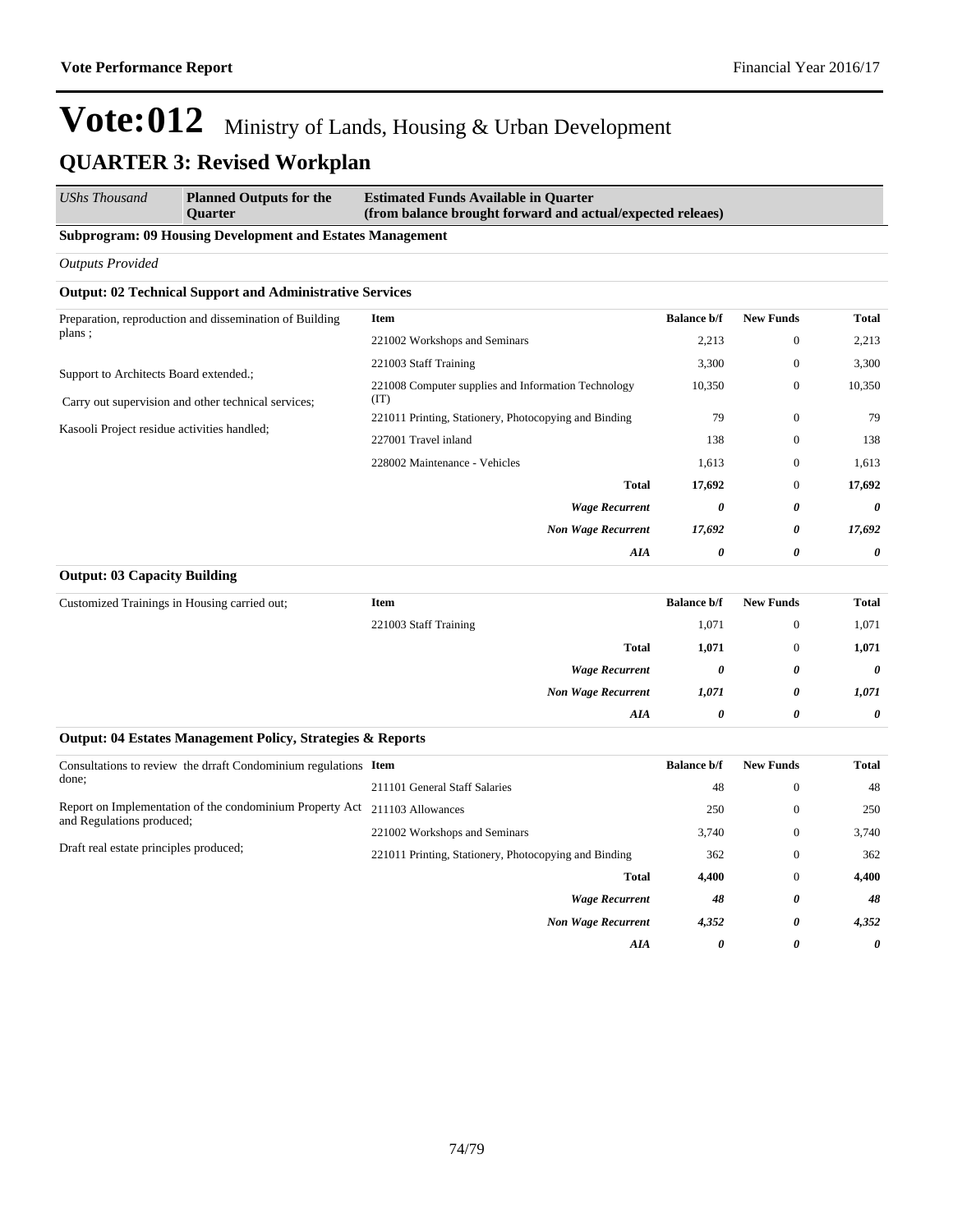| <b>UShs Thousand</b><br><b>Estimated Funds Available in Quarter</b><br><b>Planned Outputs for the</b><br>(from balance brought forward and actual/expected releaes)<br><b>Ouarter</b> |  |
|---------------------------------------------------------------------------------------------------------------------------------------------------------------------------------------|--|
|---------------------------------------------------------------------------------------------------------------------------------------------------------------------------------------|--|

### **Subprogram: 10 Human Settlements**

*Outputs Provided*

### **Output: 01 Housing Policy, Strategies and Reports**

| NHP disseminated to 5 Districts;                            | <b>Item</b>                                                 | <b>Balance b/f</b> | <b>New Funds</b> | <b>Total</b> |
|-------------------------------------------------------------|-------------------------------------------------------------|--------------------|------------------|--------------|
| stakeholder consultation on the Draft Housing standards and | 211101 General Staff Salaries                               | 795                | $\mathbf{0}$     | 795          |
| Guidelines done;                                            | 221001 Advertising and Public Relations                     | 1,500              | $\mathbf{0}$     | 1,500        |
| Consultations on the draft LLTB principles in place;        | 221008 Computer supplies and Information Technology<br>(TT) | 4,425              | $\mathbf{0}$     | 4,425        |
|                                                             | 221011 Printing, Stationery, Photocopying and Binding       | 650                | $\mathbf{0}$     | 650          |
|                                                             | <b>Total</b>                                                | 7,370              | $\mathbf{0}$     | 7,370        |
|                                                             | <b>Wage Recurrent</b>                                       | 795                | 0                | 795          |
|                                                             | <b>Non Wage Recurrent</b>                                   | 6,575              | 0                | 6,575        |
|                                                             | AIA                                                         | 0                  | 0                | 0            |

### **Output: 02 Technical Support and Administrative Services**

| <b>Total</b> | <b>New Funds</b>      | <b>Balance b/f</b> | <b>Item</b>                                           |
|--------------|-----------------------|--------------------|-------------------------------------------------------|
| 284          | $\mathbf{0}$          | 284                | 211103 Allowances                                     |
|              | $\bf{0}$              |                    | 221002 Workshops and Seminars                         |
| 650          | $\mathbf{0}$          | 650                | 221011 Printing, Stationery, Photocopying and Binding |
| 935          | $\mathbf{0}$          | 935                | <b>Total</b>                                          |
| $\theta$     | 0                     | 0                  | <b>Wage Recurrent</b>                                 |
| 935          | $\boldsymbol{\theta}$ | 935                | <b>Non Wage Recurrent</b>                             |
| $\theta$     | 0                     | 0                  | AIA                                                   |

### **Output: 03 Capacity Building**

| A report on the Participation in Habitat III Activities | <b>Item</b>                                           | <b>Balance b/f</b> | <b>New Funds</b> | Total                 |
|---------------------------------------------------------|-------------------------------------------------------|--------------------|------------------|-----------------------|
| produced;                                               | 211103 Allowances                                     | 198                | $\theta$         | 198                   |
|                                                         | 221011 Printing, Stationery, Photocopying and Binding | 650                | $\theta$         | 650                   |
|                                                         | <b>Total</b>                                          | 848                | $\theta$         | 848                   |
|                                                         | <b>Wage Recurrent</b>                                 | 0                  | 0                | $\boldsymbol{\theta}$ |
|                                                         | <b>Non Wage Recurrent</b>                             | 848                | 0                | 848                   |
|                                                         | AIA                                                   | 0                  | 0                | $\theta$              |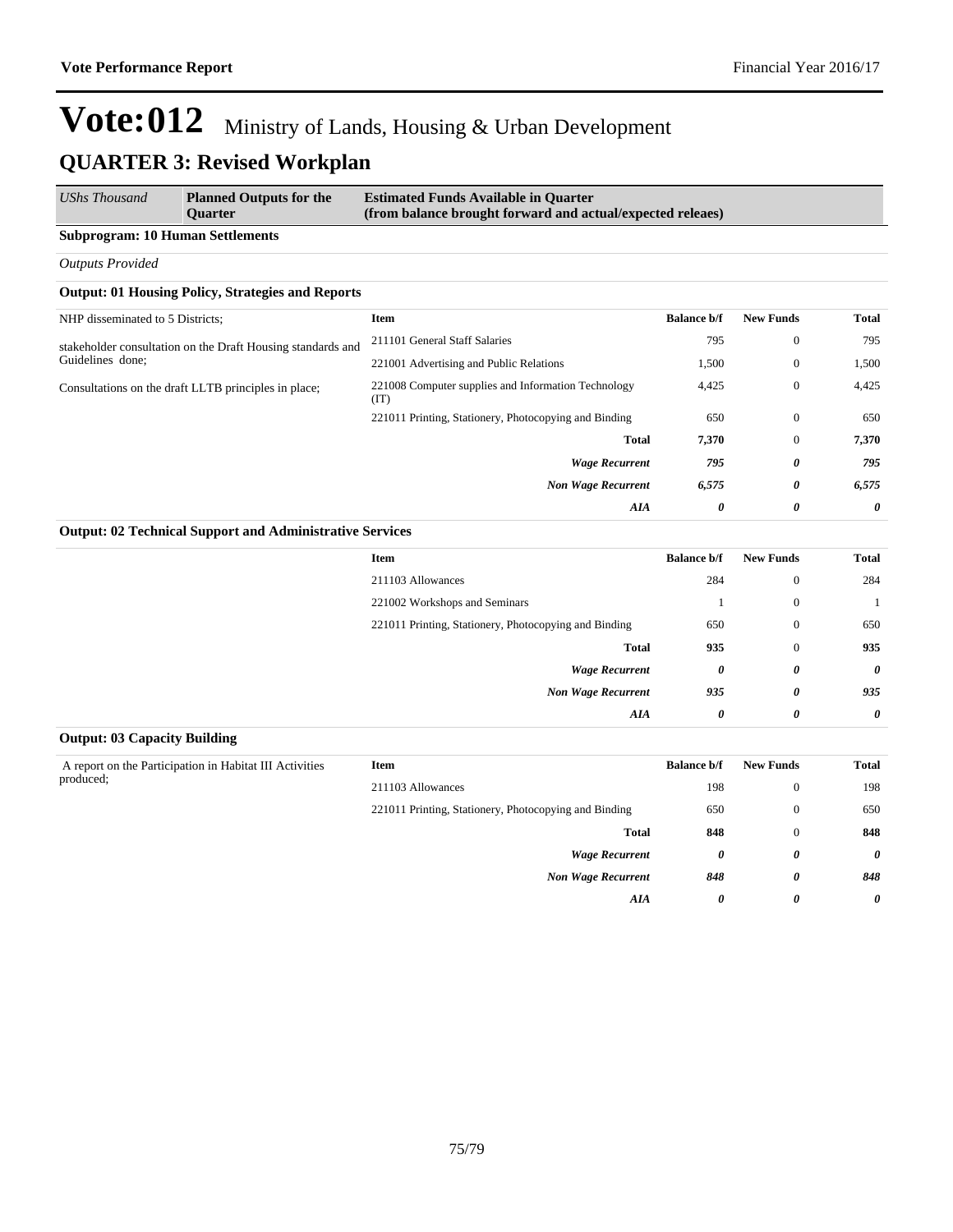*AIA 0 0 0*

### **Vote:012** Ministry of Lands, Housing & Urban Development **QUARTER 3: Revised Workplan**

| UShs Thousand                                           | <b>Planned Outputs for the</b><br><b>Ouarter</b>                                                             | <b>Estimated Funds Available in Quarter</b><br>(from balance brought forward and actual/expected releaes) |                  |              |       |
|---------------------------------------------------------|--------------------------------------------------------------------------------------------------------------|-----------------------------------------------------------------------------------------------------------|------------------|--------------|-------|
|                                                         | Subprogram: 15 Office of the Director, Housing                                                               |                                                                                                           |                  |              |       |
| <b>Outputs Provided</b>                                 |                                                                                                              |                                                                                                           |                  |              |       |
|                                                         | <b>Output: 01 Housing Policy, Strategies and Reports</b>                                                     |                                                                                                           |                  |              |       |
| - Administrative and technical functions of directorate | Item                                                                                                         | <b>Balance b/f</b>                                                                                        | <b>New Funds</b> | <b>Total</b> |       |
| attended to:                                            |                                                                                                              | 211101 General Staff Salaries                                                                             | 7,329            | $\mathbf{0}$ | 7.329 |
|                                                         | - Housing Programs, policies and laws coordinated and                                                        | 221009 Welfare and Entertainment                                                                          | 47               | $\mathbf{0}$ | 47    |
| evaluated:                                              | 221011 Printing, Stationery, Photocopying and Binding                                                        | 38                                                                                                        | $\mathbf{0}$     | 38           |       |
|                                                         | - Coordinate negotiations with Development partners to<br>undertake housing projects under PPP arrangements; | Total                                                                                                     | 7,414            | $\mathbf{0}$ | 7,414 |
|                                                         | <b>Wage Recurrent</b>                                                                                        | 7,329                                                                                                     | 0                | 7,329        |       |
| - Local &                                               |                                                                                                              | <b>Non Wage Recurrent</b>                                                                                 | 85               | 0            | 85    |

*Development Projects*

### **Program: 49 Policy, Planning and Support Services**

*Recurrent Programmes*

#### **Subprogram: 01 Finance and administration**

*Outputs Provided*

### **Output: 01 Policy, consultation, planning and monitoring services**

| - Ministerial Policy Statement prepared and submitted to | Item                                                        | <b>Balance b/f</b> | <b>New Funds</b> | <b>Total</b> |
|----------------------------------------------------------|-------------------------------------------------------------|--------------------|------------------|--------------|
| Parliament by 15th March 2017.                           | 211101 General Staff Salaries                               | 517                | $\overline{0}$   | 517          |
|                                                          | 221008 Computer supplies and Information Technology<br>(TT) | 4,359              | $\overline{0}$   | 4,359        |
|                                                          | <b>Total</b>                                                | 4,876              | $\Omega$         | 4,876        |
|                                                          | <b>Wage Recurrent</b>                                       | 517                | 0                | 517          |
|                                                          | <b>Non Wage Recurrent</b>                                   | 4,359              | 0                | 4,359        |
|                                                          | AIA                                                         | 0                  | 0                | $\theta$     |
|                                                          |                                                             |                    |                  |              |

#### **Output: 02 Ministry Support Services (Finance and Administration)**

| <b>Item</b>                              | <b>Balance b/f</b> | <b>New Funds</b>      | <b>Total</b> |
|------------------------------------------|--------------------|-----------------------|--------------|
| 211101 General Staff Salaries            | 304                | $\mathbf{0}$          | 304          |
| 212102 Pension for General Civil Service | 422,447            | $\mathbf{0}$          | 422,447      |
| 223004 Guard and Security services       |                    | $\mathbf{0}$          |              |
| 228002 Maintenance - Vehicles            | 22                 | $\mathbf{0}$          | 22           |
| <b>Total</b>                             | 422,773            | $\mathbf{0}$          | 422,773      |
| <b>Wage Recurrent</b>                    | 304                | 0                     | 304          |
| <b>Non Wage Recurrent</b>                | 422,469            | $\boldsymbol{\theta}$ | 422,469      |
| AIA                                      | 0                  | 0                     | 0            |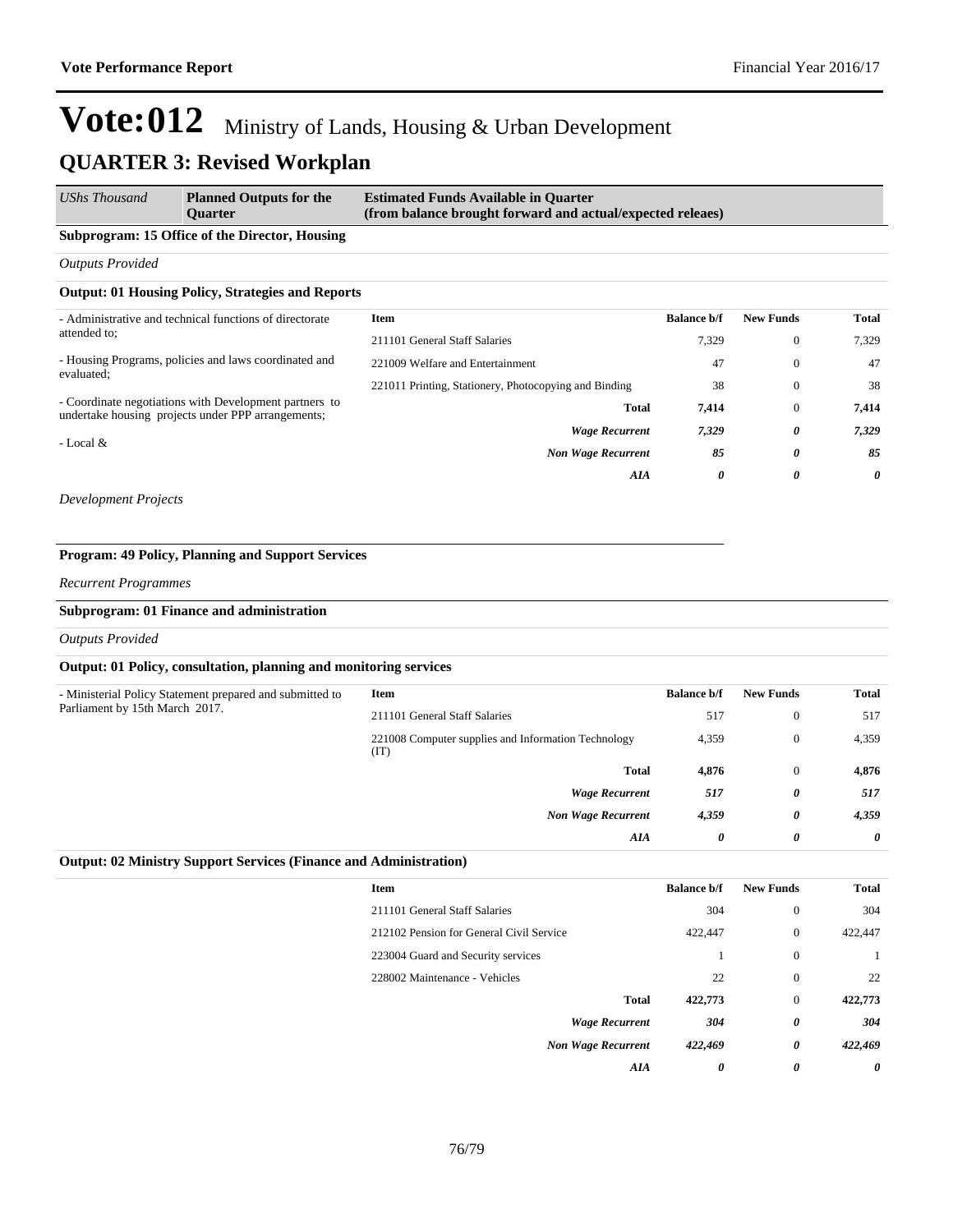*Non Wage Recurrent 41 0 41*

*AIA 0 0 0*

# **Vote:012** Ministry of Lands, Housing & Urban Development **QUARTER 3: Revised Workplan**

| <b>UShs Thousand</b>                                      | <b>Planned Outputs for the</b><br><b>Ouarter</b>          | <b>Estimated Funds Available in Quarter</b><br>(from balance brought forward and actual/expected releaes) |                    |                  |                       |
|-----------------------------------------------------------|-----------------------------------------------------------|-----------------------------------------------------------------------------------------------------------|--------------------|------------------|-----------------------|
|                                                           | <b>Output: 03 Ministerial and Top Management Services</b> |                                                                                                           |                    |                  |                       |
|                                                           |                                                           | Item                                                                                                      | <b>Balance b/f</b> | <b>New Funds</b> | <b>Total</b>          |
|                                                           |                                                           | 211101 General Staff Salaries                                                                             | 30                 | $\mathbf{0}$     | 30                    |
|                                                           |                                                           | 213001 Medical expenses (To employees)                                                                    | 4                  | $\mathbf{0}$     | 4                     |
|                                                           |                                                           | 221007 Books, Periodicals & Newspapers                                                                    | 10                 | $\mathbf{0}$     | 10                    |
|                                                           |                                                           | <b>Total</b>                                                                                              | 44                 | $\mathbf{0}$     | 44                    |
|                                                           |                                                           | <b>Wage Recurrent</b>                                                                                     | 30                 | 0                | 30                    |
|                                                           |                                                           | <b>Non Wage Recurrent</b>                                                                                 | 14                 | 0                | 14                    |
|                                                           |                                                           | AIA                                                                                                       | 0                  | 0                | $\boldsymbol{\theta}$ |
|                                                           | <b>Output: 04 Information Management</b>                  |                                                                                                           |                    |                  |                       |
|                                                           | - Access to information initiatives implemented;          | <b>Item</b>                                                                                               | <b>Balance b/f</b> | <b>New Funds</b> | <b>Total</b>          |
| - Ministry's Clients' Charter implemented and feedback on | 211101 General Staff Salaries                             | 318                                                                                                       | $\mathbf{0}$       | 318              |                       |
| complaints responded to.                                  |                                                           | <b>Total</b>                                                                                              | 318                | $\Omega$         | 318                   |
|                                                           |                                                           | <b>Wage Recurrent</b>                                                                                     | 318                | 0                | 318                   |
|                                                           |                                                           | <b>Non Wage Recurrent</b>                                                                                 | 0                  | 0                | 0                     |
|                                                           |                                                           | AIA                                                                                                       | 0                  | 0                | 0                     |
|                                                           | <b>Output: 05 Procurement and Disposal Services</b>       |                                                                                                           |                    |                  |                       |
|                                                           | -Contracts for works, goods and services prepared;        | Item                                                                                                      | <b>Balance b/f</b> | <b>New Funds</b> | <b>Total</b>          |
| -Disposal of goods carried out;                           | - 3 PPDA and Financial compliance report prepared.        | 211101 General Staff Salaries                                                                             | 854                | $\mathbf{0}$     | 854                   |
|                                                           | -Monitoring and evaluation reports of awarded contracts   | 221007 Books, Periodicals & Newspapers                                                                    | 41                 | $\mathbf{0}$     | 41                    |
| prepared;<br>-Supplier appraisal reports prepared;        |                                                           | <b>Total</b>                                                                                              | 895                | $\mathbf{0}$     | 895                   |
|                                                           |                                                           | <b>Wage Recurrent</b>                                                                                     | 854                | 0                | 854                   |

### **Output: 06 Accounts and internal Audit Services**

| - IFMS maintained in good running condition;<br>-6 Month financial statements prepared and submitted;<br>3 Monthly budget performance reports prepared;<br>-Collect NTR upto UGX 0.60bn | <b>Item</b>                      | <b>Balance b/f</b> | <b>New Funds</b> | Total          |
|-----------------------------------------------------------------------------------------------------------------------------------------------------------------------------------------|----------------------------------|--------------------|------------------|----------------|
|                                                                                                                                                                                         | 211101 General Staff Salaries    | 189                | $\theta$         | 189            |
|                                                                                                                                                                                         | 211103 Allowances                |                    | $\theta$         |                |
|                                                                                                                                                                                         | 221009 Welfare and Entertainment | 4                  | $\theta$         | $\overline{4}$ |
|                                                                                                                                                                                         | 227001 Travel inland             | 3                  | $\theta$         | 3              |
|                                                                                                                                                                                         | <b>Total</b>                     | 196                | $\theta$         | 196            |
|                                                                                                                                                                                         | <b>Wage Recurrent</b>            | 189                | 0                | 189            |
|                                                                                                                                                                                         | <b>Non Wage Recurrent</b>        |                    | 0                |                |
|                                                                                                                                                                                         | AIA                              | 0                  | 0                | 0              |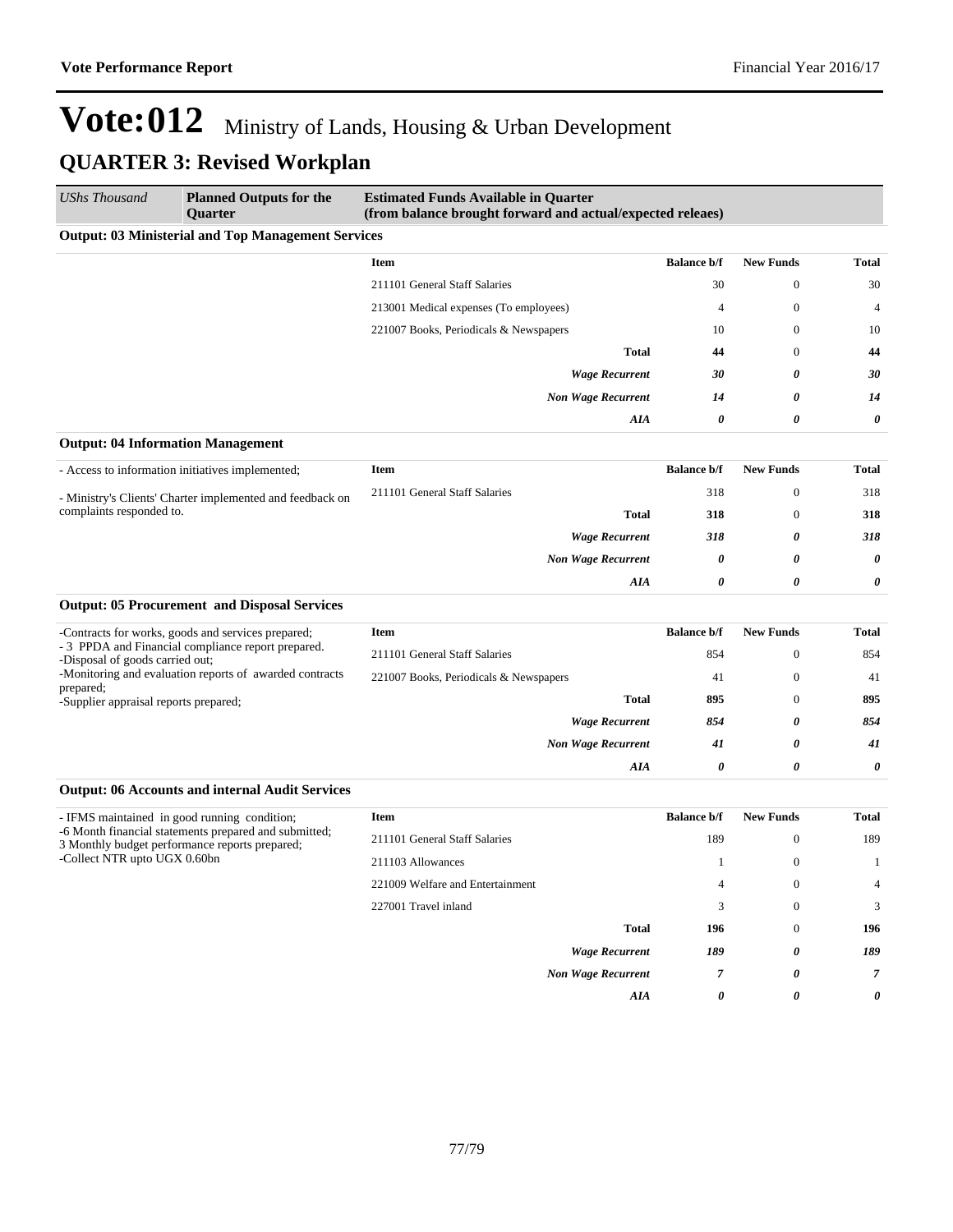| UShs Thousand                                                              | <b>Planned Outputs for the</b><br><b>Ouarter</b>                  | <b>Estimated Funds Available in Quarter</b><br>(from balance brought forward and actual/expected releaes) |                    |                  |        |  |  |  |  |
|----------------------------------------------------------------------------|-------------------------------------------------------------------|-----------------------------------------------------------------------------------------------------------|--------------------|------------------|--------|--|--|--|--|
|                                                                            | <b>Subprogram: 02 Planning and Quality Assurance</b>              |                                                                                                           |                    |                  |        |  |  |  |  |
| <b>Outputs Provided</b>                                                    |                                                                   |                                                                                                           |                    |                  |        |  |  |  |  |
|                                                                            | Output: 01 Policy, consultation, planning and monitoring services |                                                                                                           |                    |                  |        |  |  |  |  |
| - Sector Budget Framework Paper produced and Submitted;                    |                                                                   | Item                                                                                                      | <b>Balance b/f</b> | <b>New Funds</b> | Total  |  |  |  |  |
|                                                                            |                                                                   | 211101 General Staff Salaries                                                                             | 432                | $\bf{0}$         | 432    |  |  |  |  |
| - Budget, Government and Ministry Peformance reports<br>produced;          | 221003 Staff Training                                             | 2,520                                                                                                     | $\mathbf{0}$       | 2,520            |        |  |  |  |  |
|                                                                            | 221008 Computer supplies and Information Technology<br>(TT)       | 1,080                                                                                                     | $\mathbf{0}$       | 1,080            |        |  |  |  |  |
|                                                                            | - Ministry Planning and Budgetary activities cordinated;          | 221011 Printing, Stationery, Photocopying and Binding                                                     | 10,146             | $\mathbf{0}$     | 10,146 |  |  |  |  |
| - Ministry detailed budget for FY 2016/17 prepared and<br>submitted to the | 228002 Maintenance - Vehicles                                     | 2,499                                                                                                     | $\mathbf{0}$       | 2,499            |        |  |  |  |  |
|                                                                            |                                                                   | <b>Total</b>                                                                                              | 16,677             | $\mathbf{0}$     | 16,677 |  |  |  |  |
|                                                                            |                                                                   | <b>Wage Recurrent</b>                                                                                     | 432                | 0                | 432    |  |  |  |  |
|                                                                            |                                                                   | <b>Non Wage Recurrent</b>                                                                                 | 16,245             | 0                | 16,245 |  |  |  |  |
|                                                                            |                                                                   | AIA                                                                                                       | 0                  | 0                | 0      |  |  |  |  |

#### **Subprogram: 16 Internal Audit**

*Outputs Provided*

### **Output: 06 Accounts and internal Audit Services**

| Quarterly internal Audit reports prepared and discussed with Item<br>management |                           | <b>Balance b/f</b> | <b>New Funds</b> | Total                 |
|---------------------------------------------------------------------------------|---------------------------|--------------------|------------------|-----------------------|
|                                                                                 | 221017 Subscriptions      | 492                | $\theta$         | 492                   |
| Quarterly payroll reports produced and discussed                                | <b>Total</b>              | 492                | $\mathbf{0}$     | 492                   |
| Specialized Internal audits conducted                                           | <b>Wage Recurrent</b>     | 0                  | 0                | $\boldsymbol{\theta}$ |
|                                                                                 | <b>Non Wage Recurrent</b> | 492                | 0                | 492                   |
|                                                                                 | AIA                       | 0                  | 0                | 0                     |
| $\mathbf{D}$ $\mathbf{D}$ $\mathbf{D}$ $\mathbf{D}$ $\mathbf{D}$ $\mathbf{D}$   |                           |                    |                  |                       |

*Development Projects*

### **Project: 1331 Support to MLHUD**

*Capital Purchases*

### **Output: 76 Purchase of Office and ICT Equipment, including Software**

| Item                           | <b>Balance b/f</b> | <b>New Funds</b> | <b>Total</b>          |
|--------------------------------|--------------------|------------------|-----------------------|
| 312202 Machinery and Equipment | 142,408            | $\mathbf{0}$     | 142,408               |
| <b>Total</b>                   | 142,408            | $\boldsymbol{0}$ | 142,408               |
| <b>GoU</b> Development         | 142,408            | 0                | 142,408               |
| <b>External Financing</b>      | 0                  | 0                | $\boldsymbol{\theta}$ |
| AIA                            | 0                  | 0                | 0                     |
| <b>GRAND TOTAL</b>             | 95,027,952         | $\bf{0}$         | 95,027,952            |
| <b>Wage Recurrent</b>          | 53,297             | 0                | 53,297                |
| <b>Non Wage Recurrent</b>      | 771,163            | 0                | 771,163               |
| <b>GoU</b> Development         | 2,922,230          | 0                | 2,922,230             |
| <b>External Financing</b>      | 91,281,262         | 0                | 91,281,262            |